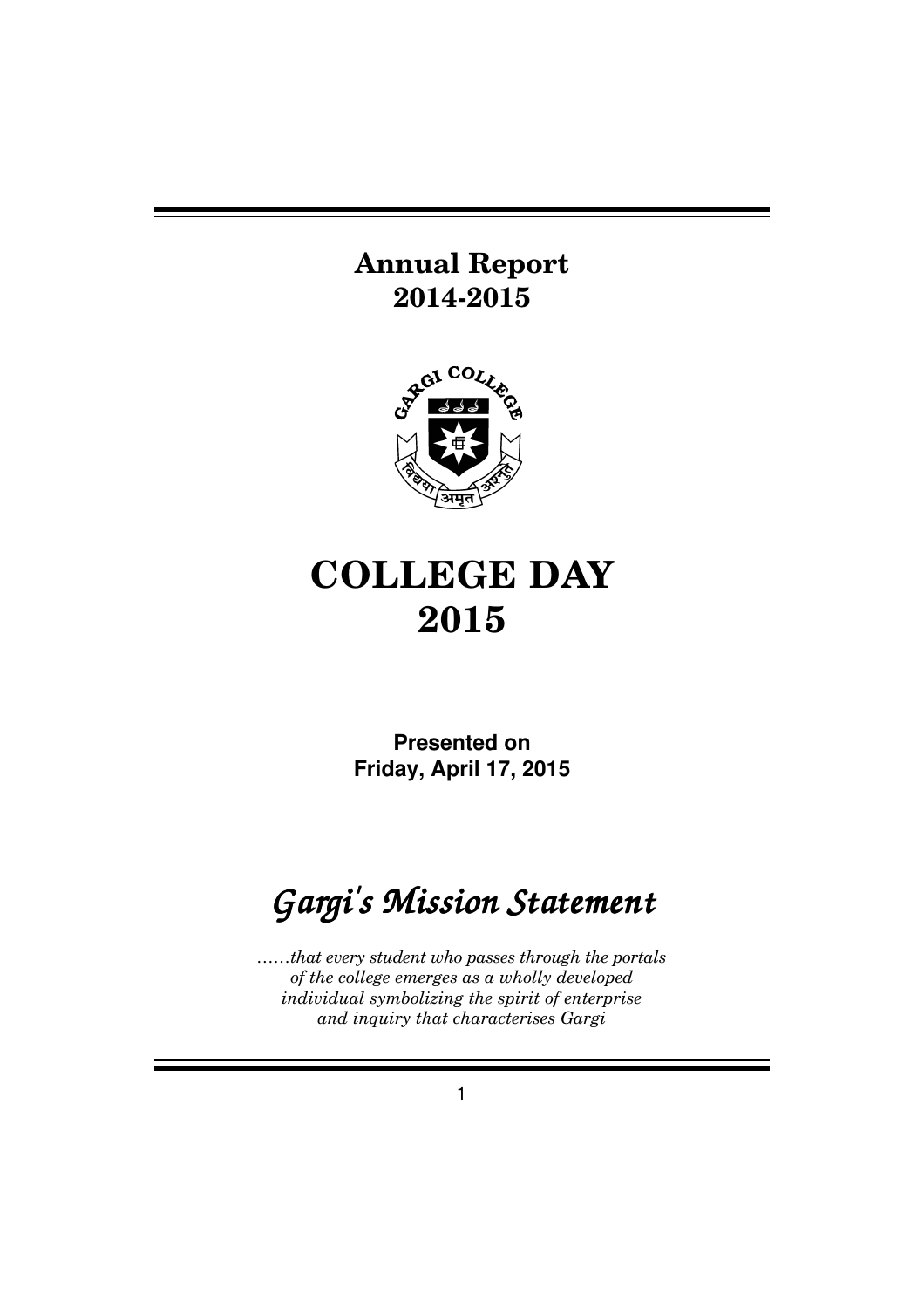# **CONTENTS**

| a)           | Science Setu                                            |  |  |
|--------------|---------------------------------------------------------|--|--|
| b)           | Antardhwani                                             |  |  |
| $\mathsf{c}$ | Academic Collaboration and Exchange (ACE) Committee     |  |  |
| $\mathsf{d}$ | Activities under Bioinformatics Infrastructure Facility |  |  |
| e)           | Enactus Gargi                                           |  |  |
| f)           | Gargi Pathfinder Award                                  |  |  |
| g)           | Gyanodaya Express                                       |  |  |
| h)           | <b>Highlights of Star College Scheme</b>                |  |  |
| i)           | <b>Innovation Projects</b>                              |  |  |
| j)           | Scintillations-2015                                     |  |  |
| k)           | The Marketing Society                                   |  |  |
| I)           | <b>ICC Report</b>                                       |  |  |
| m)           | <b>Departmental Activities</b>                          |  |  |
|              |                                                         |  |  |
|              |                                                         |  |  |
|              |                                                         |  |  |
|              |                                                         |  |  |
|              |                                                         |  |  |
|              |                                                         |  |  |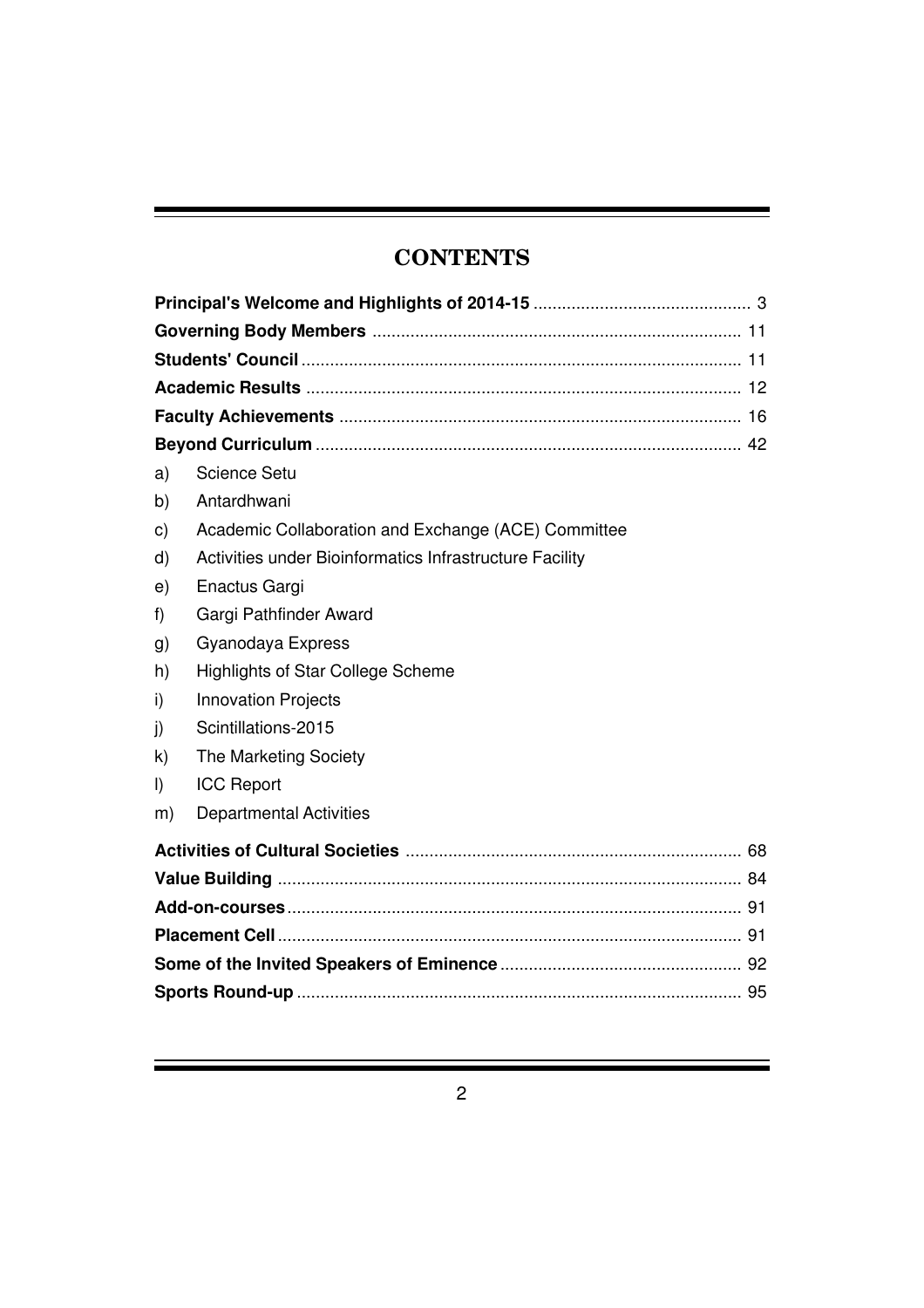# **PRINCIPAL'S WELCOME AND HIGHLIGHTS OF 2014-15**

Our Honourable Guests, Dr Balmiki Prasad Singh and Dr Manju Sharma, esteemed Chairperson of Gargi College Governing Body, Prof. Madan Mohan Chaturvedi, proud parents of prize winners, dearly loved alumni and other respected guests, on behalf of the faculty members, staff and students, I extend a warm welcome to you all to Annual College day function 2015.

- We are fortunate to have with us Dr Balmiki Prasad Singh, former Governor of Sikkim. He is a distinguished scholar, a thinker and a public servant. He was born and educated in a small village in Patna and at the University of Patna and Oxford. He was appointed as a lecturer of Political Science at the age of nineteen. He joined Indian Administrative Services in 1964. He held many important positions in Assam as well as at the Centre. He was Additional Secretary, Ministry of Environment and Forests, Cultural Secretary and Home Secretary to the Govt. of India. As an international civil servant, he served as Executive Director and Ambassador at the World Bank, representing India, Bhutan, Bangladesh and Sri Lanka. He was one of the founder members of Development Gateway Foundation and Global Environment Facility. He was Governor of Sikkim from 2008-13. He is the recipient of many awards and fellowships, including Jawaharlal Nehru Fellowship, Queen Elizabeth Fellowship, Guljari Lal Nanda Award for outstanding public service and Man of Letters Award. He has published many papers and authored books on Politics, Culture, Ecology and Governance. Dr Singh is well known as the author of Bahudha and the post 9/11 World, which outlines a path to a harmonious world as against the clash of civilization. Sir, your presence today in Gargi College is a great honour to us. We are keenly looking forward to your address today.
- We are proud to have with us Dr Manju Sharma a distinguished scientist, recognised nationally and internationally for her contributions in promotion of biotechnology research and its commercialization. She is playing a key role in taking up the cause of women in science and application of science and technology for the benefit of women. She is the fellow of The World Academy of Sciences, National Academy of Agriculture Sciences and National Academy of Sciences, India. She is the recipient of a large number of awards and honours; to name a few: Vasik Award; The Norman Borlaug Award, GM Modi Science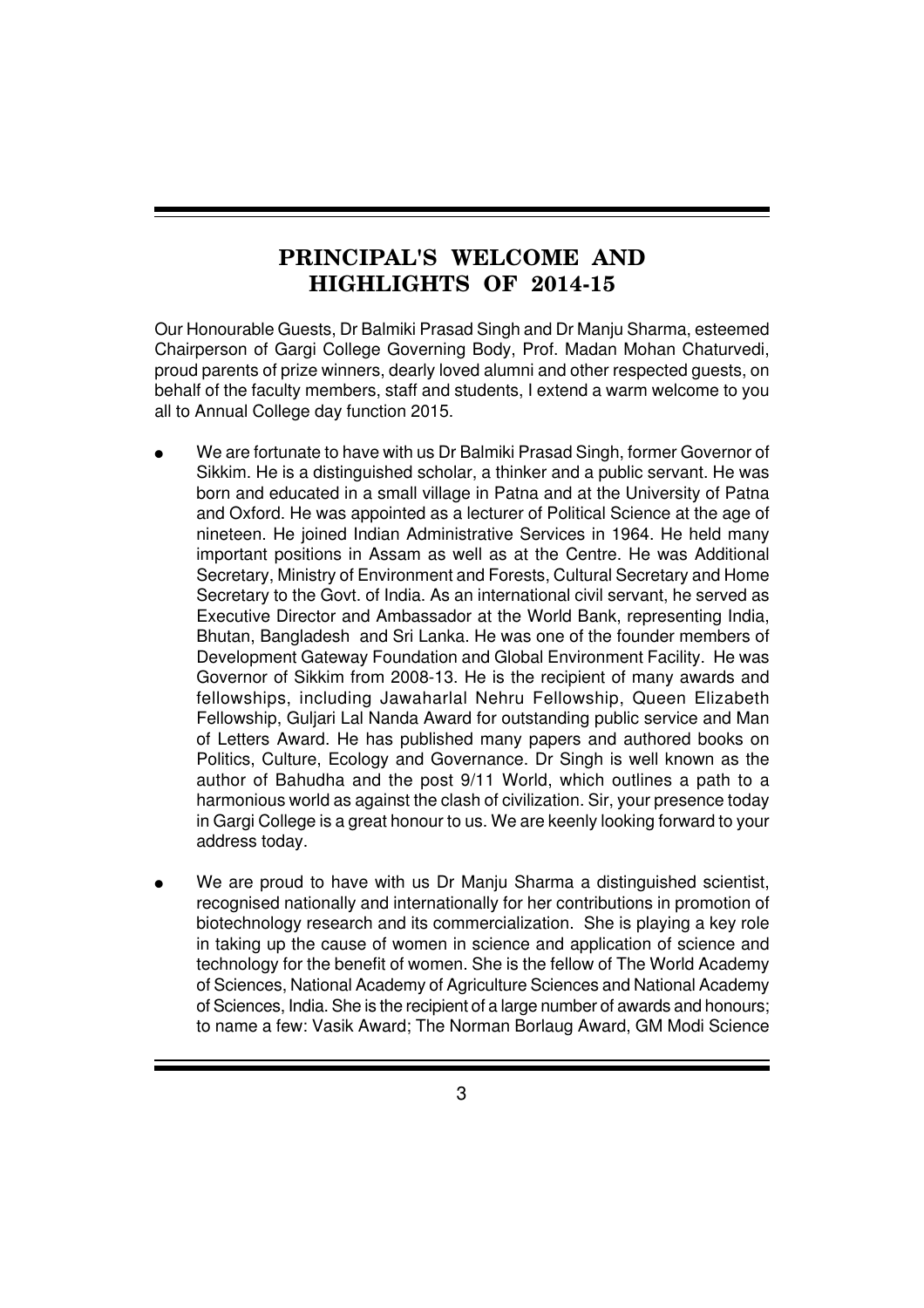Award; KN Bahl Memorial Gold medal; Shri Om Prakash Bhasin Award; Vigyan Gaurav from Government of Uttar Pradesh, Lifetime Achievement Award from Biospectrum; NASI Platinum Jubilee Gold Medal received from PM of India. In 2007, she was awarded Padma Bhushan by Govt. of India. During her tenure as Secretary, DBT, she was instrumental in shaping biotechnology research and its applications and making it one of the priority areas of science. She initiated many concrete international collaborations, which are paying rich dividends now. At present she is the Principal Advisor to the Dept. of Science and Technology, Gujarat and distinguished Women Scientist Chair, NASI, Allahabad. Madam, you are an example of an outstanding Woman Achiever and I am sure that you will be a role model not only for our young girls but also for Gargi College whose mission is to empower girls to become game changers in their career path. Thank you Madam for accepting our invitation.

Gargi college is lucky to have as chairman of its Governing body, Prof Madan Mohan Chaturvedi, Professor of Molecular Biology, University of Delhi. He has guided many PhD students and has more than 60 international publications. Currently, he is the Director, Cluster Innovation Centre and Dean, Research (Life Science), University of Delhi. He has been visiting professor and scientist at the University of Texas. He also served as Director, ILLL, CPHDE. He has been elected as the Fellow, National Academy of Sciences, India. Sir, you have been a great source of strength for us and we look forward for your guidance and support.

Gargi College was established in 1967 by Delhi administration, with an objective to provide higher education to young women. Although the college started with a handful of students, 2 courses and few teachers, now it offers 22 undergraduate and two postgraduate courses; has approximately 3800 students and almost 200 teachers. Gargi College has progressed by leaps and bounds to now become a Centre of Excellence and Star College in sciences, a status awarded by Department of Biotechnology, Govt. of India. Gargi college is also the only women's college in DU, which has a Bioinformatics Infrastructure Facility (BIF) funded by DBT, Govt of India. Gargi college strives to impart academic excellence and values so that any student who passes through the portals of the college emerges as a wholly developed individual symbolizing the spirit of enterprise and inquiry that characterises Gargi. Keeping up with the tradition, I am proud to announce that one of our third year student, Vasundhara Choudhary was elected as the woman Sarpanch of Rajasthan village at a young age.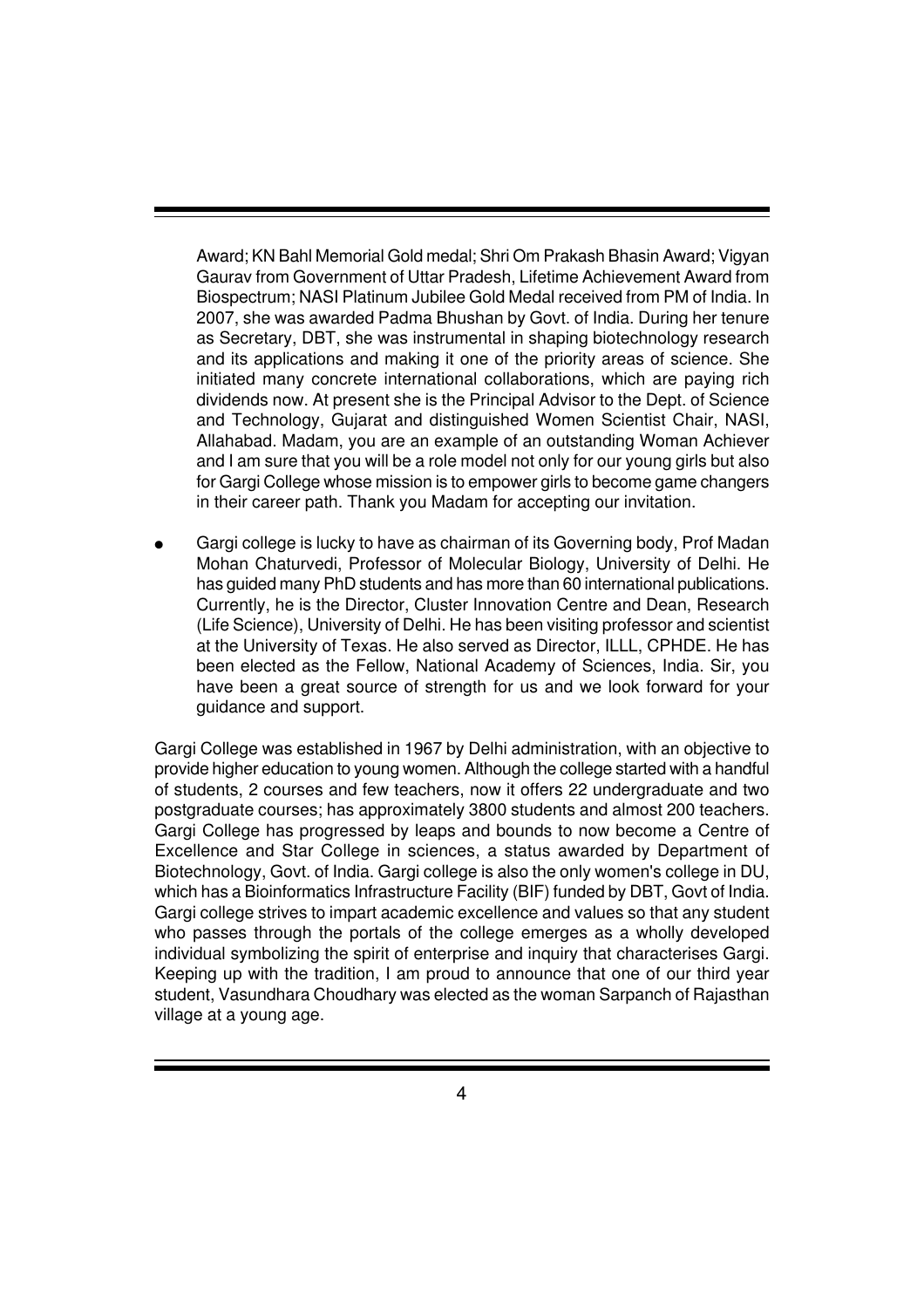This year Gargi College entered into a collaboration with National Institute of Immunology by signing a MoU, which involves interaction of scientists of the Institute with the students and faculty members. This is the beginning of a partnership which will bear a major impact on science education in coming years. This year our Bioinformatics Facility funded by DBT was ranked in the top five positions amongst all BIFs of India under UG colleges, in terms of publications. Many seminars and conferences were organized by various departments on a wide array of topics. Under the Star College Scheme, science departments of Gargi college in association with DBT, organized a Lecture and an Interactive Session on "Cancer Biology" by Prof. Theresa Marteau, University of Cambridge. The session was attended by students and faculty across the streams. An international conference on 'Education, Politics and Social Change' of CESI was hosted by the department of Elementary Education, Gargi College in collaboration with Institute of Home Economics and Regional Resource Centre for Elementary Education at the Conference Centre, University of Delhi. This conference was attended by over 250 participants and had over 190 paper presenters.

The college has maintained its academic standards, with almost 100% pass percentage in most courses and several University position holders. I am proud to announce that Aditi Gupta, BA(H) Applied Psychology have been awarded Gold Medal for securing first position in DU. Shreya Tripathi from Botany (Hons) topped the University in Semester II exams. Suhasini Raina has topped the University in Psychology (Hons) part I; Chitrangada Devi Philosophy (Hons) part I, is third in Delhi University and Aditi Kundra B.El.Ed. Part I has obtained the third position in DU. Also, there are many more position holders in South Campus of DU. Our students are constantly encouraged to work on minor research projects along with their regular curriculum. This year many students have also presented their work at national and international conferences. The broad areas of their work was Green chemistry, Environment , Chemical stress and bioinformatics. Many of them have been given the Best Poster Awards.

Faculty members of Gargi college have always strived for the best. This year Dr Geeta Mehta, Department of Botany received The Teaching Excellence Award (2013- 14) by University of Delhi. Eight faculty members from various departments have been awarded PhD degrees. Supriya Singh, from Zoology Department was awarded Commonwealth Scholarship, as Part of Overseas Education Institution Award, at Department of Pediatrics, University of Oxford, United Kingdom. Dr Preeti Pant received a Research Grant from ICSSR for work entitled ' Spirituality in Higher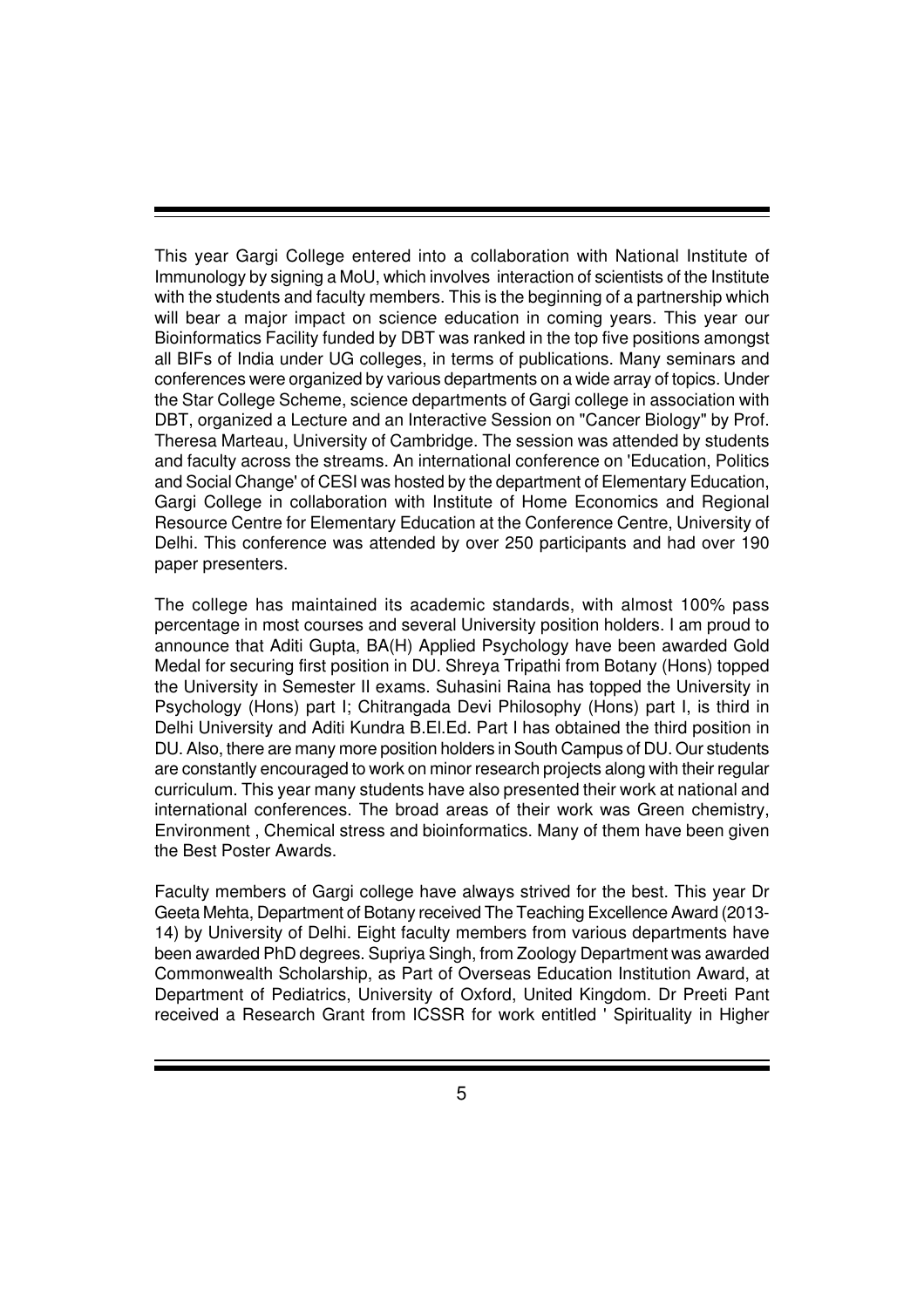Education and Enhancing Spiritual Well Being in College Campuses'. Dr Aneeta Rajendran received UGC Major Research Project grant on: "Narrative, Public Cultures and Visuality in Indian Comic Strips and Graphic Novels. Dr Sabeen Rizvi was awarded Fulbright Postdoctoral Fellowship at University of North Carolina at Chapel Hill, Chapel Hill, North Carolina, U.S.A. She is also an adjunct Assistant Professor at Department of Psychology, University of North Carolina, U.S.A. Dr Vandna Luthra from physics department, was awarded Dr Raman Fellowship by UGC to carry out research on Energy Materials especially Renewable Energy at Dept of Electrical and Computer Science, Binghamton University, New York. USA. Dr Ramakant of Department of Mathematics and Dr Priyanka Pandey, Department of Botany have been selected under Faculty Recharge Program of DU to visit UK for a year. Most of our teachers are also active researchers and have published in national and international journals and have also presented papers and posters in national and international conferences. They have also written books, edited books and contributed chapters in different books published during the year.

Under the International Exchange Program, a project approved by UGC-UKIERI was sanctioned in collaboration with University College London, UK on development of gas sensing materials. This facilitated an exchange of students and faculty members from Gargi College and UCL, and Queens Mary College, UK. Dr. Vandna Luthra and her Ph.D student visited UCL from Gargi College. Dr. Russell Binions from Queens Mary College, David Pugh and G. Evans from UCL worked at Physics Research Lab of our college. This year the Academic Collaboration and Exchange Committee organised an important events for the students of Gargi College. It hosted 50 students from the UK, for three days, under the aegis of the UKIERI SIP initiative of the Government of India. The three days gave the visitors a glimpse into the rich academic and cultural traditions and activities of Gargi College through film and lectures.

The innovation projects running in Gargi College have been very successful. The two Innovation Projects: "GC 201-A Green Chemistry Approach to Combat Stress in an Undergraduate Chemistry Laboratory" and "GC 204-Enabling technologies for pine needles from a disastrous waste to multitude of applications : energy, capacity building, employment and environmental benefits for Himalayan region" were shortlisted for interface with industry during Antardhvani, 2015; The projects were also given certificate of appreciation for Best Innovative Idea. GC 201 was chosen as a potential project for University of Michigan, USA. GC 204 won the Award for the Best Display in the theme 'Environment 'at the Innovation Plaza. Under the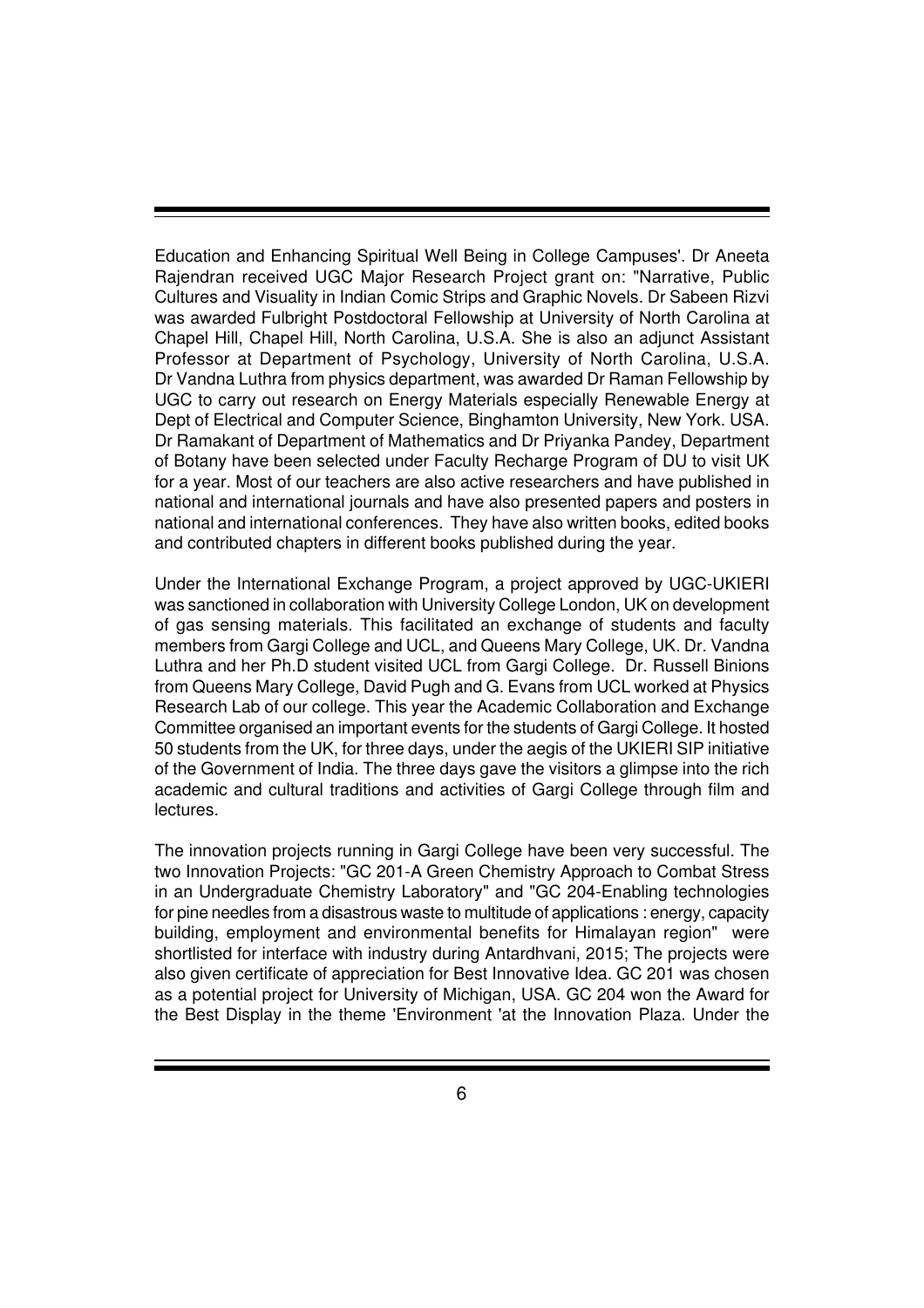innovation project "Solid Waste Management at Gargi and Neighbouring Areas", a Biogas plant has been set up where all kitchen wastes from canteen, biodegradable waste from garden and residential complex is being used to produce biogas which is being utilized by canteen kitchen successfully. We have also set up a pit to produce organic pesticides from Neem leaves in another innovative project titled " To deepen understanding of practices in ecological living: A multidisciplinary Approach".

The career counselling and Placement Cell of the college has been very active this year. For the first time, registration process for all activities was completely done online. Career talks, Internship opportunities and grooming sessions were organised in the core areas of resume development, group discussions and personal interviews. Many of our students have been already recruited in corporate houses as analysts, content designers, research associates, assistant managers, data analysts, moderators and curators.

Gargi college not only emphasizes academics but also ensures inculcation of values and sensitivity towards the society through a variety of outreach programs.

- NSS: The objective of NSS is to work on different issues prevalent in the society ranging from working for specially privileged children to environment to women safety to blood donation and a lot more on relevant topics. The year saw an overwhelming response of 600 students who became members of NSS. A "holistic life development workshop was held which saw huge participation. The second major event of the society was "blood donation camp" which was organized in collaboration with AIIMS and Blood connect. There were 115 successful donations which included donation from students, teachers, as well as non-academic staff. NSS members also participated enthusiastically in 39th National Blood Donation Rally organized by Ministry of Health. "NSS friendship day" was celebrated by inviting elderly people from two old age homes, "Aradhna" and "Sandhya". NSS also collaborated with Indian Cancer Society for spreading awareness about Breast Cancer. Five NSS members got selected for YUVA meet organized by TERI which was a national level meet. From there one of the members got selected for attending Delhi Sustainable Development Summit, 2015.
- NCC: This year, participants received rigorous yet enjoyable training in all the camps thus helping them to develop qualities like, team spirit, discipline, selfdefence and leadership. One of the NCC groups received 1st prize in the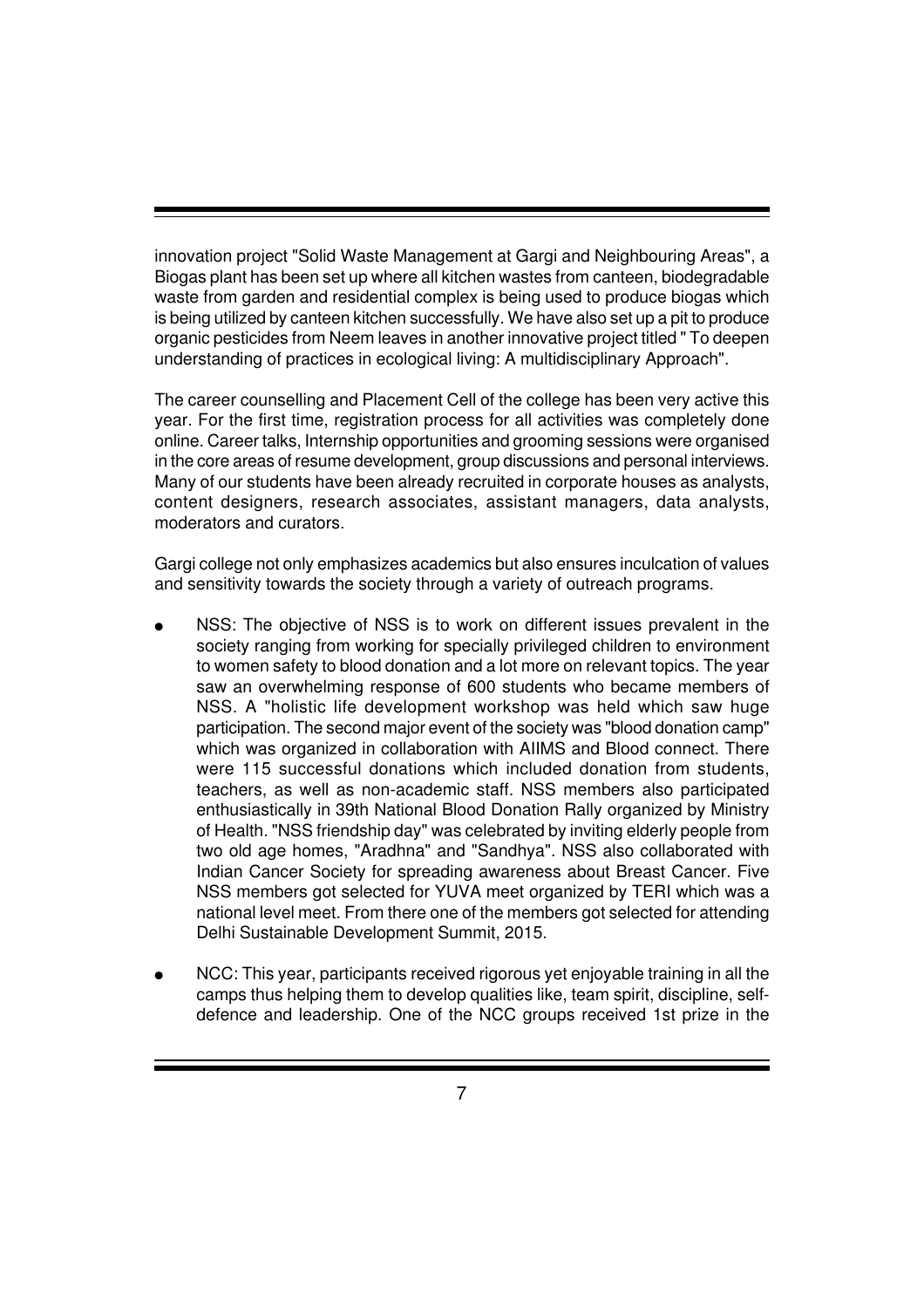prestigious National Integration Awareness Presentation for Delhi State. Cadet P. Susma Devi received gold medals in individual folk dance as well as debate competition. She was also awarded another prestigious title, "Most Polite & Obedient" cadet. Cdt. Monu was selected for Mountaineering held at Darjeeling in Jan 2015. She has also been selected for Snow Skiing held at Kashmir in March 2015. SUO Pooja Sharma was selected for the main position in the wreath laying ceremony of Amar Jawan Jyoti in Jan-2015. On the day of NCC festival, SAHAS, weapons were displayed which was a centre of attraction for everyone. It was the first time in the history of Delhi University that military weapons like 7.62 mm DSR, 5.56mm INSAS LMG, 30mm AGL, 7.56 MMG, 81 Mortar, 51 Mortar were displayed for viewers. Also, various aero models of fighter planes were displayed which created a lot of excitement amongst viewers.

- EOC: The Cell provides active support to the differently abled students of the college in terms of dissemination of relevant information from the University and other institutes, A course on Positive discrimination which deals with the concept of affirmative action, equity, justice, exclusion, disability and marginalization was organised for the students. Prof. Vivek Kumar from Jawaharlal Nehru University spoke on Epistemolgy of Social Exclusion. Other speakers included Prof. Ashok Acharya from Delhi University, Dr. Renu Malviya from Lady Irwin College, Dr. Manindra Thakur from JNU, Prof. Sri Prakash Singh from IIPA. Prof. Sadhna Saxena from Central Institute of Education, chaired the valedictory section.
- WDC: The Women's Development Centre in 2014-15 conducted a variety of awareness-raising and sensitisation activities through the year. The welfare and safety of women in Delhi, both at home and outside, has been the focus this year. Safety audit of the college and its environment continued, with audit walks this year examining women's experience on the roads around college. The activities of WDC included initiatives to tackle different kinds of gender bias and screening and discussion of the documentary film Blood on my Hands. WDC is also working toward the setting up a day-care centre for any members of the Gargi community who need child-care services.
- Gandhi Study Circle: This society organized both academic and extra-curricular events to help students adopt his vision as well as raise awareness on issues that concern societal welfare. The first event this year was a lecture by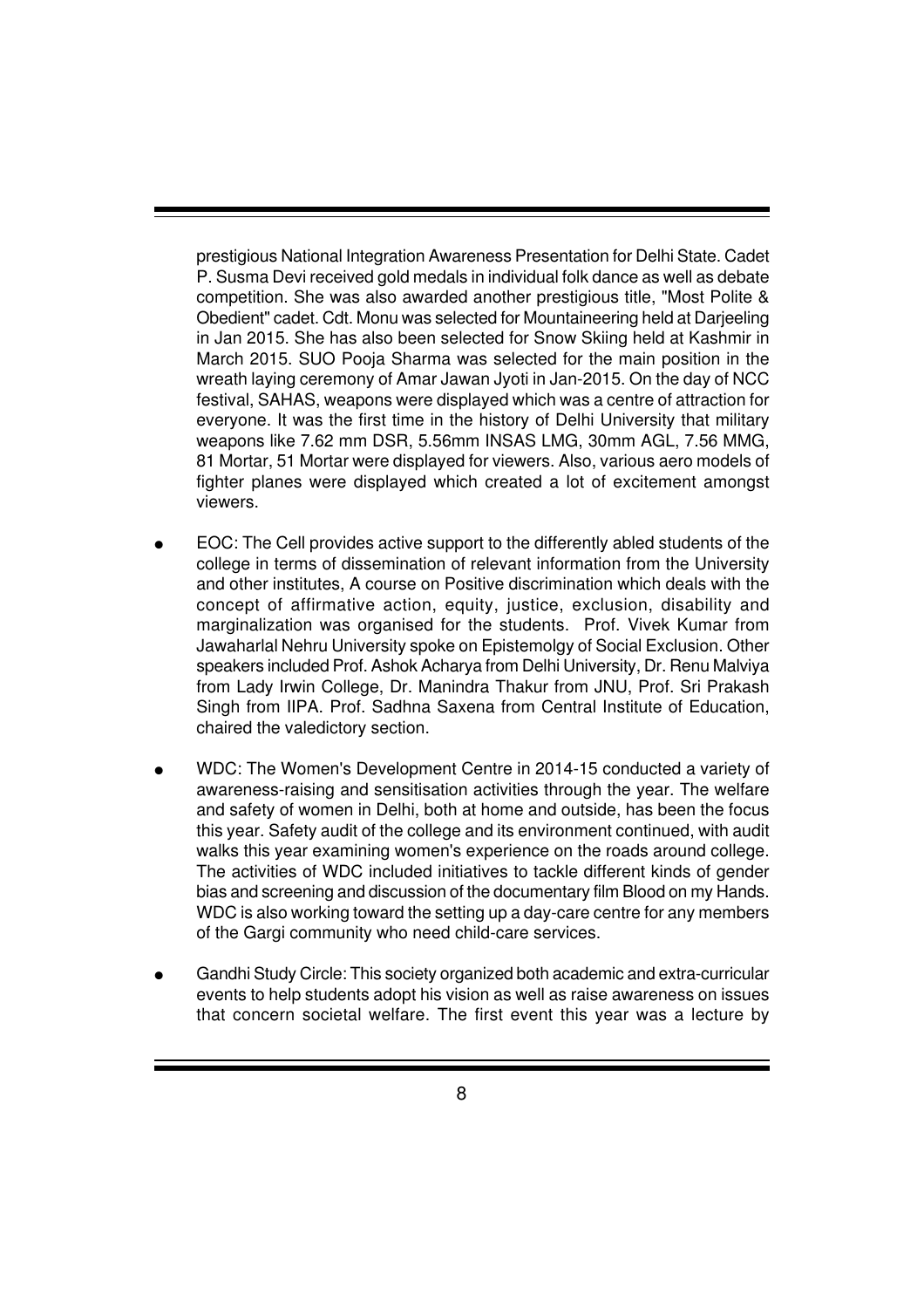Prof. Ashok Vohra, to commemorate Gandhi Jayanti. He spoke on the concept of 'Swadeshi'. A study visit to National Gandhi Museum and Gandhi's Samadhi at Rajghat, New Delhi was also organised for the students of 'Gandhi and Contemporary World'. A conventional bilingual debate competition was conducted on "This house regrets the deification of Gandhi", which was greatly insightful in assessing the youth's perception of Gandhi's idolized status.

EcoClub: The members of this club collectively worked towards raising awareness about environment amongst the faculty and college students. A step towards creating this awareness was by screening of the documentary "The 11th Hour". Competitions like Best out of Waste and Poster Making with the goal of creating awareness through fun activities were also organized. A plantation drive was organized in collaboration with Times of India where free saplings were also distributed to staff and students.

## **GLIMPSES OF CULTURAL ACTIVITIES**

All our cultural societies have bagged several prizes in intra-college, inter-college and inter-university competitions.

The cultural societies of our college have earned several laurels this year in the inter-college competitions. Nazaakat, the Indian Dance Society won many at the different competitions for their beautifully choreographed piece, a folk dance from Madhya Pradesh. It has made a name for itself among the Indian Dance Societies of Delhi University. They are also invited to perform at different platforms and have secured many positions. Known for choosing challenging themes, the choreography society's annual production Spectrum which was based on dissociative identity disorder, left the audience mesmerised. It portrayed the story of a girl suffering from DID and the challenges she faced in the real world. The production was highly applauded and beautifully accepted everywhere. KSHITIJ-The Street Play Society of Gargi College, participated in over 50 competitions and has bagged various positions for their annual production "Chacha Chaudhary Aur Dina Nath Ki Waapsi". It has been widely appreciated all over the DU circuit. It also performed at the International Theatre Festival and Atelier Theatre Festival, to name a few. Upstage, the dramatics society, orchestrated two plays, ECHO, a self-scripted bilingual play and THE AUDITION, an adaptation. Both these plays were very well received and won many prizes. Enliven, the western dance society showcased styles like Hip Hop, Funk, House, Urban and Popping/Locking this year. Their enthralling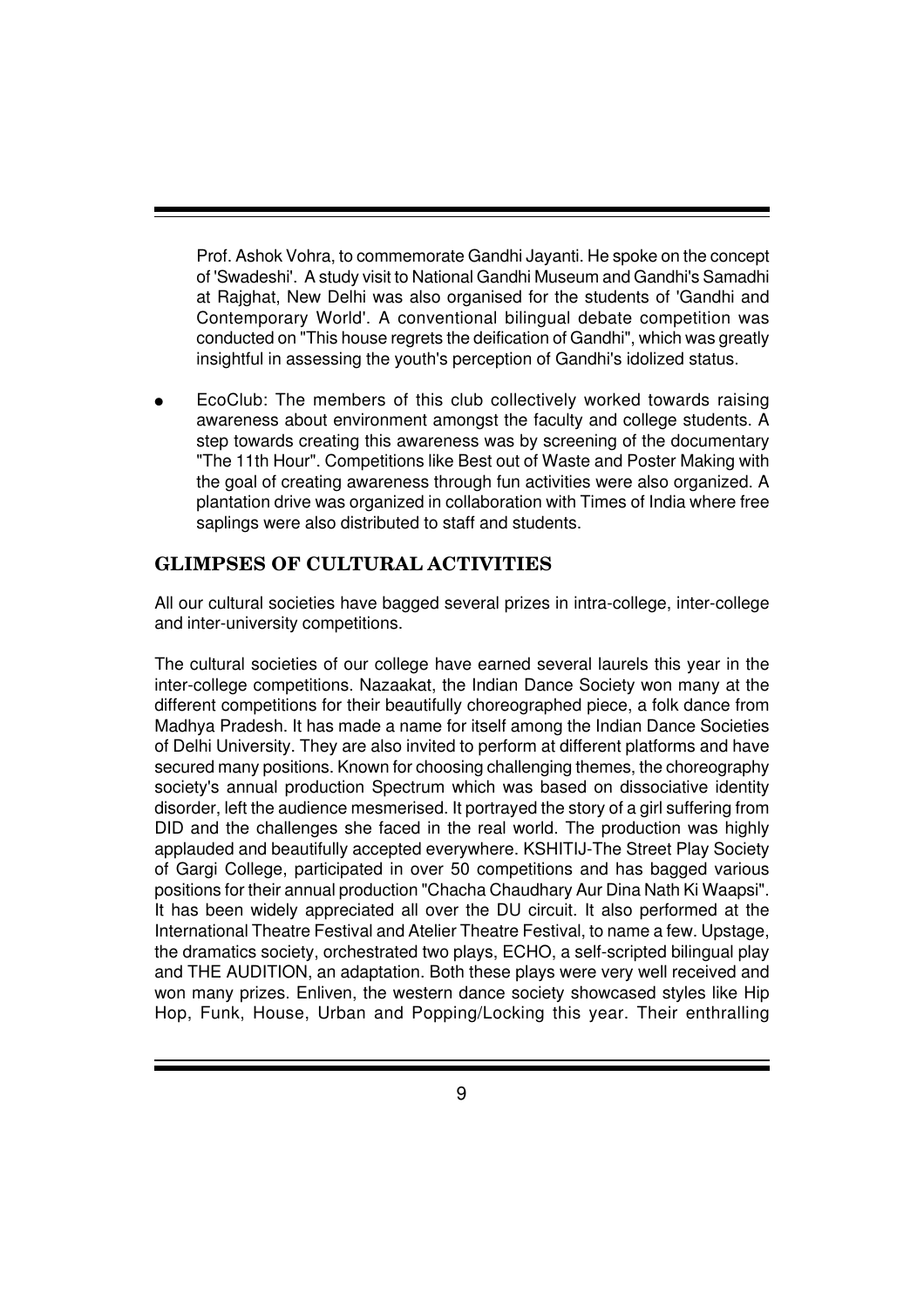performance mesmerised the audience and also bagged many awards. The Indian and the western music societies gathered a lot of appreciation this year and won many prizes for their melodious singing. The debating and the creative writing societies too won many accolades for their oratory and literary skills in competitions ranging from extempore to parliamentary and conventional debates to all the other literary events. The Photography, Film Making and Fine Arts Society put up an incredible show this year and were at their best displaying their creative streaks throughout the year. Glass Eye, the film making society has entered into making of films of all types within a span of two years. They have shot a Flash Mob (promotional video) for Reverie in addition to winning several prizes at different competitions.

## **SPORTS**

We are proud of our physical education department. Gargi college is the champion in both Judo and Wrestling intercollege tournaments organized by Delhi university for the sixth consecutive year in the former and fifth consecutive year in the latter. This year Vinita of B.A. program, Part I, has been selected to represent India in the Senior Asian Judo Championship to be held at Dubai. Shubh Gulati of Applied Psychology 1st Yr. participated in the Korean Cup Soft Tennis Tournament and the World Junior Soft Tennis Tournament at Hong Kong. She also bagged the Silver medal in the Senior National Soft Tennis Tournament. This year, it has been gratifying that we have achieved positions in a majority of games. I would like to mention the names of few students. They are Meenakshi Gehlot, Gaganpreet Kaur, Likitha Shetty, Bharti Mathur, Anuradha, Tanushree and Jyoti Sangwan.

At the end, I would like to thank the top leadership of the University for their continuing support and guidance. I must place my appreciation for the tremendous cooperation that I have received from academic and non-academic staff in conduct of academic work and administration. I wish all the best to my loved students for the forthcoming examinations and future endeavours.

**Dr. Shashi Tyagi**

*Principal (Offg.)*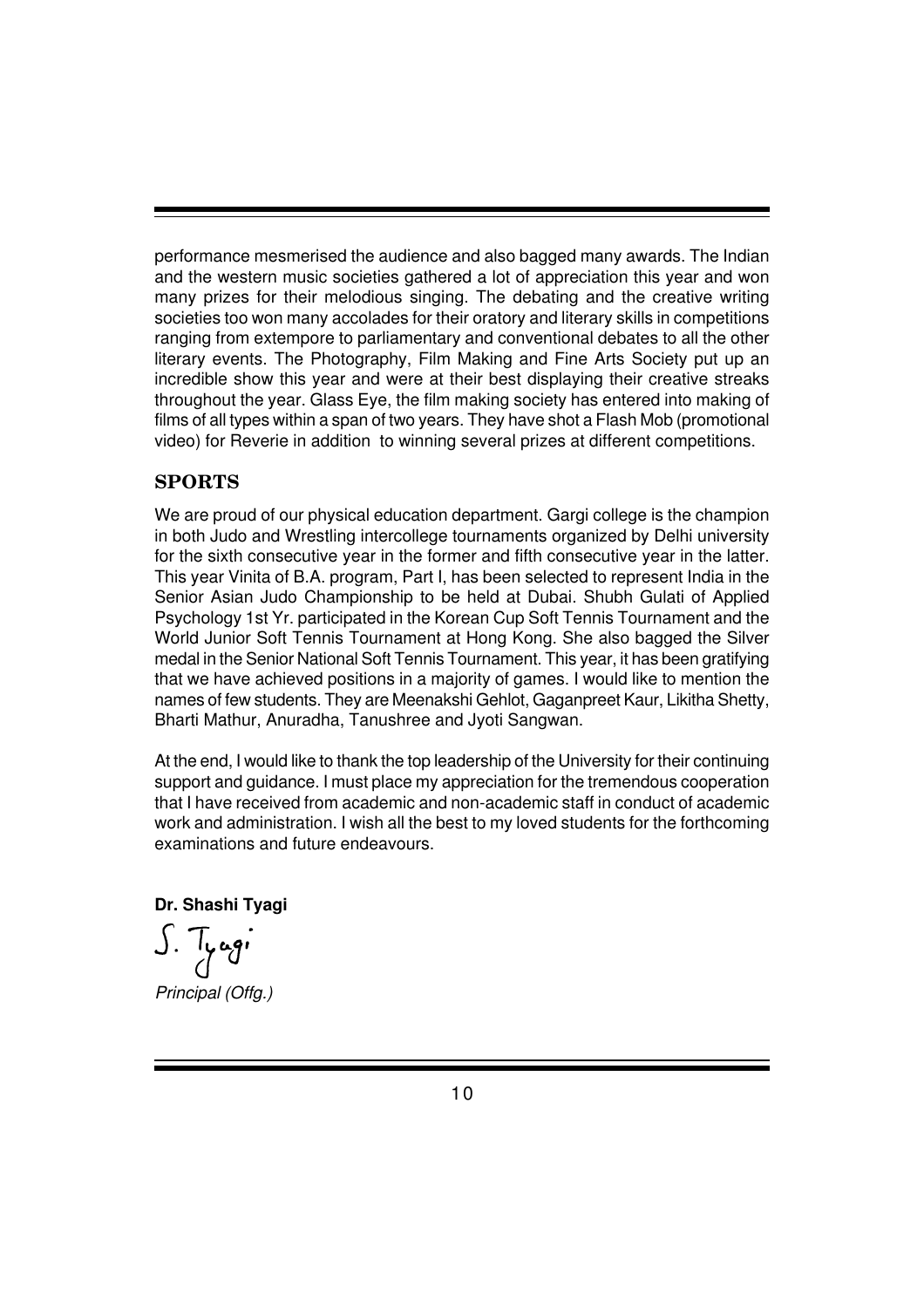# **GOVERNING BODY MEMBERS**

Prof. M.M Chaturvedi Chairman<br>Prof. T. Sheshadri Chairman

Prof. T. Sheshadri Treasurer (Upto Sept. 11, 2014)<br>Dr. Shashi Tyagi Principal, Secretary Principal, Secretary Prof. J.S. Virdi Treasurer (From Sept. 16, 2014)<br>Dr. Manjushree Singh Teacher representative Dr. Manjushree Singh<br>
Mudita Mohil Teacher representative<br>
Teacher representative Teacher representative Mr. Ganga Singh Non-Teaching representative

# **STUDENTS' COUNCIL**

| President                       | Kajal Bhatia                                                                               |
|---------------------------------|--------------------------------------------------------------------------------------------|
| <b>Cultural Secretary</b>       | Jayapriya Nair                                                                             |
| <b>General Secretary</b>        | Parineeta Khera                                                                            |
| Vice-Precident (Arts)           | <b>Binita Soreng</b>                                                                       |
| Vice-President (Commerce)       | Garima Sharma                                                                              |
| Vice-President (Science)        | Sushmita Sharma                                                                            |
| <b>Sports President</b>         | Ruchi Bhatt                                                                                |
| Sports-President (Arts)         | Nisha Pandey                                                                               |
| Sports-President (science)      | Kriti Shukla                                                                               |
| Proctor (Arts)                  | Mehar Kakkar                                                                               |
| Proctor (commerce)              | Ayesha Sharma                                                                              |
| Proctor (Science)               | Prapti Bajaj                                                                               |
| <b>Public Relations Officer</b> | Arshita Nandan                                                                             |
| Treasurer                       | Rubinder Kaur                                                                              |
| Advisors                        | Dr. Sweta Mishra (Convenor)<br>Dr. Rashmi Bhardwaj<br>Ms. Shelly Gupta<br>Ms. Megha Shukla |
| Proctors                        | Ms. Sheela Dubey<br>Dr. Promila Kumar<br>Dr. Sangeeta Jerath                               |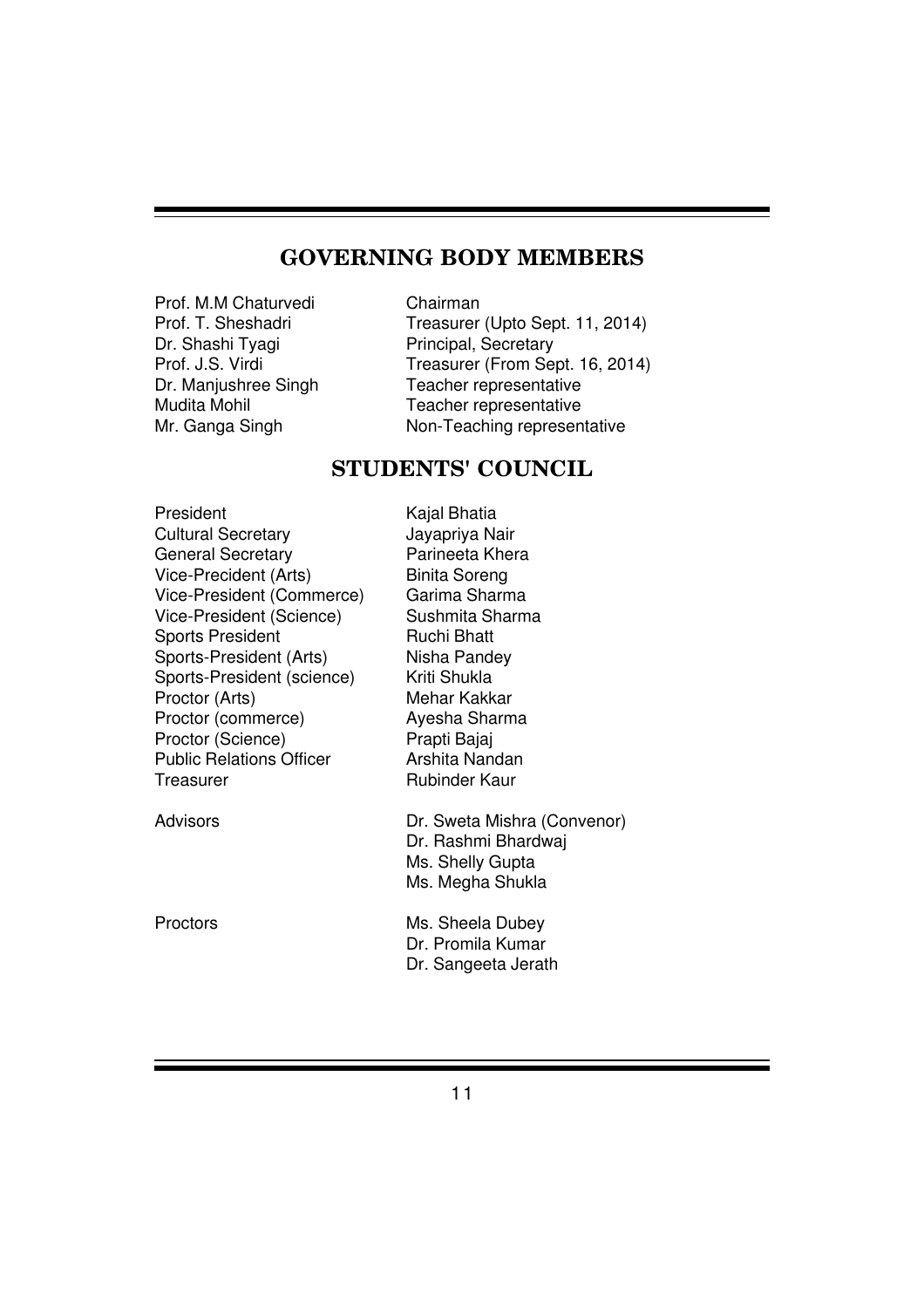# **ACADEMIC RESULTS**

## **GOLD MEDALIST**

# Aditi Gupta, BA(H) Applied Psychology

## **UNIVERSITY POSITION HOLDERS**

| Course            | <b>Semester</b> | <b>Name</b>        | <b>Position in South</b><br><b>Campus</b> | <b>Position in</b><br>DU |
|-------------------|-----------------|--------------------|-------------------------------------------|--------------------------|
| BSc (H) Botany    |                 | T. Rajitha         |                                           |                          |
|                   |                 | T. Ramya           | $\mathsf{II}$                             |                          |
|                   |                 | Shreya Tripathi    | Ш                                         |                          |
|                   | $\mathbf{I}$    | Shreya Tripathi    |                                           |                          |
|                   |                 | Sneh Kunwar        | Ш                                         |                          |
|                   |                 | T. Ramya           | $\mathsf{III}$                            |                          |
|                   | $\mathbf{III}$  | Ayushi Gupta       |                                           | IV                       |
|                   |                 | Garima Grover      | $\mathsf{II}$                             |                          |
|                   |                 | Deepika Dixit      | $\mathsf{III}$                            |                          |
|                   | IV              | Sanchi Bhimrajka   |                                           |                          |
|                   |                 | Pooja Hanuman      | Ш                                         |                          |
|                   |                 | Ayushi Gupta       | Ш                                         |                          |
|                   | VI              | Prachi Sharma      | Ш                                         |                          |
| BA (H) Psychology | $ +  $          | Suhasini Raina     |                                           |                          |
| BA (H) Philosophy | $  +  $         | N.Chitrangada Devi | $\mathbf{I}$                              | Ш                        |
|                   | $III + 1V$      | Swadha Sinha       | Ш                                         |                          |
| <b>BBE</b>        | $III + IV$      | Simran Khetarpal   |                                           |                          |
|                   |                 | Shreya Jain        | $\mathsf{I}$                              |                          |
|                   | $V+VI$          | Mohini Gupta       | $\mathbf{I}$                              |                          |
| BCom (H)          | Ш               | <b>Bhumika</b>     | Ш                                         |                          |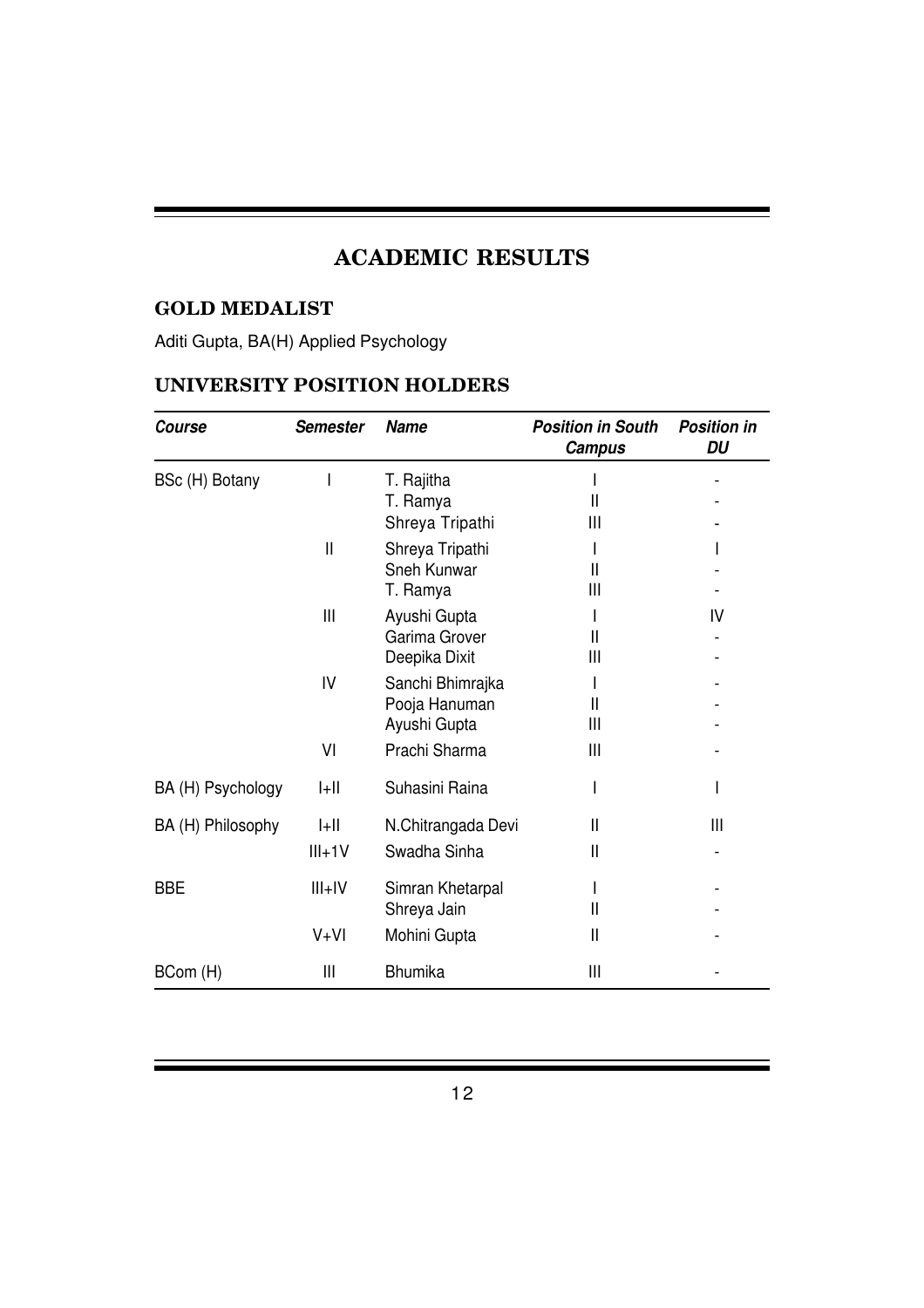## **COLLEGE TOPPERS OF SEMESTER/ANNUAL EXAMINATION (2013-14)**

| Semester/Annual                                                     | <b>Candidate</b>                                         | <b>Special Awards</b>                                                                                    |
|---------------------------------------------------------------------|----------------------------------------------------------|----------------------------------------------------------------------------------------------------------|
| <b>SCIENCE</b>                                                      |                                                          |                                                                                                          |
| <b>BOTANY (H)</b><br>Sem   &   <br>Sem III & IV<br>Sem V & VI       | Shreya Tripathi<br>Ayushi Gupta<br>Prachi Sharma         | Smt. Pratibha Mukherjee Memorial Award                                                                   |
| <b>CHEMISTRY(H)</b><br>Sem   &   <br>Sem III & IV<br>Sem V & VI     | Divya Tewatia<br>Aparna Krishnamurthy<br>Renu            | Mr. Ravi Khullar Memorial Award                                                                          |
| <b>MICROBIOLOGY (H)</b><br>Sem   &   <br>Sem III & IV<br>Sem V & VI | Vani Pande<br>Shilpa Mohanty<br>Ranjitha R Prabhu        |                                                                                                          |
| PHYSICS (H)<br>Sem   &   <br>Sem III & IV<br>Sem V & VI             | Sukriti Hans<br>Jyoti Sardana<br>Meenu Pandey            | Smt.Laxmi Trivedi Memorial Award<br>Smt.Laxmi Trivedi Memorial Award<br>Smt.Laxmi Trivedi Memorial Award |
| ZOOLOGY (H)<br>Sem   &   <br>Sem III & IV<br>Sem V & VI             | Abhilasha Mathur<br>Aishwarya Padmanabhan<br>Ritu Kumari |                                                                                                          |
| <b>LIFE SCIENCE</b><br>Sem III & IV<br>Sem V & VI                   | Sneha Aggarwal<br>Nazish Mushtaq                         | Smt. Shanti Mukherjee Memorial Award                                                                     |
| <b>PHYSICAL SCIENCE</b><br>Sem III & IV<br>Sem V & VI               | Anjali<br>JyotiSaxena                                    | Smt. Shanti Mukherjee Memorial Award                                                                     |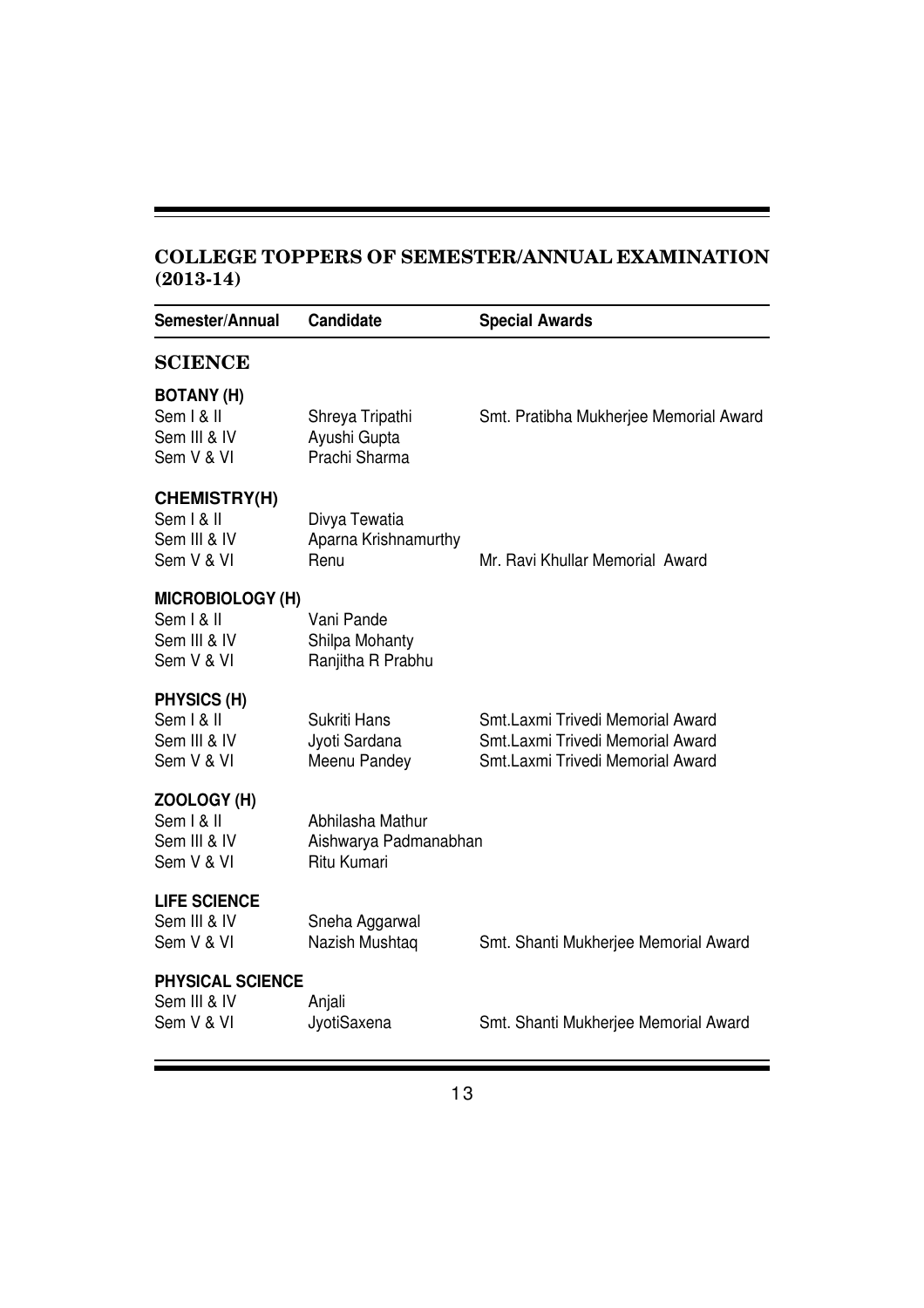| Semester/Annual                                               | Candidate                                                      | <b>Special Awards</b>                                                |  |
|---------------------------------------------------------------|----------------------------------------------------------------|----------------------------------------------------------------------|--|
| <b>MATHEMATICS</b><br>Sem   &                                 | Anisha Rana & Karuna Arora                                     |                                                                      |  |
| <b>HUMANITIES</b>                                             |                                                                |                                                                      |  |
| <b>APPL. PSYCHOLOGY (H)</b><br>Sem III & IV<br>Sem V & VI     | Sneha Kaul & Maria Zafar<br>Yashaushwani Bakshi & Anna Slathia |                                                                      |  |
| <b>ECONOMICS (H)</b><br>Sem I & Sem II                        | Nitima Mehra                                                   |                                                                      |  |
| <b>ENGLISH (H)</b><br>Sem   &   <br>Sem III & IV              | Arushi Gupta<br>Garima Kathuria                                | Mrs. Gyan Khosla Memorial Award                                      |  |
| Sem V & VI                                                    | Komal Yadav                                                    | Preeti Soni Memorial Medal                                           |  |
| HINDI (H)<br>Sem   &   <br>Sem III & IV<br>Sem V & VI         | <b>Tazver Bano</b><br>Sheetal<br>Seema                         | Dr. Manju Dhawan Memorial Award<br>Smt. KantiTripathi Memorial Award |  |
| <b>HISTORY(H)</b><br>Sem   &   <br>Sem III & IV<br>Sem V & VI | KhushbooKumari<br>Shweta Singh<br><b>MitaliTewari</b>          |                                                                      |  |
| PHILOSOPHY (H)<br>Sem   &   <br>Sem III & IV<br>Sem V & VI    | N.Chitrangada Devi,<br>Swadha Sinha,<br>Swati sharma           | Smt Urmila Arora Memorial Award                                      |  |
| POL. SCIENCE (H)<br>Sem   &   <br>Sem III & IV<br>Sem V & VI  | IshitaBedi<br>ArshitaNandan<br>Shabnam                         |                                                                      |  |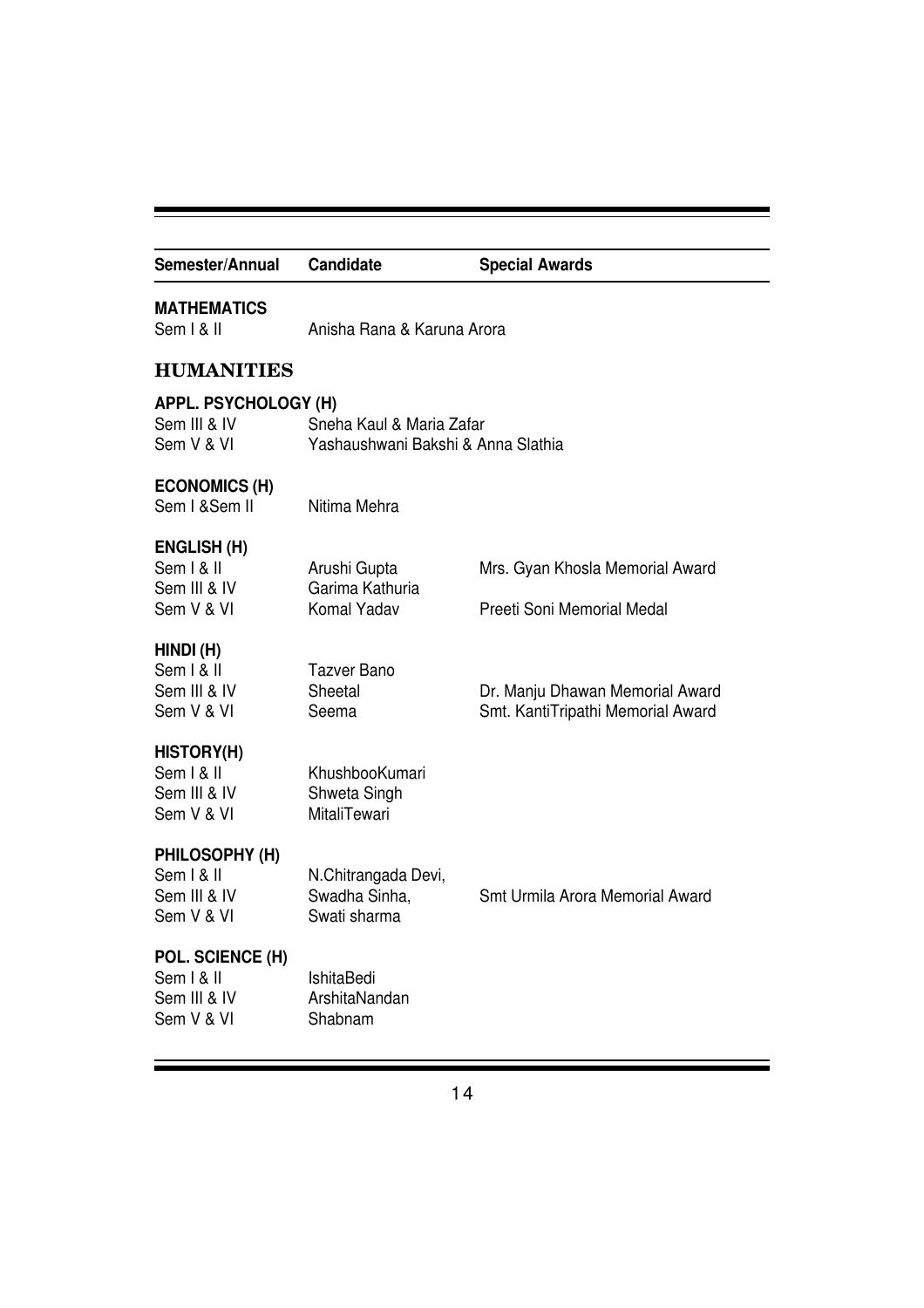| Semester/Annual                                                                              | <b>Candidate</b>                                        | <b>Special Awards</b>                                                                                   |
|----------------------------------------------------------------------------------------------|---------------------------------------------------------|---------------------------------------------------------------------------------------------------------|
| <b>PSYCHOLOGY (H)</b><br>Sem   &                                                             | Suhasini Raina                                          |                                                                                                         |
| <b>SANSKRIT (H)</b><br>Sem   &   <br>Sem III & IV<br>Sem V & VI                              | Ritu Sharma<br><b>Bhawna</b><br>Jyoti                   | Dr. B.M. Chintamani Memorial Award                                                                      |
| <b>BUSINESS ECONOMICS</b><br>Sem   &   <br>Sem III & IV<br>Sem V & VI                        | Simran Khetarpal<br>Mohini Gupta                        |                                                                                                         |
| <b>COMMERCE</b>                                                                              |                                                         |                                                                                                         |
| <b>B. COM</b><br>Sem III & IV<br>Sem V & VI                                                  | Khushboo Kumar<br>Binisha Sharma                        | Dr. UshaAggarwal 'Tejaswita" Scholarship<br>Dr. UshaAggarwal 'Tejaswita" Scholarship                    |
| B. COM (H)<br>Sem   &                                                                        | Kanika Sachdeva                                         | Dr. Usha Aggarwal 'Tejaswita Scholarship<br>"Shri Sultan Chand Memorial Scholarship                     |
| Sem III & IV<br>Sem V & VI                                                                   | Deeksha Wadhwa                                          | Bhumika & Parigya Jain Shri Sultan Chand Memorial Scholarship<br>Shri Sultan Chand Memorial Scholarship |
| <b>BELED</b><br>Part I (ANNUAL)<br>Part II (ANNUAL)<br>Part III (ANNUAL)<br>Part IV (ANNUAL) | Aditi Kundra<br>Nishi Gupta<br>Suman Bhandari<br>Poonam | Dolly Sehgal Memorial Award                                                                             |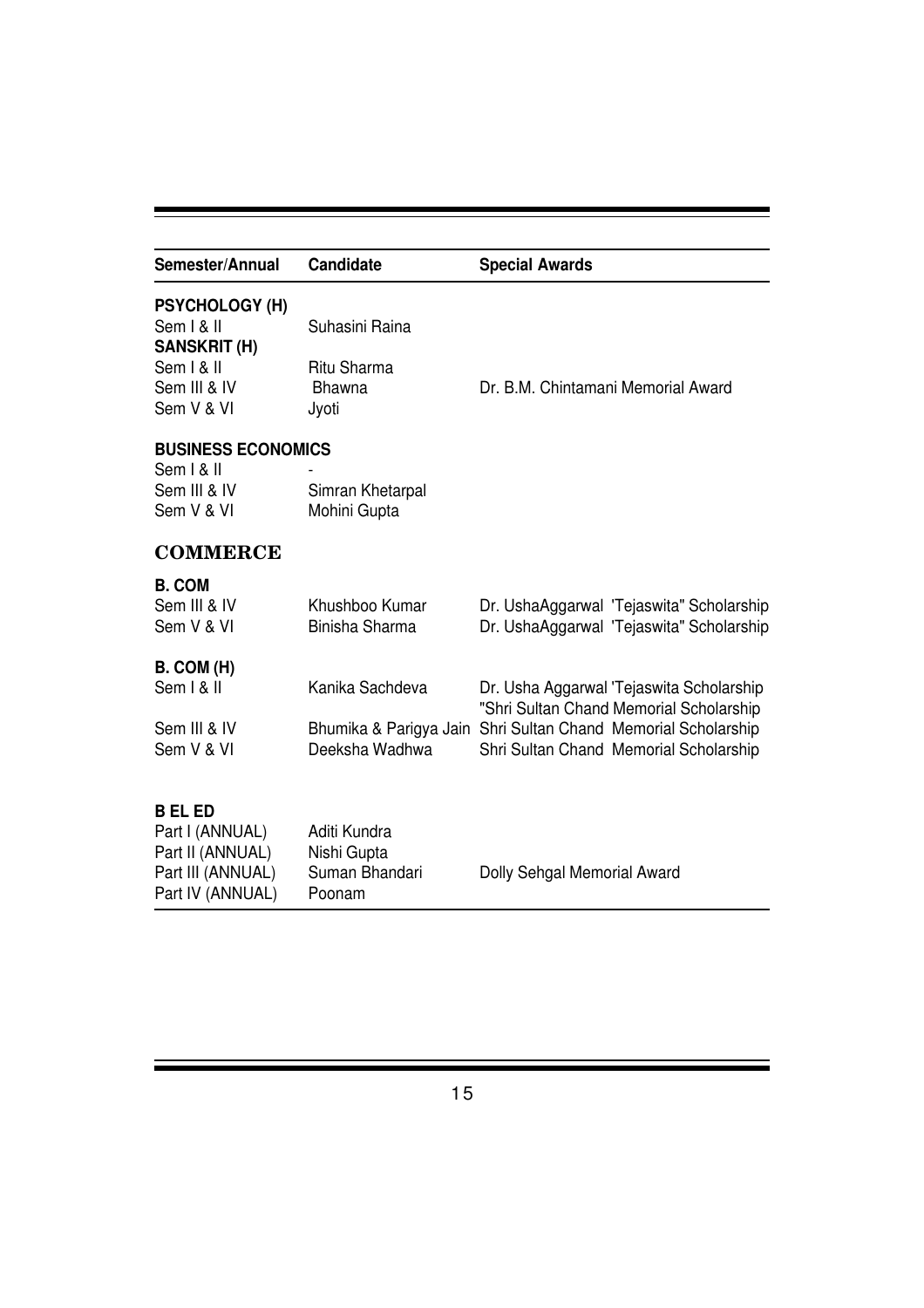# **FACULTY ACHIEVEMENTS**

## **TEACHING EXCELLENCE AWARD**

Dr Geeta Mehta, Department of Botany received The Teaching Excellence Award (2013-14) by University of Delhi.

## **AWARD OF PHD DEGREE**

Seven faculty members from Department of Chemistry have been awarded PhD degrees. The following teachers have been awarded PhD by University of Delhi: **Dr. Neha Sharma, Dr. Tripti Kumari, Dr. Ritika Chauhan, Dr. Mohammad Rashid, Dr. Manju Saroj.**

**Dr. Richa Shukla** received her PhD from I.I.T. Delhi. **Dr Ajay Shankar** received his PhD from NSIT

**Dr. Garima Malik** from Deparment of Botany was awarded PhD degree by Guru Gobind Singh Indraprastha University, New Delhi on 1st September 2014.

## **AWARD OF DOCTORAL GRANTS**

## **Siddharth Rathore**

Awarded UGC-JRF scholarship (June 2014)

## **Supriya Singh**

Commonwealth Scholar (Visiting Student as Part of Overseas Education Institution Award) at The Peter Medawar Building for Pathogen Research, Department of Pediatrics, University of Oxford, Oxford, United Kingdom (For a period of 12 months).

## **AWARD OF POST DOCTORAL GRANTS**

## **Preeti Pant**

Received a Research Grant from ICSSR for Post Doctoral work entitled ' Spirituality in Higher Education and Enhancing Spiritual Well Being in College Campuses'.

## **Sabeen Rizvi**

Fulbright Postdoctoral Fellowship (Clinical Psychology), University of North Carolina at Chapel Hill, Chapel Hill, North Carolina, U.S.A. 2013-2014.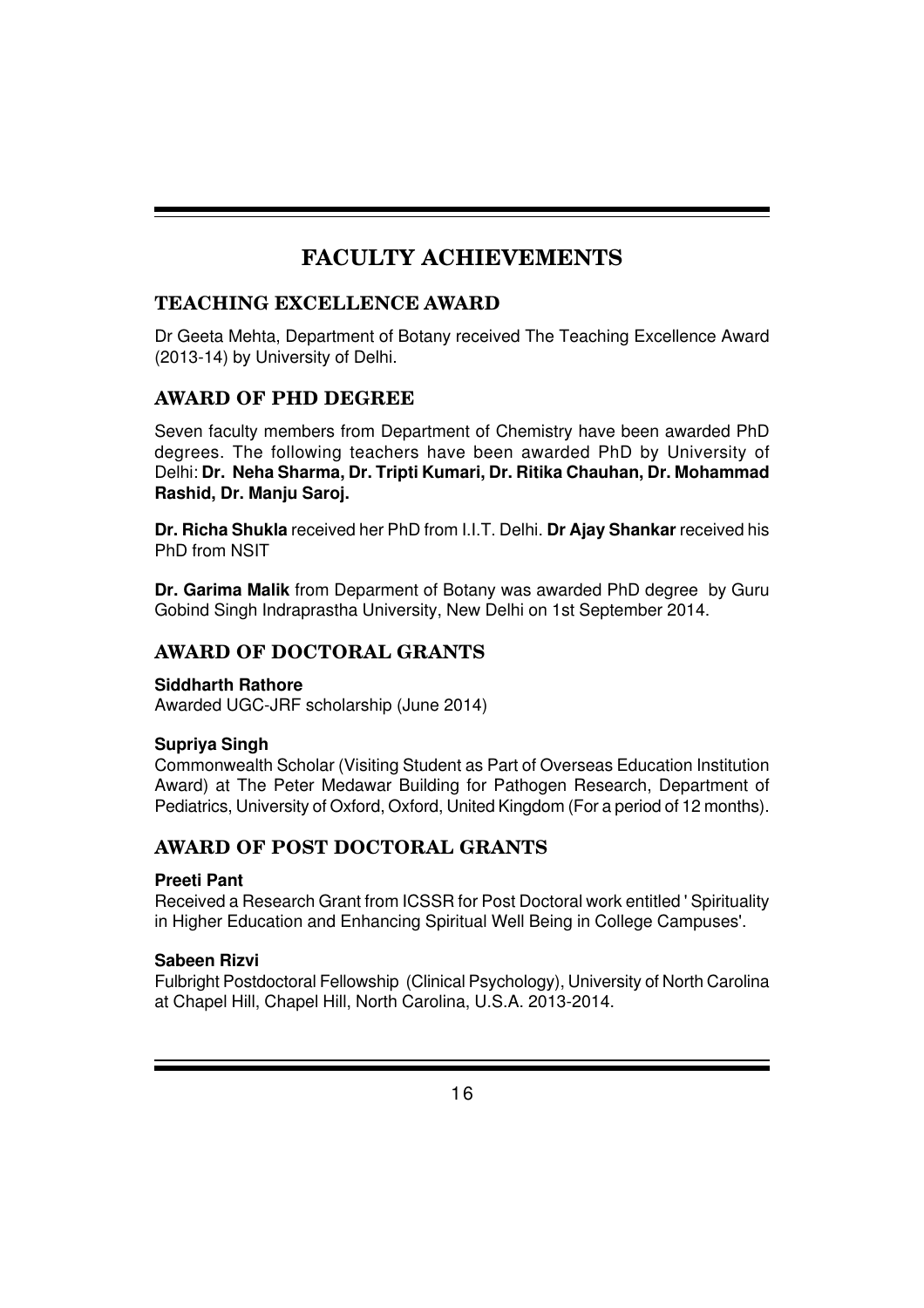Adjunct Assistant Professor (June, 2014-present) , Department of Psychology, University of North Carolina at Chapel Hill, Chapel Hill, North Carolina, U.S.A.

## **Vandna Luthra**

Raman Fellowship award by University Grants Commission to carry out research on Energy Materials especially Renewable Energy for six months September 2014 to March 2014 at Dept of Electrical and Computer Science, Binghamton University, New York. USA.

## **AWARD OF PROJECT GRANTS**

## **Aneeta Rajendran**

UGC Major Research Project grant for three years, beginning 2015 for work on: "Narrative, Public Cultures and Visuality in Indian Comic Strips and Graphic Novels (1947 to the present)

## **AWARDS AT CONFERENCES**

**Poonam Sharma** and **Jasvinder Kaur** (alongwith students: Shreya Majumdar, Sonakshi Rustagi, Sreshtha Mondal, Vani Rijhwani)

Best poster award at national conference *"Striving & Thriving Towards Diffusion of Student-driven Research in Science and Technology for Inspired Learning"* on 16th - 17th October 2014 organized by Embedded Systems and Robotics Centre and Department of Electronics, Maharaja Agrasen College, University of Delhi, New Delhi.

**Jasvinder Kaur** (alongwith students: Rashmi and Novodita Sood)

Best poster award at symposium on "Current techniques and developments in bioinformatics", held at TERI University of New Delhi on 19th-20th January, 2015.

## **DEPARTMENT OF BOTANY**

## **Aparajita Mohanty**

Sarin B, Martin JP and Mohanty A\* (2014) Differences in population genetic structure of two ethnomedicinal herbs of the genus *Phyllanthus* from India: A consequence of anthropogenic intervention? Plant Systematics and Evolution DOI 10.1007/s00606-014-1104-y.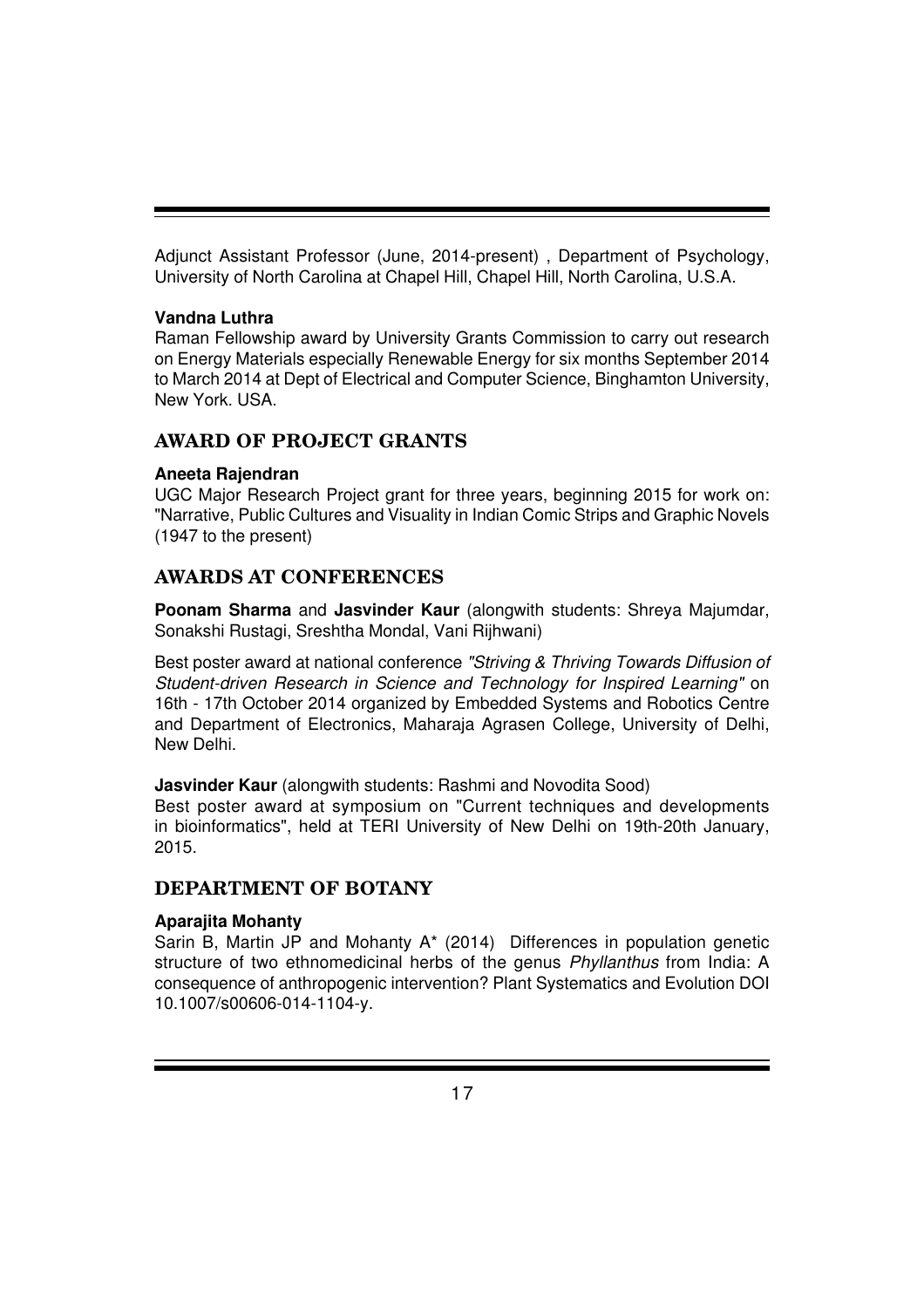Babuta P and Mohanty A\* (2014) *In silico* analysis of Rhamnosyltransferase Sequences from Green Plants. Journal of Agroecology and Natural Resource Management. 1: 118-123

## **Oral presentation**

Babuta P and Mohanty A\* (2014) *In silico* analysis of Rhamnosyltransferase Sequences from Green Plants. At World Congress On"Agriculture, Forestry, Horticulture, Aquaculture, Animal Sciences, Food Technology, Biodiversity and Climate Change: Sustainable Approaches"Organized by"Krishi Sanskriti"on 6th and 7th December, 2014, Jawaharlal Nehru University, New Delhi

## **Garima Malik**

Awarded PhD degree, Title: Understanding the Role of DNA Methylation in Regulating Gene Expression During Development in Rice *(Oryza sativa)* and *Physcomitrella patens*, by Guru Gobind Singh Indraprastha University, New Delhi on 1st September 2014.

## **Geeta Mehta**

Awarded the Teaching Excellence Award (2013-14) by University of Delhi

## **Gita Mathur**

Summer Workshop on Interdisciplinary Sciences

Gita Mathur, Renu Mundhara Soni and Jasmeet Kaur Abat, 2014. Polymerase Chain Reaction: pages 10-12, In Laboratory Manual for Summer Workshop on Interdisciplinary Sciences, 26th May to 31st May, 2014, Under "Star College Scheme" Funded by Department Of Biotechnology (Ministry of Science and Technology), Organized by: Gargi College University of Delhi.

## *Chapter in Book*

H.Y. Mohan Ram and Gita Mathur, 2014. Blue Colour in Plants; pages 25 - 43, In Kapila Vatsayayan (Ed.) Culture of Indigo in India: Plant, Product, Power, Niyogi Books, New Delhi.

Summer Seminar cum Workshop entitled "eResources and ICT Enhanced Learning Methodologies for Biologists". June 10th & 11th, 2014. Convenor: Dr. Gita Mathur. Presented the following sessions:

- **ICT Enhanced and Blended learning for Botanists**
- New Learning Methodologies for Students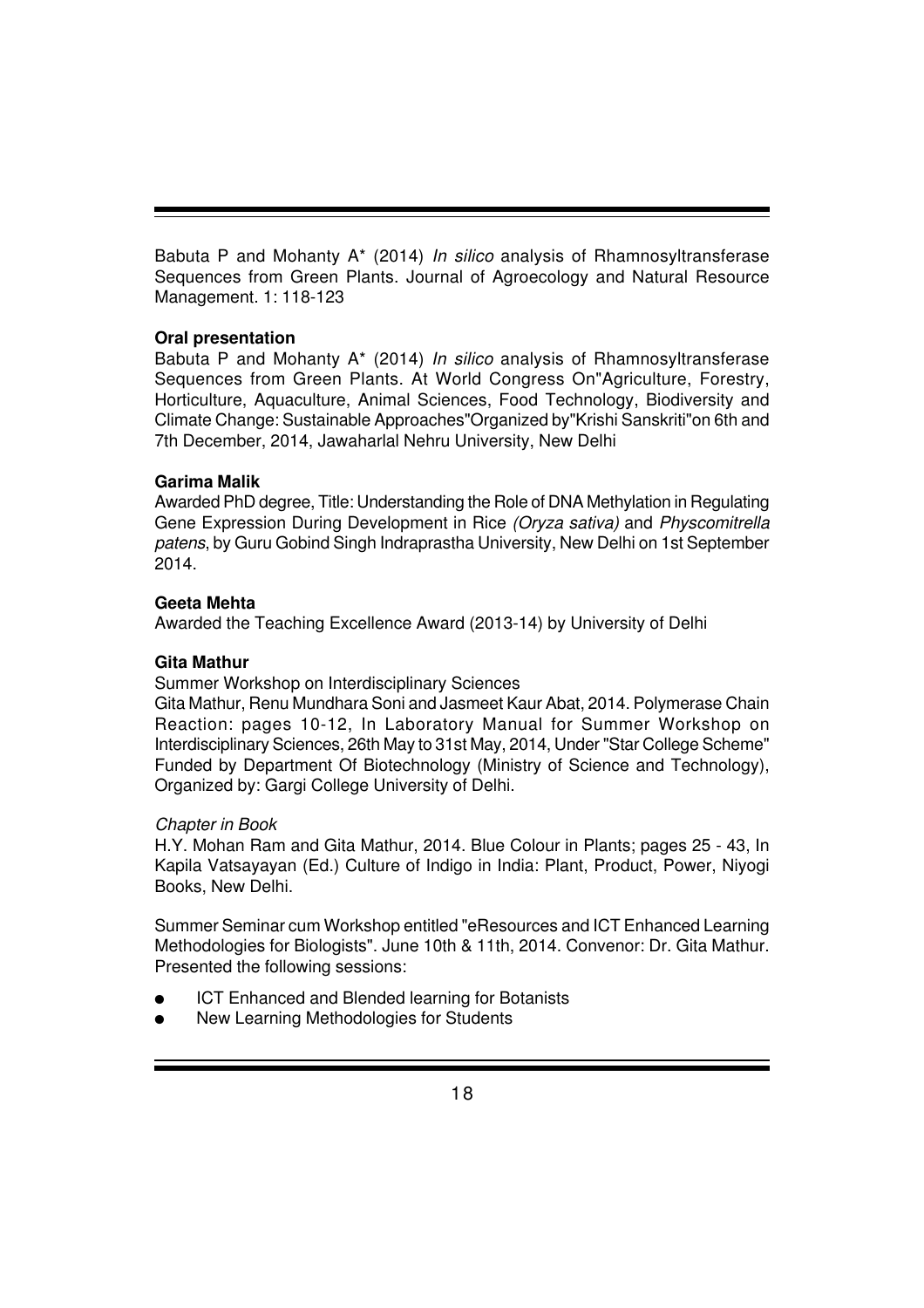#### **Jasmeet Kaur Abat**

Deswal R, Jasmeet Kaur Abat, Sehrawat A, Gupta R, *et al.,* (2014) First Systematic Plant Proteomics Workshop in Botany Department, University of Delhi: Transferring Proteomics Knowledge to Next-generation Researchers and Students. Proteomics 14(13-14):1581-6.

Attended 2nd Meeting of Proteomics Society of India (Delhi Chapter) held at Department of Botany, University of Delhi on 27thSeptember, 2014.

#### **Monika Heikrujam**

Heikrujam M.; Sharma K.; Kumar J.; Agrawal V 2014. Generation and validation of unique male sex- specific sequence tagged sites (STS) marker from diverse genotypes of dioecious Jojoba *(Simmondsia chinensis).* Euphytica 199:363-372.

Heikrujam M.; Sharma K.; Kumar J.; Agrawal V 2014. Validation of male sex-specific UBC-8071200 ISSR marker and its conversion into sequence tagged sites marker in Jojoba: a high precision oil yielding dioecious shrub. Plant Breeding 133: 666- 671.

Heikrujam M.; Sharma K.; Prasad M.; Agrawal V 2014. Review on different mechanisms of sex determination and sex-linked molecular markers in dioecious crops- A current update. Euphytica DOI 10.1007/s10681-014-1293-z

Heikrujam M.; Singh D.; Agrawal V 2014. High efficiency cyclic production of secondary somatic embryos and ISSR based assessment of genetic fidelity among the emblings in *Calliandra tweedii-* an ornamental woody legume. Scientia Horticulturae 177:63-70.

Agrawal V, Heikrujam, M.; Sharma, K. & Kumar, J. 2014. Molecular markers assisted selection of male and female plants in dioecious crops with special reference to Jojoba [*Simmondsia chinensis* (Link) Schneider] - a shrub of immense economic importance in the 35th annual meeting of PTCA (India) and national symposium on "Advances in plant molecular biology and biotechnology" held at IISER, Pune w.e.f 10/3/2014- 12/3/2014.

#### **Renu Mundhara**

Participated in the Workshop on "Applied Genomics & Proteomics "held from 12-14th March, 2014 organised by Deshbandhu College, University of Delhi.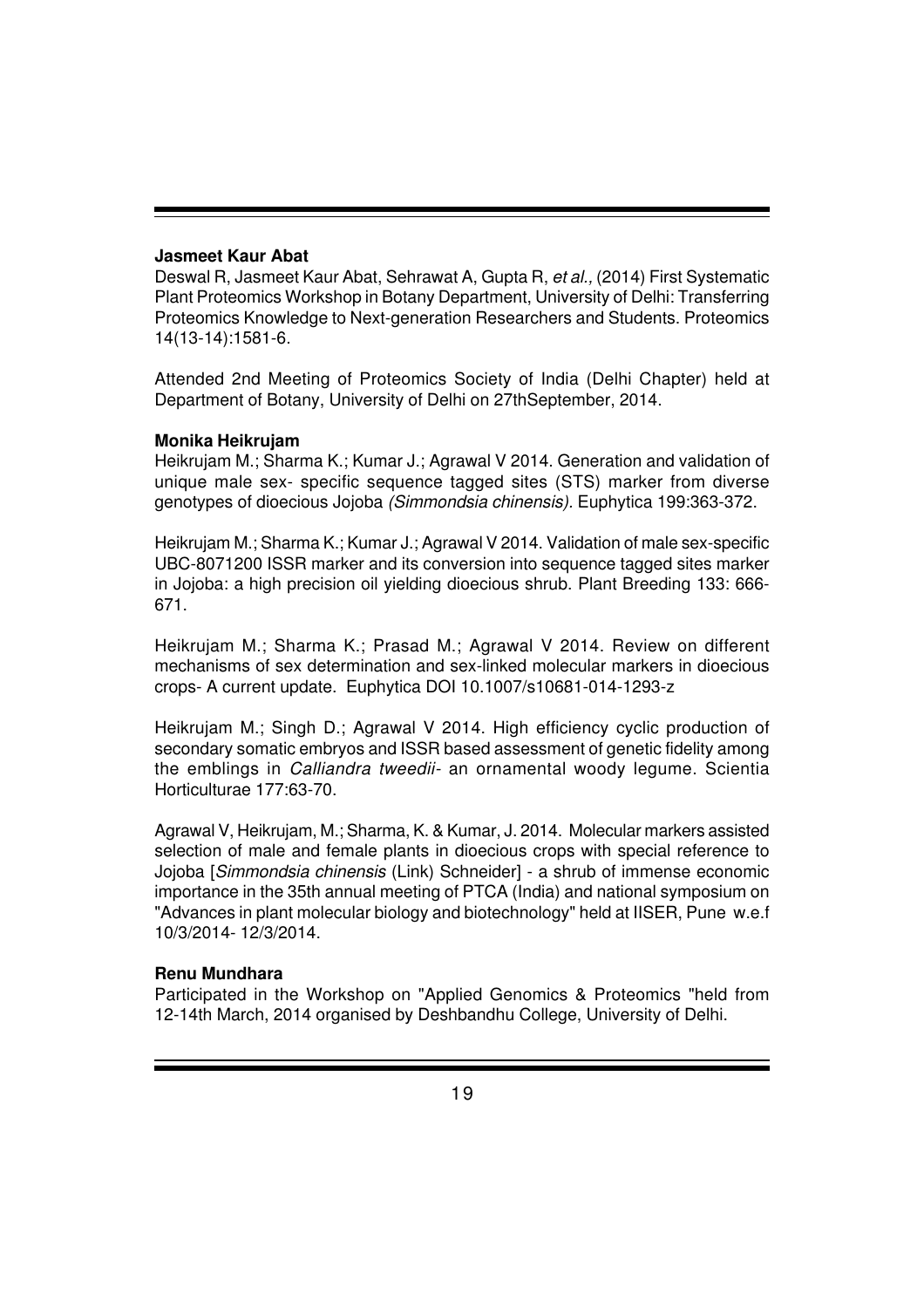#### **Shweta Sharma**

Kant, R., Sharma S., and Dasgupta I. (2015) Virus Induced Gene Silencing (VIGS) for Functional genomics in Rice using *Rice tungro bacilliform virus* (RTBV) as a vector. In Kirankumar S Mysore and Muthappa Senthil-Kumar (ed.), Plant Gene silencing, Methods in Molecular Biology, vol-1287; 201-17 Humana press. [Published by Springer] doi;10.1007/978-4939-2453-0\_15 ISSN: 1064-3745, ISBN: 978-1-4939- 2452-3 (Print), ISBN: 978-1-4939-2453-0 (online)

Dasgupta I., and Sharma S. (2014) Site directed in-vitro mutagenesis and protein engineering. In "Gene and its Engineering" ed. H. K. Das, 470-476. [Published by Wiley India Pvt. Ltd.] ISBN: 978-81-265-4928-3

Sharma S., and Dasgupta I. (2014) General strategies for expression of introduced genes in a foreign host. In "Gene and its Engineering" ed. H. K. Das, 304-310. [Published by Wiley India Pvt. Ltd.] ISBN: 978-81-265-4928-3

Sharma S., and Dasgupta I. (2014) Techniques for the study of regulation of a cloned gene. In "Gene and its Engineering" ed. H. K. Das, 480-486. [Published by Wiley India Pvt. Ltd.] ISBN: 978-81-265-4928-3

#### **Vera Y Kapai**

Gladys Muivah & Vera Y. Kapai. 2015. Zygotic and Somatic Embryogenesis. E-lesson written for ILLL, DU

## **DEPARTMENT OF CHEMISTRY**

#### **Ajay Shanker**

Awarded PhD thesis, University of Delhi

Low Temperature FMR investigations on double surfactant water based ferrofluid. *Journal of Magnetism and Magnetic Materials*, 2015, 374, 696- 702

Improved magneto viscous properties of biodispersed magneto - rheological fluids. *RSC Adv.* 2014 (Accepted)

ESR investigations on kerosene based magnetic fluid. *Advanced Science Letters*, 2014,20,1519 - 21

A ferrofluid - MWCNT nanocomposites in liquid state. *Patent filed in India*: 1673DEL2014.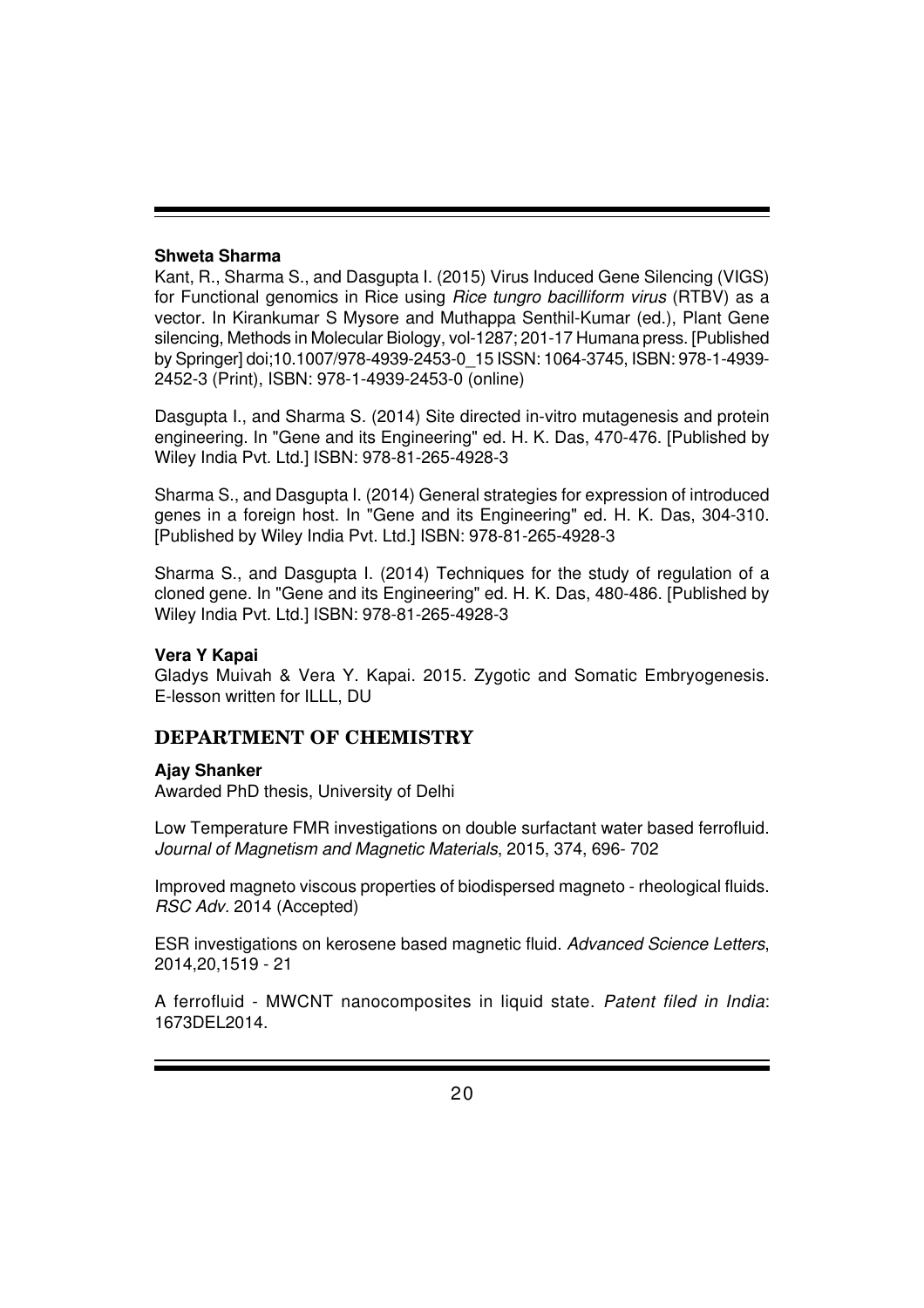#### **Beena Negi**

In vitro antiamoebic activity evaluation and docking studies of metronidazole- triazole hybrids. *Chem. Med. Chem. Commu.* 2014, 9, 2439 -444

Antibacterial activity of adamantly substituted cyclohexane diamine derivatives against methicillin resistant. RSC Adv. 2014,4,11962 - 966

Synthesis and antituberculosis activity evaluation of cyclohexane - 1,2- diaminne. *Chem. Biol. Interface,* 2014, 1- 14.

Coauthored a book *Heterocyclic Chemistry* Ane Books Pvt. Ltd. And CRC Press Taylor and Francis Gp; ISBN: 978- 146- 6517- 13- 4.

#### **Fariha Saleem**

Submitted PhD thesis IIT-Delhi

Palladium(II)- 1 phenylthio-2-aryl chalco genoethane complexes: palladium phosphide nano-peanut and ribbon formation controlled by chalcogen and Suzuki coupling activation *Dalton Trans.*, 2015, DOI: 10.1039/ C4DT03471F

Efficient catalytic activation of Suzuki Miyaura C-C coupling reactions with recyclable palladium nanoparticles tailored with sterically demanding di-*n*-alkyl sulphide. *RSC Adv.* 2015, 5, 20081 - 89

Palladium(II) complexes bearing 1,2,3- triazole based organosulfur/ selenium ligand: synthesis, structure and applications in Heck and Suzuki - Miyaura coupling as catalyst via palladium nanoparticles. *RSC Adv.* 2014, 4, 56102 - 111

Catalyst activation with Cp\* Rh(III)/ Ir(III)- 1,2,3 - triazole based organochalcogen ligand complexes: Transfer hydrogenation via loss of Cp\* and N - Methylmorpholine N- Oxide based vs Oppenauer- type oxidation. *Organometallics* 2014, 33. 2341 - 51

Efficient catalysis of Suzuki - Miyaura C- C coupling reactions with palladium(II) complexes of partially hydrolysed bisimine ligands: A process important in environmental context. *Journal of Hazardous Material* 2014, 269, 9 -17.

#### **Indu Tucker Sidhwani**

Chairperson for the key note lecture and oral presentation of session 4 on 17 Jan in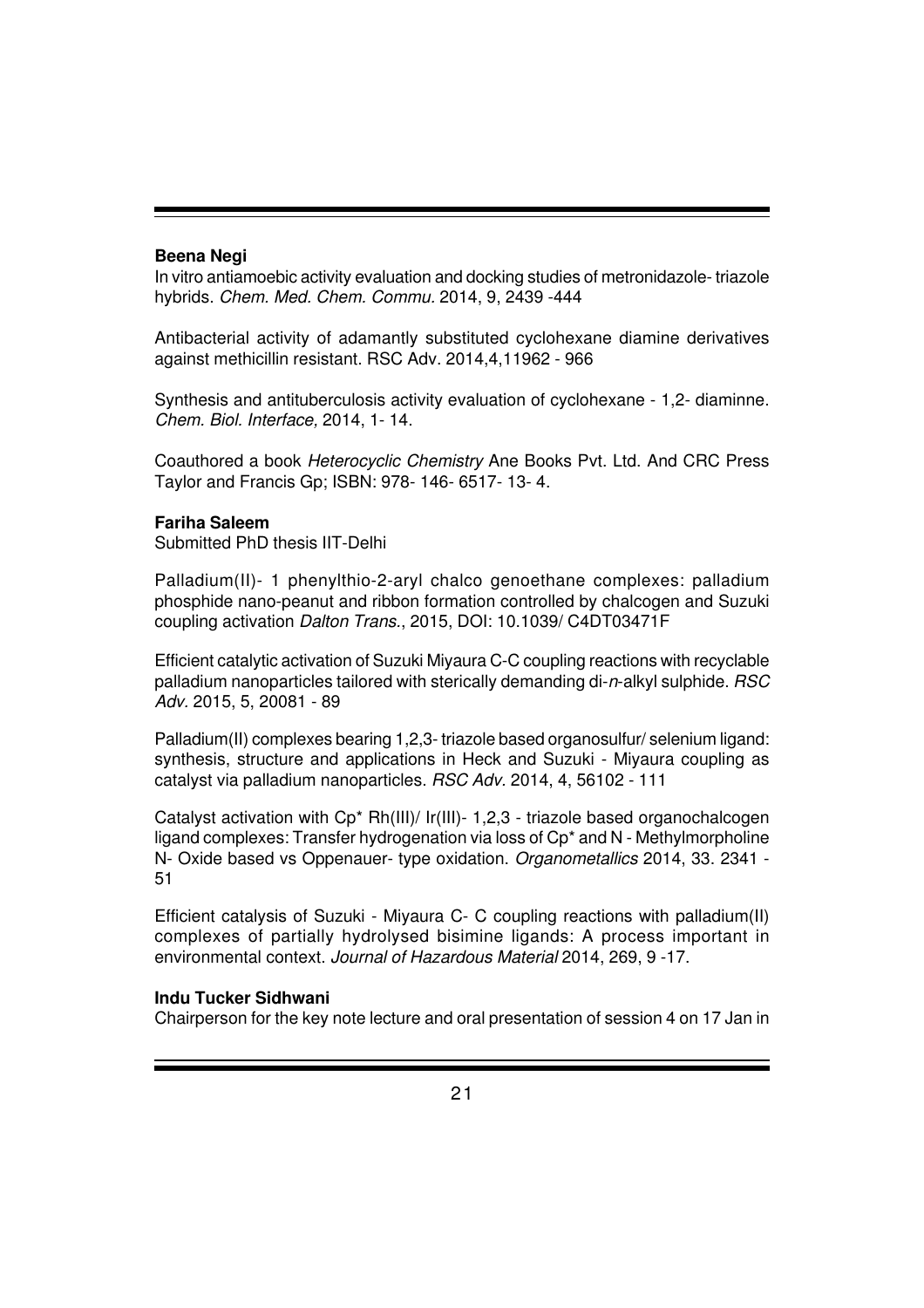Jacaranda Hall in the "5th Asia-Oceanic Conference on green and sustainable chemistry" at India Habitat Centre in New Delhi, India from 15-17 Jan, 2015.

Invited to demonstrate and conduct "Green Experiments" on 31st Jan, 2015 and 14th Feb, 2015 in the Green Chemistry add on course of students of Miranda House, University of Delhi.

Invited by Dr. Laxmikantam, Director IICT-Hyderabad to carry out research work on catalysis in her lab, from 9th-12th March, 2015.

Dr. Indu Tucker Sidhwani, Dr. Geeta Saini, Dr. Sushmita Chowdhury, Dimple Garg\*, Malovika\*, Nidhi Garg\*, (\*Students of B.Sc.(H) Chemistry III Year) published a paper "Wealth from Waste: A Green Method to Produce Biodiesel from Waste Cooking Oil and Generation of Useful Products from Waste Further Generated "A Social Awareness Initiative" in the inaugural issue of The Delhi University Journal of Undergraduate Research and Innovation. vol 1, issue 1, Jan 2015.

## **Neha Sharma**

Adsorption of sarin on MgO nanotubes: Role of doped and defect sites. *Journal of computational Sciences* 2o15 (Accepted)

Gallic Acid: A versatile anti - oxidant with promising therapeutic and industrial applications. *RSC Advances* 2015 (Accepted)

## **Nitu Singh**

Coauthored a book (with Ms. Salma Khan) Lab Manual of Titrimetric Analysis

## **Richa Shukla**

Calix[4] arene based molecular probe for sensing copper ions. Tetrahedron Letters, 2014,55,2173

A sensitive recognition of cyanide through supramolecularly complexed new Calix[4} arene. *New Journal of Chemistry*, 2014, 38, 5264

New lower rim lopped Calix[4] arene for ratiometric and chromogenic recognition of copper. *Journal of inclusion phenomena and macrocyclic Chemistry*. 2014, 80, 201.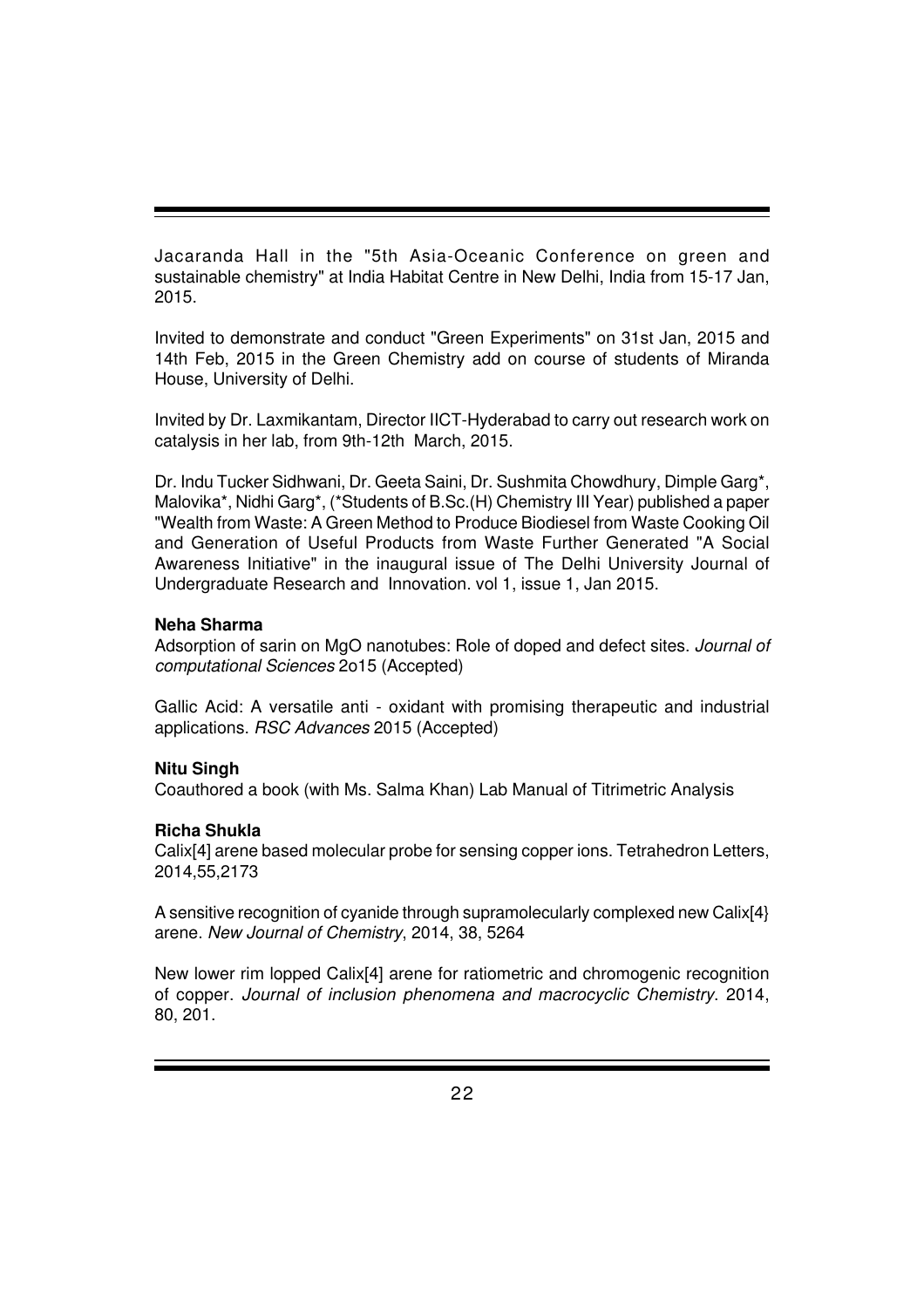## **Ritika Chauhan**

Nafion-H: A versatile Catalyst for Organic Synthesis. *Current Organic Chemistry*, 2015, 19, 72- 98

Nafion-H catalysed efficient condensation of indoles with aromatic aldehydes in PEG- water solvent system: A green approach. *Arabian Journal of Chemistry*, 2014, DOI: 10.1016/j.arabjc.2014.05.009

K2CO3 catalyzed green and rapid access to 2-amino-3,5-dicarbonitrile-6 thiopyridines. *Journal of Iranian Chemical Society*, 2014,11,1005- 1013

A rapid and efficient route to the one pot, multi component synthesis of 1H- pyrazol [1,2b] phthalazine- 5,10- dione ring systems. *Journal of Heterocyclic Chemistry*, 2014, SI, 1689 -96.

## **Salma Khan**

A concise assessment of electrochemical synthesized polypyrrole amperometric biosensors. *Journal of Applicable Chemistry*, 2014, 3(4),1620 - 28.

Polyaniline nanocomposites with dopedferrites as an electromagnetic shield. *International Journal of Development Research*, 2014, 4 (7), 1371 - 76.

Coauthored a book (with Ms. Nitu Singh) Lab Manual of Titrimetric Analysis

## **Tripti Kumari**

Docking studies of BB-3497 into the PDF active site. A comparison of the pure MM and QM/MM based docking strategies. *Current Computer Aided Drug Design* 2014 (Accepted)

## **DEPARTMENT OF COMMERCE**

## **Manju Khosla**

Member of the Editorial Board of the "Emerging Trends in Social Sciences" *(A Referred Multidisciplinary, National Journal )*.

Member of the Editorial Board of the "International Journal of Educational Researches & Multidisciplinary Trends".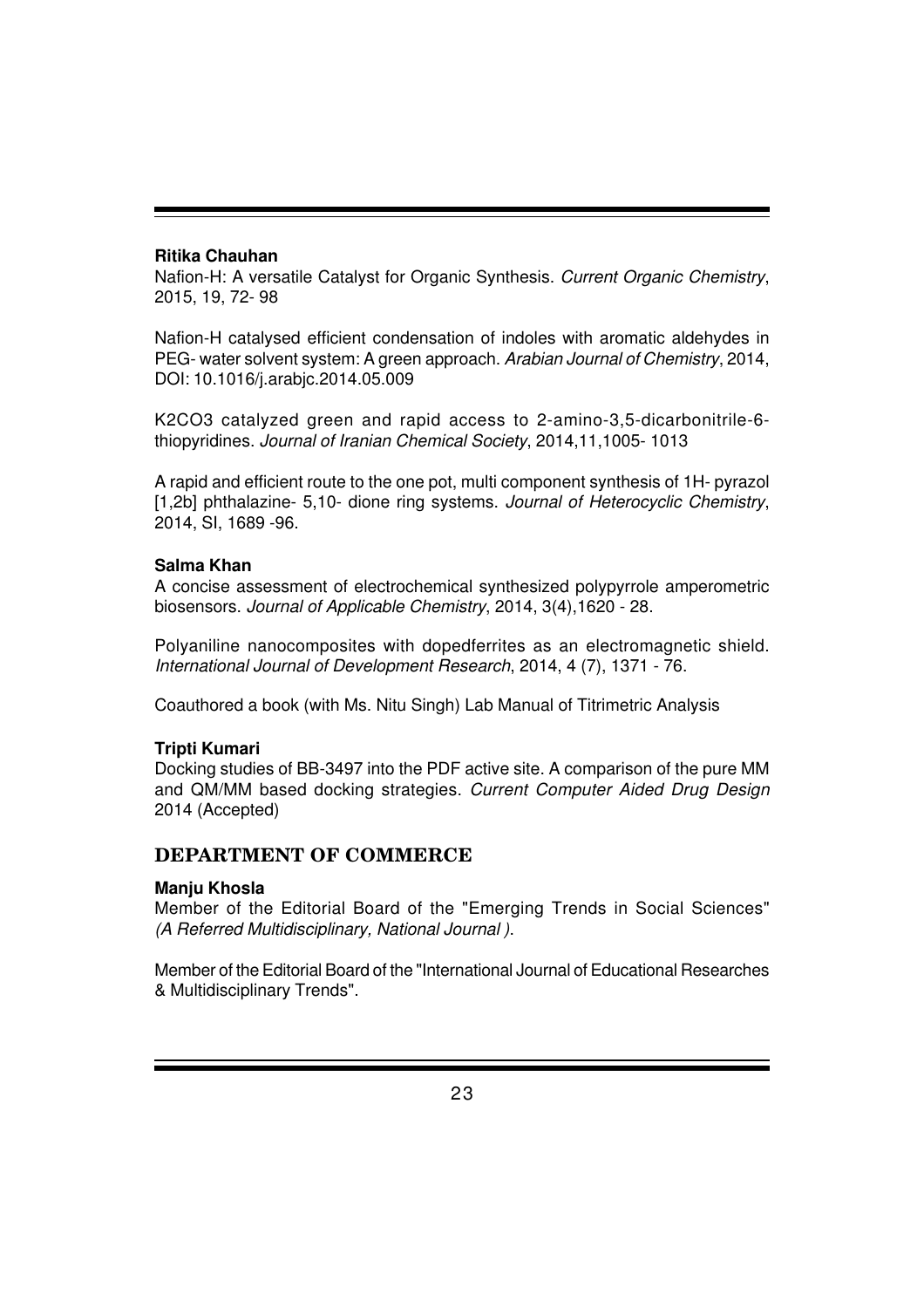Attended a conference on "Accountancy and Commerce Education Summit" held on 19th January,2015 at *"Gulmohar" India Habitat Centre*, New Delhi, organised by "The Institute of Chartered Accountants of India", New Delhi.

## **Manju Sahai**

An Article "Empowering growth towards energy security of India" in book "Policy Challenges in open economy 'is forthcoming and is under publication, Ane Publishers New Delhi.

Mentoring one group of "Pathfinder" students. Working as a Bursar of the College. Advisor of Commerce Association.

## **DEPARTMENT OF ECONOMICS**

## **Ganesh Manjhi**

"Dynamic Tryst with the Trilemma in India", forthcoming in the edited book of "India 2020: Vision for the Financial Sector", Regal Publications, New Delhi.

"The Political Economy Trilemma of India and Korea", forthcoming in the edited book by, Prof. Sushila Narsimhan.

Supervising Ms. Nikita Jain, Nikita, and Paridhi Sabharwal on the topic, *"Happiness Index in Indian Labour Market"*.

Taught Basic Econometrics Software (STATA and Eviews) with Macroeconomics to BA (Eco) students for their term papers.

Presented a Paper on "Political Budget Cycle" at Winter School-2014, Department of Economics, Delhi School of Economics, University of Delhi.

## **Nausheen Nizami**

Delivered a lecture on 'Contemporary Issues of a Globalised India' on 21st August, 2014 in the UKIERI Study Tour seminar held in Gargi College.

Published a Chapter entitled 'Interpretivism and Critical Theory Approach' in the Block entitled 'Foundations of Qualitative Research' of the study-material of M.A.Economics programme, IGNOU.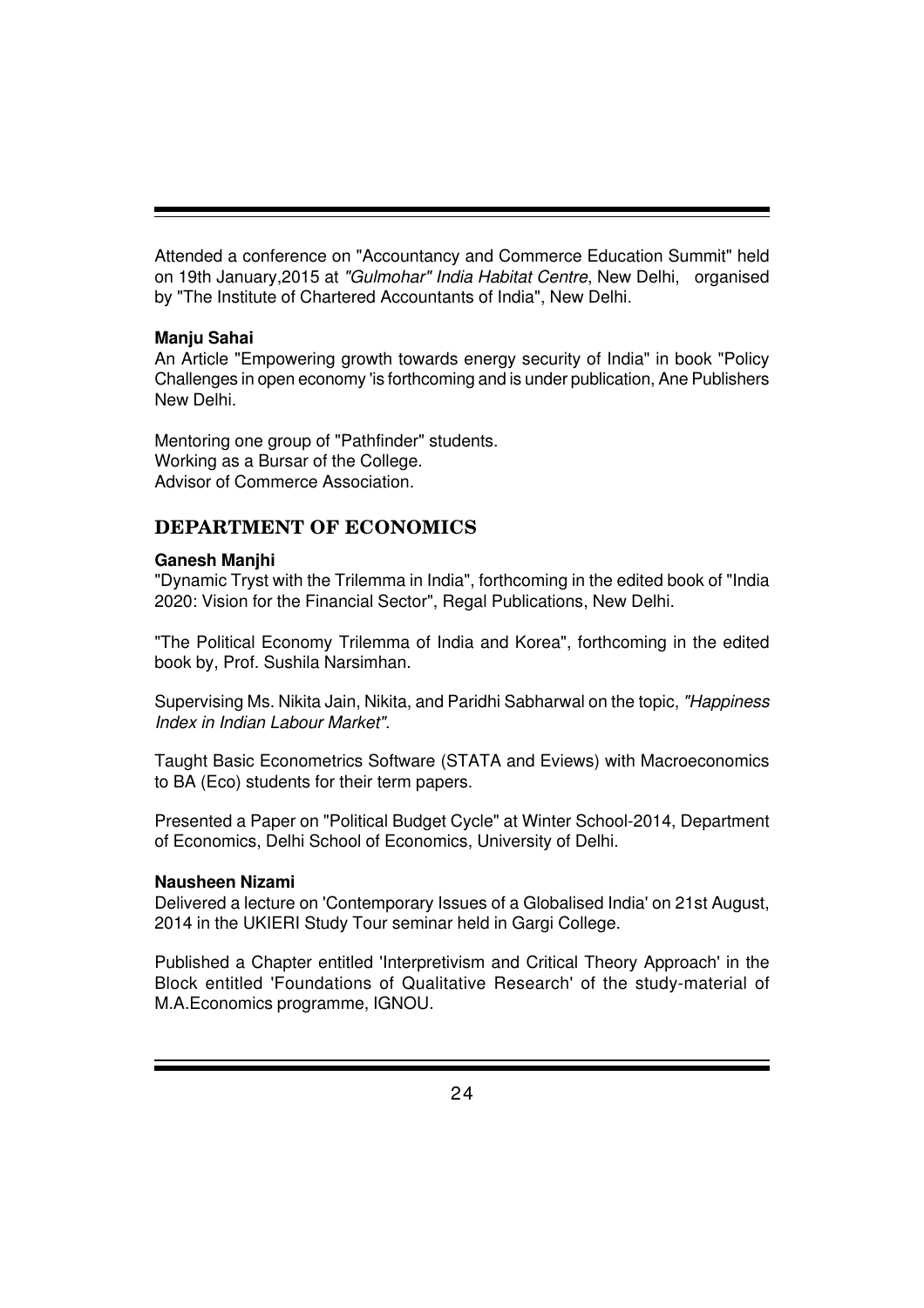Empanelled as Academic Counsellor for taking counselling sessions of M.A.Economics students of IGNOU at Gargi College from March-December 2014.Taught subjects - Quantitative methods in Economics and Indian Economic Policy.

## **Nidhi Tewathia**

Paper titled "Determinants of the Household Electricity Consumption: A Case Study of Delhi" is published in Vol.4, No.3, 2014 issue of International Journal of Energy Economics and Policy, ISSN 2146-4553.

Paper titled "Foreign Direct Investment in Indian Pharmaceutical Industry; An Assessment" is published in Vol.2, issue 3 of the International Journal of Social Science and Humanities Research, ISSN 2348-3164 (online) and ISSN 2348-3156 ( in print)

Paper titled "Work-Life Balance in the IT Sector; A Case Study of Delhi" is published in Vol.3, issue 7 of the International Journal of Advancements in Research and Technology, ISSN 2278-7763.

Paper titled "Public Expenditure Management: Structure and Assessment" is published in Vol. No. 3, Issue No. II, October-December, 2014 of International Journal of Research in Social Sciences and Humanities, ISSN: 2249-4642.

## **Siddharth Rathore**

Secured UGC-JRF scholarship (June 2014)

Working on development of an android based Social application related to Swachh Bharat Mission, Beti Bachho Beti padhao, Child Labour, Homeless destitution, Old age problems & Traffic grievances; the application is in its final development stage and would be launched April 2015.

## **DEPARTMENT OF ELEMENTARY EDUCATION**

## **Monica Gupta**

Monica Gupta (2014). Sri Aurobindo's Vision of Integral Human Development: Designing a future Discipline of Study. New Delhi: Springer

## **Suman Lata**

Presented paper, Judicial Activism and Schooling in India : Some Case Studies, at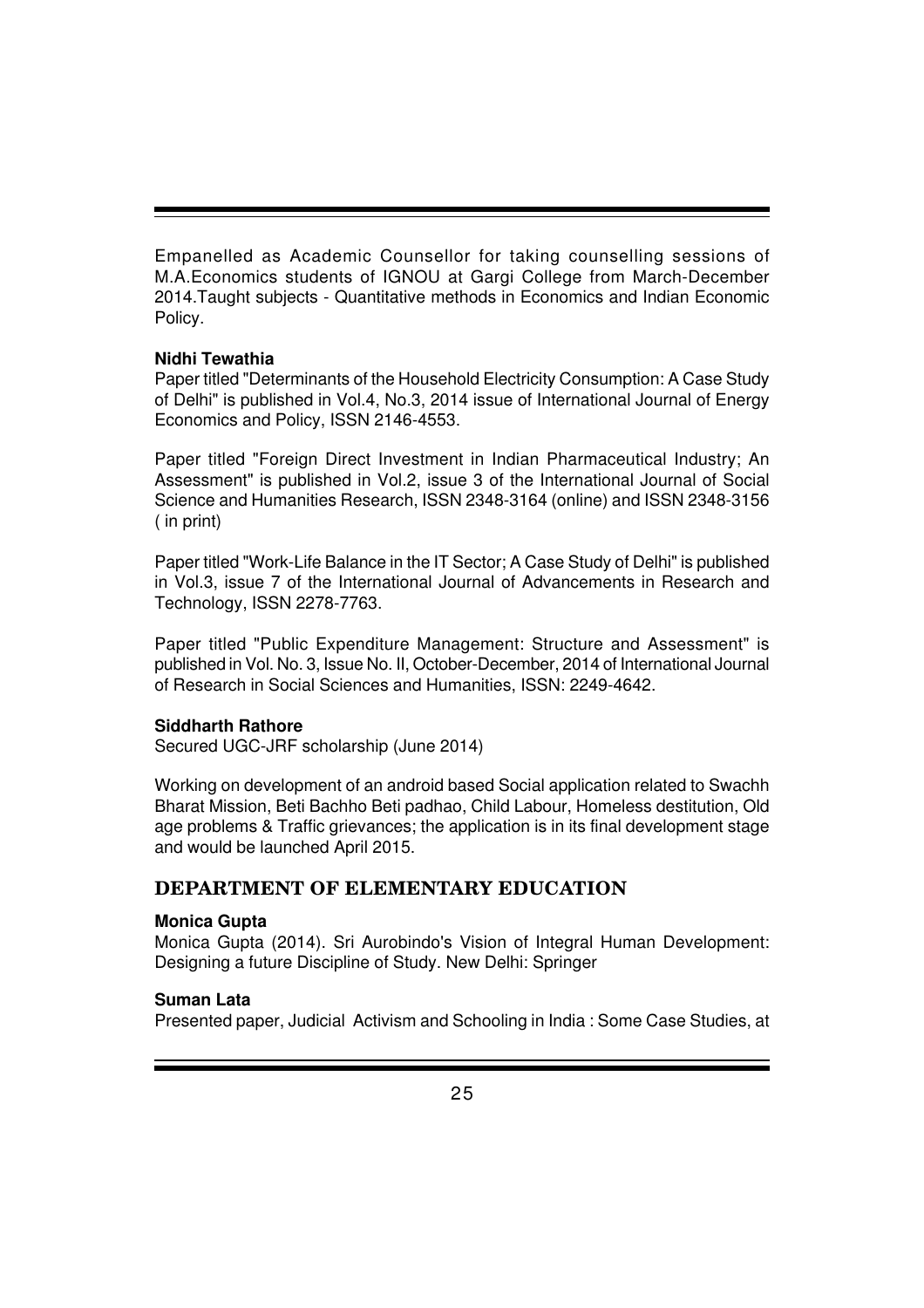International Conference, Education, Politics and Social Change , organized by Compartive Education Society of India at New Delhi in November 2014.

## **DEPARTMENT OF ENGLISH**

#### **Aneeta Rajendran**

Book: *(Un)familiar Femininities* : Studies in Contemporary Lesbian Indian Texts. Delhi: OUP, 2015.

Paper: "Popular Forms, Altering Normativities: Queer Buddies in Contemporary Mainstream Hindi Cinema." In: Kishore, V., A. Sarwal, and P. Patra, eds. 2014. Bollywood and Its Other(s): Towards New Configurations. London: Palgrave **Macmillan** 

UGC Major Research Project grant for three years, beginning 2015 for work on: "Narrative, Public Cultures and Visuality in Indian Comic Strips and Graphic Novels (1947 to the present)

## **Anjana Neira Dev**

*Publications: Victorian Poetry: A Critical Edition*. Delhi: Book Age Publications, 2015. Foreword.

*A Handbook for Academic Writing and Composition*. New Delhi: Pinnacle Learning, 2014. Editor.

"The Trees in a Single Orange: Memories of Home in the poetry of A.K. Ramanujan" in the *Gandhigram Literary Review*, Volume 2, Summer 2013. Pages 35 - 50.

Professional Development and Extension Activities:

Member of the Organising Committee for the 20th Conference of the International Association for World Englishes (IAWE 2014) held at Amity University NOIDA, from the 18th to the 20th of December 2014; on the theme 'Asian African Contexts and World Englishes'.

Participated in the launch of Innovations in the Continuing Professional Development of English Language Teachers edited by David Hayes, at the British Council New Delhi on 28th November 2014.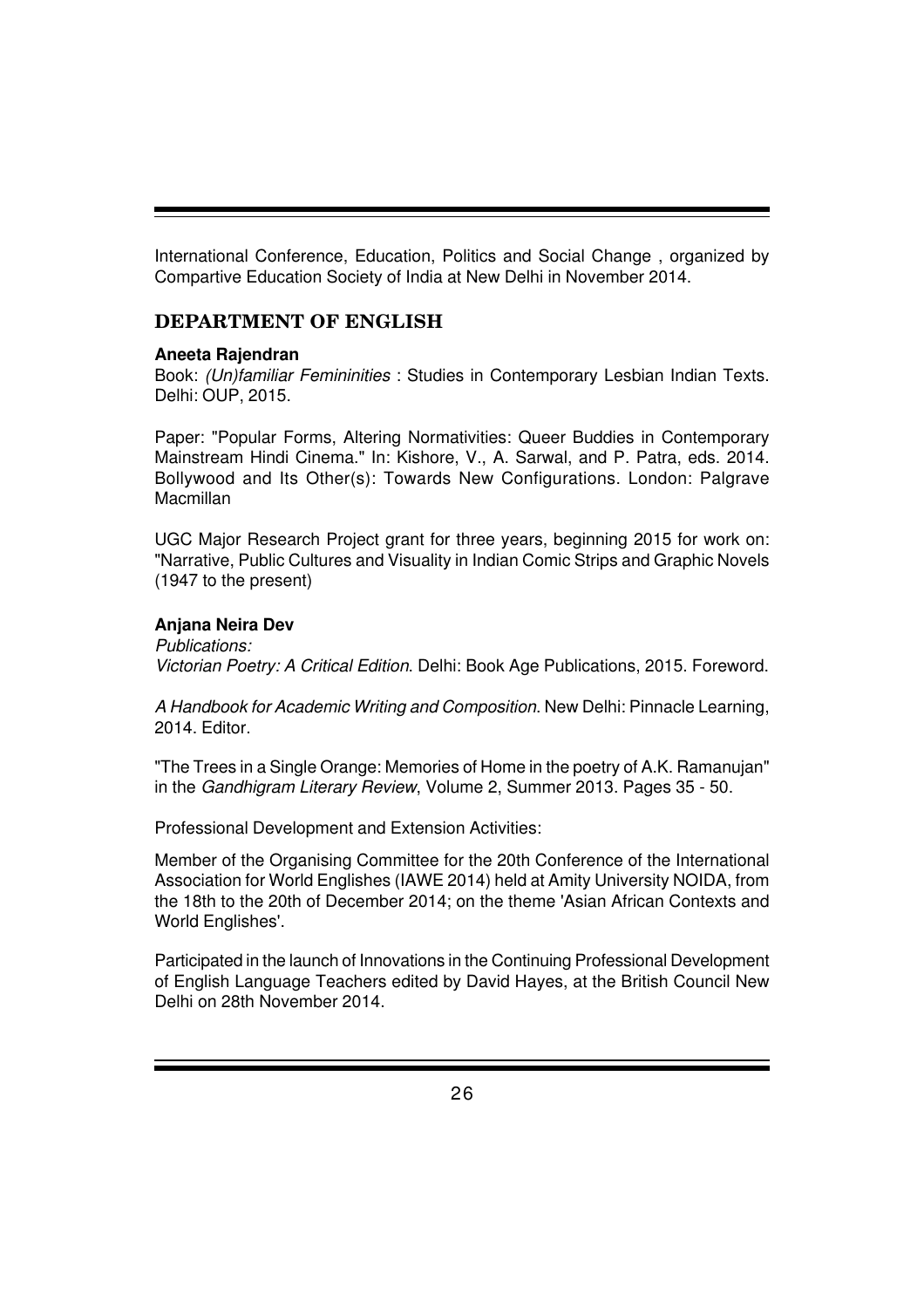Resource Person at a Faculty Development Programme organized by DAV Centenary College Faridabad on 17th November 2014. Made a presentation on Effective Communication.

Keynote Address on 'Why Literature?' at the Annual Literary Festival of Kalindi College, University of Delhi, on 29th September 2014.

Participated in Global Cambridge: India, on 19th September 2014, organised in New Delhi by the University of Cambridge Alumni Relations Office.

As Convener of the Academic Collaboration and Exchange (ACE) Committee of Gargi College, coordinated the UKIERI-SIP 2014 in which Gargi College hosted 50 students from UK over three days, from 20th to 22nd August, 2014.

Organised a writing workshop for the students of BA (H) I Year English. The workshop was conducted by Deepali and Dalang of Heroes and Villains. Org

#### **Radha Chakravarty**

"Translating Tagore: Shifting Paradigms". In *Rabindranath Tagore in the Twentyfirst Century*. Ed. Debashis Banerji. New Delhi, Heidelberg & London: Springer, 2015.

"Other Histories: Gender and Modernity in the Fiction of Mahasweta Devi". In *Interrogating Women's Leadership and Empowerment*, ed. Omita Goyal. New Delhi, Los Angeles & London: Sage, 2014.

"Re-writing Tagore: Translation as Performance". *Tagore and the Feminine: A Journey in Translation*. Ed. M. Lal. New Delhi, Los Angeles & London: Sage, 2014.

Review of *Selected Stories of Premchand, Vols I & II. IIC Quarterly* (Autumn 2014), 178-182.

Review of *Mirror City* by Chitrita Banerji. *The Book Review* XXXVIII: 10 (Oct. 2014).

Review of *Radical Rabindranath: Nation, Family and Gender in Tagore's Fiction and Films* by Sanjukta Dasgupta, Sudeshna Chakravarti and Mary Matthew. The Book Review XXXVIII: 8 (Aug. 2014).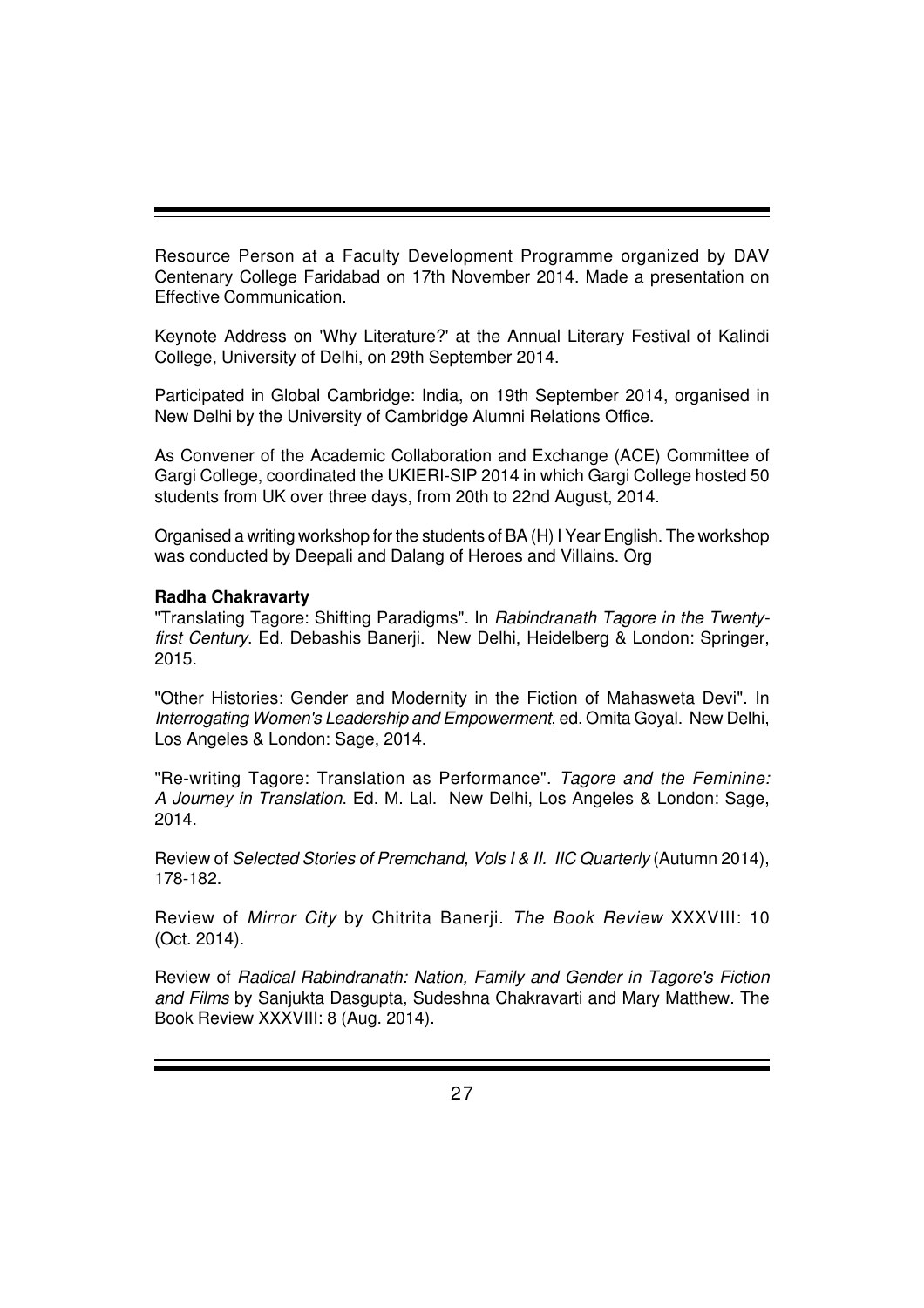## **Shatarupa Sinha**

#### *Publications:*

"Evaluating Indian English Literature: Exploring Grounds in Comparative Literature" in *Jadavpur Journal of Comparative Literature* (JJCL) No. 50, 2014. ISSN No. 0448-1143.

"Understanding Literature: Reading Texts vis-à-vis Different Worldviews" in *Writing Today: International Journal of Studies in English* No. III. ISSN No. 2230-8466. (In press)

## *Chapters in Books:*

"Need for Indigeniety: A Critical Inquiry into Reading Strategies and Pedagogy". *De-territorialising Diversities: Literatures of the Indigenous and Marginalised*. Authorspress: New Delhi, 2014. 187-204. ISBN No. 978-81-7273-926-3.

"Structuring an Argument: Introduction, Interjection, and Conclusion". *A Handbook for Academic Writing and Composition*. Ed. Anjana Neira Dev. New Delhi: Pinnacle Learning, 2014. 179-218. ISBN No. 978-93-83848089.

## **DEPARTMENT OF HINDI**

## **Anita Yadav**

Done refresher course from Jamiya Milliya Islamiya University.

Edit 2 books: Hindi natak aur ekanki (B.A (H) Hindi 4th sem) and Hindi kahani (for Hindi allied course 4th sem)

2 papers presented in national seminar

2 articles published in magazine

## **Krishna Meena**

Attended a two-day National seminar on *"Gandhi Chetna: Hindi Bhasha aur Sahitya"* organized by Nav Unnayan Sahityik Society & Central Hindi Directorate, Ministry of Human Resources Development at Faculty of Arts, University of Delhi (January 30-31, 2015).

Attended a two-day National seminar on *"Hindi Bhasha aur Bhasha Vigyan: Samkalin sandarbh aur chunautiyaan"* organized by Department of Hindi,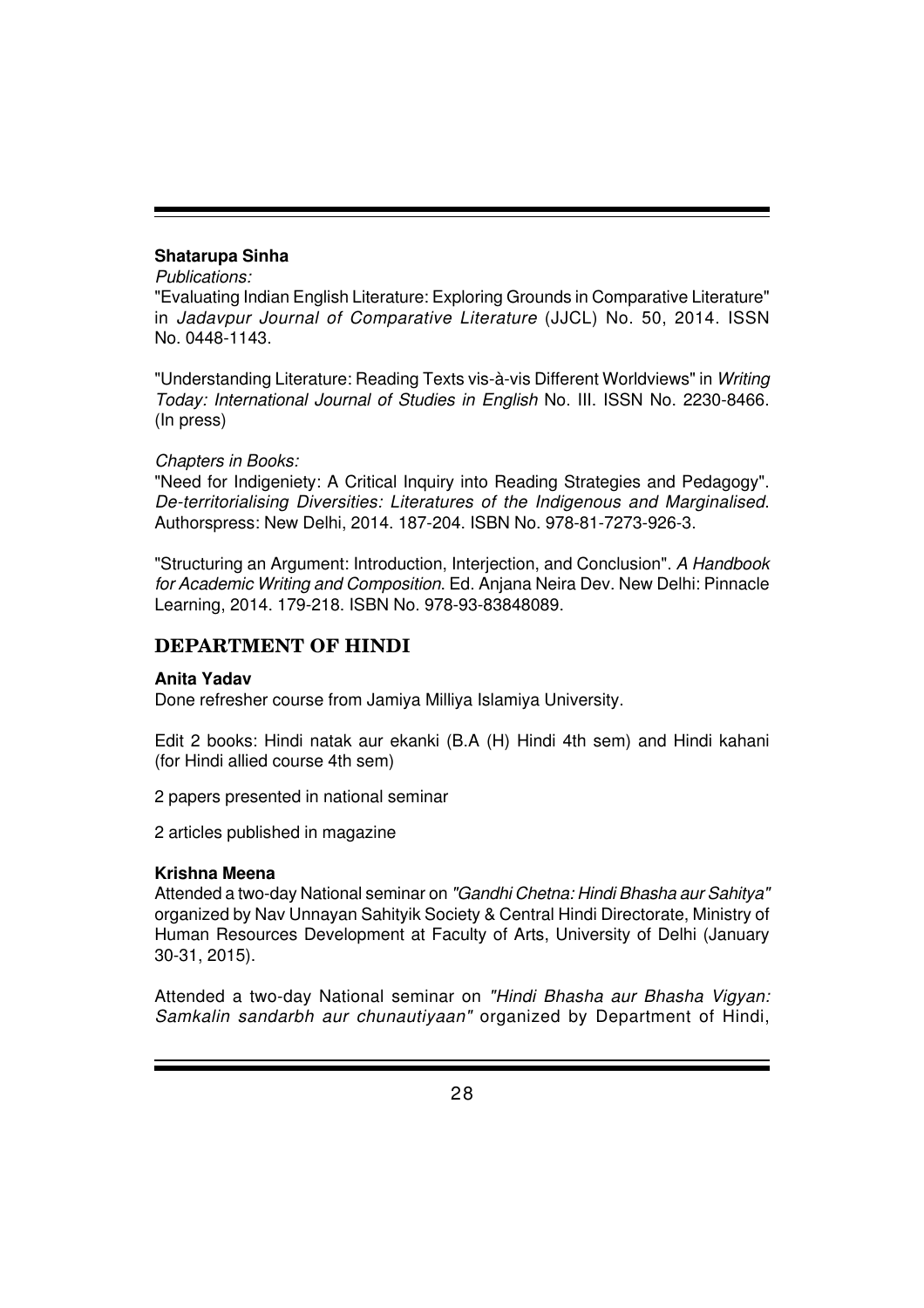PGDAV College, University of Delhi at PGDAV College, University of Delhi (February 3-4, 2015).

Attended a two-day National seminar on *"Stri-vimarsh: Kal, Aaj aur Kal"* organized by Department of Hindi, Laxmibai College, University of Delhi at Laxmibai College, University of Delhi (February 18-19, 2015).

#### **Swati Shweta**

Presented paper in a national seminar organised by navunayan samiti on the topic "Gandhi, Hind swaraj aur Hindi Kavita".

Presented paper in a national seminar organised by PGDAV college on the topic "Bhasha KI Prasangika ".

Presented paper in a national seminar organised by Shaheed Bhagat Singh college on the topic "Stree Sahitya aur Bhasha Ka Vevidhya " .

Presented a paper in a national seminar organised by Laxmi Bai college on the topic "Stree Asmita Ke Kshitij".

Many more poems and stories were published in the national and international magazines during the year 2014 - 2015.

## **DEPARTMENT OF HISTORY**

#### **Devika Sethi**

Press Censorship in India in the 1950s', NMML Occasional Paper, Perspectives in Indian Development, New Series, 49, 2015, Nehru Memorial Museum and Library. ISBN : 978-93-83650-68-2

Review titled 'Education: Social Engineering or Social Process?' (Review of Krishna Kumar's *Politics of Education in Colonial India), The Book Review* (New Delhi), vol. xxxviii, no.9, September 2014.

#### **Meenakshi Jain**

Presented a paper, "Sati- Evangelicals, Baptist Missionaries and the Changing Colonial Discourse," at the Indian History Congress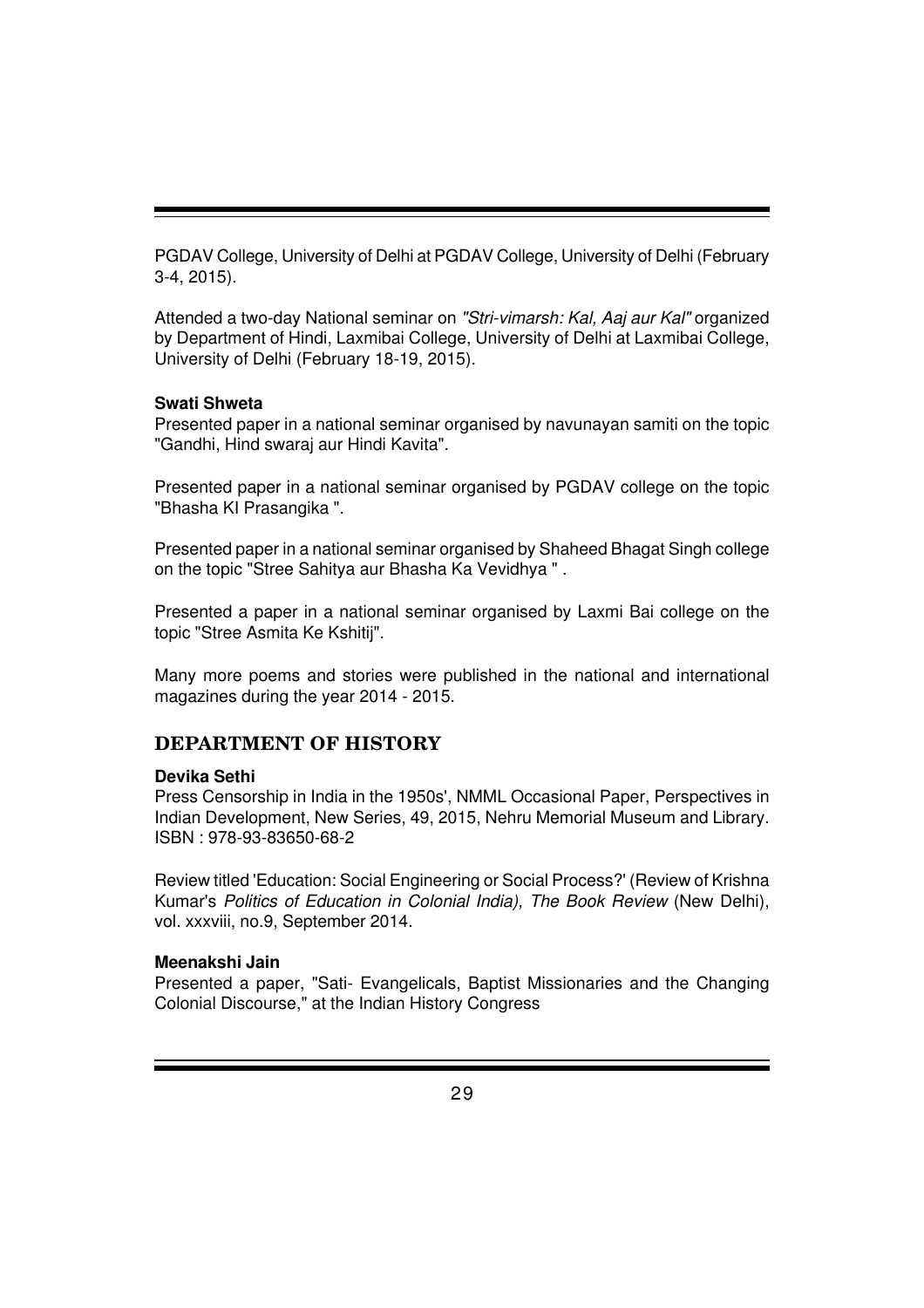#### **Megha Shukla**

Shukla M (2015) *Inheritance Codes and the Sustenance of Patriarchy*, In: 'On Indian History- Some Essays' edited by Dr. O.P. Srivastav, Lambert Academic Publication, Germany ISBN 978-3-659-34504-3, (In press).

## **Nirmala Shah**

Techno-Scientific Education and the Indian National Congress (1885-1918), in *Indian Journal of History of Science*, Volume 49, Issue 3, July-September 2014, pp. 278- 292, ISSN 0019-5235.

## **DEPARTMENT OF MATHEMATICS**

## **Priyanka Gupta**

Priyanka Gupta, Sonia Singh, Isha Mangal, "Image Encryption based on Arnold Cat map and S-box", published in International Journal of Advanced Research in Computer Science and Software Engineering, ISSN:2277 128X ,Volume4, Issue 8, August 2014.

IshaMangal, Deepali Bajaj, Priyanka Gupta , "Regression Test Suite Minimization using Set Theory", published in International Journal of Advanced Research in Computer Science and Software Engineering, ISSN:2277 128X ,Volume4, Issue 5,May 2014.

Sonia Singh, Priyanka Gupta, "Comparative study id3, cart and c4.5 Decision tree algorithm: A survey", published in International Journal of Advanced Information Science and Technology, ISSN: 2319:2682, Vol.27, No.27, July 2014

## **Promila Kumar**

A paper entitled *"Symmetric Duality Comprising Higher Order Convexity"* is published in *"International Journal of Trends in Mathematics and Statistics" Volume 3, Issue 10, 2014*. (ISSN: 2279 - 0318)

A paper entitled "Class of ?-G-Preinvex Functions and Mathematical Programming" is accepted for publication in the proceedings of*"National Seminar on Optimization and its Applications"*held on 15 - 16 January, 2015.

A paper entitled *"Weak Efficiency Of Higher Order For Vector Variational Problem"* is accepted for publication in the proceedings *"National Seminar on Optimization and its Applications"* held on 15 - 16 January, 2015.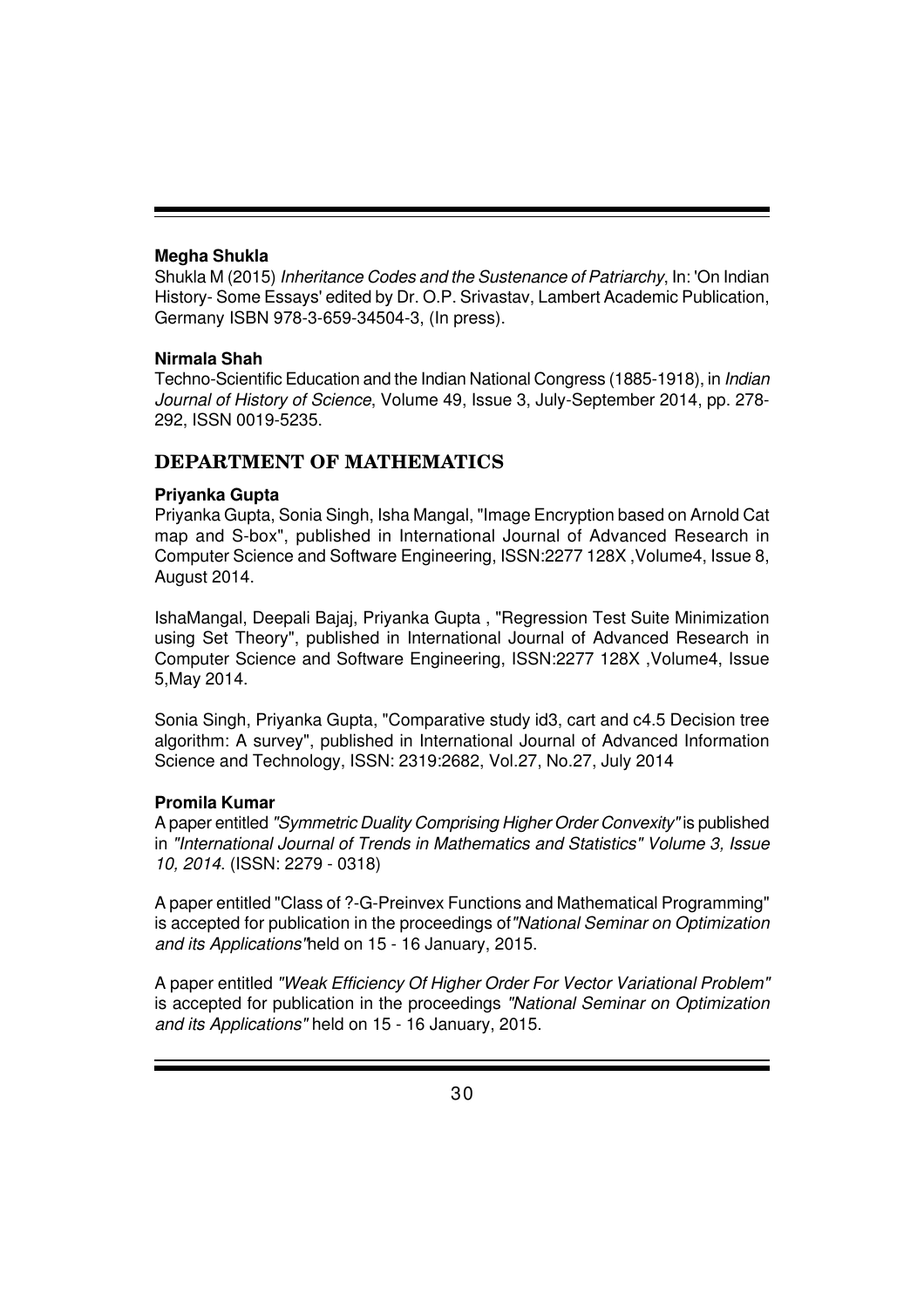Attended *"National Seminar on Optimization and its Applications"* held on 15 - 16 January, 2015 at Lakshmi Bai College, University of Delhi.

Successfully completed Innovation Project GC-202entitled *"Solid Waste Management at Gargi and Neighbouring Areas"* supported by the University of Delhi.

Delivered a talk on *"Various Solution Concepts And Related Generalisations Of Invexity In Optimization Theory"* in a two day national conference on Optimization Modelling and Machine learning Techniques, organized by the Department of Mathematics, Panjab University, on 20-21 March, 2015.

## **DEPARTMENT OF PHILOSOPHY**

#### **Deepika Chatterjee**

Attended as an active participant an international conference on Self, world and morality: Schopenhauer and Indian Philosophy on 23rd Feb 2015 at J.N.U.

#### **Rekha Navneet**

Presented a paper on 'Marriage, Love and the Erotic' at a Global conference on 'The Erotic' held at Prague, Czech Republic between 4th and 6th November,2014.

A chapter on 'Platonic Love as Passion of Reason: Reconstruction of the Erotic on Plato's Symposium and Phaedrus 'was published in *Forces of the Erotic*, edited by Dena Gilby and Doreen. Oxford: Interdisciplinary Press, 2014. ISBN: 978-1-84888- 311-6.

A chapter on 'The Ethical and Mystical Import of the Kama: The Sexual/ Erotic Passion in the Classical Indian Tradition' has been accepted for inclusion in *Philosophy of Love and Sex*, edited by Gary Foster to be published by Oxford University Press: Canada by November, 2015.

## **DEPARTMENT OF PHYSICS**

## **Alka Garg**

Alka garg, Monika Tomar and Vinay Gupta (2014), "Synthesis and Characterisation of thin films of BismuthTri-iodide", http://dx.doi.org/10.1156/2014/370436.

Alka Garg, Monika Tomar and Vinay Gupta(2014), "Structural,optical and electrical properties of thin films of bismuth tri-iodide" Adv. Sc.Lett.20,1442-1445(2014).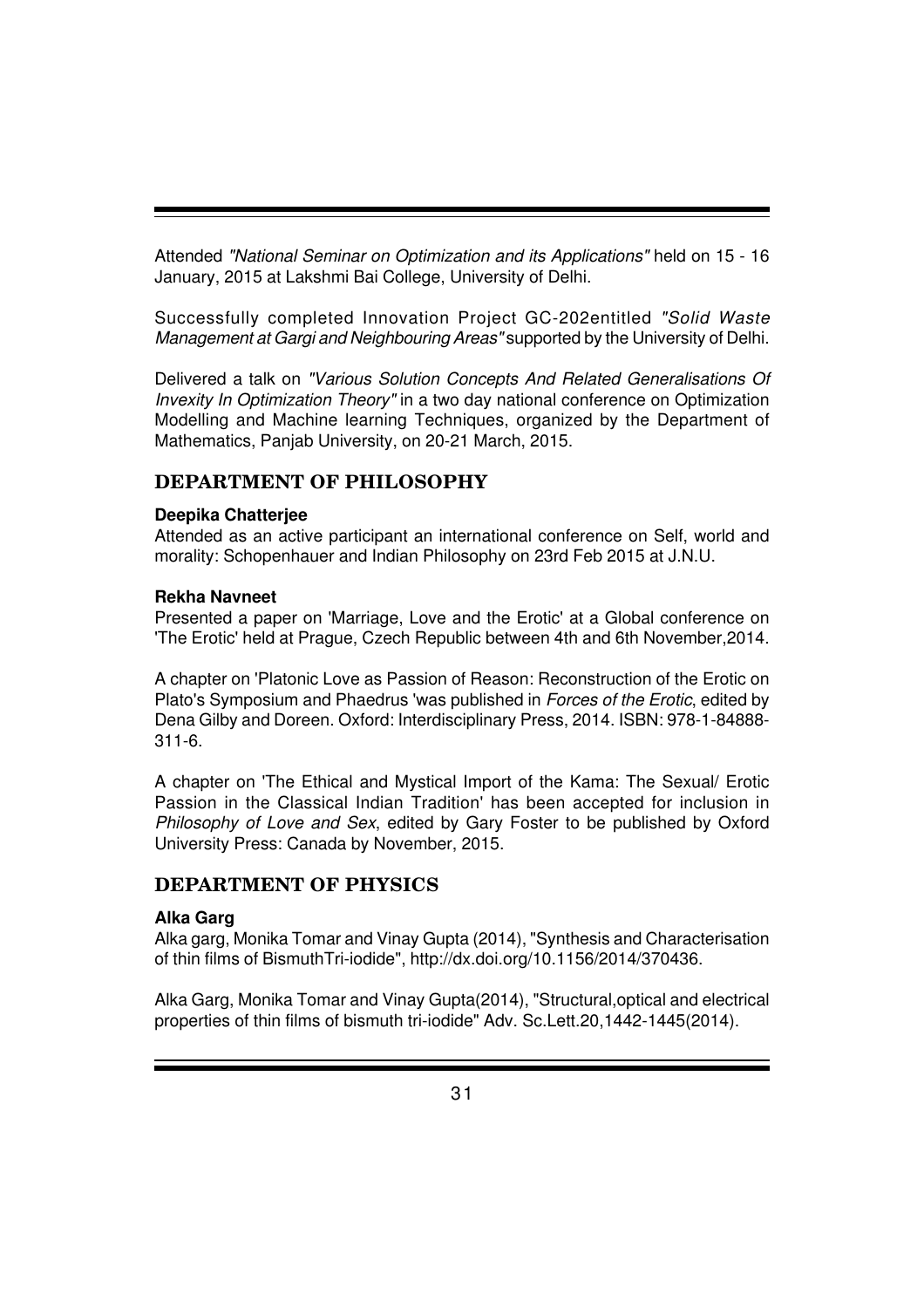Alka Garg, Monika Tomar and Vinay Gupta "Effect of Gamma- irradiation on optical and electrical properties of thin films of Bismuth Tri-iodide". (Communicated)

Attended DST Sponsored workshop on indigenously developed low cost SPR technique and its applications (2014).

Attended Six days training program on EXPeyes at IUAC New Delhi (2014)

Attended National Conference on Advances in Material Sciences for energy applications AMSEA 2014 held at University of Petroleum and energy Studies, Dehradun (January 2014).

Attended National Conference on Nanotechnology and Renewable energy held at Jamia Millia Islamia, New Delhi (April 2014).

#### **Hira Joshi**

Attended a short term course on Emerging Materials: Characterization & Applications in NIT KURUKSHETRA in June 2014.

Presented A Poster in National Conference on Nanotechnology & Renewable Energy (NCNRE) held in Jamia Millia Islamia , New Delhi.

Paper titled as: Multiple quantum well in static magnetic field &intense laser pulses, accepted for publication in Physics Letters A, authors: Dr.Poonam Silotia, Dr. Hira Joshi, Dr. Vinod Nautiyal.

Mentor of gargi group for Gyanodaya Express to north eastern states of India (Meghalaya).

## **Supreeti Das**

Neharika Chebrol, Supreeti Das, Arshia Ruina, "Dynamics of coupled FN neuron model" published in the proceedings of 'Innovations & Research in Physico-Chemical Sciences' seminar July 2014.

## **Vandna Luthra**

Selected one of Digital Literacy Champions by COL, University of Delhi in collaboration with Edinburgh College, Scotland under UKIERI strand for training in Edinburgh, Scotland from June-July 2014 for one week.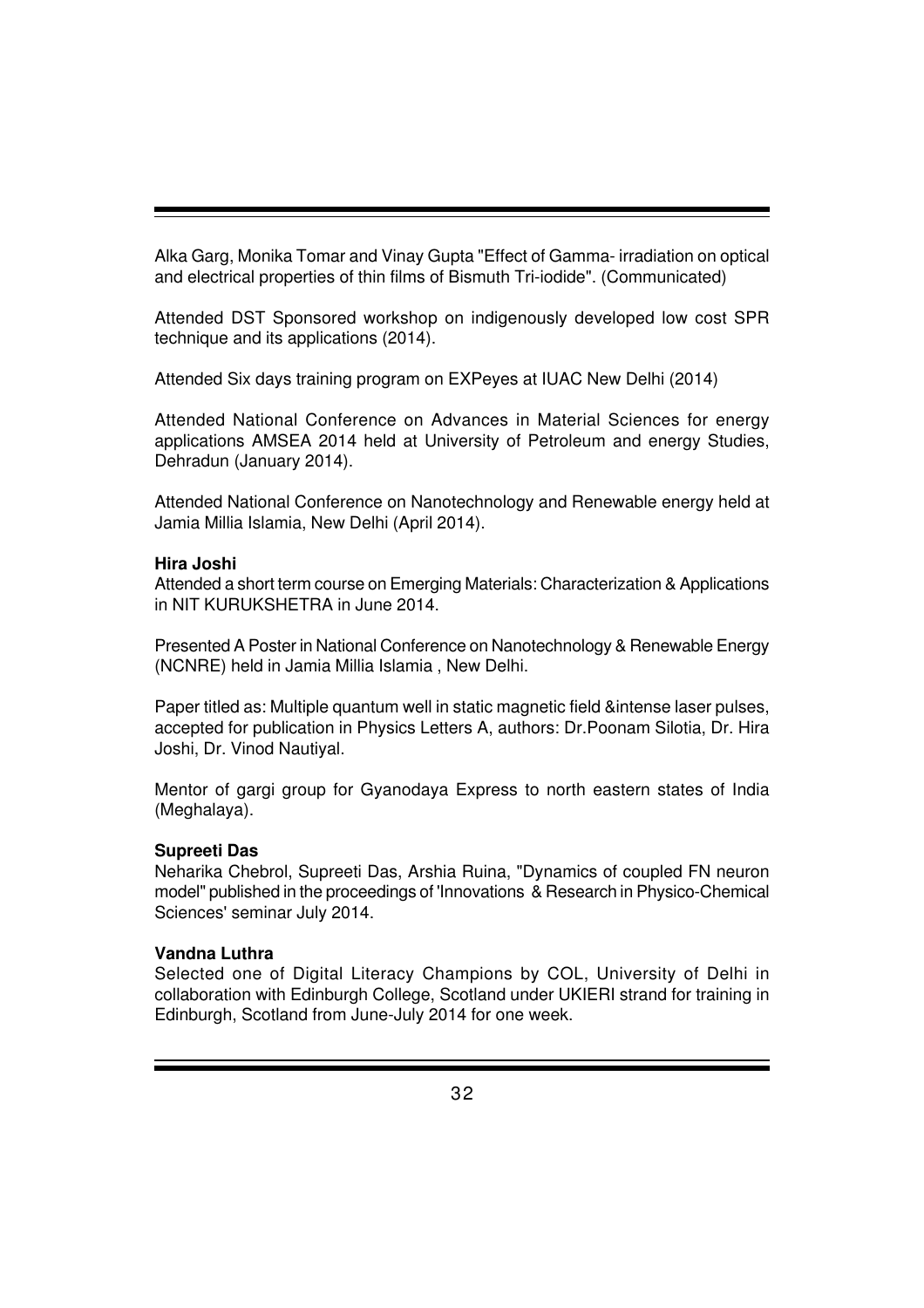Selected for Raman Fellowship award by University Grants Commission to carry out research on Energy Materials especially Renewable Energy for six months September 2014 to March 2014 at Dept of Electrical and Computer Science, Binghamton University, New York. USA.

Grant for Innovative project on Enabling Technologies for Pine Needles from a disastrous waste (Forest Fires) to multitude of applications: Energy, Capacity building, employment and environmental benefits for Himalayan regions. The display attracted a lot of attention at Antardhwani 2015. It was short-listed for Industry interaction and also got selected for Best Innovation Idea under the theme "Environment".

One Ph.D student visited Dept. of Chemistry as a part of UGC-UKIERI Thematic partnership award to carry out research on sensor materials.

Tweaking Electrical and Magnetic Properties of Al-Ni doped ZnO nanopowders by Anita and Vandna Luthra, Ceramic International, 40 (2014), 14927-32

Structural, electrical and dielectric properties of Sr1.0Bi2.0Ta2O9 and Sr0.8Bi2.2Ta2O9 ceramics, Rajveer Singh, Vandna Luthra, Rajdeep S. Rawat and R. P. Tandon, Ceramic International (In Press)

Co-authored an article "Synthesis, Characterization and Investigations of Antimicrobial Properties of Silver Nanoparticles Via a Green Method Using Mulberry (Morus Alba L) Tree Leaves" edited by V. Rajendran, P. Prabu and K. E. Geckeler, In: Nano Biomaterials. Bloomsbury Publishing Pvt Ltd, New Delhi, pp. 149-154. ISBN 978-93-82563-37-2.

## *Astronomy Club*

Formed a club Astronomy @ Gargi for students of Physics (H) primarily to help them appreciate the phenomena related to Astronomy, invite lectures from imminent scientists, quizzes and other interesting events. Many Activities such as quiz and lecturer have been initiated.

## **DEPARTMENT OF POLITICAL SCIENCE**

## **Joya Bhattacharya**

Presented a paper titled Gender and Representation at the International Conference on Women and Legal Studies organized by ICRD, Canada in Colombo, Sri Lanka from 25th-27th February, 2015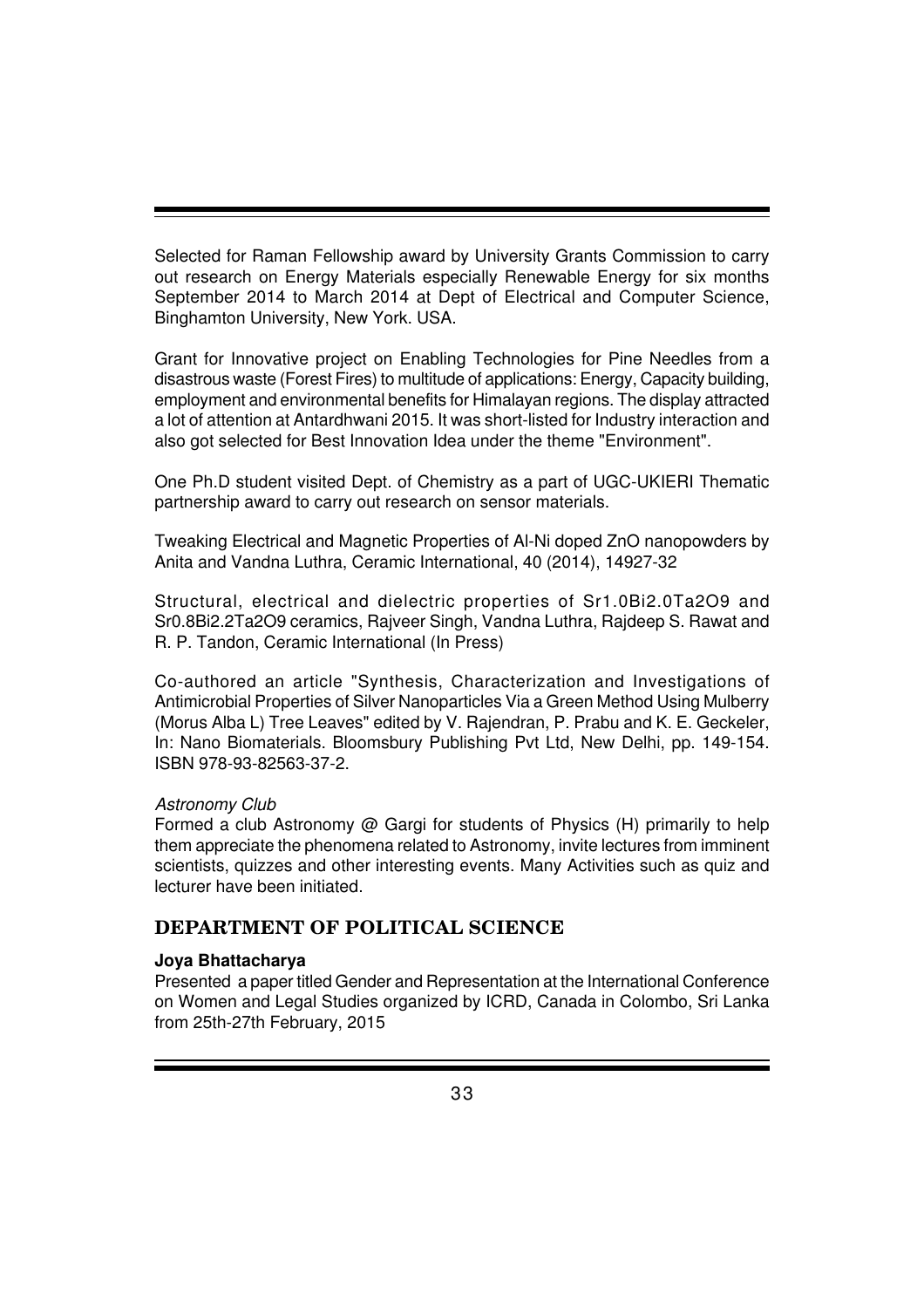## **DEPARTMENT OF PSYCHOLOGY**

#### **Neera Pant**

Co authored with Dr S.Kapur a Research Paper on 'Psychological Capital and Subjective Well-being: A Review' published in the Journal of Humanities and Social Science Studies, 3(3), September 2014, page numbers: 35-45. ISSN NO: 2319- 829X.

Two papers jointly presented at the 1st International Conference organised by Indian Association of Positive Psychology on 27th February to 1st March 2015 namely:

- Enhancing organizational performance: a positive psychological perspective with Dr Shweta Arora and Dr Neera Pant
- Understanding the role of emotional intelligence and karma yoga in time management skills of college students with Shivangi Agarwal, Nidhi Udgirkar and Neera Pant

#### **Preeti Pant**

Presently doing Post Doctoral work entitled ' Spirituality in Higher Education and Enhancing Spiritual Well Being in College Campuses'. This project has received a Research Grant from ICSSR.

Menon, M. and Pant, P. (2015) Are Contingencies of Self-Worth Associated With Body Image in Indian and British Women? Psychological Studies (under publication)

## **Sabeen Rizvi**

Fulbright Postdoctoral Fellowship (Clinical Psychology), University of North Carolina at Chapel Hill, Chapel Hill, North Carolina, U.S.A. 2013-2014.

Adjunct Assistant Professor (June, 2014-present) , Department of Psychology, University of North Carolina at Chapel Hill, Chapel Hill, North Carolina, U.S.A.

Peer Reviewed International Publication (2014)

Rizvi, S.H.,Ong, M.L., & Youngstrom, E.A. (2014). Bipolar Disorder in Children and Adolescents: An Update on Diagnosis. *Clinical Practice*, 11(6), 665-676.

Peer Reviewed International Conference Presentations (2014) Rizvi, S. H., Freeman, L. K., & Youngstrom, E.A. (2014, November).Testing the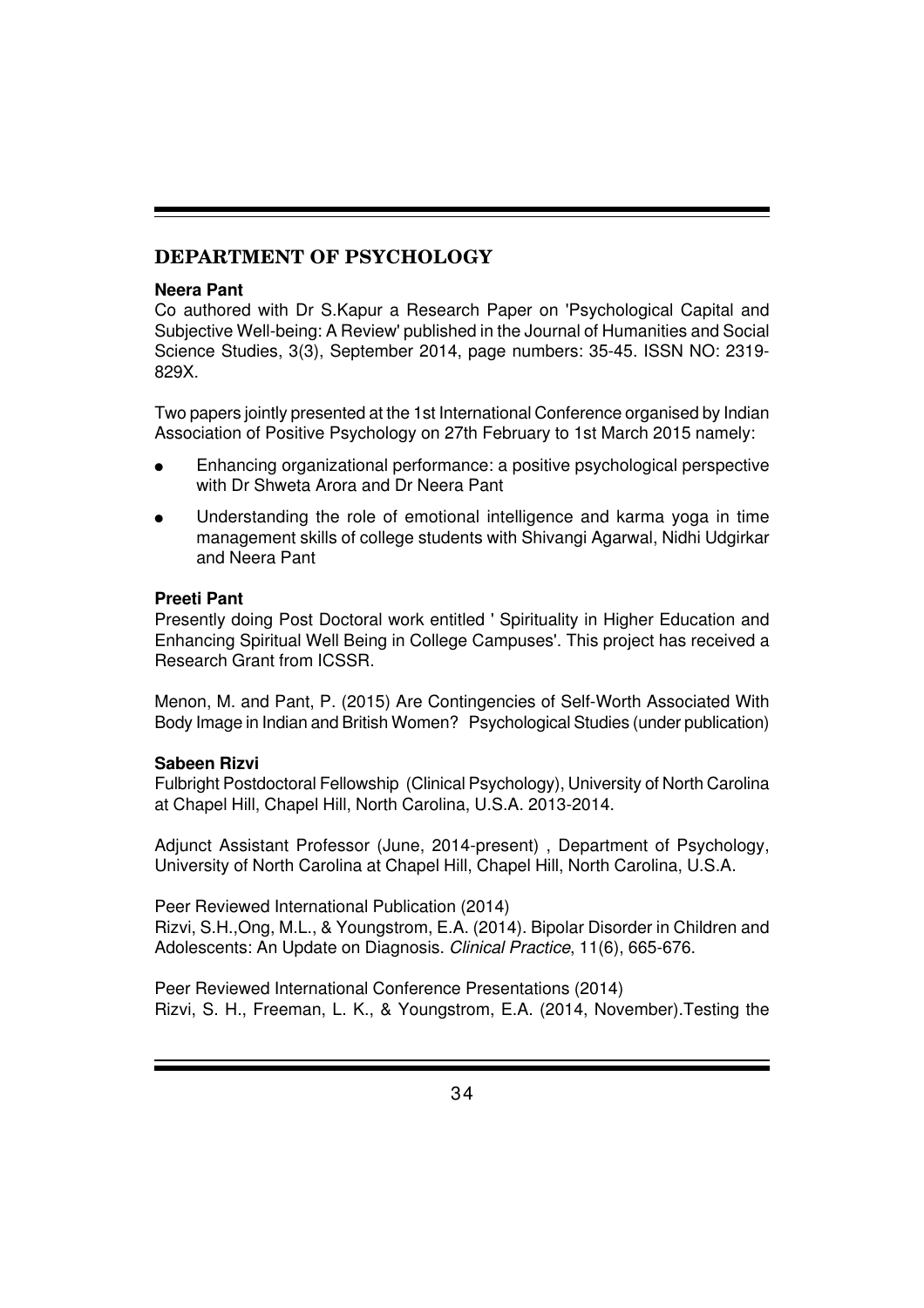diagnostic efficiency of CBCL subscales for psychosis: Achenbach Versus Lengua Subscale. Poster presented at the annual meeting of ABCT, Philadelphia, PA, U.S.A.

Rizvi, S.H., Van Meter, A., Youngstrom, J.K., Feeny, N., & Youngstrom, E.A. (2014, November). Creativity, mood and psychosis: A study of Korean Youths. Poster presented at the annual meeting of ABCT, Bipolar Special Interest Group, Philadelphia, PA, U.S.A.

Genzlinger, J., Rizvi, S. H., Bourne, K. B., Freeman, L. K., Egerton, G., Van Meter, A., & Youngstrom, E. A. (2014, November). Meta-Analysis of the Discriminative Validity of the Bipolar Spectrum Diagnostic Scale in Adults. Poster presented at the annual meeting of ABCT, Philadelphia, PA, U.S.A.

Egerton, G., Genzlinger, J., Bourne, K., Freeman, L., Min, H., Rizvi, S.H., Ford, G., Van Meter, A., & Youngstrom, E. (2014, November) The Diagnostic Efficiency of Hypomanic Checklist-32 for Identifying Bipolar Disorder in an International Population of Adults: Meta-Analysis. Poster presented at the annual meeting of ABCT, Philadelphia, PA, U.S.A.

Rizvi, S.H., Youngstrom, E.A., Freeman, L.K., Fristad, M.A., Birmaher, B., Robert A. Kowatch, R.A., Horwitz, S.M., Frazier, T.F., Arnold, L.E., Hudson Taylor, H.,&Findling, R.L. (2014, October). Diagnostic efficiency of the CASI-4 psychosis subscale in the LAMS study: A ROC analysis. Poster presented at the annual meeting of the American Academy of Child and Adolescent Psychiatry (AACAP) at San Diego, California, U.S.A.

Rizvi, S.H., Youngstrom, E.A., Freeman, L.K., Fristad, M.A., Birmaher, B., Robert A. Kowatch, R.A., Horwitz, S.M., Frazier, T.F., Arnold, L.E., Hudson Taylor, H., & Findling, R.L. (2014, October). Diagnostic efficiency of the CASI-4 for identifying psychotic conditions in pediatric outpatient clinics. Poster presented at National Conference in Clinical Child and Adolescent Psychology (NCCCAP), Lawrence, Kansas, U.S.A.

Rizvi, S. H., Freeman, L. K., & Youngstrom, E.A. (2014, August). Potential Psychotic Symptom Dimensions in Pediatric Outpatients: Exploratory factor analysis. Poster presented at the APA Convention, Washington, D.C., U.S.A.

Rizvi, S. H., Freeman, L. K., & Youngstrom, E.A. (2014, April).Correlates of Potential Psychotic Symptom Dimensions in Pediatric Outpatients. Poster presented at the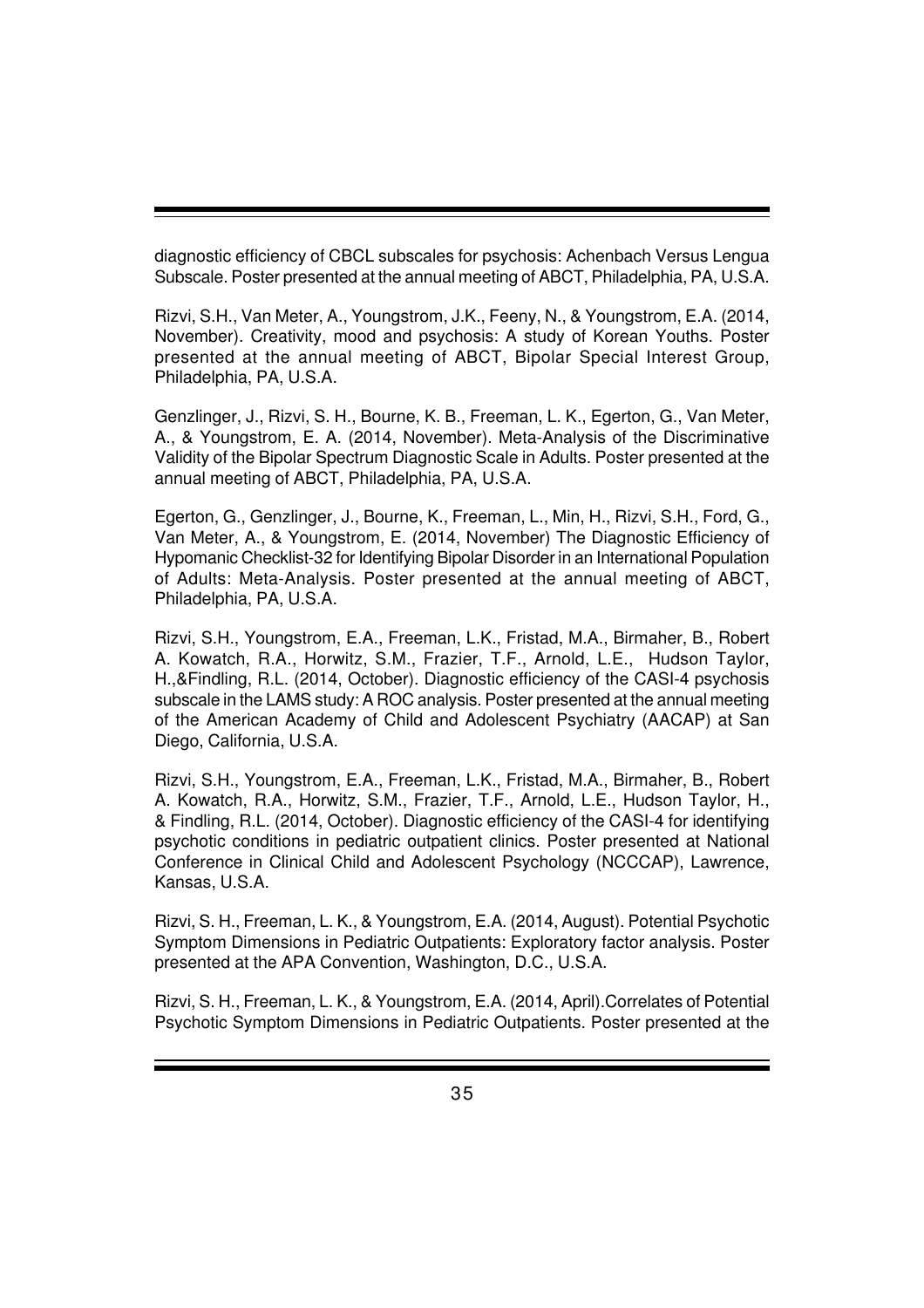annual meeting of the North Carolina Psychological Association (NCPA), Charlotte, NC, U.S.A.

Rizvi, S. H., Freeman, L. K., & Youngstrom, E.A. (2014, April).Using Achenbach Versus Lengua CBCL Subscale to Screen for Psychotic symptoms in Pediatric Sample. Poster presented at the annual meeting of the North Carolina Psychological Association (NCPA), Charlotte, NC, U.S.A.

Genzlinger, J., Rizvi, S. H., Bourne, K. B., Freeman, L. K., Egerton, G., Van Meter, A., & Youngstrom, E. A. (2014, April). Meta-Analysis of the Discriminative Validity of the Bipolar Spectrum Diagnostic Scale in Adults. Poster presented at the annual meeting of the North Carolina Psychological Association (NCPA), Charlotte, NC, U.S.A.

Egerton, G., Genzlinger, J., Bourne, K., Freeman, L., Min, H., Rizvi, S.H., Ford, G., Van Meter, A., & Youngstrom, E. (2014, April) Meta-Analysis of the Diagnostic Efficiency of the Hypomanic Checklist-32 for Identifying Bipolar Disorder in an International Population of Adults. Poster presented at the annual meeting of the North Carolina Psychological Association (NCPA), Charlotte, NC, U.S.A.

#### **Sangeeta Bhatia**

Presented an abstract entitled "Understanding virtual communities: social media use in Indian urban youth and its psychosocial correlates" during the WASP Jubilee 2014 Congress Held on November 13-15, 2014, London, UK

## **DEPARTMENT OF ZOOLOGY**

## **Jasvinder Kaur**

Shreya Majumdar, SonakshiRustagi, SreshthaMondal, Vani Rijhwani, Jasvinder Kaur, Poonam Sharma. Aspirin resistance: An emerging clinical predicament is associated with single nucleotide polymorphisms. 2014. *International Journal of Basic and Applied Biology*. Volume 2, pp.63-68 (ISSN: 2349 -5820).

Prerna Sharma, P. SushreeShyamli, Richa Singh, Jasvinder Kaur, Poonam Sharma. Determining Parkinson's genes- Disease causing and risk factors. 2014. *International Journal of Basic and Applied Biology*. Volume 2, pp.91-97 (ISSN: 2349 -5820)

Shreya Majumdar, SonakshiRustagi, SreshthaMondal, Vani Rijhwani, Jasvinder Kaur, Poonam Sharma. Genetic polymorphism of platelet aggregation pathway genes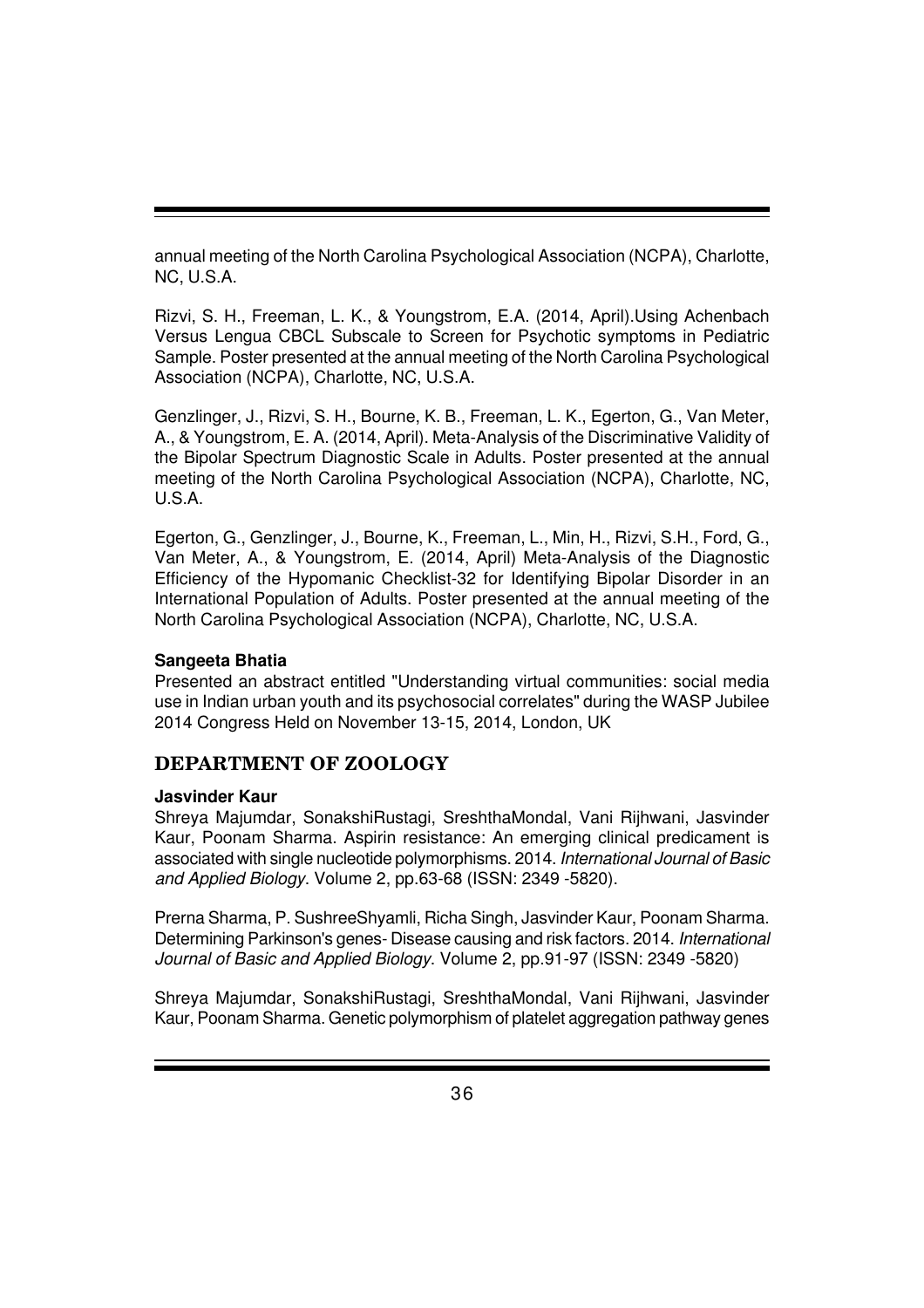is related to aspirin resistance. 2014. pp. 156-162 in *Proceedings of national conference on Striving & Thriving Towards Diffusion of Student-driven Research in Science and Technology for Inspired Learning* ISBN 978-81-7273-958-4.

Prerna Sharma, P. SushreeShyamli, Richa Singh, Poonam Sharma, Jasvinder Kaur. Determining why some gene mutations cause Parkinson's disease and others do not. 2014. pp. 273-279 in in *Proceedings of national conference on Striving & Thriving Towards Diffusion of Student-driven Research in Science and Technology for Inspired Learning* ISBN 978-81-7273-958-4.

Participated and presented poster at JNU conference on Indo-US conference and workshop on *"Synthetic and Systems Biology"* on November 9-12 2014, JNU convention centre, New Delhi.

Oral presentation at one day Symposium on *"Recent Trends in Biology"* on 25th February, 2015 held at Maitreyi College.

Participated and won BEST POSTER AWARD at national conference *"Striving & Thriving Towards Diffusion of Student-driven Research in Science and Technology for Inspired Learning"* on 16th - 17th October 2014 organized by Embedded Systems and Robotics Centre and Department of Electronics, Maharaja Agrasen College, University of Delhi, New Delhi.

Participated and won BEST POSTER AWARD at symposium on "Current techniques and developments in bioinformatics", held at TERI University of New Delhi on 19th-20th January, 2015.

Attended National Symposium titled "Recent Advances in Immunology" organized under the aegis of Indian Immunology Society's Continuing Medical Education (CME) Programme hosted by Miranda House on 17 July 2014 at 9am at Indian National Science Academy (INSA)

E-content Author for under-graduate courses under NME-ICT (Project Sponsored by MHRD Government of India) for Biotechnology, Genetics and Molecular Biology Papers (Zoology)

#### **M. Divya Gnaneswari**

Oral presentation on "Study on Humoral Defense Factor Involved in the Innate Immune Responses of *Periplanetaamericana*", 2nd international conference on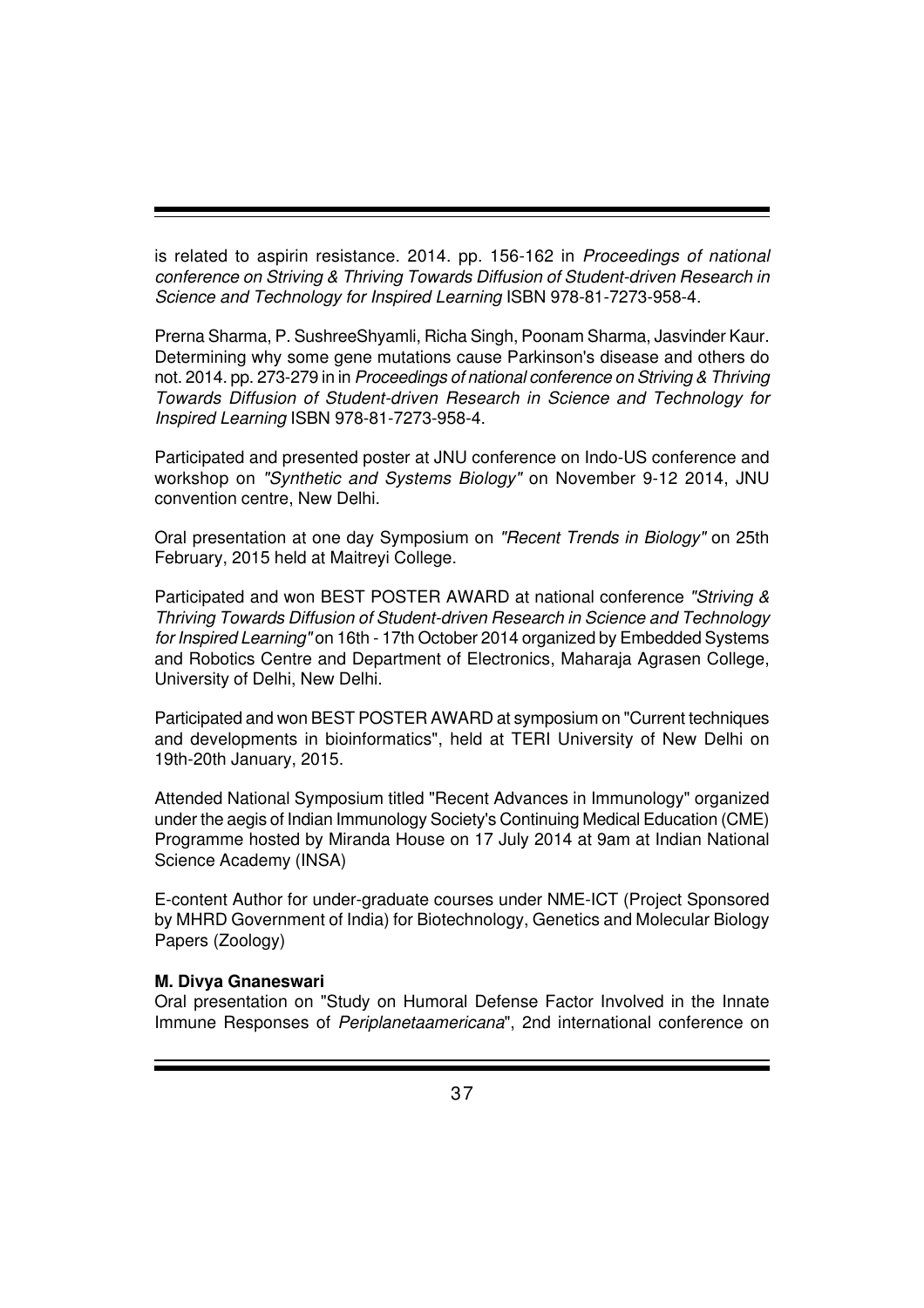"Applied sciences, environmental engineering and energy technology for sustainable development" organized by KrishiSanskriti on 14th Feb, 2015, JNU, New Delhi. Published the same in the Journal of Basic and Applied Engineering Research, Vol. 2, No 3, page no:191-195

Attended one day workshop on "Biochemistry of Metabolic Processes", held on 2nd February 2015, Kirori Mal College, Delhi.

Attended one day workshop on "Data Acquisition and analysis", held on 15th September 2014, Department of Zoology, University of Delhi, Delhi.

Attended Ist international conference on "Emerging Trends of Nanotechnology in drug discovery (INDD-2014)", organized by Sri Venkateswara College, University of Delhi and Department of Biochemistry, University of Delhi South Campus (UDSC), India in association with Centro de Quimica da Madeira (CQM), university of Madeira, Portugal, from May 26-27, 2014.

#### **Poonam Sharma**

Shreya Majumdar, SonakshiRustagi, Poonam Sharma. Ebola Virus: To Ascertain Drug's Aim and Hitting the Target. 2015. *International Journal of Basic and Applied Biology*. Volume 4, pp. 274-278. (ISSN: 2349 -5820).

Shreya Majumdar, SonakshiRustagi, SreshthaMondal, Vani Rijhwani, Jasvinder Kaur, Poonam Sharma. Aspirin resistance: An emerging clinical predicament is associated with single nucleotide polymorphisms. 2014. *International Journal of Basic and Applied Biology*. Volume 2, pp.63-68 (ISSN: 2349 -5820).

Prerna Sharma, P. SushreeShyamli, Richa Singh, Jasvinder Kaur, Poonam Sharma. Determining Parkinson's genes- Disease causing and risk factors. 2014.*International Journal of Basic and Applied Biology*. Volume 2, pp.91-97 (ISSN: 2349 -5820)

Shreya Majumdar, SonakshiRustagi, SreshthaMondal, Vani Rijhwani, Jasvinder Kaur, Poonam Sharma. Genetic polymorphism of platelet aggregation pathway genes is related to aspirin resistance. 2014. pp. 156-162 in *Proceedings of national conference on Striving & Thriving Towards Diffusion of Student-driven Research in Science and Technology for Inspired Learning* ISBN 978-81-7273-958-4.

Prerna Sharma, P. SushreeShyamli, Richa Singh, Poonam Sharma, Jasvinder Kaur. Determining why some gene mutations cause Parkinson's disease and others do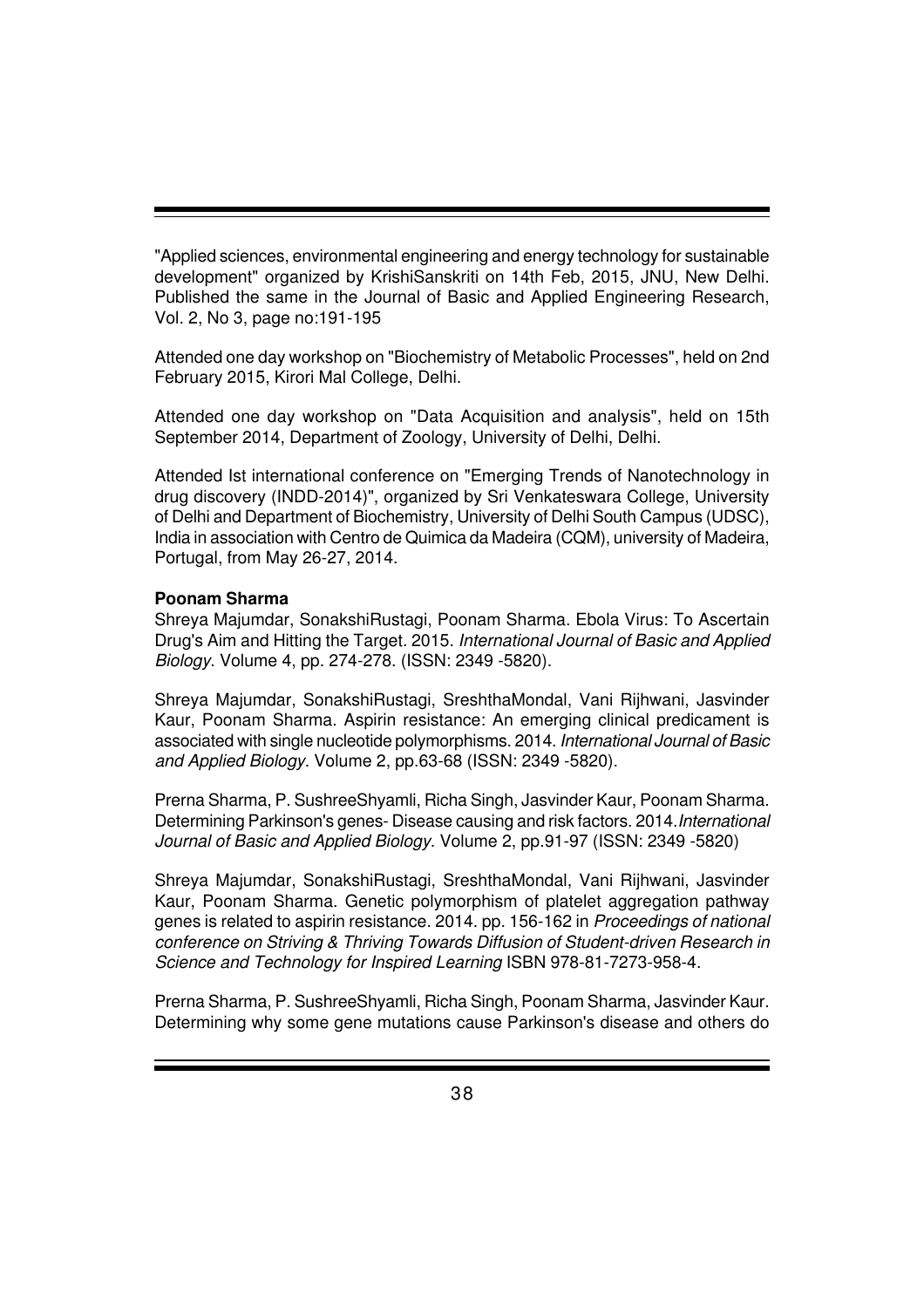not. 2014. pp. 273-279 in in *Proceedings of national conference on Striving & Thriving Towards Diffusion of Student-driven Research in Science and Technology for Inspired Learning* ISBN 978-81-7273-958-4.

Participated and presented poster at JNU conference on Indo-US conference and workshop on *"Synthetic and Systems Biology"* on November 9-12 2014, JNU convention center, New Delhi.

Poster presentation at one day Symposium on *"Recent Trends in Biology"* on 25th February, 2015 held at Maitreyi College.

Participated and Won Best Poster at national conference *"Striving & Thriving Towards Diffusion of Student-driven Research in Science and Technology for Inspired Learning"* on 16th - 17th October 2014 organized by Embedded Systems and Robotics Centre and Department of Electronics, Maharaja Agrasen College, University of Delhi, New Delhi.

As E-content Author for under-graduate students under NME-ICT (Project Sponsored by MHRD Government of India) for Biotechnology Paper (Zoology) contributed chapters in the Biotechnology subject area.

#### **Shivani Tyagi**

Shivani Tyagi and Dileep K. Singh (2014) *Pseudacidovorax austerolens* sp. nov., a *nifH* bacterium isolated from Himalayan mountain valley soil, India, Accepted for publication in Annals of Microbiology. DOI: 10.1007/s13213-014-0852-9. Impact factor: 1.039, ISSN-1590-4261

Shivani Tyagi, Jitendra Singh and Dileep K. Singh (2015) Maize plant growth, soil enzyme activities and bacterial population as affected by soil organic amendments. In Proceedings of 2ndInternational conference on Applied Sciences, environmental engineering and energy technology for sustainable development ASET- 2015, krishi Sanskriti, JNU, New Delhi. pp 42-46. ISBN: 978-81-930585-1-0

One Week International Workshop entitled, "New Frontiers in Global Learning and Communications", December 2013 - 2ndJanuary 2014 at Shaheed Raj guru College of Applied Sciences for Women University of Delhi in collaboration with University of Massachusetts Boston.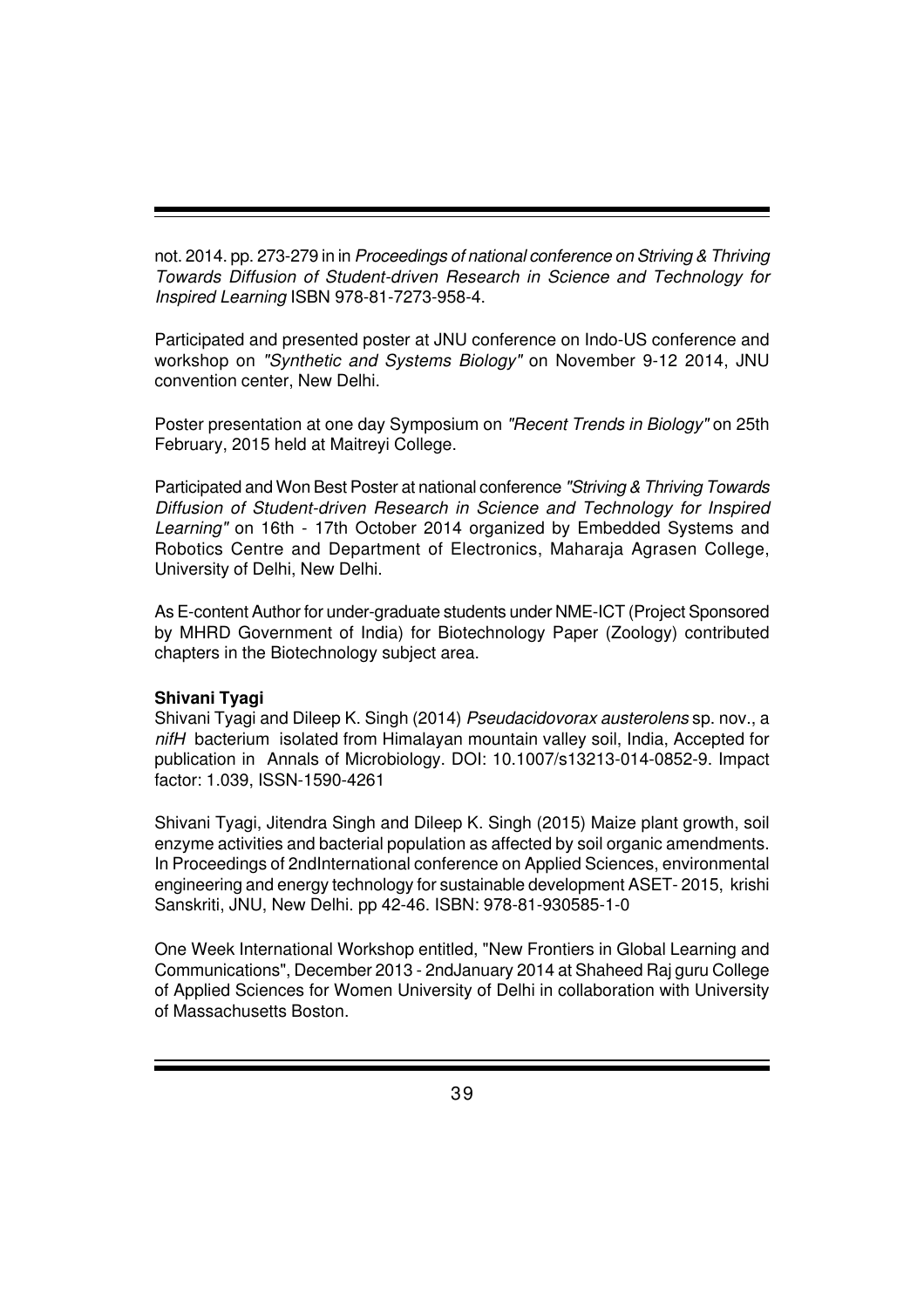Poster presentation: Enrichment and isolation of endosulfan degrading bacteria from soil. Priyanka Upadhyay, Ruchie. Pathak, Sanjana Kaushik, Richa Rai, Priyanka Singh and Shivani Tyagi (2015) Recent Trends In Biology, One day Symposium, Zoology Department, Maitreyi College, University of Delhi, Delhi

#### **Supriya Singh**

Commonwealth Scholar (Visiting Student as Part of Overseas Education Institution Award) at The Peter Medawar Building for Pathogen Research, Department of Pediatrics, University of Oxford, Oxford, United Kingdom (For a period of 12 months).

Sachin Kumar, Shashi Khare, BanoSaidullah, Inderjeet Gandhoke, Hanu Ram, Supriya Singh, L S Chauhan, Arvind Rai. Appearance of L90I and N205S Mutations in Effector Domain of NS1 Gene of pdm (09) H1N1 Virus from India during 2009-2013. *Advances in Virology*, 2014; 2014; http://dx.doi.org/10.1155/2014/ 861709.

Poonam Gupta, Mohammad Husain, Charoo Hans, Hanu Ram, Supriya Singh, Mohammad Misbah, L S Chauhan, Arvind Rai. Sequence heterogeneity in human immunodeficiency virus type 1 nef in patients presenting with rapid progression and delayed progression to AIDS. *Archives of Virology*. 2014; 159(9):2303-20.

Supriya Singh, Shashi Khare, Sudha Prasad, Poonam Gupta, Hanu Ram, A Rai. Molecular Characterization of DC SIGN Promoter in HIV infected Pregnant Women, *German Medical Science Portal*, 2014. doi: 10.3205/14ichs31.

Supriya Singh, Shashi Khare, Sudha Prasad, Uma Sharma, A Hempenstall, Arvind Rai. Impact of Maternal Feeding Practices and DC SIGN Receptor Polymorphisms on Vertical Transmission of HIV. (Abstract) T*he Journal of Maternal-Fetal and Neonatal Medicine*. 2014; 27 (S1): 25.

Awarded partial Investigator travel grant for attending the 18th Symposium on Infections in the Immunocomprimised Host, held at Langenbeck-Virchow Haus, Berlin, Germany from 15-17 June, 2014, for abstract entitled "Molecular Characterization of DC SIGN Promoter In HIV Infected Pregnant Women".

Abstract was selected among the top 100 abstracts (out of around 850) for oral presentation at the XXIV European Congress of Perinatal Medicine that was held from 4-7 June 2014, in Florence, Italy ?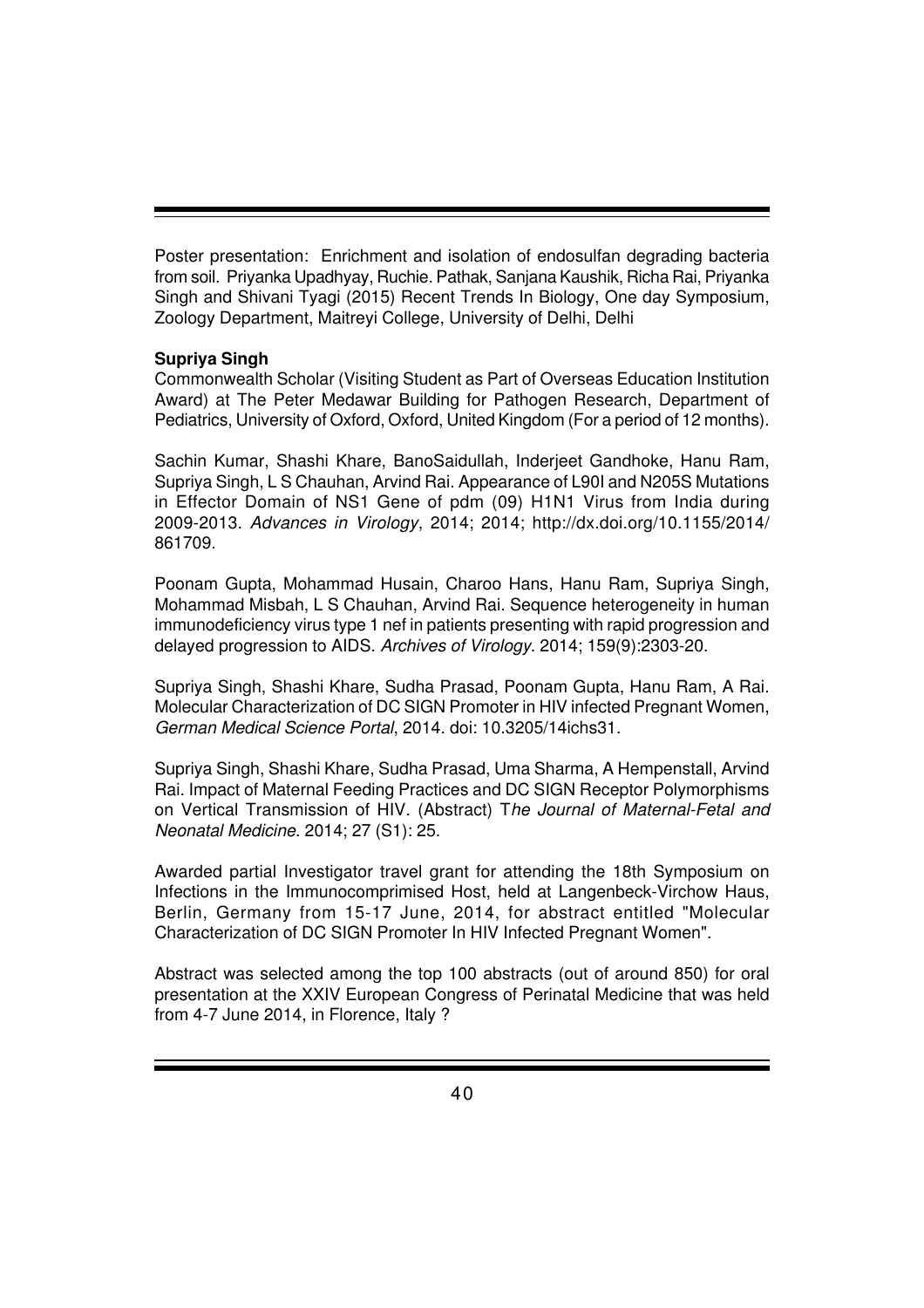Travel grant worth £600 by UK's Commonwealth Commission to attend conferences to cover Registration, Travel, Accommodation and other expenses.

Attended the 18th Symposium on Infections in the Immunocomprimised Host, organized by the International Immunocomprimised Host Society (ICHS). The meeting was held at Langenbeck-Virchow Haus, Berlin, Germany from 15-17 June, 2014. ?

Attended Seminar on "Regulation of IgE Cell Differentiation and Memory", by Dr. Maria Alicia Curotto de Lafaille, Singapore Immunology Network, held at The Peter Medawar Building Pathogen Research, University of Oxford, UK on June 12, 2014.

Attended the XXVth European Congress Perinatal Medicine (ECPM) held at 4-7th June, 2014 in Florence, Italy. ?

Attended meeting Immune Response to Infections, ITA Askonas: Sixty Years of Immunology at the Royal Society, London, organized by the British Society of Immunology, from 7th-8th April, 2014. ?

Attended BSI Oxford Immunology Group Annual Meeting at the SAID Business School, Oxford, organized by the British Society of Immunology, from 31st March-1st April, 2014

Attended the "Quick Start Data Presentation and Analysis', at the Medical Sciences Teaching Centre held by Dr Kenny Moore, on 20th February, 2014, at the Medical Sciences Teaching Centre, South Parks Road, Oxford, UK.

Delivered oral presentation (as first author) on *"Impact of Maternal Feeding Practices and DC SIGN Receptor Polymorphisms on Vertical Transmission of HIV"* at the XXVth European Congress Perinatal Medicine, Florence, Italy from 4-7th June 2014.

Presented poster entitled *"Molecular Characterization of DC SIGN Promoter in HIV Infected Pregnant Women"* at 18th Symposium on Infections in the Immunocomprimised Host, held at Langenbeck-Virchow Haus, Berlin, Germany from 15-17 June, 2014.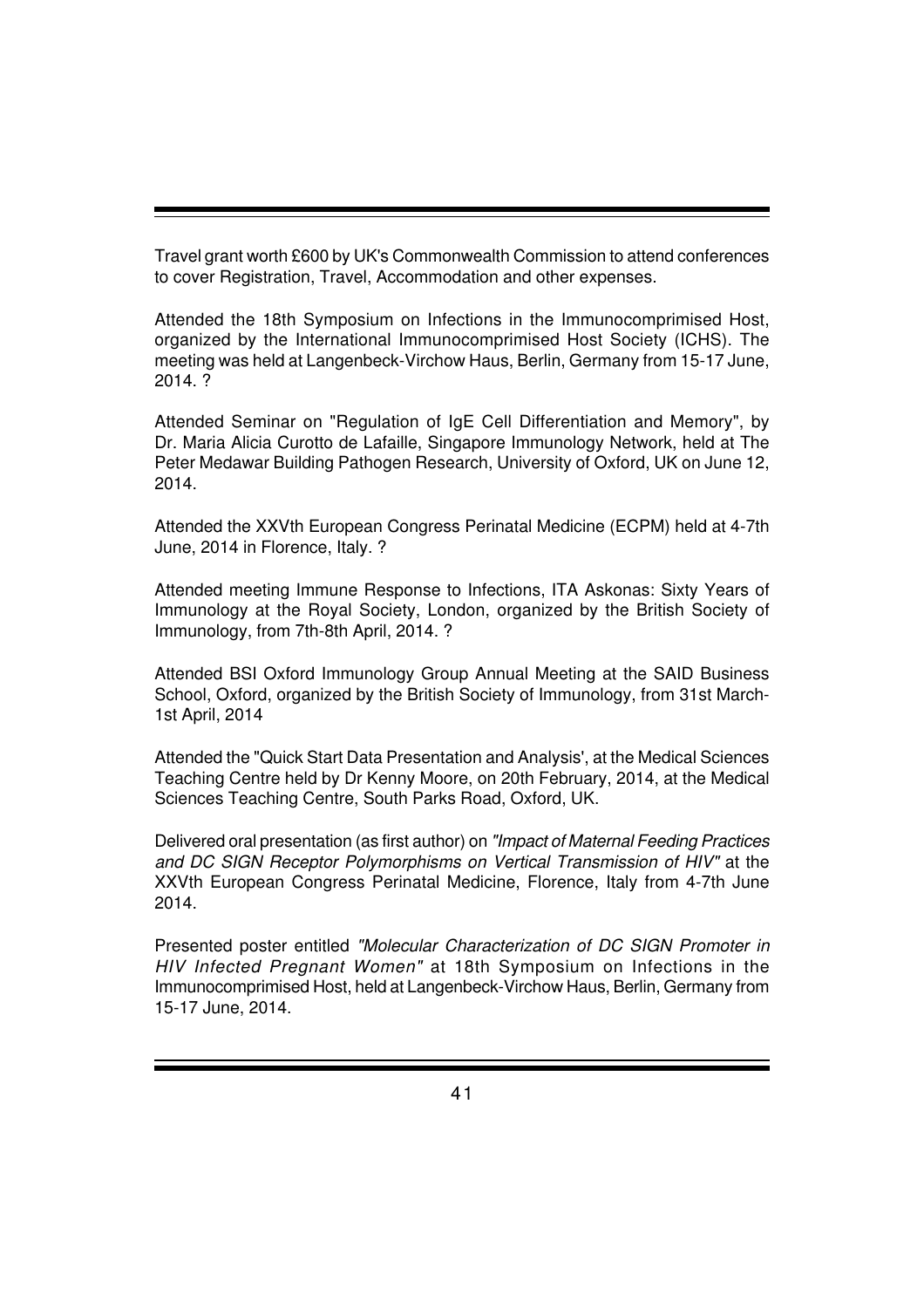Poster entitled *"The Role of HLA-Driven Viral Adaptation in Immune Control of HIV Infection in Maternal Population in Durban, South Africa"* at 18th Symposium on Infections in the Immunocomprimised Host, held at Langenbeck-Virchow Haus, Berlin, Germany from 15- 17 June, 2014: A. Hempenstall (Presenting author, M. Muenchhoff, E.Adland, S.Singh, A.Carlqvist, T.Ndung'u, P.Goulder)

## **LIBRARY**

#### **Babita Gaur**

Attended and participated 4th 3-week refresher course from 10th -3rd, March 2015 from UGC-HRDC, Jamia Milia.

Invited and participated as a member newsletter committee in International Symposium ETTLIS, Noida, UP, India, during January 6-8, 2015.

Article published in "Transforming libraries and librarianship: a Festschrift Volume", ed., Sanjay Kataria etc., KBD publication, New Delhi, India

## **LABORATORY STAFF TRAINING PROGRAMME**

A three week Training programme for laboratory staff was conducted by University Scientific Instrumentation Centre (USIC), University of Delhi, North Campus in the time period 22.1.2015-11.2.2015. The following laboratory staff (12 Laboratory Attendant) attended the training programme with special efforts of Dr. ShashiTyagi (Off. Principal): Arun Kumar, Pancham Singh, K. PalaniSwamy, Naresh Kumar, SateeshGiri, Shailendra Kumar, InderjeetYadav, Rakesh Kumar Singh, Dinesh Kumar, Parveen Kumar, Arvind Kumar, Mukesh Kumar Meena

## **BEYOND CURRICULUM**

#### **SCIENCE SETU**

This is a scientific collaboration between Gargi College and National Institute of Immunology with the main objective of contributing to the national goal of encouraging more and more bright young minds to take up the pursuit of science and technology as a career option. This initiative was taken further by exchange of MoU between Gargi College and NII on 26th March 2015 at the inaugural function of Science Setu at NII. The program involves interaction of scientists of the Institute with the students and faculty members and is the beginning of a partnership which will bear a major impact on science education at Gargi College in coming years.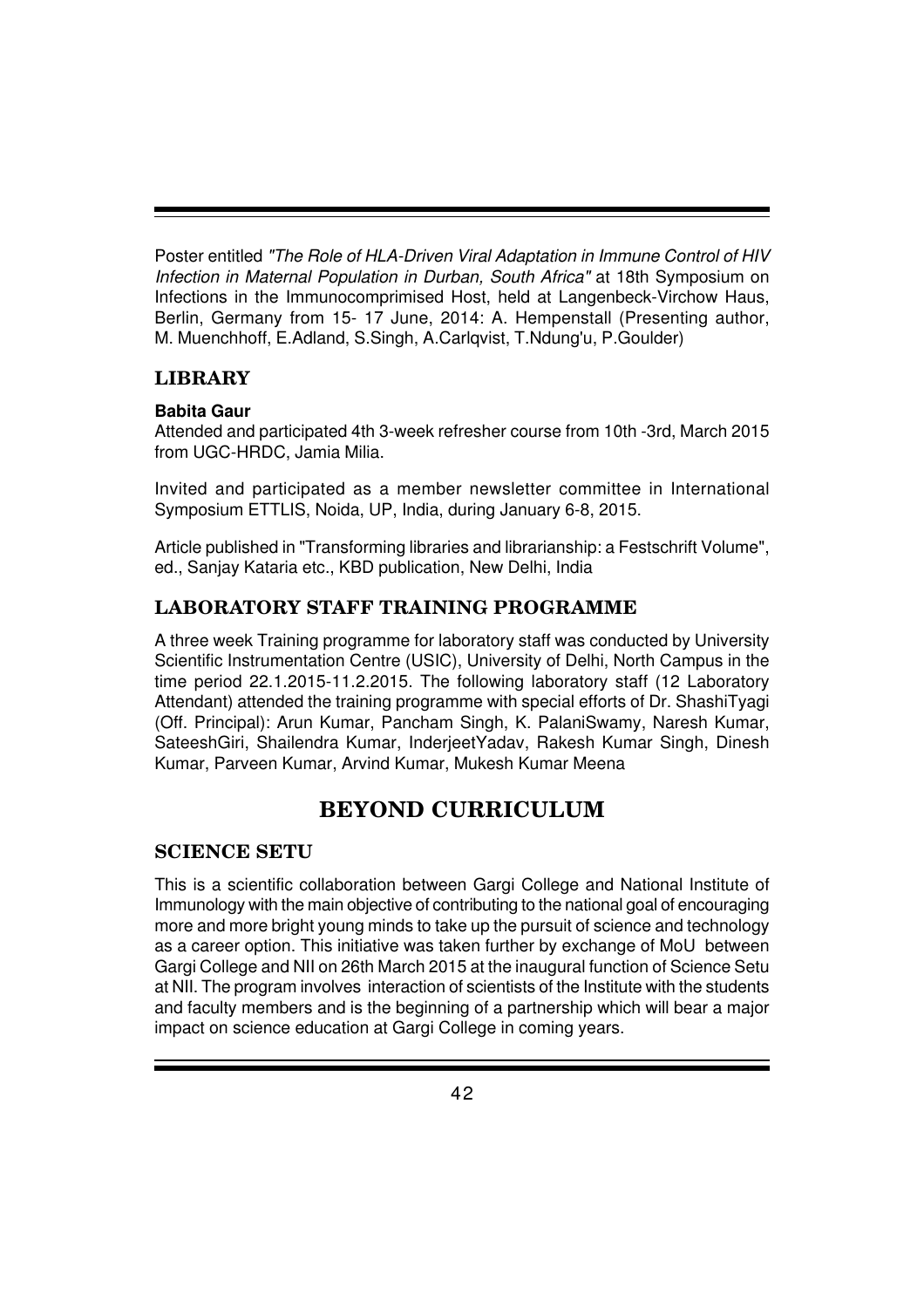## **ANTARDHWANI**

#### **Coordination Committee: Dr Neelam Sachdeva, Dr B Vaijyanthi, Dr Joya Bhattacharya, Dr Aneeta Rajendran and Ms Chitra Rajora**

Antardhwani-2015 was an eventful, fun filled university festival held in the sprawling sports ground in the north campus of Delhi University from the 20th of February to the 22nd of February2015. The Gargi college stall was based on the theme of "Women at Work and Play", in keeping with the overall theme of "Meeting the Challenges of India today". Our stall highlighted the star college status granted to our college by the DBT ,GOI. The college stall highlighted the various good practices followed which contribute to an enriching and fulfilling learning experience for the students alongside their overall development as young women who can meet the challenges of the present day.

The primary focus was on our commitment to research and academic excellence. The various departments highlighted their achievements through posters , power point presentations and pictorial collages drawing attention to seminars organized, student workshops and prizes and awards won by students. We proudly showcased that we have a faculty that is highly oriented towards research with many having significant research experience and whose work has been presented and published nationally and internationally. We also highlighted that over 400 of our students are working on research projects received by the college and faculty. Two of our students have also been selected to visit the UK as part of an exchange program. This edition of the festival also saw two of our Innovation Projects get a special mention from the jury. We also focused on the fact that Gargi girls also excel and win laurels in sports and in all the co-curricular activities that college offers. We are university champions in judo and wrestling and have consistently won prizes in music, choreography and theatre and dance.

The Gargi tradition and good practice of giving back to the community was highlighted through the work done by the NSS and WDC. Our sporting achievements, departmental newsletters, innovative projects and faculty publications were well appreciated by the jury and by teachers' and students from other colleges. Our volunteers were praised for their efforts and hard work and their pride and belief in their college. Antardhwani 2015 thus provided an excellent platform to interact,mingle, share and learn from other colleges and the larger university community.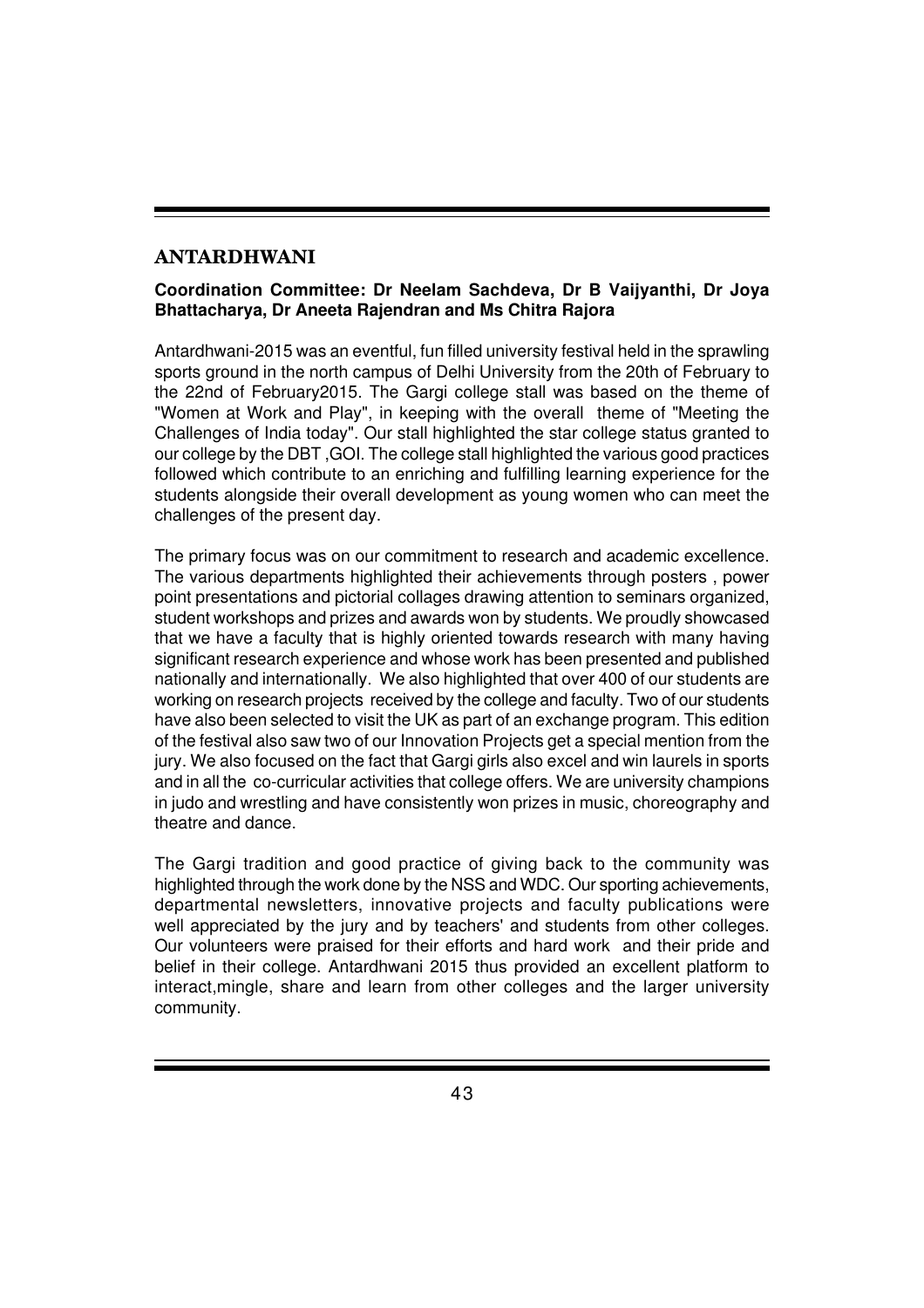## **ACADEMIC COLLABORATION AND EXCHANGE (ACE) COMMITTEE**

Convener - Anjana Neira Dev; Members: Indu Sidhwani, Rekha Navneet, Sonali Dua, Bhawna Kapoor and Shatarupa Sinha.

#### **ACE Committee organised two events for the students of Gargi College in 2014 - 2015:**

- I. We hosted 50 students from the UK, from the 20th to the 22ndof August 2014 under the aegis of the UKIERI SIP initiative of the Government of India. The three days gave the visitors a glimpse into the rich academic and cultural traditions and activities of Gargi College through a film, lectures on History, Economics, Literature, Philosophy and Green Chemistry; workshops; tree planting; a cultural programme; an ice breaker session; interactions with students and faculty; and, a cricket match. The culmination of this initiative is the selection of two of our students: Ms KhushwinerKaur (B.Sc. (H) Physics III Year) and S. Chitrangada Devi (B.A. (H) Philosophy II Year) for a Study UK programme in the summer of 2015.
- II. 30 students and teachers attended a Public Lecture at the Siri Fort Auditorium by Mr Barack Obama, the President of the United States of America, on 27th January 2015.

#### **Report on International Collaboration: Dr. Vandna Luthra**

A project approved by UGC-UKIERI was sanctioned in collaboration with University College London, UCL, UK on development of gas sensing materials. This facilitated an exchange of students and faculty members from Gargi College and UCL, and Queens Mary College, UK. Dr. Vandna Luthra and her Ph.D student visited UCL from Gargi College and Dr. Russell Binions from Queens Mary College, David Pugh and G. Evans from UCL worked at Physics Research Lab. An Indo-UK seminar was also organized which had invited talks, oral and poster presentations. Dr. Vandna Luthra was selected as one of the four digital literacy champions under a collaborative programme between COL, DU and Edinburgh College, Scotland. The training consisted of hands-on on various tools for blended learning and virtual class-room so as to widen the scopes of teaching-learning processes. Dr. Vandna Luthra was selected for the RAMAN FELLOWSHIP award by UGC and carried out research as visiting faculty on Energy Materials especially renewable Energy Materials at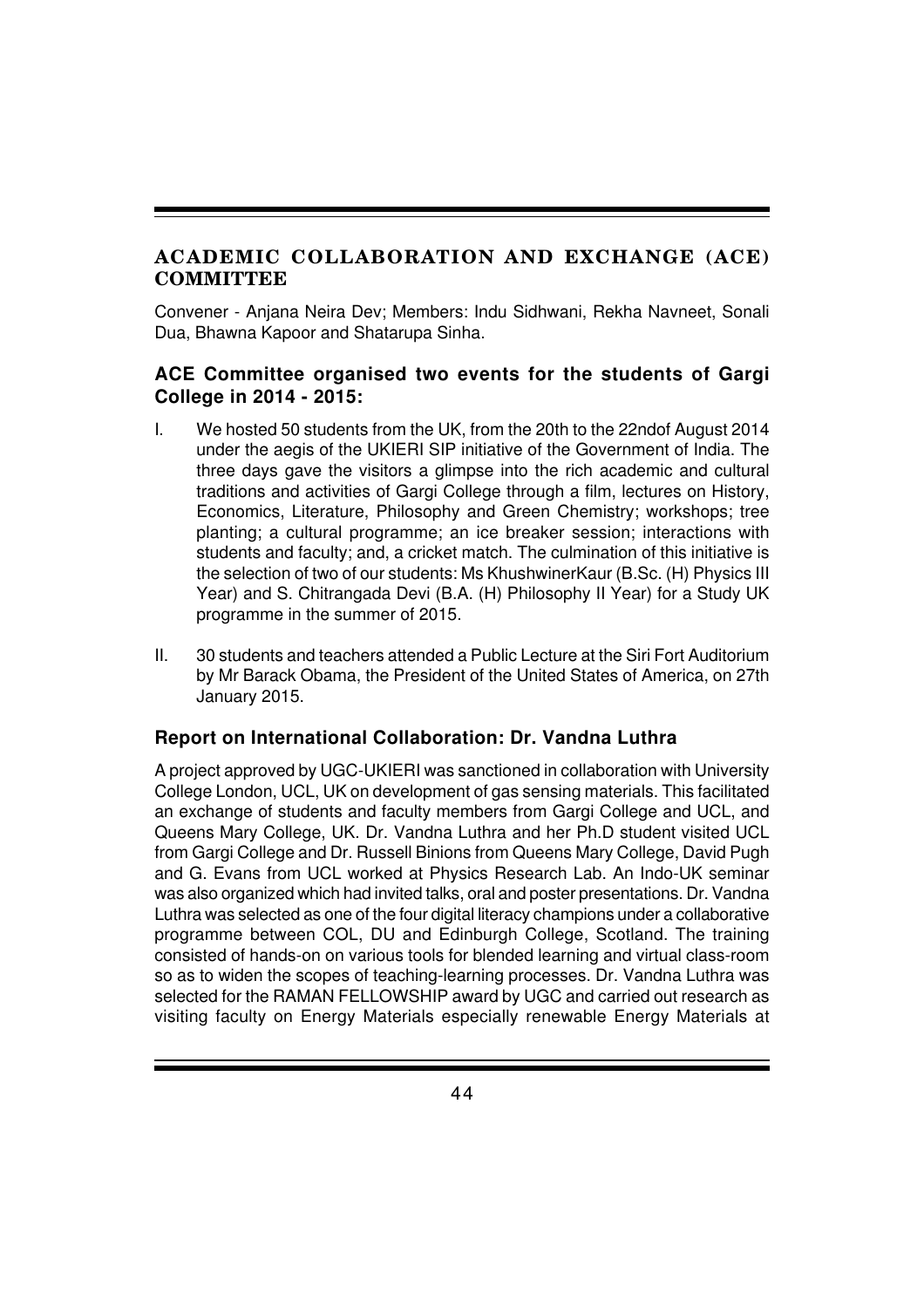Department of Electrical and Computer Science, State University of New York, Binghamton University, USA.

## **ACTIVITIES UNDER BIOINFORMATICS INFRASTRUCTURE FACILITY (BIF)**

Gargi College is one of the two colleges and the only Women's college in University of Delhi to have BIF (funded by DBT). This year an abstract mentioning progress made at BIF, Gargi College appeared in the Proceedings of XXVI Annual Coordinators Meeting of BTISNET organized by Sri Venkateswara University, at Tirupati. The progress of this year was also shortlisted for Oral presentation. BIF, Gargi College was placed in FOURTH POSITION, in terms of publications amongst all BIF of colleges in India. A one day workshop was conducted on Role of bioinformatics in gene expression. A talk by Dr Sanjay Kapoor, Dept. of Plant Molecular Biology, South Campus, University of Delhi was organized followed by practical session on gene expression analysis using bioinformatics tools. A trainee and MSc student under BIF funding continued with their research in Rhamnosyltransferases in Brassica and DNA bar coding in green plants. The trainee also presented her work at a conference in JNU and published it as a paper. The research associate worked on screening of drug targets and has been able to predict the role of few compounds in treating diabetic nephropathy.

## **ENACTUS GARGI**

Enactus Gargi was founded on 9 April 2014. We work towards creating financial independence and self-reliance among families belonging to economically and socially weaker sections of the society. We believe in not just bringing a change, but 'being' the change.

With our Motto, "Leadership that matters, Impact that lasts", we as Enactus Gargi wish to pave the road towards social entrepreneurship.

## **Our Projects:**

- Project Rachna:
	- An initiative that revolves around recycling of old cloth materials and recreating numerous utility craft products with block printing, tie and dye etc; provide entrepreneurial opportunity to women and ensure a sustainable approach.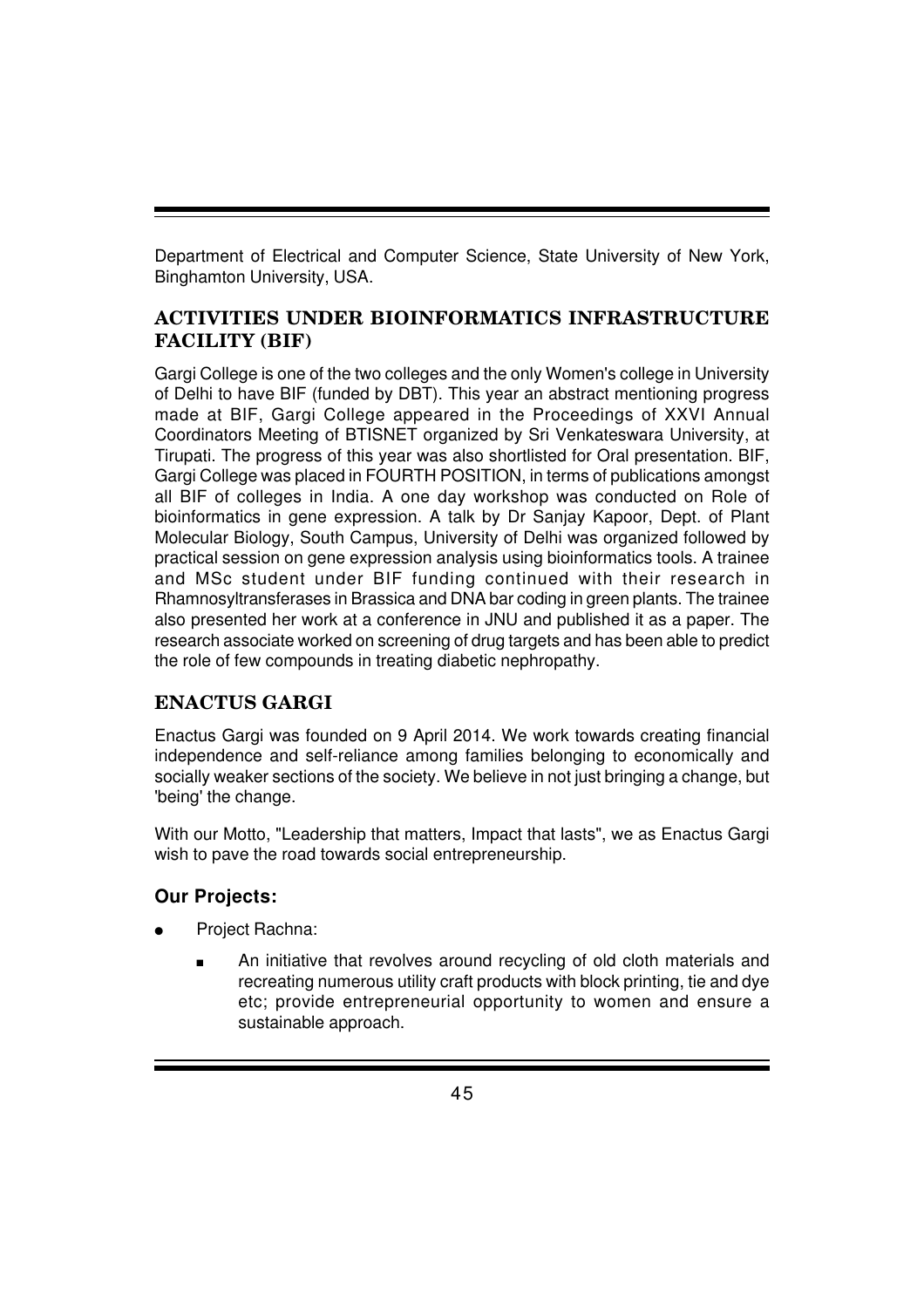- The aim of Project Rachna is to make "BEST OUT OF WASTE", we bring to you, 'Rachna' - an initiative that focuses on the 3 important R's that are:
	- ❏ Reuse: old clothes that have been worn, torn and disposed off.
	- ❏ Recycle: all the waste cloth materials like denim, wool, cotton etc.
	- ❏ Recreate: Eco-friendly craft products with block printing, tie and dye and other designs on them.

The area of work for Project Rachna is Taimoor Nagar. Taimoor Nagar is huge area in the New Friends Colony with a population of around 50,000.

An NGO SAAHSEE is already established in the slum and has been helping the women of the slum by teaching them various courses.

However, the women still are unemployed but are willing to work. Our team would

- Organize training sessions to enable them to produce the products and provide them with the required employment.
- Enable them to market the product and search for more retailers.
- Train them to handle the business and after sufficient time period handover ownership to the group of women.

## **GARGI PATHFINDER AWARD**

#### **Humanities**

| Winner | : Pinkee, BSc (Hons) Mathematics                   |
|--------|----------------------------------------------------|
|        | Project Title: Third Gender: The Unfinished Battle |
| Mentor | : Dr Sreeniwas Tyagi                               |

#### **Commerce**

| Winners | : Srishti Jain, Nandini Manktala and Mahima Aneja        |
|---------|----------------------------------------------------------|
|         | Project Title : "Safety of women in the corporate world" |
| Mentor  | : Dr. Geeta Kichlu and Ms. Aakriti Chaudhry              |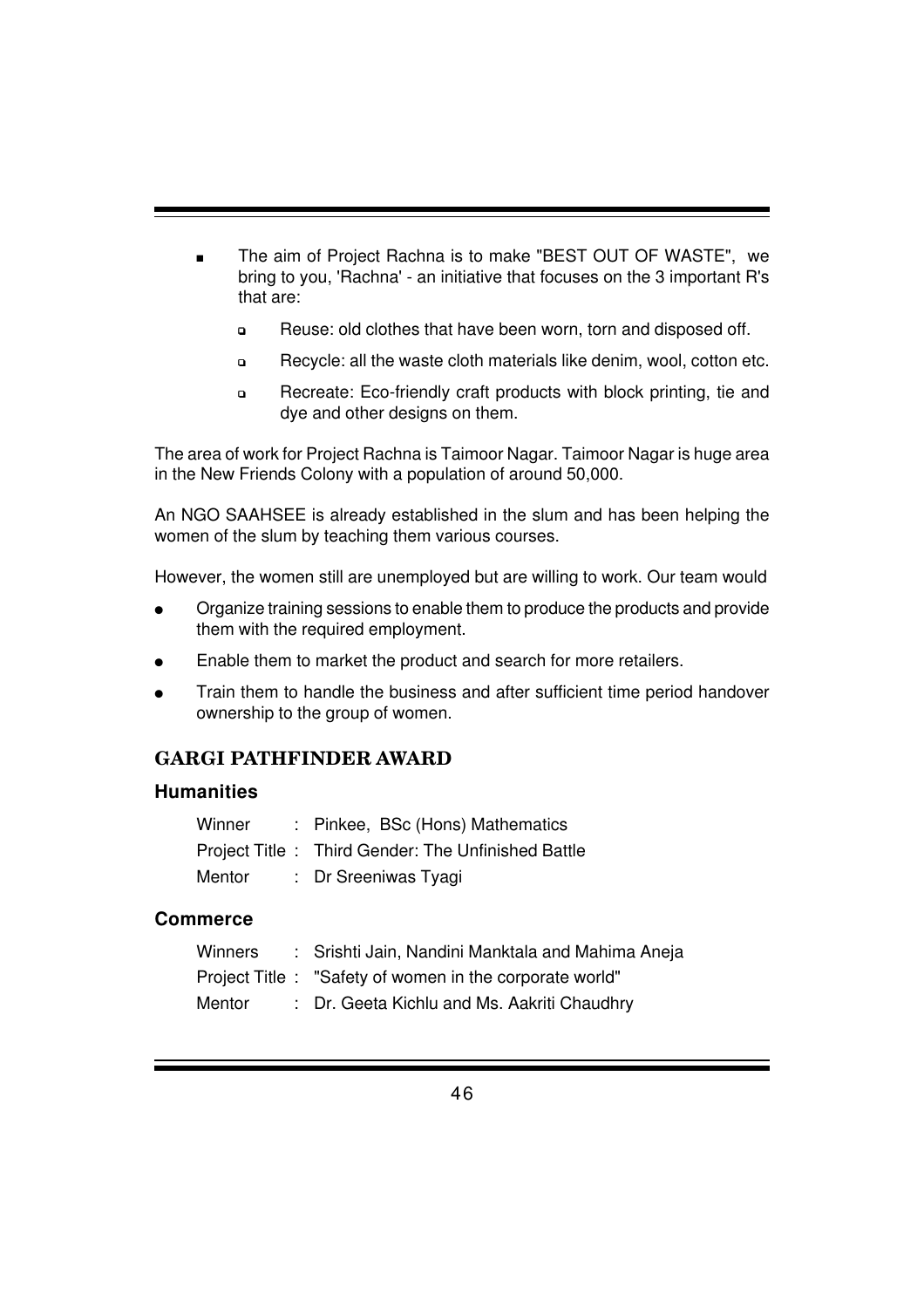#### **Science:**

| Winners | : T. Ramya and T. Rajitha, BSc (Hons) Botany                                                                                                                                       |
|---------|------------------------------------------------------------------------------------------------------------------------------------------------------------------------------------|
|         | Project Title: Sequencing and Bioinformatics analyses of an intergenic<br>region of chloroplast genome: A step towards development<br>of New potential DNA barcode for angiosperms |
| Mentor  | : Dr Jasmeet Kaur Abat                                                                                                                                                             |
| Winners | : Aparna Krishnamurthy, Priya Pandey, Shivangi Agarwal, BSc<br>(Hons) Chemistry                                                                                                    |
|         | Project Title: Solvent systems: Exploring their various facets from utility to<br>benignity to procurability                                                                       |
| Mentor  | : Dr Tripti Kumari, Dr Ritika Chauhan, Dr Neha Sharma                                                                                                                              |

## **GYANODAYA EXPRESS**

#### **Teacher Convener : Dr. Hira Joshi**

The first thing that we all noticed when we stepped out of the train was the immense beauty of the place as well as the people. It was an educational as well as a holistic experience that we had when we conversed with different tribal people for our research.Being from a city like Delhi, we tend to get used to polluted environment and the hectic lifestyle. Quality time was spent with the natives. People of Meghalaya are environment-friendly. The significance of nature is best understood by them. They have been preserving and conserving their surroundings from the very ancient times. We observed that they sold cultivated honey in the old liquor bottles as they are non-biodegradable. They even used the old, dilapidated tin cans as dustbins wherever necessary. If this was not possible, they made huge cones out of bamboo known as 'khoh' to be used as a dustbin. People of Meghalaya can be weighed on the basis of their hearts as it's made of pure gold. They have simple pleasures in their lives and do not complicate things unnecessarily. They share brotherly feelings with each and every member of the tribe.It is like a one big family. They work together, enjoy together, celebrate together and take care of each other like the members of the immediate family. The differently abled people were the responsibility of the whole tribe and not just the family they belonged. It was an enriching experience to note that they brought up their children irrespective of their sex equally. If they suffered from any financial problem, they decided to send the kids to school based on their intellectual ability and smartness and not depending upon their sex.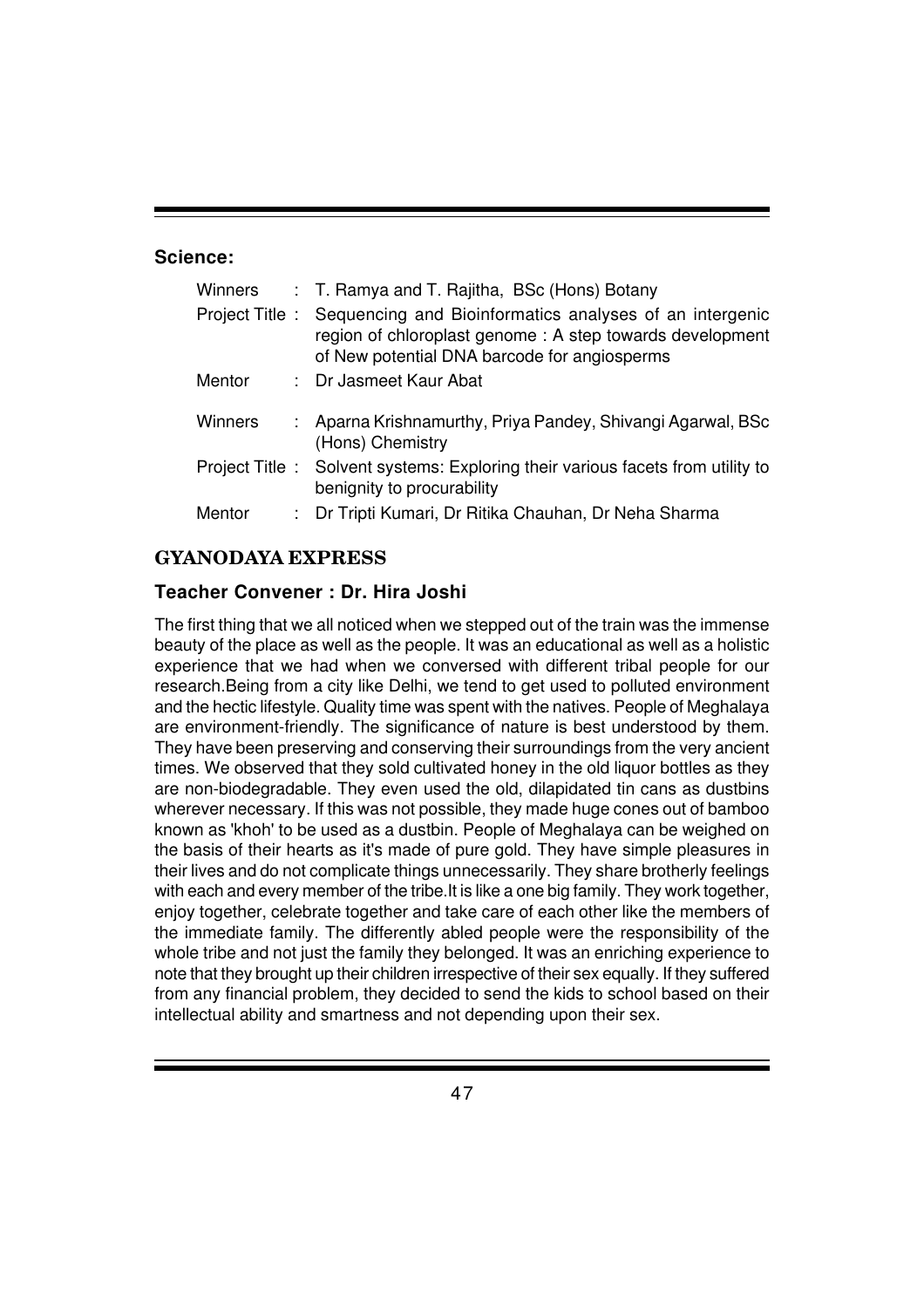The most important thing that we are taking back with us is a lesson that you don't need to be selfish to get everything in life. The hospitality given to us was more than we could have dreamt for. They give selflessly without expecting much in return. Even when we think of them, are lips curve into a smile and our faith in humanity is restored.

In the tug of war between tradition and modernization, the people of North-East have beautifully blended both, making sure that their culture doesn't face the danger of getting extinct.The lifestyle of the Meghalaya natives has not changed much. Though they have embraced the modern technologies and developments they haven't changed their way of living much. They are not blindly struggling to be a part of the race moving towards a modernized world. Given the topography of the place modernization might have done harm than benefit, had measured steps for modernization not been taken. They chose to adopt the development till the point it benefitted them. They still are engaged in the primary sector especially farming as their basic occupation.To conclude, I can say that we can actually learn a few tips on living beautifully and to the fullest by the people of the north-east.

## **HIGHLIGHTS OF STAR COLLEGE SCHEME**

STAR COLLEGE SCHEMEis funded by Department of Biotechnology to colleges with an aim to provide infrastructure for achieving excellence in teaching and exposure of students to experimental science.This scheme has enabled the procurement of many sophisticated instruments in science laboratories for upgradation. Last year GargiCollege was awarded the title of STAR STATUS by Department of Biotechnology to all Science Departments. A hands-on summer workshop was conducted from 26-31st May, 2014 on "Interdisciplinary sciences" for students of Sciences. Under Star College Scheme, Gargi College in association with DBT also organized a Lecture and an Interactive Session on "Cancer Biology" by Prof. Theresa Marteau, University of Cambridge on 27th Oct, 2014 for all the students of the college.

## **INNOVATION PROJECTS**

1. *Innovation project GC 202:* Solid Waste Management at Gargi and Neighbouring Areas was successfully completed.

*Investigators :* Geeta Kichlu Promila Kumar, Sangeeta Jerath Under this project, a biogas plant has been set up where all kitchen wastes from canteen,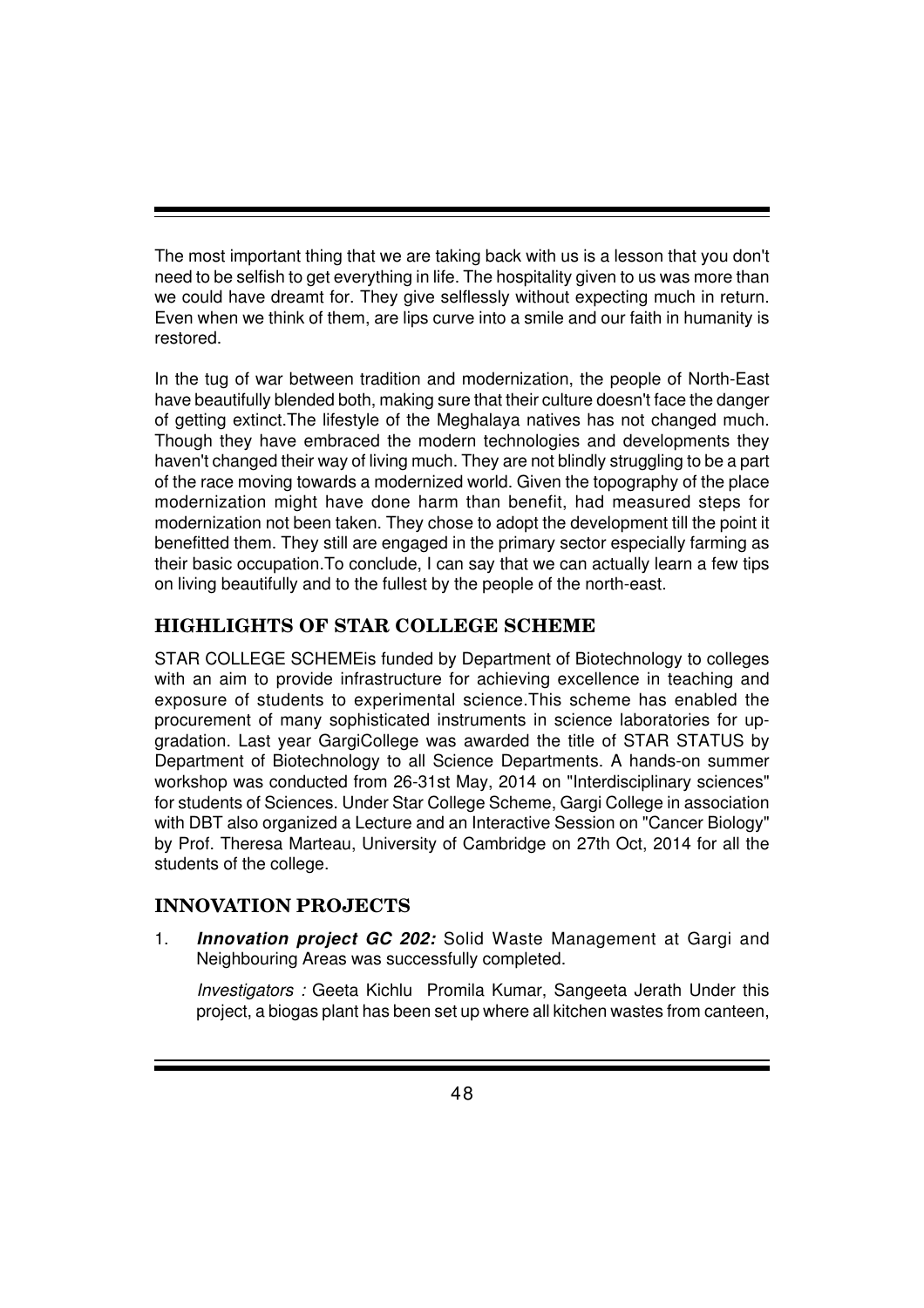biodegradable waste from garden and residential complex is being used to produce biogas which is being utilized by canteen kitchen successfully.

2. *Innovation Project:* GC 201, A Green Chemistry Approach to Combat Stress in an Undergraduate Chemistry Laboratory a collaborative innovative project involving the departments of Chemistry and Psychology which has been proceeding successfully.

*Investigators:* Dr. Indu Tucker Sidhwani, Dr. Sushmita Chowdhury along with Dr. Veena Tucker (Psychology)

The following features are worth mentioning: chosen as a potential project for University of Michigan, Ann Abror, USA; shortlisted for interface with industry during Antardhvani, Feb.2015; the work was successfully presented during interface and a certificate of appreciation for Best Innovative Idea was awarded during Antardhvani Feb. 20 -22, 2015.

The following two posters based on the work were presented at 5th Asia-Oceanic Conference on green and sustainable chemistry at India Habitat Centre in New Delhi, India from 15-17 Jan, 2015. Students of Chemistry and Psychology presented the same in collaboration with the teachers.

Significance of Awareness of Health Risks of Pollution in an Undergraduate Chemistry Laboratory for pollution control and prevention. Nidhi Udgirkar, Anna Slathia, Bharti Yadav, Nilya Dutt, Veena Tucker1, Sushmita Chowdhury, Ram Mohan3 and Indu Tucker Sidhwani

Towards A Clean And Stress Free Chemistry Lab by Using Principles Of Green Chemistry. Elipsha Sharma, Shweta Bansal, Parul Johar, Sushmita Chowdhury, Veena Tucker, Ram Mohan, Indu Tucker Sidhwani.

The project was chosen by Japan Association of Chemical Innovation for discussion and opinion exchange between students of GC 201 and Japanese students, to deepen understanding of Green and Sustainable Chemistry and forge friendship between Indian and Japanese students at the above conference. Dr. Indu Tucker Sidhwani moderated the discussion.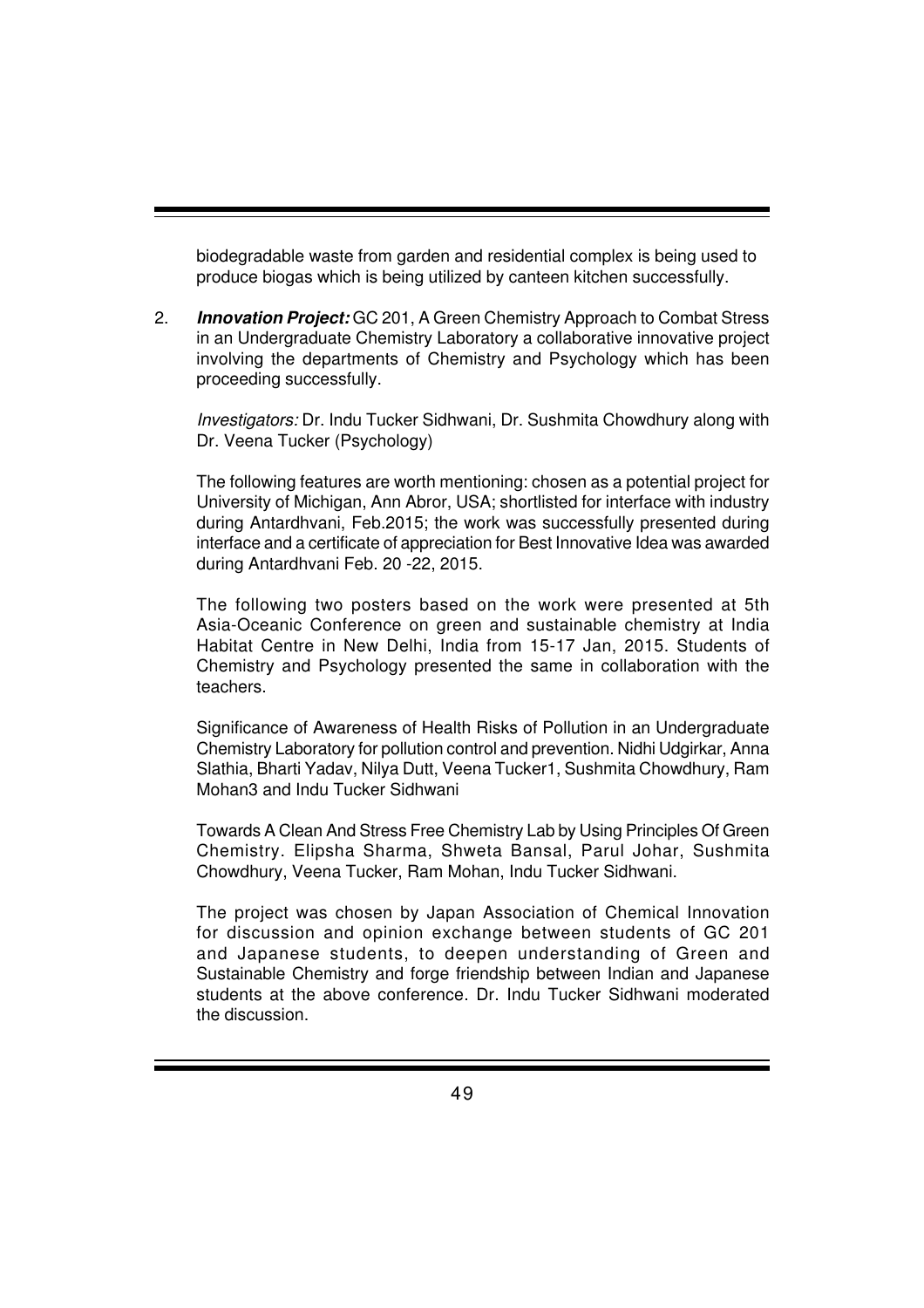3. *Innovation project GC-204:* Enabling technologies for pine needles from a disastrous waste to multitude of applications : energy, capacity building, employment and environmental benefits for Himalayan region.

*Investigators:* Dr Vandna Luthra, Dr Geeta Mehta,and Dr Indu Datt

The Project was shortlisted for presentation at the University Industry interface during Antardhwani , Feb 20 -22, 2015 , and given a certificate of appreciation for the Best Innovative Idea. It also won the Award for the Best Display in the theme 'Environment 'at the Innovation Plaza. Presented a paper (oral presentation) on 'Exploitation of Paper Making Potential of Pine Needles" at the symposium on "Recent Trends in Biology"on Feb 25, 2015 held at Maitreyi College, University of Delhi

#### **SCIENCE FESTIVAL: SCINTILLATIONS**

The inter college science festival, Scintillations 2015, was held on 24th and 25th Feb., 2015. It was organized by the societies of various science departments - Botany, Chemistry, Microbiology, Physics and Zoology and the Mathematics department alongwith the B.Sc programme association, Zenith. Apart from the regular intercollege competitions, three lectures by eminent scientists were also organized. Prof. S.K. Brahmachari, Academy Professor of Academy of Scientific and Innovative Research and Former Director-General of Council of Scientific & Industrial Research (CSIR) spoke on "Are Life Scientists Trying to Play God". It was interesting to know that the science has developed to such an extent that the scientist also has the qualities of a creator but any new work in that direction must be made in conjunction with the acceptance of the society. Padma Shri Prof. V.S. Chauhan, (Visiting Scientist International Centre for Genetic Engineering and Biotechnology (ICGEB), New Delhi) delivered a lecture on "Science and Society" covering various present day challenges faced by our society and how science could help alleviate the problems. Both the lectures were eye-openers in that it was amazing to know how the science and society were interlinked and that as a scientist or as members of the society members, we had a definite role to play for the betterment of mankind. Dr. Sujata Mohanty, (Additional Professor Centre of Excellence for Stem Cell Research, AIIMS ) gave a lecture titled " A Scientist can look like me". She held an interactive session with the audience trying to motivate our girl students in pursuing science as a career.

The inter-college competitions comprised of Paper presentation, Poster presentation of the project work carried out by the students, Ad-mad, Scientific Rangoli, Science quiz, Scientific Tambola, Debate and Treasure Hunt. There was a huge participation of students from other colleges making the festival a great success.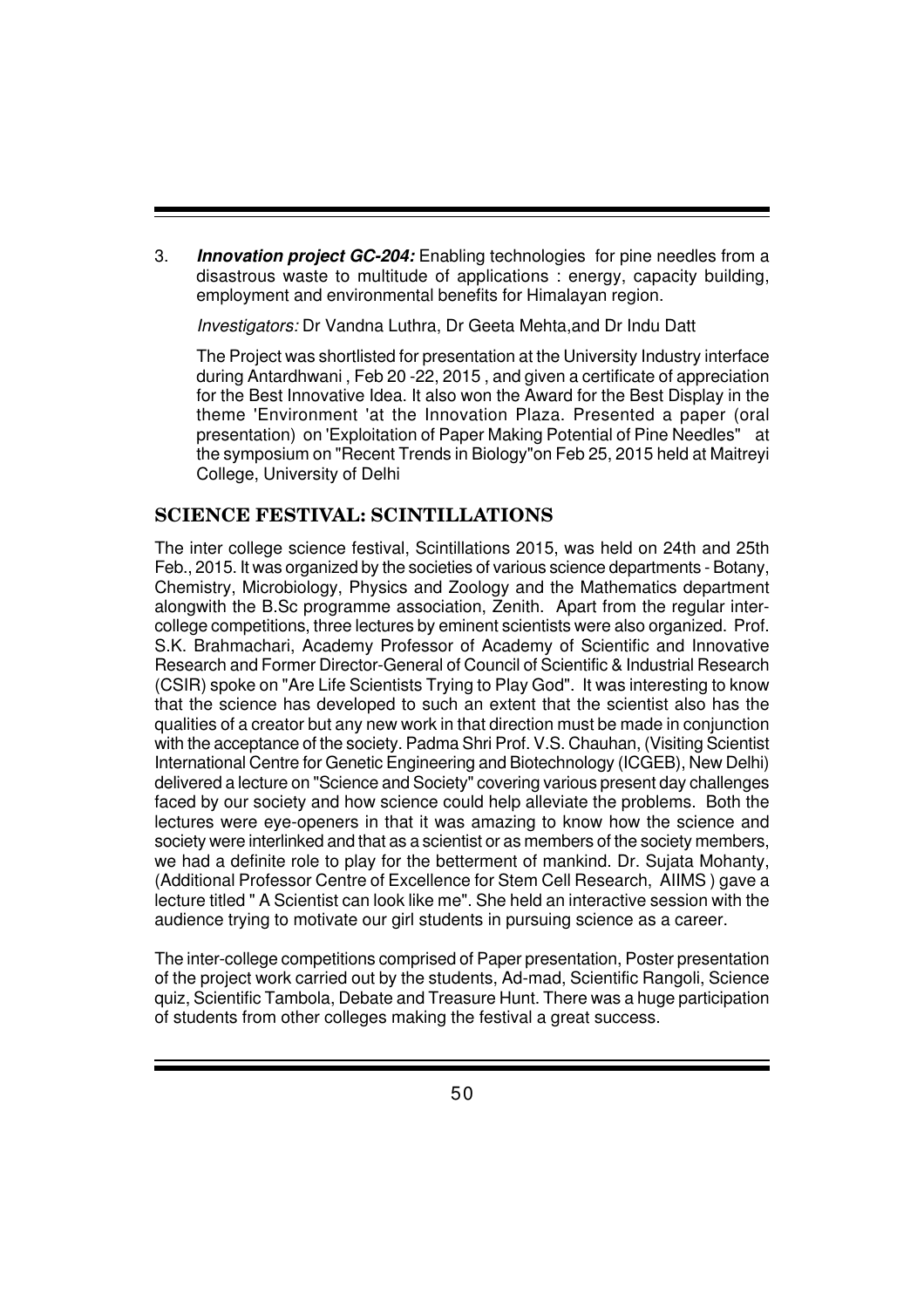### **MARKETING SOCIETY**

| : Ms. Sheela Dubey and Ms. Chitra Kheria |
|------------------------------------------|
| : Ms. Aakriti Chaudhry                   |
| : Ms. Archita Gadia                      |
| : Ms. Bhakti Anand                       |
|                                          |

The society founded in 2013 is focused on developing & creating a 360 degree exposure in the field of marketing management. Within months of its inception the society left an indelible mark by representing the college in a month long internship with ITC. The only non-performing co-curricular society working on three unique parallels- AD Week, Case Study Sessions & Marketology.

Critical thinking and reasoning, creativity, marketing knowledge, analytical abilities and superior communication techniques are some of the skills the society thrives to imbibe its members with. In addition to such invaluable skills it also functions as a resource and support centre for all students interested in the aspects of marketing and aims to counsel a diverse background of students. It also aims to organise inter-collegiate competitions in the field of marketing focusing on intellectual stimulation of highly qualified students.

*Recruitment:* The Marketing Society started the new academic session with a bang! They received a record 213 registrations for membership into the society. It also conducted a recruitment campaign throughout the college.

*Alohomora 2014:* The Marketing Society conducted their first annual fest, Alohomora on 29th September 2014. It started off with a session by Mr. R.P. Singh, CEO of Sirez Group. He spoke on content marketing and its relevance to a jam-packed auditorium and his insights were very well received by students from all colleges. After that, three inter-collegiate competitions were conducted.

*Pack 2 Promote:* Packaging and promotion of a product. This event saw 60 teams of 4 students each participating in it.

*Loot n Shoot:* Mockstock with a movie twist. This event saw 30 teams of 4 students each participating in it.

*Amburched:* Ambush marketing and Case Study. This event saw 30 teams of 4 students each participating in it.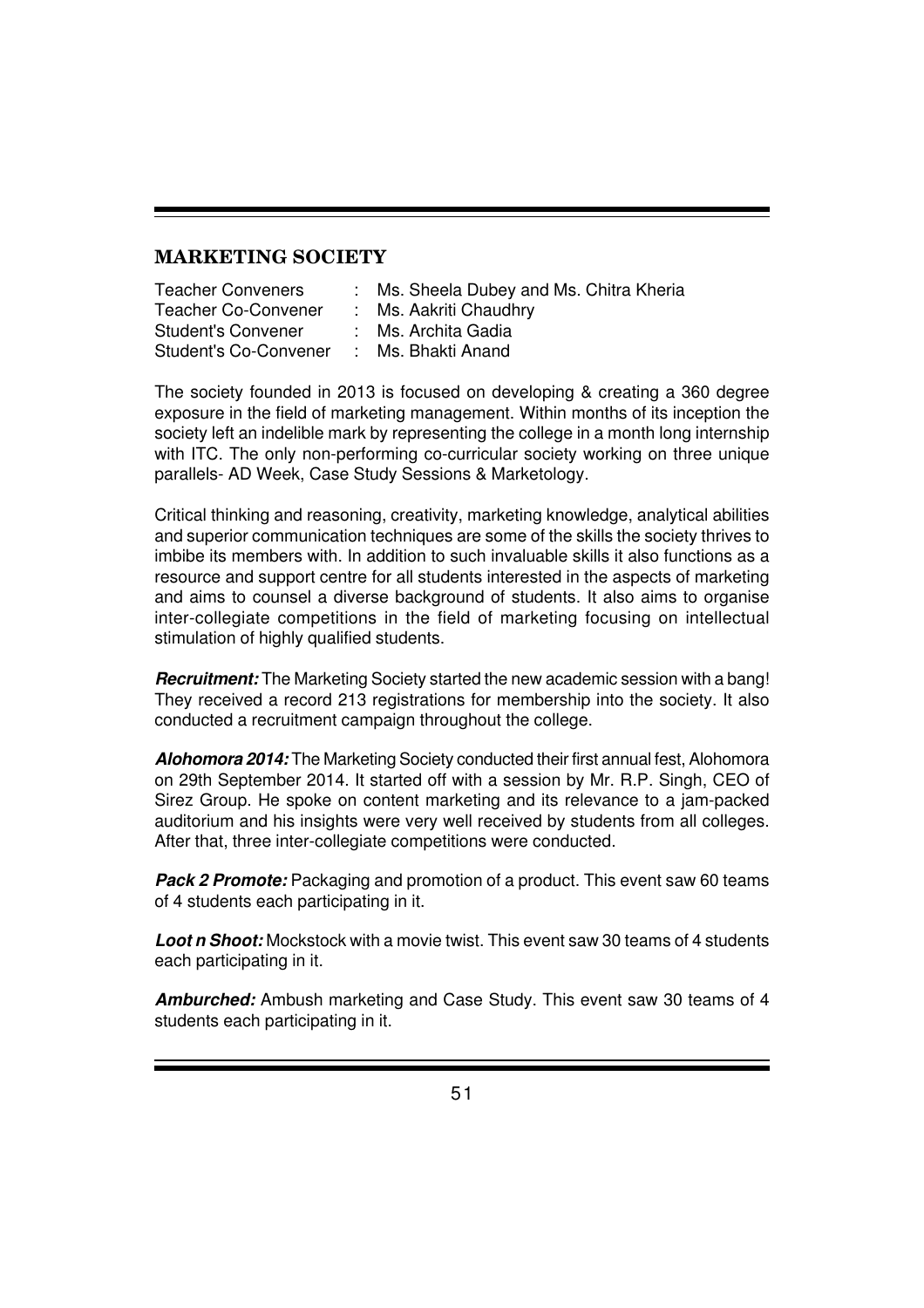*Partners and Sponsors:* Marketing Partner: University Express, DU360 and DU Khabar. Associate Partner: Schneider Electric Alohomora also had stalls from Pearl Academy, Step To Success, ISBF and Enactus, Gargi College.

*Campus Ambassadors:* For expanding the society, a recruitment campaign for campus ambassadors across colleges in Delhi was done and 10 campus ambassadors were appointed from different colleges.

**Internships and Seminars:** The society also offered an internship in association with Equity Research Initiative (Partnering with BITS Pilani, DTU and IIT Delhi) for all Gargi College students in finance and research. It also organized a seminar on careers in fashion management in association with Pearl Academy.

*Joint Ventures:*It has also tied-up with College of Vocational Studies as well as Shaheed Sukhdev College of Business Studies to conduct a joint national marketing event in the subsequent academic year.

## **THE INTERNAL COMPLAINTS COMMITTEE (AGAINST SEXUAL HARASSMENT)**

Presiding Officer : Dr. Aneeta Rajendran Members : Dr. Joya Bhattacharya, Mr. V. S. Khan and Ms. Rama Rao Vedula

The college's Internal Complaints Committee (ICC-GC), constituted as per the Sexual Harassment of Women at the Workplace (Prevention, Prohibition and Redressal) Act of 2013 is the statutory body for all complaints pertaining to sexual harassment emerging from Gargi College. Two complaints were received in the course of the last academic year; both were successfully processed and reports duly filed after scrupulous inquiry. In both, a teacher was found guilty of harassing students. In pursuance of the Act's mandate to carry out awareness-raising activities on the subject of sexual harassment and its redressal, the ICC-GC, in collaboration with the Women's Development Centre of the college, conducted a series of approximately thirty workshops to orient the 3800-strong student body of the college on the latest laws on the prevention of sexual harassment. Particular attention was given to strengthening students' awareness of and consequent accessing of the remedies provided in the Parliamentary Act. In this regard, the College Union was given a charter of responsibilities and duties to put those in need speedily in touch with the ICC-GC.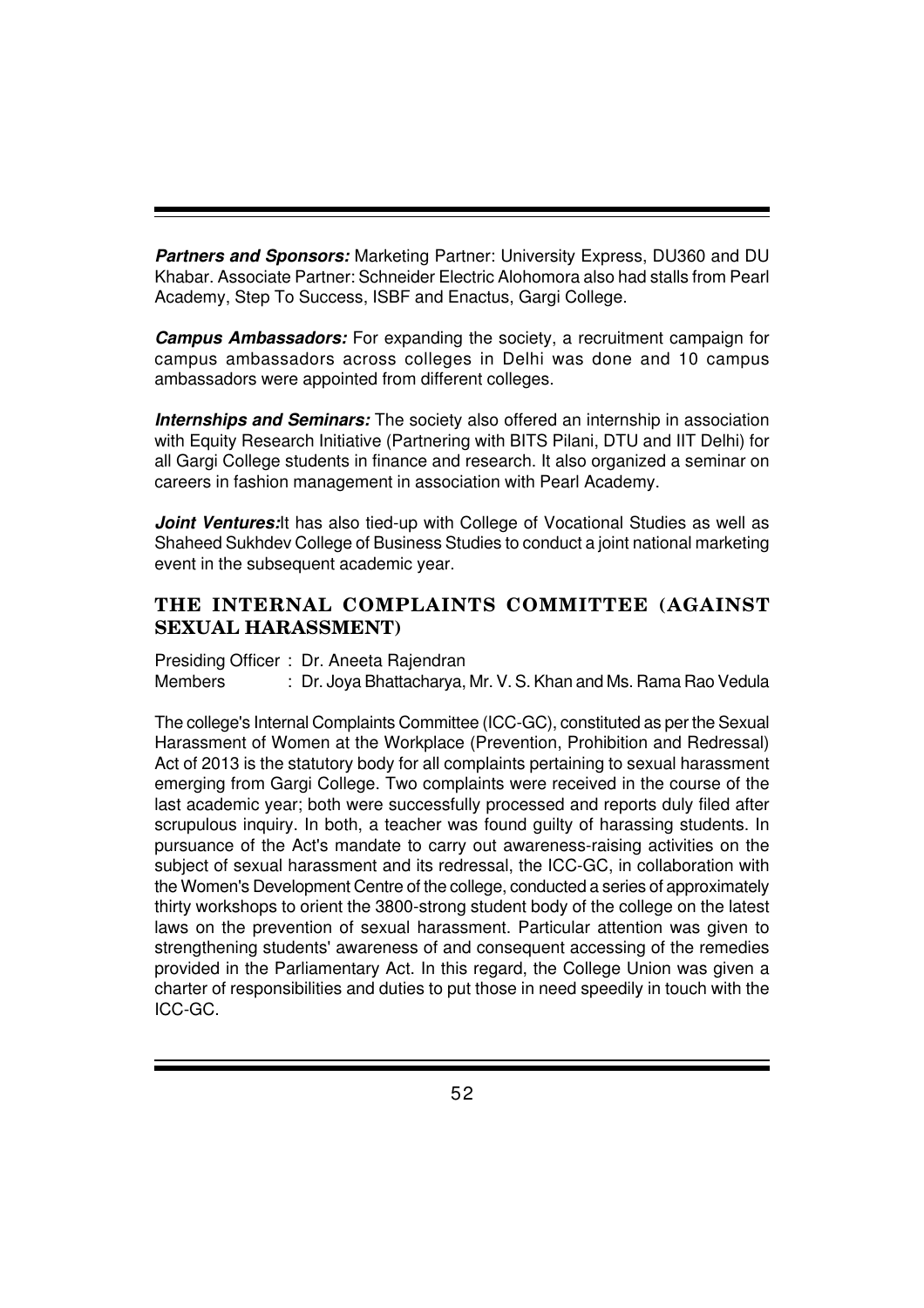## **DEPARTMENTAL ACTIVITIES**

#### **Department of Botany**

#### *Faculty Advisor (s): Dr. Leisan Judith and Dr. Renu Mundhara Soni*

The GCBS society "TARU" started its activities for the session with a lecture by Prof. J.P Khurana from Department of Plant Molecular Biology, South Campus, Delhi University on 9th September 2014. The lecture entitled "Phytochromes, Cryptochromes and Phototropins provide insight into Plant Vision"was very enlightening for the students.The societyalso organized "Summer seminar cum workshop on ICT enhanced e-resourcelearning" on 10 and 11th June 2014. Also an educational trip for the students to theDelhi Zoo was undertaken.The trip sensitized them to preservation and conservation of nature and its resources.On Teacher's day the students organized a surprise! meaningfulday spiced with great fun and frolic byinviting orphan kids from 'Butterfly' (NGO) and distributing gifts thereafter. Teachers, supporting staff and students zealously participated on the movement 'SWACHH BHARAT ABHIYAN' held on 2nd October, 2014. Various events like poster making, botanical quiz and salad making competition were also held, where students from various other departments also mark their active participation.

During the college science festival "Scintillations" held on 24-25th February 2015, the society hosted anevent'ScientificRangoli'. The festival witnessed huge participation and tremendous appreciation. The Society organized a lecture entitled "DNA of Words" on 4th March 2015 by Dr. Rajendra Gupta, a distinguished Botanist and a linguist. The lecture created a lot of interest in the students, who got an opportunity to learn about the origin of words and how same word has diversified in different languages. On Annual Sports day of thecollege students won laurels to the department by winning 23 gold medals and about 30 silver medals altogether and stood 2nd position in March past competition.The Society brought out the 10th volume of its annual e-publication 'Anthesis'with a theme 'Botany, an interdisciplinary science".

## **Department of Business Economics**

#### *Faculty Advisor: Dr. Usha Vaish*

On March 2014, an Industrial trip to Jaipur was planned where the students were taken to SARAS milk plant. It was a 2-day trip combined with educational session at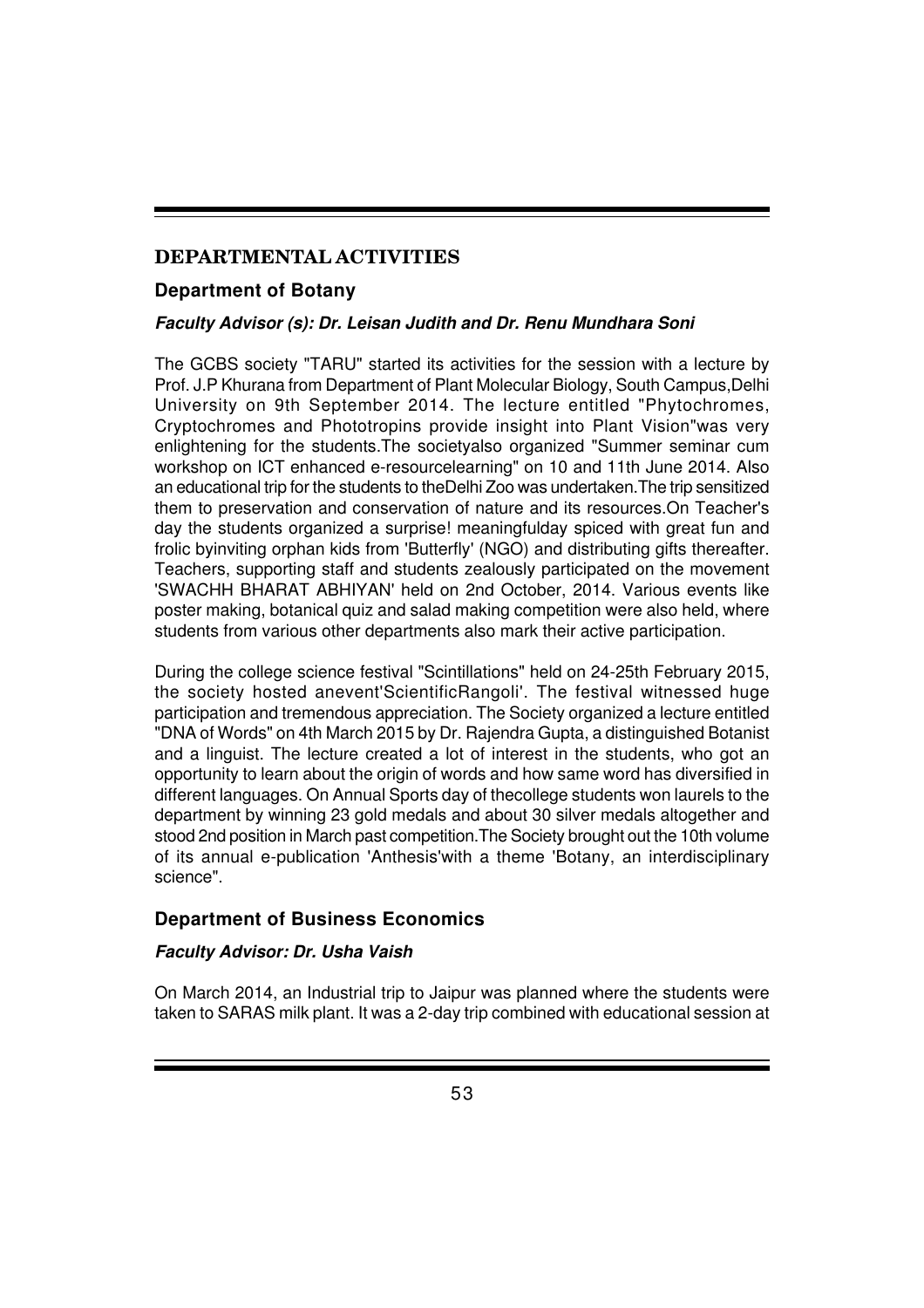milk pant and leisure at Chowkidhani. Students were extremely delighted for this educational cum leisure trip. It is being taken care that every year such trip is organized to give them a holistic view of the subject. This year on 10th March a visit to Bhiwadi Industrial Area has already been planned.

BBE workshop on Research Methodologies - The BBE Department of Gargi college organised an educational session with Prof. Abhishek Kumar from Shivaji College on 23rd September 2014. It was a very informative session about various computational techniques on SPSS for the 3rd year students of BBE. From the basics to the regression analysis Prof. Abhishek Kumar explained the concept with great vigor.

Our students have won laurels in both intra as well as inter college competitions and have make the college proud. It has won the Best College Award consecutively for the two years in The CVS College BBE-BMS Annual Fest RUNBHOOMI. Runbhoomi is an annual fest conducted by College of Vocational Studies every year for BBE departments only (and now BMS too). It forays into various sports events like football, basketball etc. and Cultural activities like dance and music. Gargi College for the past two years has excelled in every event and won the Best College Award for the past two years.

## **Department of Chemistry**

#### *Faculty Advisor (s): Dr. B. Vaijayanthi, Dr. Neha Sharma, Dr. Tripti Kumari, Dr. Ritika Chauhan*

Chemistry association "Rasgandhayan" organized various activities, competitions and lectures successfully in the academic year of 2014-15. The inaugural lecture on "Oxygen evolving complex of Photosystem II" was delivered by Prof. Pavan Mathur, Department of Chemistry, University of Delhi, on 8th September, 2014. Ozone day was celebrated by holding inter departmental "Poster Making" and "Quiz" competitions. A debate competition was also held on 23rd Jan., 14 on the topic "Chemistry enhances life expectancy". This was followed by Dr. C.K. Khurana memorial Annual lecture on "Basic concepts of crystallography" by Prof. M.A. Wahab of Jamia Millia Islamia, marking the celebration of International Year of Crystallography. The department has its own magazine "Amalgam" which would be released soon. Our students were actively involved in organising the inter - college Science festival Scintillations 2015 which was a great success. The Paper Presentation event in the festival saw a huge participation of students from various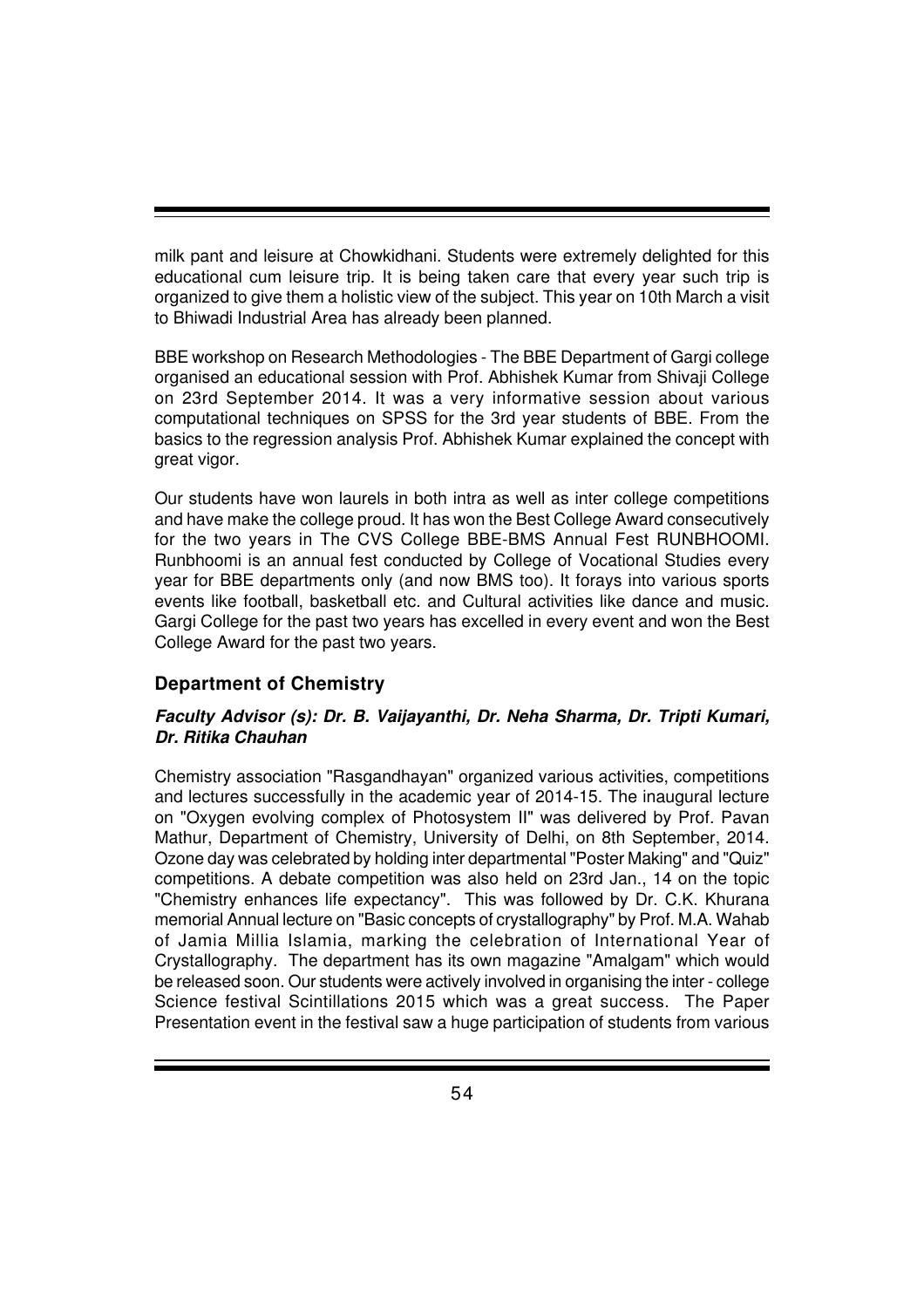colleges of Delhi University. The valedictory function of the society which involves degree distribution to our students of B.Sc (Hons.) Chemistry will be held in the end of March 2015. The below are the achievements of students under chemistry department:

From second year Priyanka Bhati won second prize in Chase Her (Olympiad in Gargi), Anupam won third prize in Debate (Gargi) competition, Anushka Sharma got second prize in Solo Singing (Gargi) event and Rimjhim Yadav won first position in Just a minute (Gargi).

Sushmita, from III year won Gold medal in discuss throw, Gargi Olympiad and Silver medal in dodge ball, Gargi Olympiad.

#### **Department of Commerce**

#### *Faculty Advisor (s): Dr. Manju Sahay, Dr. Usha Vaish, Ms. Chitra Rajora and Sumant Meena*

The Commerce Department of Gargi College has had an enthralling year holding insightful seminars and events for students across University of Delhi. On 16 September 2014, Commerce Association of Gargi College organized a special lecture by Professor J P Sharma, Head of Department of Commerce, Delhi University, on the topic, "Companies Act 2013". The main highlights of discussion were One Person Company and Corporate Social Responsibility.

On 4th September, 2014, the department held a session for B. Com (Hons.) on Project work which is part of their curriculum.

On 26th September, 2014, "Panorama- the treasure house of knowledge" a unique academic forum was started by the department where the faculty of commerce department of Gargi college together commits to present/discuss and share, a topic of academic or research interest at least once a month. This forum gives an opportunity to the faculty to grow by means of dialogue and disseminate information through innovative measures. The sessions till now include:

- 1st session : Human Resource Accounting by Dr. Geeta Sidharth.
- 2nd session : Personal Tax Assessment and E-Filing by Dr. Kiran Batra & Mr. Sanjay Sharma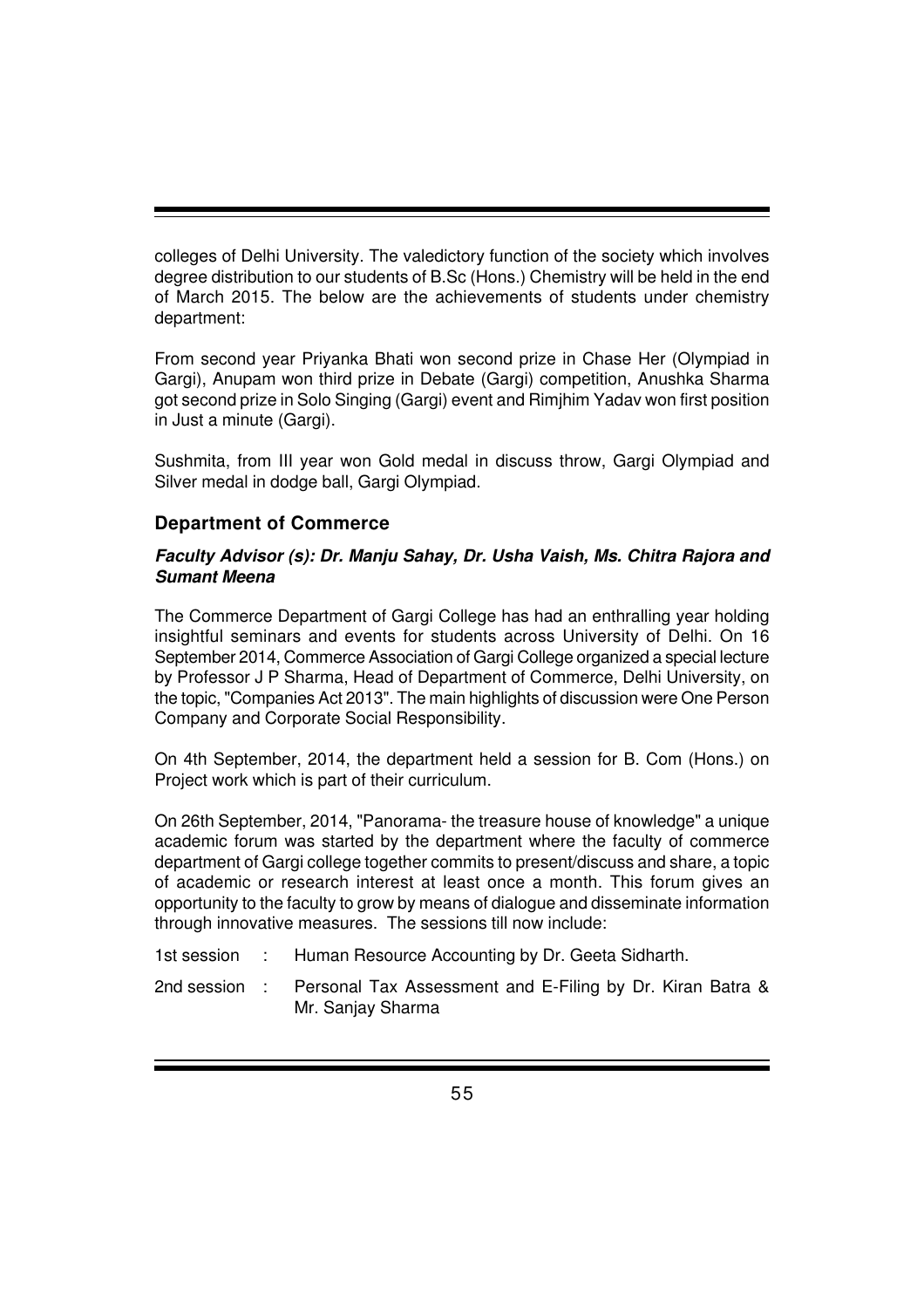| 3rd Session : | Application of Efficient Market Hypothesis in Bombay Stock<br>Exchange by Ms. Shikha Mahajan |
|---------------|----------------------------------------------------------------------------------------------|
| 4th Session : | Financial Statements as per revised Schedule VI by Ms. Premiata<br>and Ms. Anuradha Goel.    |
| 5th Session : | Convergence of IFRS into Banking Sector by Mr. Nishendra<br>Diwakar.                         |

Next, Our department followed Swachh Bharat Abhiyaan, the National Level Campaign by Government of India. The Department actively participated in the cleaning mission on 2nd of October 2014 and 9th January 2015. The department has also pledged to use the "Used Paper" only for writing work as its contribution in the innovation drive made by the college

From academics to co-curricular activities, Commerce Department has been successful in proving its worth. On 30th January, 2015, Commerce Department had its annual departmental fest "Cascade 2015 "on the theme "Digital India: Empowering Banking & Business". The event began with the Lighting of Lamp by the Guest of Honour, Ms. Rachna Dikshit, General Manager, RBI. The Guest of honour, Ms. Rachna Dikshit, released COMASCENT, commerce department's bi-annual magazine. The editorial team was praised for the enriching issue. Other speakers at the event included Ms.Meenakshi Lekhi, MP and the Chief Guest, Mr. Gaurav Aggarwal, Director, Operations and sales, CISCO, and Ms. Rasika Mathur, Director Communications, Snapdeal. The fest had 4 competitions which were ICD Marketer, Digi-Psyche Symposium, Mock Stock, App war. Students across DU participated with full zest and zeal.

## **Department of Economics**

## *Faculty Advisor (s): Dr. Nausheen Nizami and Dr. Jyoti Mavi*

ECOMANTRA, the economics society of Gargi College organized its annual intercollege festival on the theme 'YOUTHONOMICS' on 30thOctober, 2014. The fest began with 'lamp-lightening ceremony and prayer. Dr. Rohit Azad, Centre for Economic Studies and Planning, School of Social Sciences, Jawaharlal Nehru University, New Delhi, was invited to deliver a lecture in the programme. Dr. Azad presented his ideas on current economic situations and challenges in the way of achieving 'inclusive growth' in India. After the formal session that was concluded by Vote of Thanks by the society's vice-president several competitive events were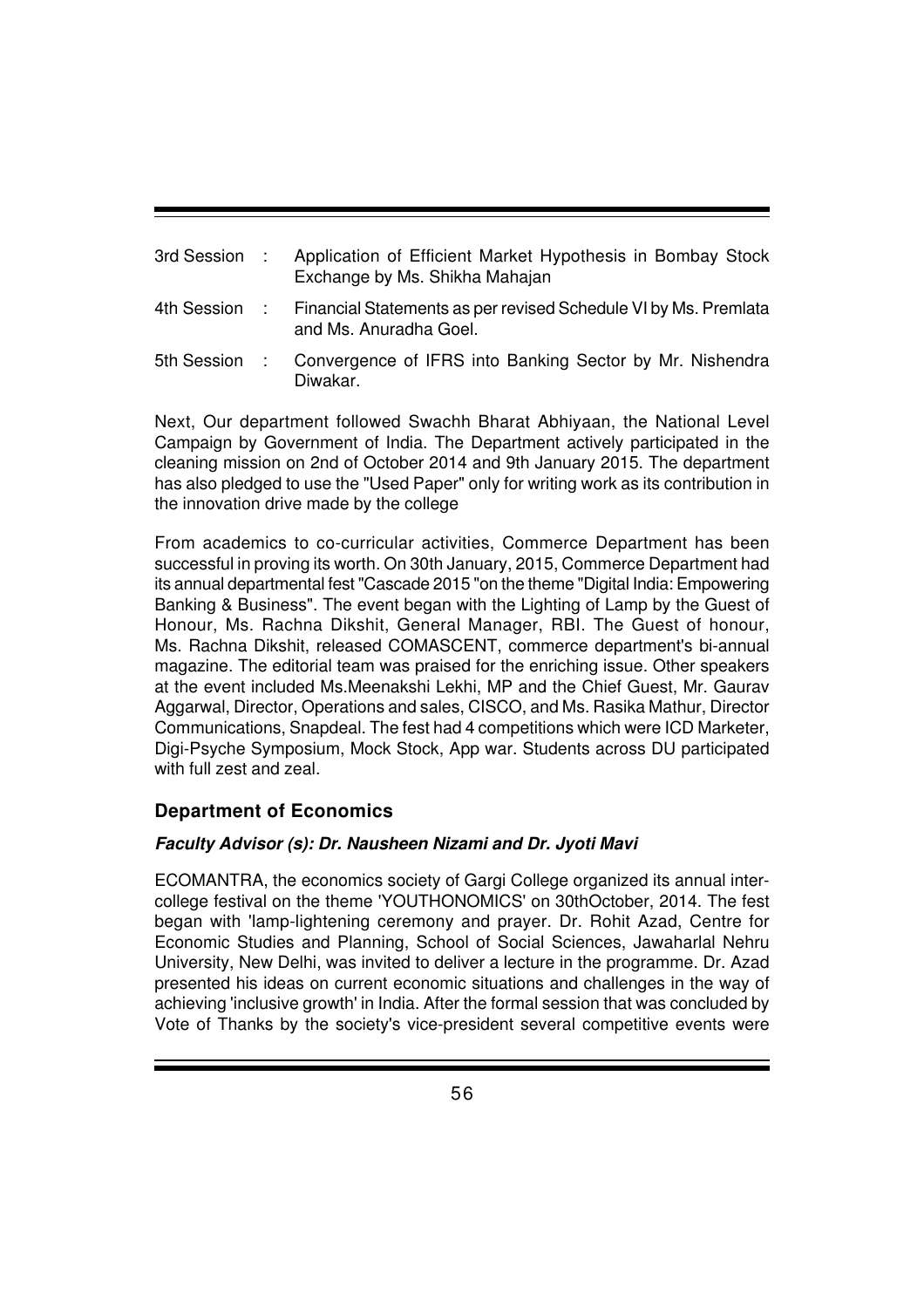organized in which students from different colleges of University of Delhi participated in large numbers. These events were aimed to test economic knowledge as well as creative skills of the participants. The events were: 'Maha Debate' on the topic "Demographic Dividend: Mirage of Economic Growth or Call of the Hour"; Quizcovering different areas like Indian Economy, Politics, International Affairs, sports and movies; City Building- to test creative and financial planning skills of the participants; and Ad Master and Beg Borrow and Deal- These two events aimed at providing the youth a platform to exhibit their creativity.

#### **Department of Elementary Education**

#### *Faculty Advisor: Dr. Aparna Joshi*

CESI international conference on 'Education, Politics and Social Change' was hosted by the department of Elementary Education, Gargi College in collaboration with Institute of Home Economics and Regional Resource Centre for Elementary Education from 16th-18thNovember 2014 at the Conference Centre, University of Delhi. This conference was attended by over 250 participants and had over 190 paper presenters and panel discussions related to the conference theme. The department was involved in DU innovative project titled: 'TO DEEPEN UNDERSTANDING OF PRACTICES IN 'ECOLOGICAL LIVING': A MULTIDISCIPLINARY APPROACH. Ten 4th year students were involved in this innovative project and has brought out a compendium, titled 'Green Activities for Primary School Children: A Resource Book' that can be of use both for student teachers and teacher educators. An audio-visual resource, titled 'Listening to Our Planet' that represents the key learnings of the student-teachers from this project has also been created. A series story telling sessions by Kamal Pruthi, Irshad Alam and Vinita Krishna along with a heritage walk in old Delhi was organised for our students. A two day workshop was organised for the 3rd and 4th year students on 'Effective Teaching and Learning' at the American Centre in collaboration with the Regional English Language Office, Delhi on 11th and 12th August, 2014. A two Maths workshop on 'Enriching Mathematical Pedagogical Skills' was organised for the 3rd year students in collaboration with Jodo Gyan on 16th September, 2014 and 27th February, 2015. The B.El.Ed association, 'ASMI' plans to have its annual festival on theme, 'Story Telling' this year on 10th of March, 2015. The panelist includes Paro Anand, Navina Jaffa, Kamal Pruthi, Prachi Kalra and Deepti Chawla. Many of our final year students are already placed in prestigious schools like - Gyan Bharti and Prakriti this year.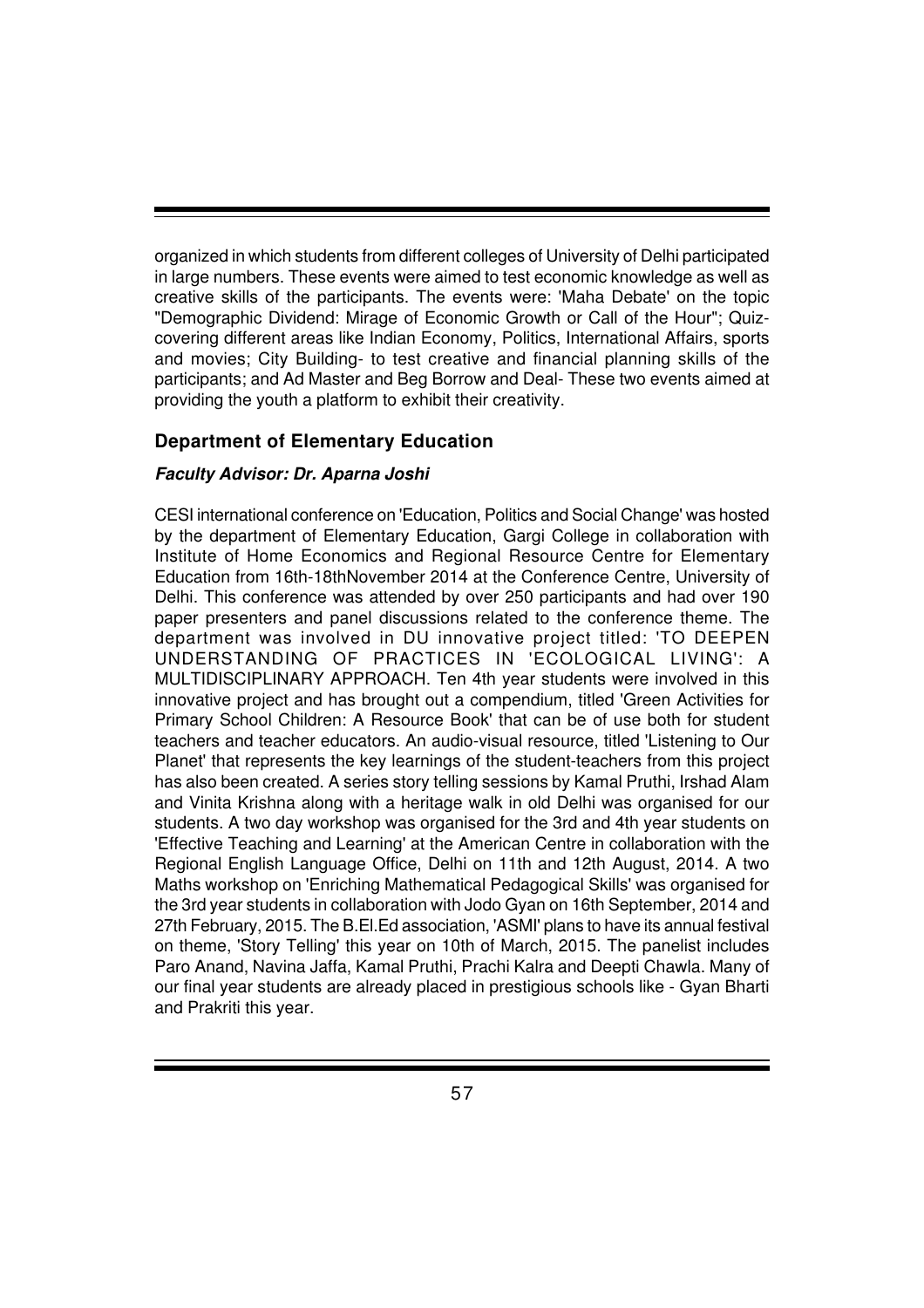## **Department of English**

#### *Faculty Advisor : Ms. Shatarupa Sinha*

The English Literary Society organised a couple of events in the year of 2014-15. This year's activities began with a lecture by Mr. Keval Arora on *Waiting for Godot* where the students got an opportunity to discuss various aspects of the play. The society organised a film screening of the 2005 adaptation of *Pride and Prejudice*.

The annual literary festival, Literati 2015, was held on March 4, 2015 on "Censormania", this year's theme for the festival. The day's events began with a Panel Discussion by Mr. Paranjoy Guha Thakurta, Ms. Shubhra Gupta and Dr. Brinda Bose who addressed various aspects of censorship. The discussion was moderated by Dr. Anjana Neira Dev. The panel discussion delved upon the ideas of censorship and brought into limelight the contentious issue of our times - Freedom of Expression. Our Principal, Dr. Shashi Tyagi, stated that "little bit of everything is required in society" and gave the example of the Amir Khan starrer PK (2014) to contest the mine-field i.e. censorship.

As part of Literati 2015, Student Paper Presentation competition was organised which witnessed an overwhelming response of 27 participants from postgraduate and undergraduate students from various colleges. Parallel paper presentation sessions had to be organised for the postgraduate and undergraduate students, and both events witnessed papers of high academic quality.

Literati 2015 Literary Quiz witnessed a lot of participation from students across disciplines within Gargi College and several other colleges. The other events that were organised included Creative Writing, Mask Making, Spin a Yarn and Twist a Tale, where all the events centred on the broad idea of censorship. Several of the judges for the various events were from different departments of our college that fostered the idea of inter-disciplinarily further, and projected censorship as a form of oppressive force that operates across boundaries. Some students had put up charts and collages together in the Seminar Hall which added to the aesthetic appeal as well as became an effective medium of contesting the very idea of censorship.

Several students of Gargi College won accolades at the event and it was overwhelming to witness a lot of participation and prize-winning entries from other colleges across Delhi. The team looks forward to many such interesting events in the future.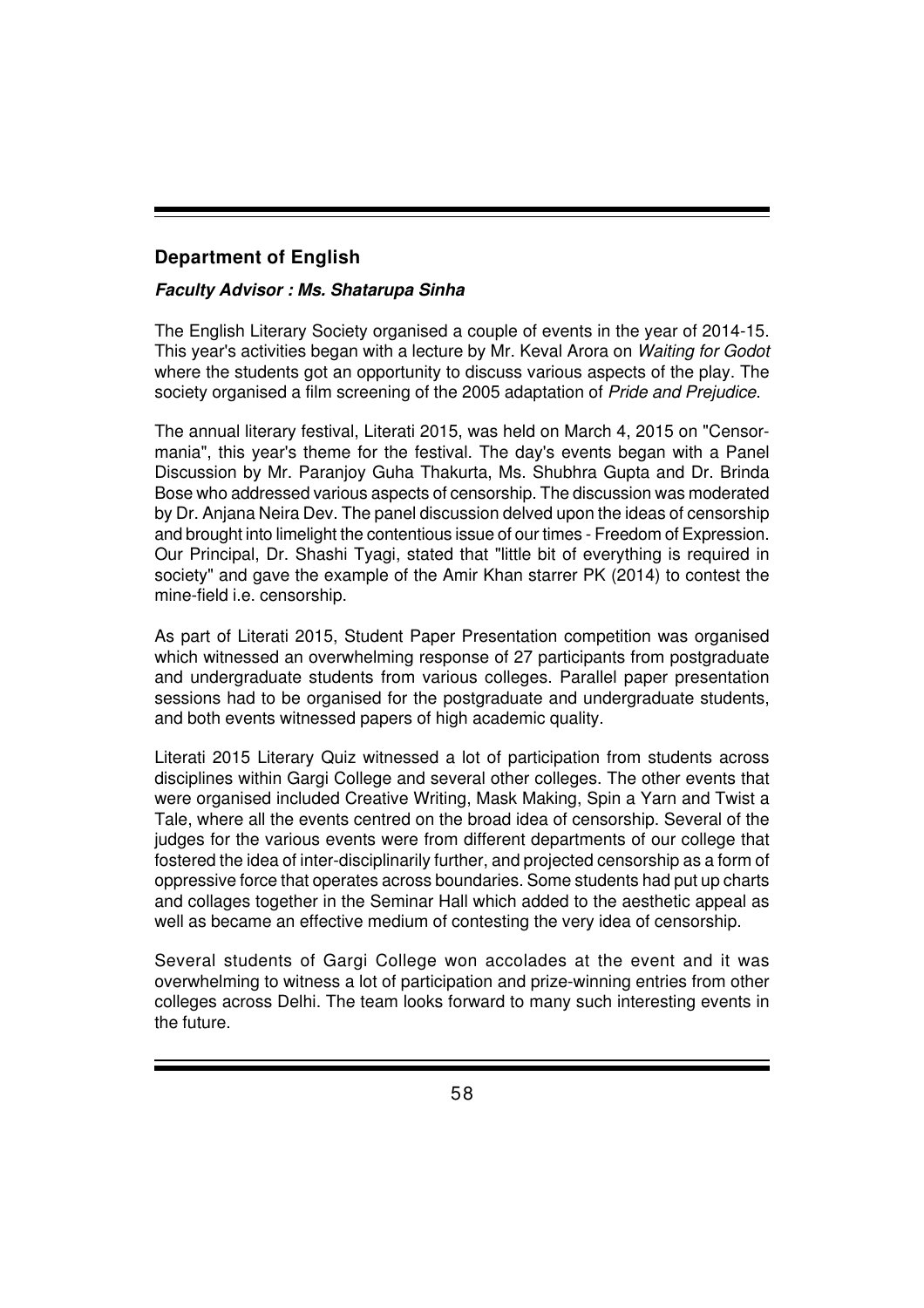# **हिन्दी विभाग : हिंन्दी साहित्य परिषद**

## *faभाग सलाहकार (रो) : डॉ. स्वाति श्वेता*

हिन्दी साहित्य परिषद ने शैक्षणिक वर्ष 2014–2015 के प्रारम्भ में मौलिक कविता वाचन प्रतियोगिता का आयोजन किया जिसमें विभाग की छात्राओं ने अपनी स्वरचित कविताओं का पाठ किया। इस अवसर पर परिषद ने सजनात्कम लेखन प्रतियोगिता का भी आयोजन किया जिसमें विभाग की छात्राओं ने अपनी साहित्यक प्रतिभा को अभिबयक्ति दी। इस वर्ष हिन्दी साहित्य परिषद द्वारा एकल वक्तव्य परम्परा का भी आरम्भ याि गया। डॉ. परुषोत्तम अग्रवाल का वक्तव्य इसी परम्परा के अन्तर्गत पहला कदम रहा। 22 जनवरी 2015 को हिन्दी साहित्य परिषदकी ओर से कवि शम्भ शिखर, कवि चरणजीत सिंह चरण ने अपनी कविताओं से सब को खब हँसाया। मार्च 12, 2015 को हिन्दी साहित्य परिषद ने विभाग का वार्षिक उत्सव साहित्योत्सव 2015 मनाया। मीडिया इस वर्ष का थीम रहा। इस अवसर पर एक परिचर्चा का आयोजन किया गया। परिचर्चा का विषय था 'मीडिया हम और रोजगार'। इस परिचर्चा में मीडिया जगत की प्रसिद्ध आवाज री शम्मी नारंग जी. डी डी न्यूज के प्राइम टाइम एंकर श्री अशोक श्रीवास्तव तथा ए आई आर एफ फम रेनबो 102.6 के रेडियो जॉ की री मनीष आजाद ने अपने विचारों से सभी को लाभान्वित किया। इस अवसर पर आशु भाषण प्रतियोगिता, कवि हूँ मैं प्रतियोगिता, जानो तो बूझो, एड मैड प्रतियोगिता का आयोजन किया गया।

## **Department of History**

## *Faculty Advisor (s) : Dr. Alka Saikia and Dr. Manjushree Singh*

The History Department had a packed year. The students went on trips to the National Museum to see the Indus Valley Gallery. They visited the Indira Gandhi National Centre of Art which was displaying the Alkazi Collection of rare photographs. In association with Jesus and Mary College they went on a historical walk around the old city of Shahjahanabad. The Department organized an outstation trip to Dharamsala, which has become a centre of Buddhist practice and learning.

Among the scholars invited to deliver talks on their areas of specialization were Dr. Jamal Hasan of Archaeological Survey of India. He spoke on Problems of Conservation in Uttarakhand. Dr. Indivar Kamtekar of JNU spoke on Nationalism and Modern India. Professor Raziuddin Aquil of Delhi University spoke on Sufism.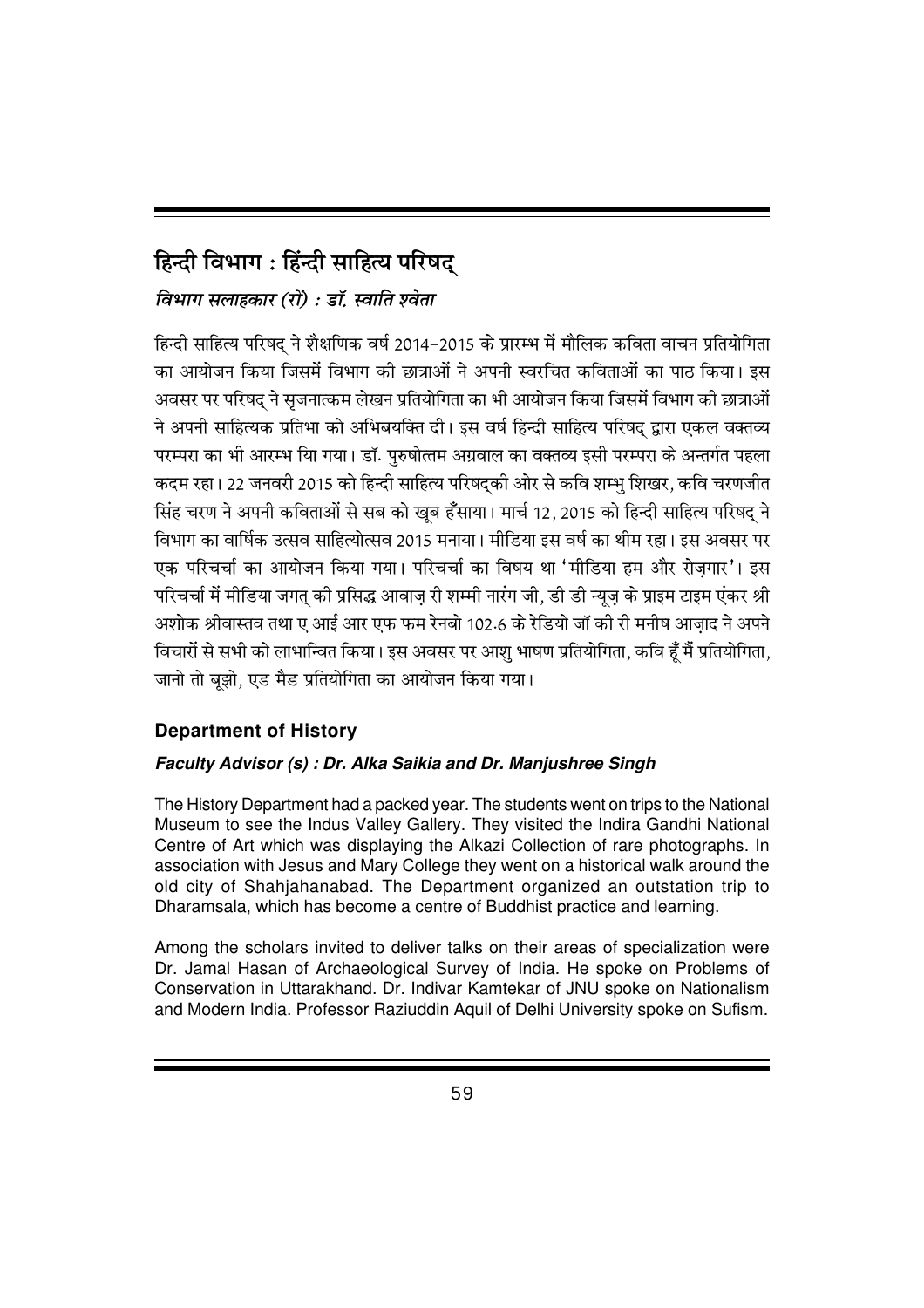The theme of the Department's annual festival, Antaraal, was "Celebrating Intangible Heritage- Performative Traditions in Indian History."

Besides talks by Prof. T.K.V Subramaniam and Ms. Geeta Chandran, the activities included competitive events like one act play, quiz, debate, face painting and mask making.

## **Department of Mathematics**

#### *Faculty Advisor (s): Dr. Promila Kumar and Ms. Pooja Gupta*

The year 2014 has been an eventful year for the Department. The faculty and the students of the Mathematics department geared up to celebrate the "Scintillation 2015", inter college science festival, which was held on 24th-25th February, 2015. The festival included a science quiz by the department. The department organized career counseling session on IIT JAM and Acturial Sciences inspiring the students towards future prospects. The 8th Inter College Annual Fest "NO GUTS, NO GLORY", was organized by NAVDRISHTI, B.A. Programme /B.Sc. (H) Mathematics on 27th February 2015. The eminent speakers were very inspirational. The fest comprised of various events like debate, quiz, bidwiser, face painting. There was a huge participation of students from other colleges making the festival a great success.

## **Department of Microbiology**

#### *Faculty Advisor (s): Dr. Neelam Sachdeva and Dr. Kohinoor Kaur*

In 2014-15 sessions our students did remarkably well not only in academics but also took an active part in innovative projects, sports as well as cultural events. A good number of students are undertaking short term research projects under the able guidance of Dr. Kohinoor Kaur, Dr. Richa Sharma, Dr. Deepika Mehta and Dr. Vandana Choudhary. The final year students undertook a visit to Biosafety Level 3 Laboratory in Jawaharlal Nehru University, New Delhi with Dr. Kavita Vasdev and Dr. Deeksha Tripathi and had an enthralling experience. In the Annual Sports Day 2015 our first year student Witty Tyagi bagged third prize in the fun game Chak de Gargi. Devika Majumdar member of Kshitij won prizes at various inter-college events. In the Annual Science Festival Scintillation 2015 our department organized Ad Mad event and won first prize in Debate, second prize in paper presentation, first prize in AD Mad and third prize in quiz respectively. Our department also emerged as winner of the overall rolling trophy for fourth successive year.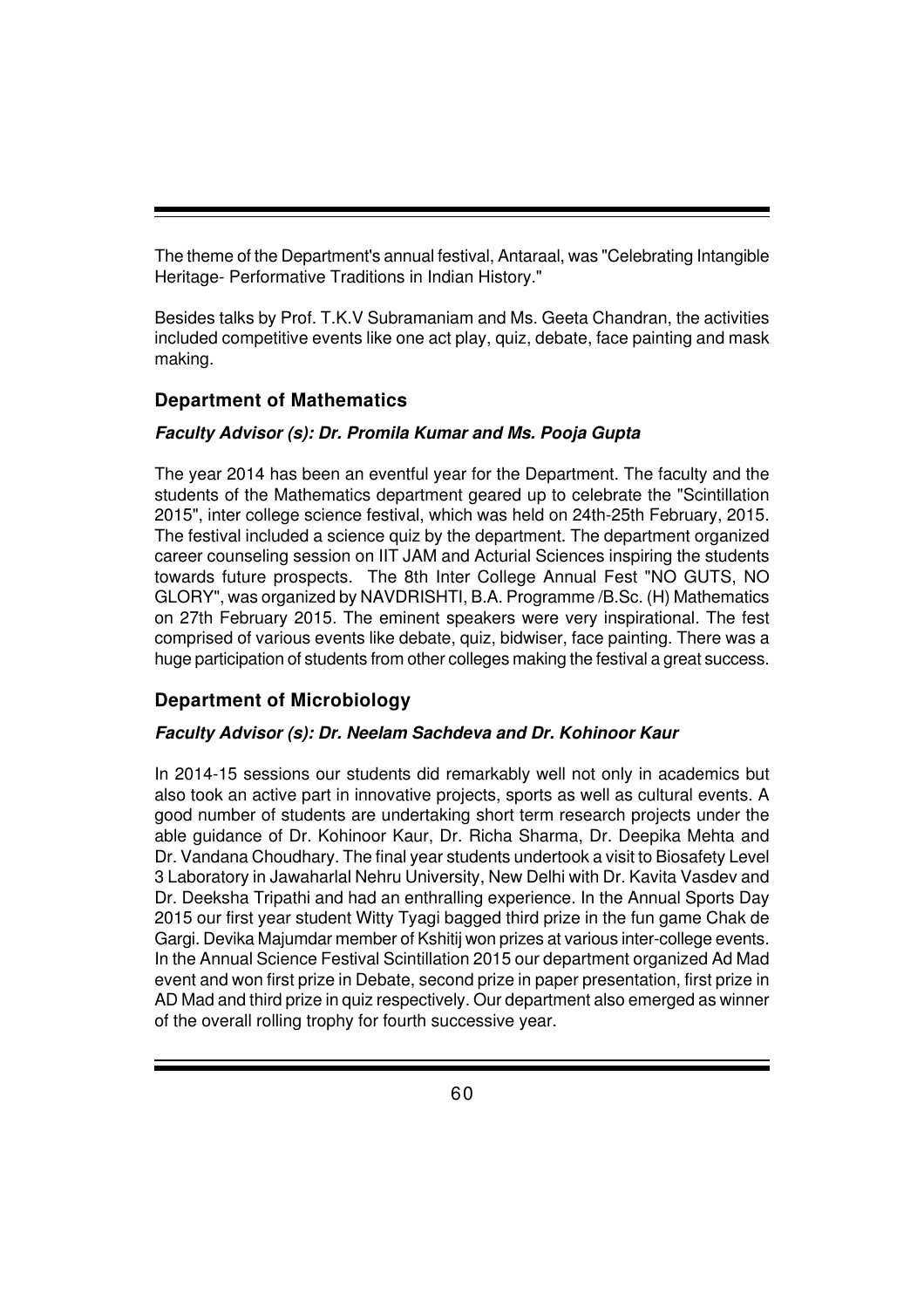## **Department of Philosophy**

#### *Faculty Advisor (s): Dr. Rahmi Bhardwaj*

The annual fest of the department of philosophy, Dialectica held on 24th March 2015. The theme of this year was "Does gender effect our career choices?" which was followed by other events debate, picture speaks and less is more. Eminent speakers like Ms Gargi Rawat, Dr. Madhulika Banerjee shared their ideas with the students. The publication of the annual magazine Gnosis is underway.

#### **Department of Physics "QUASAR"**

#### *Convener: Dr. Supreeti Das Co-Conveners: Dr. N. Chandrika & Dr. Itty Garg*

Following tradition, the Physics department's society 'Quasar' was abuzz with activities in the academic session 2014-2015. With great enthusiasm, the society organized its first event, the inaugural lecture on August 29, 2014. The chief guest and speaker was an eminent scientist from JNU, Dr. Rupamanjari Ghosh, who enlightened us on the topic 'Atoms & Photons - Quantum Dreams & Challenges'. This was followed by another scintillating lecture by Dr. Shatendra K Sharma from JNU on September 3, 2014 on 'X-ray Fluorescence Spectroscopy'. The students and teachers enjoyed being exposed to new frontiers in these fields of study. A dedicated effort was made by the Physics society to spread awareness about ISRO's successfully launched Mars Orbiter Mission (MOM) on November 5, 2013, where a presentation on 'MOM' was given by Angira Rastogi and Arshia Ruina of B. Sc. (Hons.) 3rd year. This was followed by a discussion on the same.

Feted with these wonderful lectures and discussions, the society organized 'Physicharades,' a fun game similar to dumb-charade on September 24, 2014 which was won by the team of Vinee, Neharika, Sipaz, Khushwinder and Aditi from B. Sc. (Hons.) Physics 3rd Year. Next, we organized 'Physicuiz', a quiz on general Physics, on October 28, 2014. The contest was won by the team of Khushwinder, Sipaz, Honey and Arshia (students of B. Sc. (Hons.) Physics 3rd Year). In a bid to expand their frontiers of knowledge, a group of 3rd year students were sent to JNU for a week long winter internship in December 2014.

The Physics department's annual magazine PHYSICOS is ready with an all new fun filled issue which will be released in March 2015. EPIPHANY (an informal platform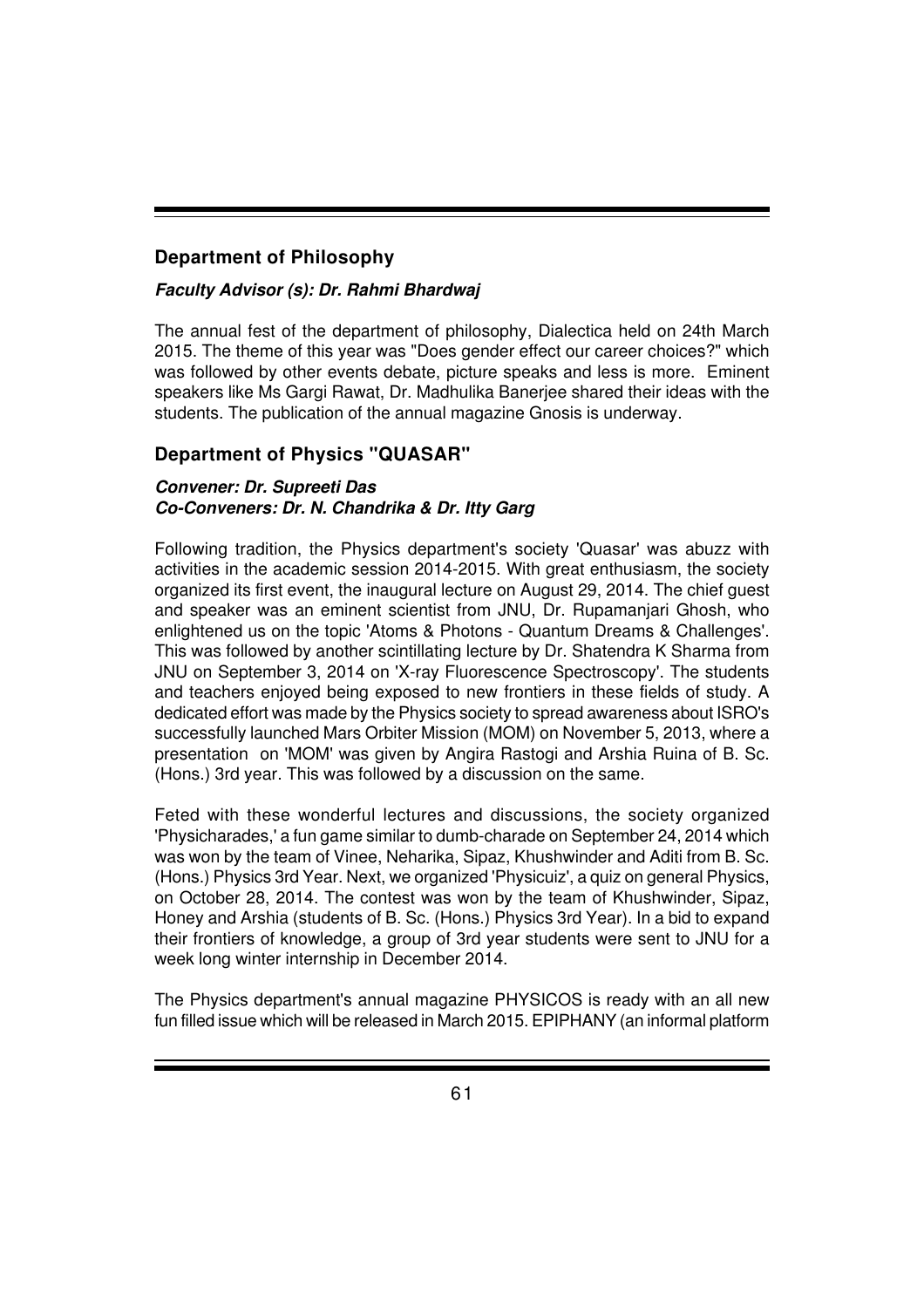for students of Physics to present their research projects, internship studies or lectures on topics of interest), which was started by a group of Physics students in 2013, also saw a number of lectures being delivered on a variety of topics. ASTRO CLUB was inaugurated on August 29, 2014 under the guidance of Dr. Vandana Luthra. The main focus of this initiative is better understanding of astronomy and related fields of study. The famous Hollywood movie 'Gravity' was screened on September 12, 2014 and a quiz was organized on September 19, 2014. Documentary screenings and presentations by group members forms a regular feature of this club. The club also hosted lectures by members of ASTRO-CLUB from IIT Delhi. A one of its kind tattoo making competition themed on *cosmos* was held on March 13, 2015.

The Innovation Project 'GC-204'- Enabling technologies for Pine Needles undertaken by students of B.Sc. (H) Physics and B.Sc. (H) Botany and supervised by Dr. Vandana Luthra, Dr. Geeta Mehta and Dr. Indu Datt won the award for the Best display and Best Innovative Idea in the theme Environment at Innovation Plaza. It was also shortlisted for presentation at the University Industry Interface during Antardhwani February 20-22, 2015.

Dr. Vandna Luthra is involved in an Indo-UK project *'UGC-UKIERI Thematic partnership-2012'*. Under this project, two students from University College of London (UCL) visited and worked in Gargi College Physics Research Lab. Dr. Vandna Luthra also visited and worked in UCL. An Indo-UK conference on *'Recent Advances on Chemical Sensors'* was successfully held in Feb 2014 in Gargi College.

In the college's annual science festival Scintillations 2015 held in February 2015, the Physics society organized two events: Treasure Hunt and Poster Presentation (jointly with Zenith). The students participated enthusiastically and emerged victorious in many.

We also organized a seminar from BITS Pilani Hyderabad campus on March 11, 2015 which catered to Physics and Maths undergraduate students and aimed at spreading awareness about the new course being offered: *ME in Computer Science with specialization in Information Security*.

Shreya, a student of B.Sc. (H) Physics III year has got admission for pursuing MBA (IT) in Symbiosis (SICSR), Pune by clearing the all India level entrance exam SNAP. In the entrance examination JAM (conducted by IIT's and IISc, Bangalore) and JEST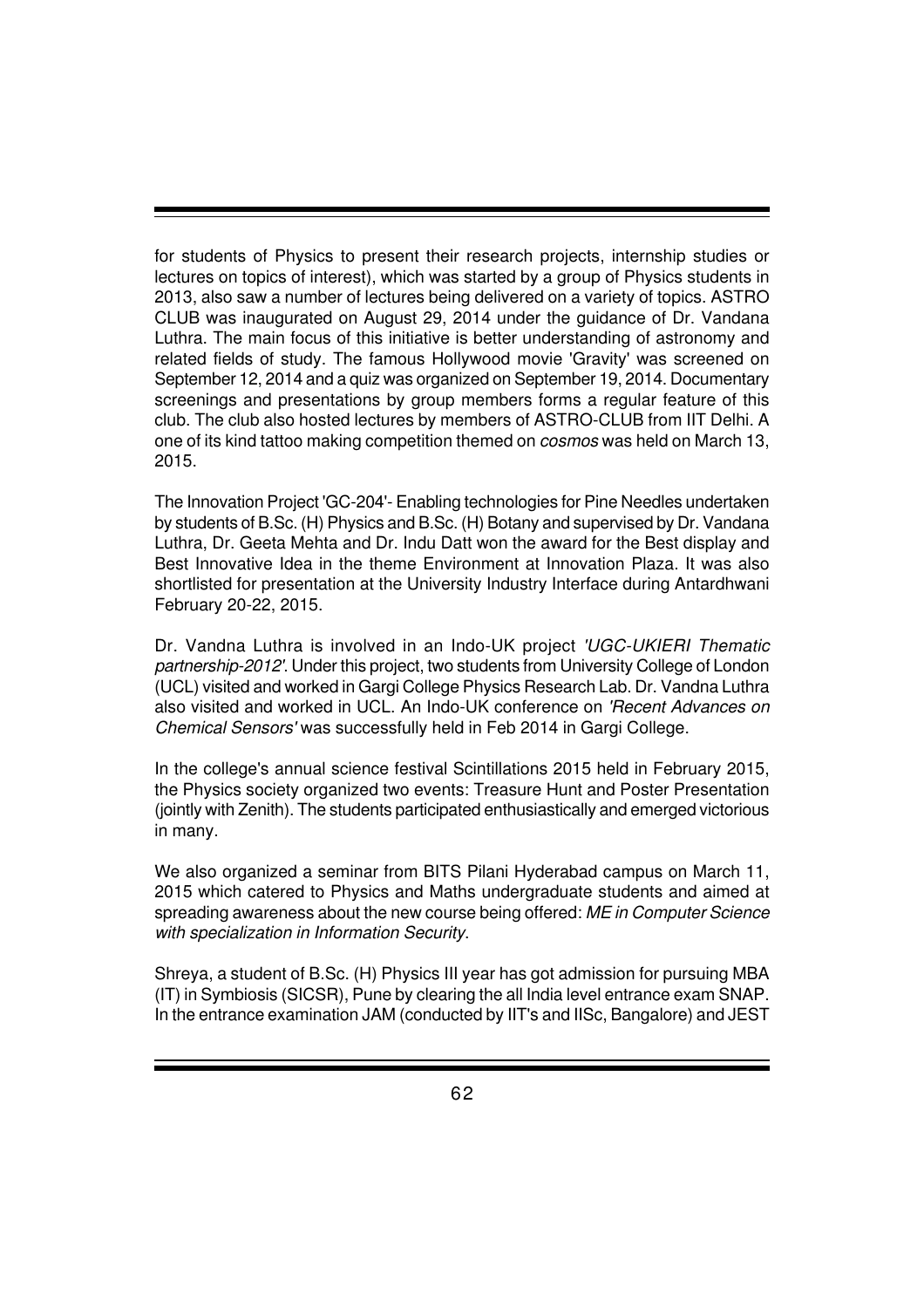(conducted by various research institutions all over India), our third year students: Sipaz, Jyoti, Shivani Sharma, Neeraj, Angira and Vaibhavi, have secured high positions.

Khushwinder from B.Sc. (H) Physics IIIrd year has been placed in NIIT through campus placements. Sonal, Bhawna and Vaibhavi have been placed as Curators at Discovery Kids whereas Minna has bagged the position of Marketing Manager.

## **Department of Political Science**

#### *Faculty Advisor (s): Mr. Mukesh Gautam and Ms. Pemala Bhutia*

The Department of Political Science, Gargi College, endeavours to create a vibrant academic and extra-curricular environment for students to develop in various fields. The department organised an Intra-Departmental Quiz on general political issues. The quiz saw a huge turnout from students.

The department organised popular lecture series and the first the lecture by Prof. Zoya Hassan, from Jawaharlal Nehru University, delivered an academic lecture on the topic "Revisiting Indian Politics: The Road Ahead", on the May 2014 general elections. The second lecture was by Professor Gurpreet Mahajan of Jawaharlal Nehru University on the topic "Thinking about Justice: Some Dilemmas", which touched on the core issues of justice, liberty, and equality and their relevance in today's world. Professor Maushumi Basu, from JNU, was the third speaker and expressed her opinions on the topic of "The United Nations Security Council and Global Conflicts". The last lecture in the series was on topic "Indian Democracy: Politics without Opposition?" by Professor Ajay Gudavarthy of Jawaharlal Nehru University, which was highly interactive and discussed a wide range of issues.

The documentary "Occupation 101" on the Israel-Palestine conflict by filmmakers Sufyan Omeish and Abdallah Omeish was screened as a precursor to the Annual Fest of the department, Pol Pourri, held on 26th September 2014. The theme of the fest was "West Asia in Turmoil and its Implications on International Politics", and was a huge success. The fest began with a panel discussion with Professor P.R. Kumaraswamy from Jawaharlal Nehru University, Dr. Col. Rajeev Agarwal from Institute for Defence Studies and Analyses, and Shaheen Nazar from Times of India spoke on emerging trends in West Asia the challenges and opportunities for India. The panel discussion was followed by various inter-college competitions - a debate,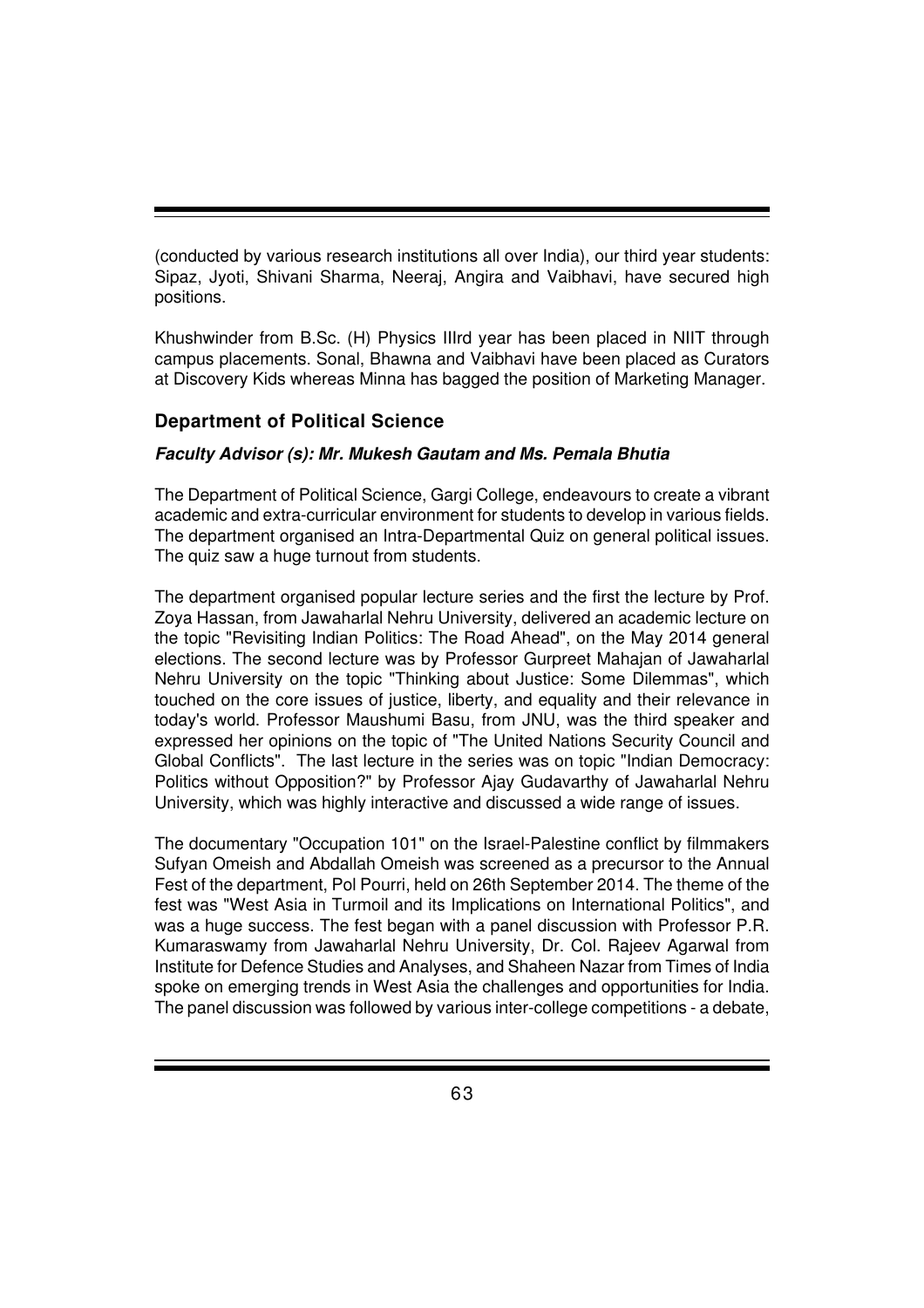quiz, slogan-writing, poster-making, and Just-A-Minute competitions. All these competitions saw large participation from the students of different colleges from the University of Delhi. The Fest was a huge success as it was well attended both by faculty and the students.

This year Annual Gargi Model United Nations Conference was held, with participants from colleges across Delhi University as well as Symbiosis Law School, Noida, Amity University, and others. The Conference was a huge success as students gained the opportunity to experience a simulation of the United Nations committees. The Association also brought out its Annual Newsletter/Magazine "DEMOS" which covered articles on "Contemporary Conflicts" by the students of Political Science Department.

Apart from these academic activities, a three-day trip to Dharamashala and McLeod Ganj, Himachal Pradesh, was organised for the students of the department in the Mid-semester break, in October. The students as well as teachers had a great time as it was a different experience to stay in an eco-friendly camp as various important sites for Tibetan refugees in India, and also had the opportunity to climb the Triund peak. A one-day trip to Chokidani in District of Haryana was also organised for 3rdyear students.

The Political Science Association also organised screening of two documentaries, "Bolke Labh Aazad Hain Tere" and "Kuch Na Kaho, KhamoshRaho" by filmmakers Sania Hashmi and Mohan Kumawat.

In a nutshell, the academic session 2014-2015 has been eventful for the Political Science Department. This was possible because of the dedicated and hard-working team of the students union headed by Shruti Narayan.

## **Department of Psychology "NAFSIYAAT'**

#### *Faculty Advisor (s): Dr. Veena Tucker*

The year 2014-15 started with the inaugural function of the Gargi Psychology Association, on "Healing the Invisible wounds - 100 years of war and celebrating life", students presented an act on the theme followed by reading from Pat Barker's war books, by Dr. AnjanaDev Associate Professor, Department of English. Another seminar was held on the theme of 'Man-Nature Relation' having a talk by Professor SunitVerma, Delhi University and presentation by the students. In October, a lecture/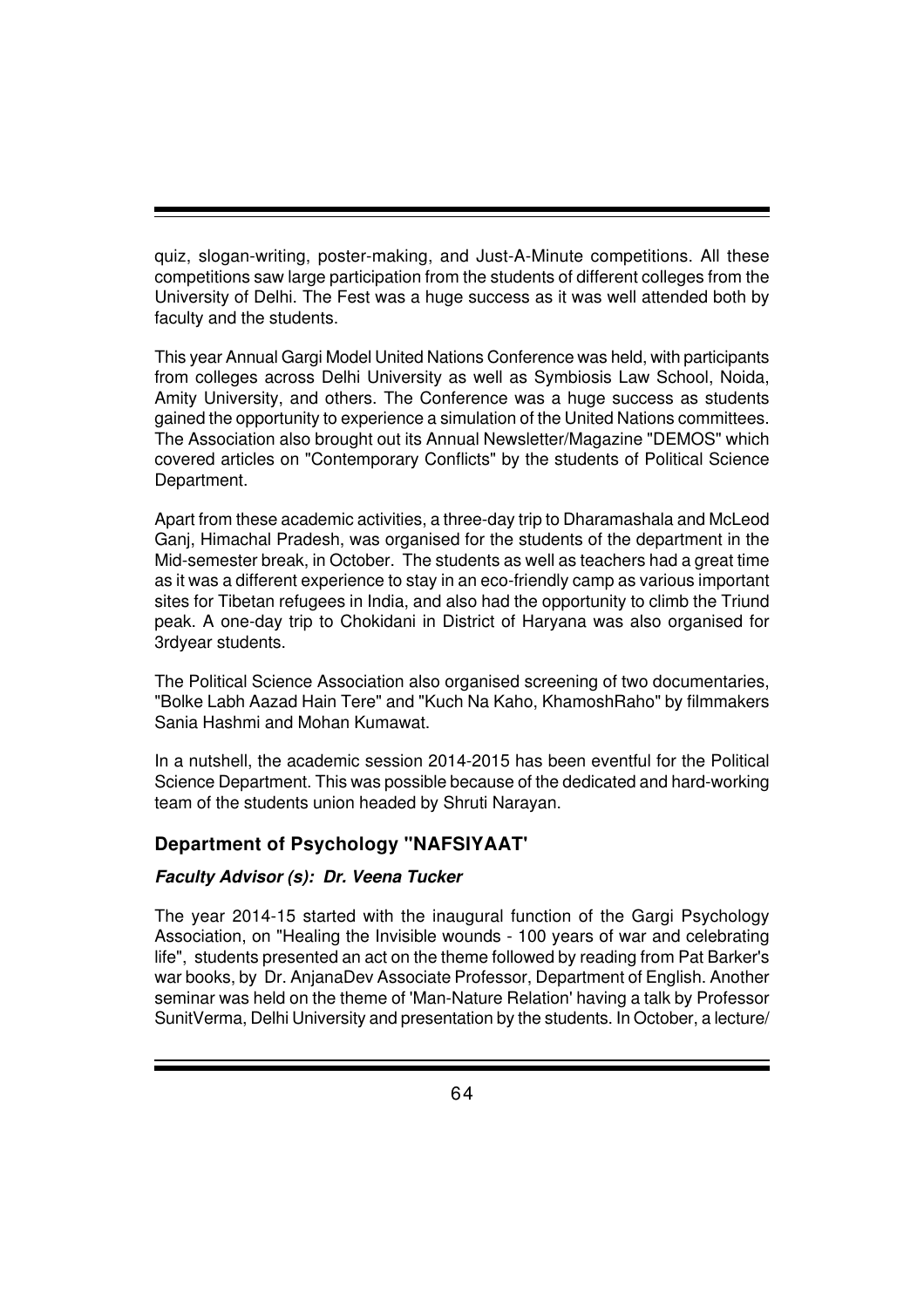workshop was conducted by a renowned Mentor Mr. PradeepDutt on the topic "Significance of strengths and use of Clifton strength finder for career and selfdevelopment. Another workshop on career development was conducted by the School of Inspirational Learning SOIL. "Psyfiesta" the annual psychology fest was celebrated on 12th March, 2015 on the theme "Psychology of Music and Dance". The keynote address was by the consultant Psychiatrist Mr. Madhu Sudan Solanki, of Saket City Hospital, Delhi. This was followed by talk/workshop by Ms. KanikaBatra on "Music Therapy". Students of the department presented theme papers on Music and Emotions, Dance and Learning, Neuropsychology of Music and Dance as well as group performances to highlight the significance of Music & Dance for selfexpression, self & group development & its healing aspects. Music and dance therapies are found to be having the healing aspects. An exhibition of photographs, posters by the students was displayed in 'Expressions'. A trip to Dalhousie for students was arranged that energized/ enjoyed by them.

#### **Department of Sanskrit**

#### *Faculty Advisor (s): Dr. Sunita Gupta*

The Sanskrit Department remained very active and has been engaged in a series of activities and programmes during the year 2014-2015. It's very first event started with the Orientation function for the freshers admitted to 1st Year Sanskrit ( Hons).course followed by the various activities. A Seminar 'Sanskrit Vanmaya Mein Vigyan' was organised by the department which was followed by various educational and cultural activities. Prof. O.P. Pandey, an ex- Professor in Calcutta University and a renowned scientist associated with NASA and Dr. Punita Sharma, Assoc. Professor in Sri Venkateshwara College were the eminent speakers in the Seminar. It was very enlightening and highly appreciated by the entire audience. Various activities and competitions--Sanskrit S'lokavritti, Sanskrit Paper Reading, Natyabhivyakti, Essay - writing, Chitrakarma and Rangoli competitions were successfully conducted by the Sanskrit Association with enthusiastic participation .

Inter-college Sanskrit Recitation and Sanskrit Natyabhivyakti Competitions were organised during the College Fest--'Reverie'. In Recitation competition, our students Sonali and Mayuri got 11 and 111 prizes respectively and in Natyabhivyakti competition Bhawna and Sushmita won 1 and 11 prizes respectively. Our students excelled not only in academics but also in innovative and cultural events. They are participating in other colleges also .The Association is also planning an educational trip and finally expect the year to a close with the Valedictory session.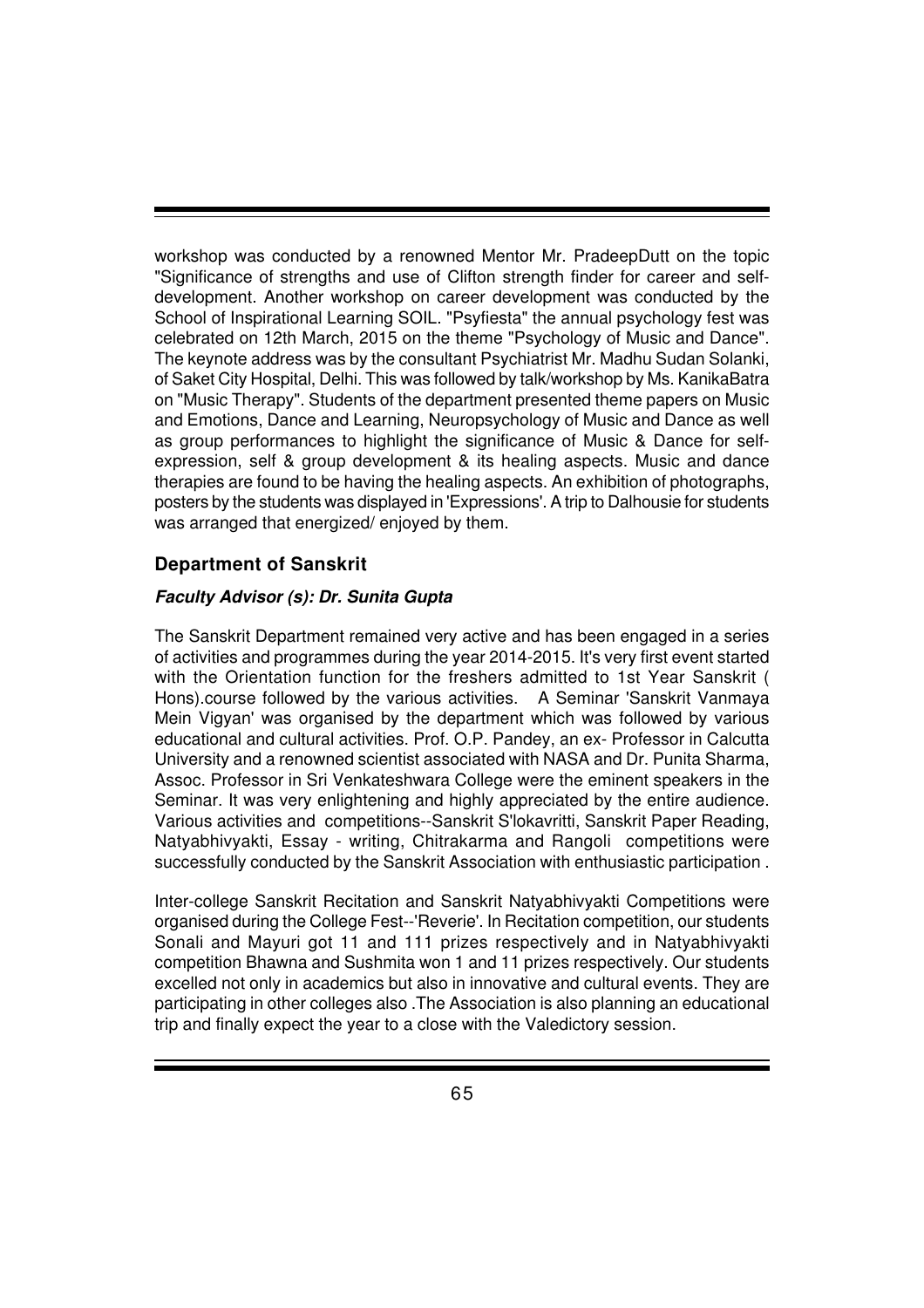## **Department of Zoology**

#### *Faculty Advisor (s): Dr. Neelam Sachdeva*

The Zoology association "Albatross" started its activities for the session with an inaugural Lecture on "Bio-Inspired Research in Computer Science" by Dr. T.V. Vijay Kumar from School of Computer Science, JNU.

Under DBT Star College Scheme zoology association organised summer workshop on Interdisciplinary sciences, Molecular biology technique and immunodiagnostics and Immunoflorescence.

Apart from these academic activities, department also organized excursion was a trip to Golden City Jaisalmer. It was a revisit to our roots, the traditions, the culture etc. This five day trip was filled with loads of adventure, a time of bonding with juniors, teachers and friends. We visited age old Palaces, haunted villages, lakes, sand dunes, stayed in a desert camp and also went on a camel ride to see the beautiful sunset, all in all it was an experience all of us would cherish for a life time.

#### **BSc Program Association: Zenith**

#### *Faculty Advisor (s): Dr. Vandna Luthra, Dr. Sapna Kaur and Dr. Jasmeet Kaur*

Zenith the B.Sc. Program Association organized a series of activities during the year 2013-14. Activities of the association started with celebrating "Ozone day" with "Slogan writing" and "Crossword Competitions", large number of students participated in the event and the winners were awarded certificates along with cash prize.Being a part of Annual Inter College Science Festival "Scintillations", Zenith organized two events "Poster Presentation" and "Scientific Tambola", both the events witnessed participation from students within the college and from outside colleges also. The winners were given cash prize. The students also organized "Paper Quilling" and "Talent hunt" competitions in which students showcased their creative and dancing skills respectively. Zenith also bagged 3rd Prize in March Past Competition during Annual Sports Fest-2015.

#### **B.A Program and Mathematics Association "NAVDRISHTI"**

#### *Faculty Advisor (s): Dr. Promila Kumar and Ms. Pooja Gupta*

All round the year, Navdrishti remained active and functional by organizing numerous competitions like Poster Making, Best out of Waste, Photography, Creative Writing,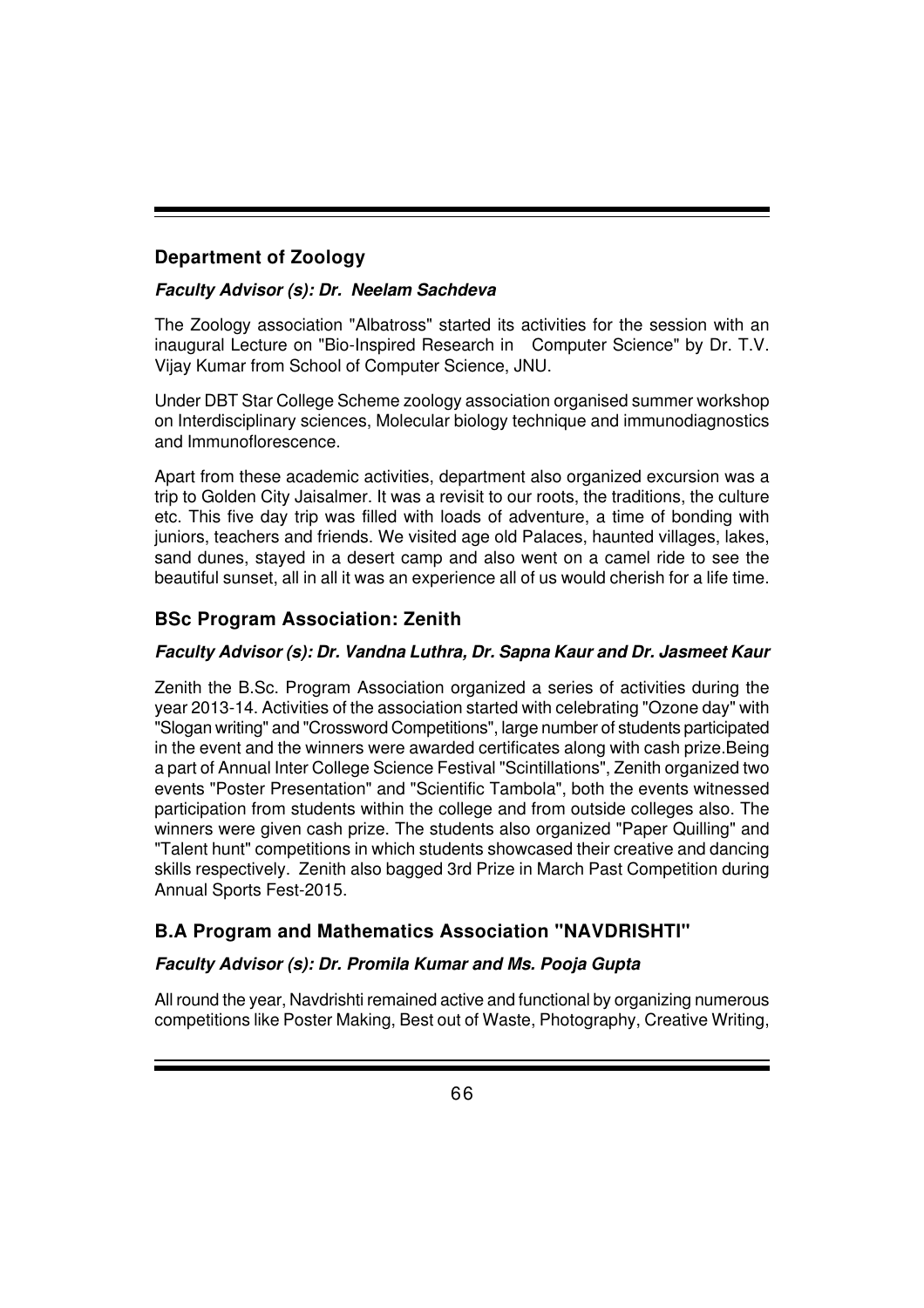and Caption-mania. The winners were duly awarded with certificates as a token of appreciation of their efforts.

A Career Counselling Session was organized by the union for the students of mathematics and economics. Various career aspects like Actuarial Sciences, Operational Research and Masters in Mathematics were discussed by the proprietor of the "power of 2" coaching institute.

The Annual Seminar held on the 27th February, 2015 has the theme "No Guts No Glory", with three eminent speakers gracing the gathering with their presence. Mr. Sandeep Vaswani, senior faculty member of "Art of Living" foundation, Mr. Rahul Yadav, founder of 'Yoddhas' and Mr. Pawan Hora, Co-Founder of Wishbox Studio, one of the most profound PR firms in the city were the intellectuals who delivered their encouraging speeches on the chosen theme. Numbers of competitions were held throughout the day like 'Debate', 'Quiz', 'Bidwiser', 'Face Painting' and 'Minute to Win'. The events were made successful by massive participation from various colleges and the host itself.

## **Library**

#### *Librarian: Dr. Babita Gaur*

Library Orientation program was conducted for the new users of library. Library organized Book fair on 2nd April, 2014. Library Literary week in collaboration with student union was celebrated during 25th August to 29th August 2014. Book discussion, literary competition and reference day etc. was a part of the program. Separate area was devoted to rare/out of print books in the reference section. Old question papers and syllabus were bar-coded during the year.

Mr. Thapa, senior Library attendant, attended two week computer training program at DULS. Distempering and tiling work along with minor repairing was also done during the year. Need based extension of stack racks and covering was done. WEBOPAC and facility of UGC INFLIBNET and access to DU Library Catalogue continued during the year. 623 books were added during the year till January making the total of 71938 books in all. At present library has an asset of 116 CDs and subscribed to 57 periodicals. `Electronic Resource Management package for e-resources: User control provided by NLIST. The library subscribes to a large number of Electronics Resources through UGC-Infonet and University of Delhi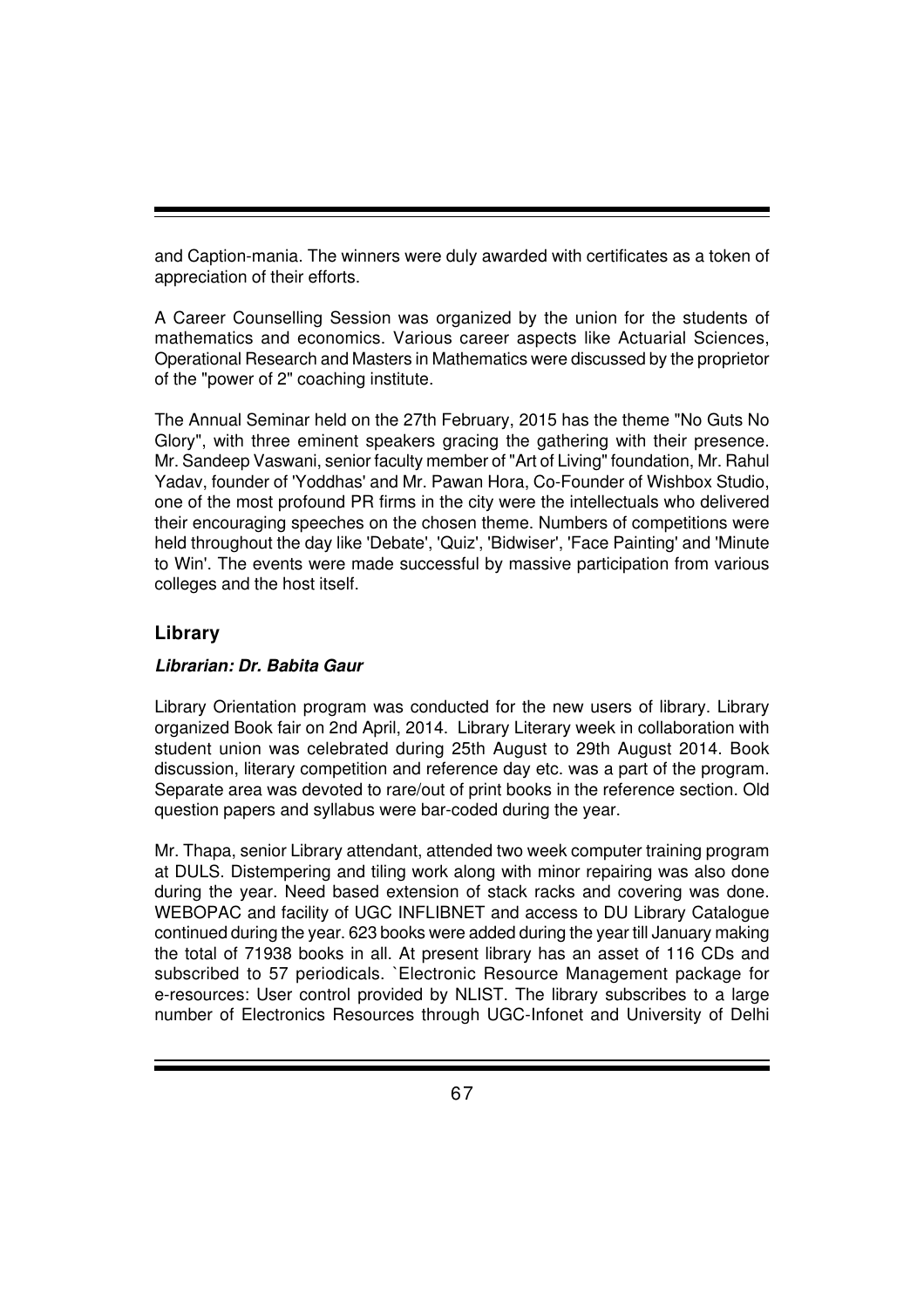connectivity, Its includes 11 Online Databases on Reference & Citation Sources, 6 online Databases on Bibliographic Sources, 2 Online Databases on Citation Analysis Resources, 8 online Databases on Financial and Statistical Sources, Single databases on Doctoral Theses and 105 online Databases on Full Text Sources. This includes around 97000+ ebooks and 6000+ e-sources available in the present library with Wi-Fi Library computer lab (presently needs to be updated).

Approximately 152676 books were consulted and loaned by users, which include consultation of ref. and general sec. use and excludes use of loose issues of periodicals. Approximately 43500 students visited the library till date.

## **ACTIVITIES OF CULTURAL SOCIETIES**

## **SPARX: THE CHOREOGRAPHY SOCIETY**

| <b>Teacher Convenor</b>                  | : Dr. Rashmi Bhardwaj |
|------------------------------------------|-----------------------|
| <b>Student's Convenor</b>                | : Ms. Shreya          |
| Student's Co-Convenor: Ms. Shreya Juneja |                       |

Sparx has had the aim of inculcating the feeling of belonging and team work all these years. Eith this year being no different, our achievements are enough to show for it.

Achievements painted a vivid picture of the impact of our production in almost every college. We managed to achieve the 1st position in IIT bombay, Lady sri ram college, gargi college, kamla nehru college, venkateshwara college and the 2nd position in Bits Pilani as well as sri ram college of commerce.

The society with its new and hard working members and the seniors providing the proper guidance resulted in several wins and recognition across varied platforms. We ended up looking, as per judges,more like a dance company than a mere university dance team.

The society also upped their level of dancing under Heemanshu Sharma's proficient dancing skills and we also undertook gymnastics under Kushan Sir, which made our bodies more trained. The society had the sole motive of fostering a sense of support physically and morally to those who aren't benefitted by the society suffering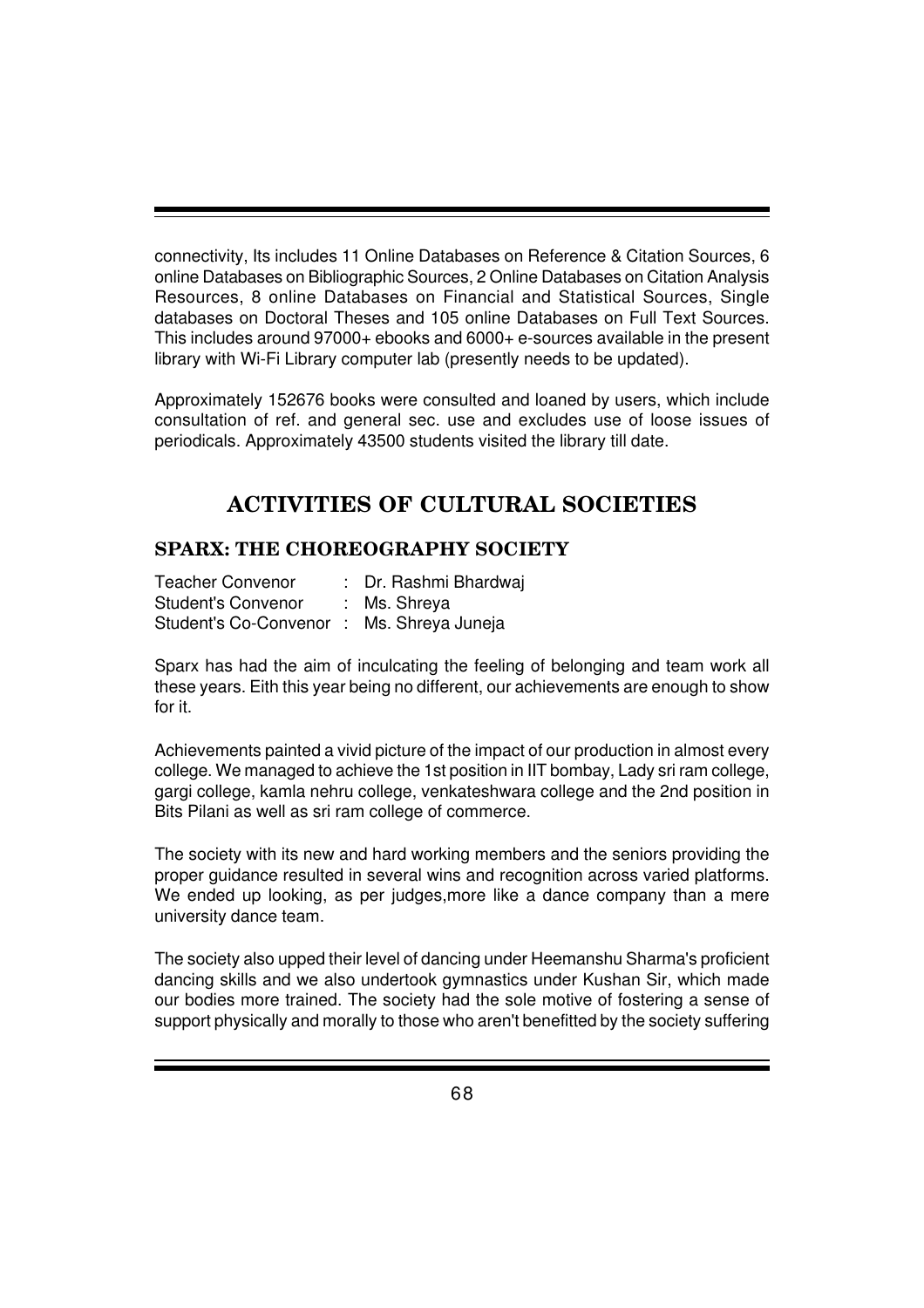from numerous disorders. We took up a very challenging social theme and tried to portray the mental status of a person suffering from Dissociative Identity Disorder and how the society generally acts towards them. Our production, ten minutes long, depicted the stress, frustration, rejection and the trauma faced by a person with a mental disorder. We were highly applauded by the judges for taking up a very different theme that revolves around social awareness. Many of them also commended the types of visuals we tried to execute with our costumes, , music and choreography. This has been a very fruitful year for sparx, and with having won almost majority of the competitions we still have this month to go and many more wins to call our own.

#### **UPSTAGE : THE DRAMATICS SOCIETY**

| <b>Teacher Convenor</b>      | : Dr. Anjana Neira Dev |
|------------------------------|------------------------|
| <b>Student's Convenor</b>    | : Ms. Arushi Pandey    |
| <b>Student's Co-Convenor</b> | : Ms. Anjali Sharma    |

Upstage produced two plays in the year of 2014-15 - "Echo", a bilingual production, written and directed by the Student Convener and Co-Convener of the society; and, "The Audition", an English production, an adaptation of a modern English play.

After extensive auditioning and training, the ten member team was formed - Madhvi Mehra, Garima Tandon, Harshita Jain, Apurvah Sahay, Vasundhara Chauhan, Harsimran Kaur, Drishti Sharma and Namisha Mehra. Upstage began the year at Bits Pilani Goa, at their annual festival "Waves". They were in the top 4 colleges, selected for the finals of the theatre competition and received a special mention. The team also attended a series of professional workshops with Ritesh Sharma, a renowned theatre artist and attended two, 3 days workshops at the India Habitat Centre, one of which was conducted by Dilip Shankar and the other by a production company.

The highlight of the year's activities has been the annual theatre festival, "Nivacanna" organised by Upstage as a part of Reverie 2015. We received a very heartening response from the DU theatre community with a total of 38 plays participating in the preliminary round. Five teams were shortlisted for the finals which were judged two very eminent theatre professionals, Mr. Anjan Kanjilal and Ms. Mohua. A majority of the theatre competitions is organised in March and the team looks forward to participating in these and winning more laurels for the college.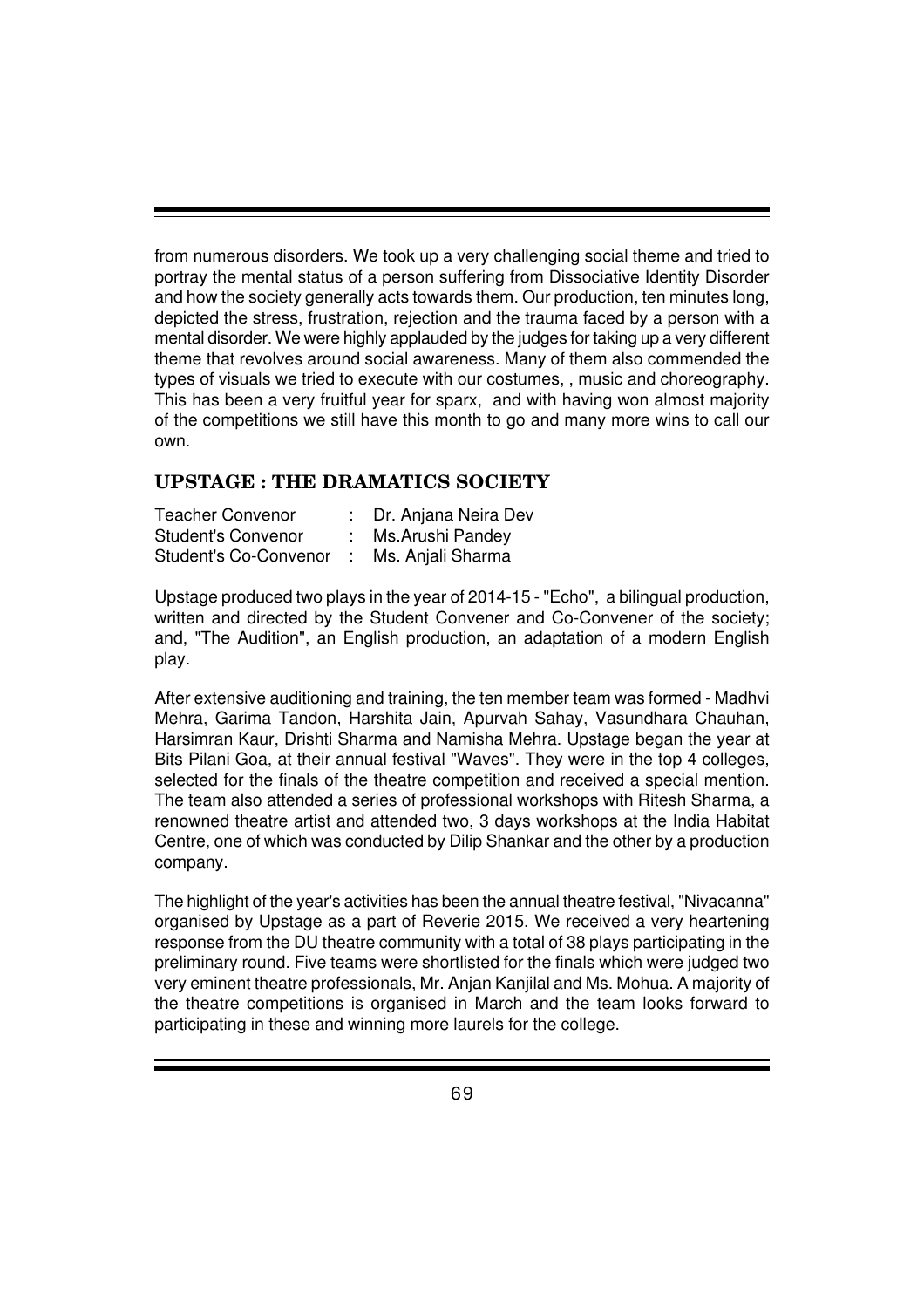## **QED: THE ENGLISH DEBATING SOCIETY**

| <b>Teacher Convenor</b>   | Ms. Anuradha Wadhera    |
|---------------------------|-------------------------|
| <b>Student's Convenor</b> | : Ms. Sonakshi Agarwal  |
| Student's Co-Convenor:    | Ms. Tarini Unnikrishnan |

Q.E.D., the English Debate Society of Gargi College, was established in 2002 by an enthusiastic alumnus. The Society aims to provide a forum for students with diverse interests and a passion for oration, analysis, arbitration, and compromise.

- Q.E.D. participates in a number of intra-college, inter-college, national as well as international level debating championships throughout the year.
- We host several debating competitions in our own college. During the 2014-15 academic year, Q.E.D. has hosted three Conventional Debates, one Parliamentary Debate Tournament, and one Turncoat Debate.
- Several of our members have participated in interactive news shows on national television, such as The Buck Stops Here (NDTV) and The Town Hall with Kiran Bedi, and facilitate discussion on burning issues of the day.
- Some of our members also hold debating workshops for school students.

## **ACHIEVEMENTS (2014-2015)**

- Best Team and Best Speaker National Students' Union of India Debate
- Best Team New Delhi Institute of Management Debate
- Best Adjudicator The FTD Memorial Debate, Kirori Mal College
- Best Speaker The Rotary Club Conventional Debate
- Best Interjector The Department of Economics Debate
- 5th best Adjudicator at the Annual Parliamnetary Debate of St Stephen's College
- 6th best adjudicator Jindal Global Law School debate
- Quarter-Finalist Team Jindal Global Law School Debate
- Octo-Finalist Team Prof. Ghanshyam Singh Memorial Debate, National Law University, Delhi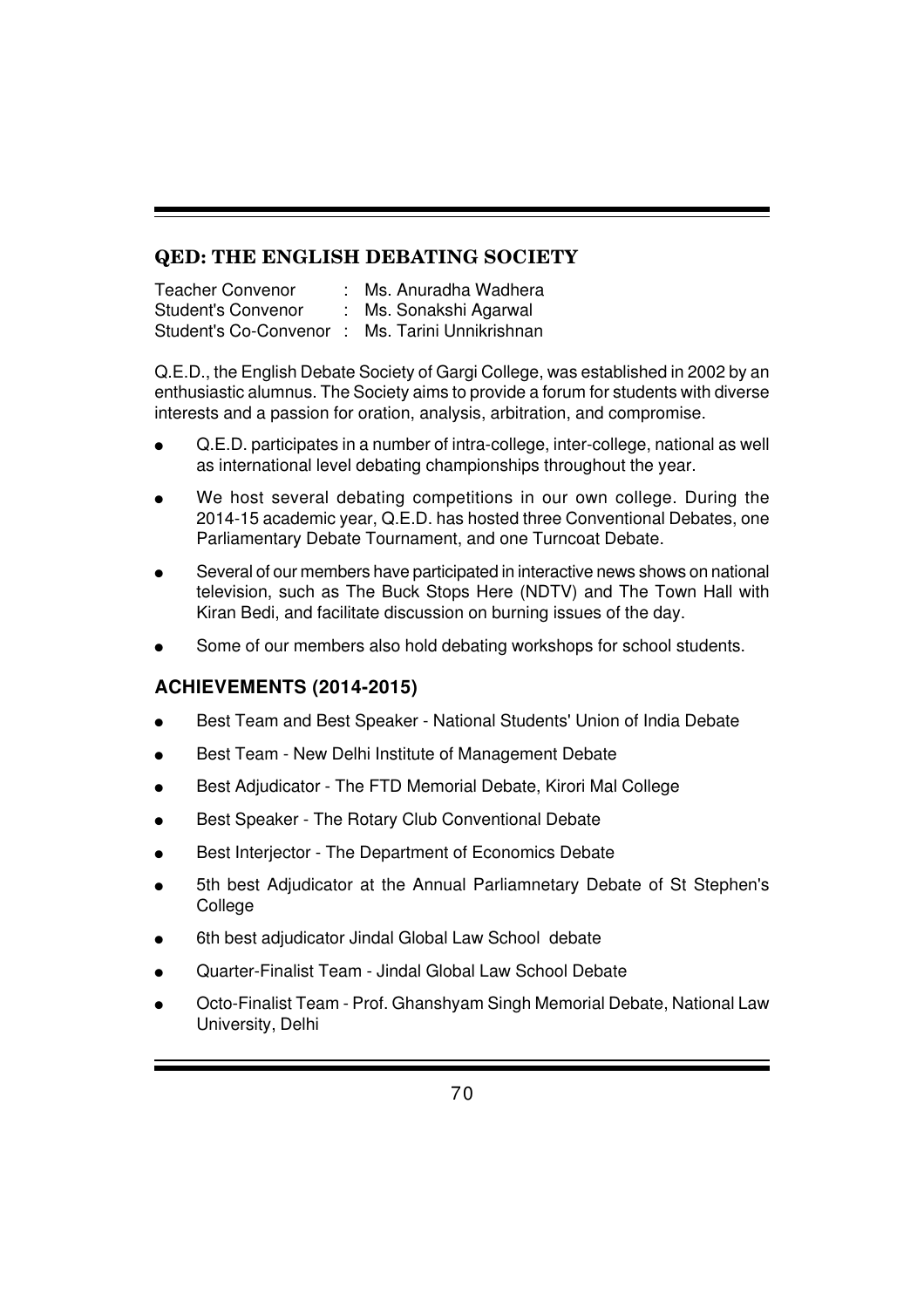## **EVENTS HOSTED, 2014-2015**

- WAX ELOQUENT The Annual Inter-Varsity Parliamentary Debate Tournament - Spanning four days, It is the largest event organized by any single cultural society at Gargi College. it brings together around two hundred debating enthusiasts from within Delhi University as well as Jindal Global Law School, National Law University Delhi, National Law School Bangalore, IIT Bombay, and beyond.
- THE FRESHERS' CONVENTIONAL DEBATE an Annual Conventional Debate exclusively for first-year students across all universities.
- THE ENGLISH TURNCOAT The Annual Debate of Reverie, the Cultural Fest of Gargi College
- THE GOOD GOVERNANCE DAY DEBATE An intra- college topical conventional on contemporary issues, organised on the occasion of Good Governance Day.

At Gargi College, we believe that dialogue and discussion are the keys to bridging conflicts as well as to personal success. Q.E.D. aims to instill in all its members a curiosity to learn, analyze, and opine. We believe the society is sure to grow stronger in the future, winning more at debates as well as creating responsible and intelligent young citizens.

## **GLASS EYE: THE FILM SOCIETY**

Teacher Convenor : Mrs. Sangeeta Bhatia Student's Convenor : Ms. Kamna Gaur Student's Co-Convenor : Ms. Megha Saklani

The society was initially started with the motive of only screening movies/ documentaries on various issues concerning social awareness and civic scenario of the country and then hold discussions over the same; but since the year 2012 has stepped into the field of documentary and movie making. GLASS EYE is one of the most active societies of the college and to make it so our main focus at this bend in road was to try our hands at making films of all genres and we have successfully completed two years with achieving recognition and accolades in various universities of Delhi and all over India like IIT-Kanpur, IIT-Mumbai, IIT- Kharagpur etc. Thus making our firm mark into the world of cinema. Following are the list of our achievements into the year 2014-2015.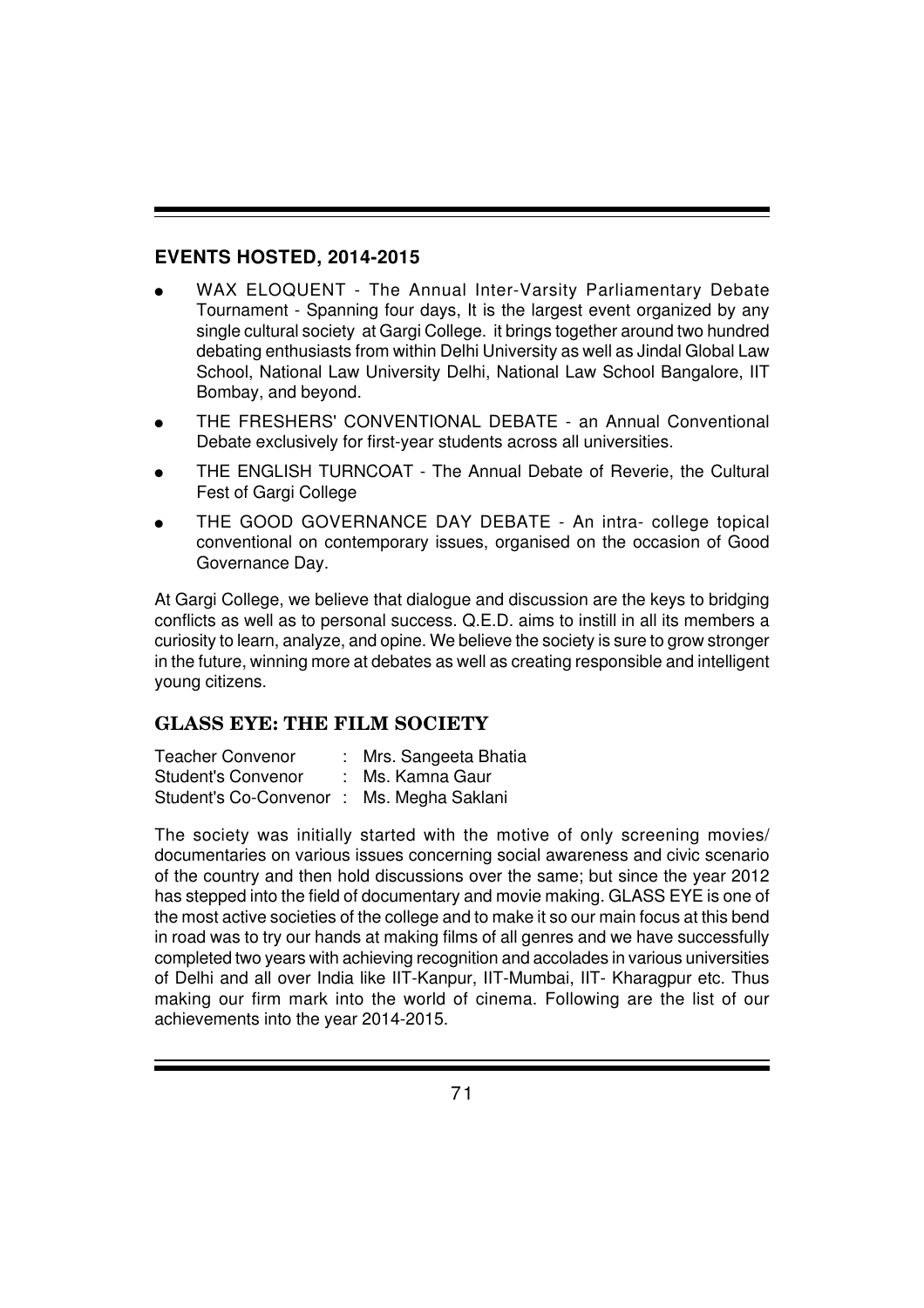IIT- KANPUR Advertisement making 3rd position Shivaji College, University of Delhi 1st position in Film making (best film) Ambedkar University 2nd position in film making. Vivekananda College, University of Delhi- 1st position (Best film) Shot the flash mob (promotional video) for reverie, Gargi College. Made a movie on reverie (the cultural festival of Gargi College)

## **ANUBHUTI- THE HINDI CREATIVE WRITING SOCIETY**

| Teacher Convenor                        | : Dr. Veena Sharma |
|-----------------------------------------|--------------------|
| Student's Convener                      | Ms. Archana Kumari |
| Student's Co-Convenor: Ms. Kajal Bhatia |                    |

ANUBHUTI - the Hindi Creative Writing society of Gargi College, has bagged numerous prizes in the very first year of it's coming into existence. The active members of the society have participated and won various inter-college, state level and even national level competitions .

- 1. Students from all departments science,commerce and arts converge to form the society and compose literary works.
- 2. We have participated in total 50 competitions and won 35 prizes including inter-college competitions within University of Delhi,state,regional and national level outstation competitions.
- 3. Anubhuti won 7 prizes at IIT Kanpur,and 1st 2nd and 3rd prize in IIT Delhi.Some of the students who got prizes are-Kumari Archana (1st prize at iit delhi),Divya Tiwari(1st prize in IIT Delhi),Pinkee Dalal(1st prize in Gargi College),Khushboo Kumari (2nd prize at Gargi College),Saloni Modi (2nd prize im Ramjas College),Shweta Pant(1st place in Deen Dayal Upadhyay College),Ankita Yadav(1st prize in Gargi College and IIT Delhi), Rakhee(3rd prizes in Gargi andd LSR) and many more.
- 4. ANUBHUTI, the hindi creative writing society of Gargi College, organised its annual Literary Fest on the 3rd of March, 2015. The theme of the fest was-" RACHNATMAKTA KE AAYAAM- SAHITYA AUR MEDIA KE PARIPREKSHYA MEIN". The Guest Speakers were National Level renowned- Dr ALPANA MISHRA- associate professor and Writer, Delhi University and Dr, ANUBHUTI YADAV- Associate Professor(IIMC) and PARAMVEER CHAKRA prize winner.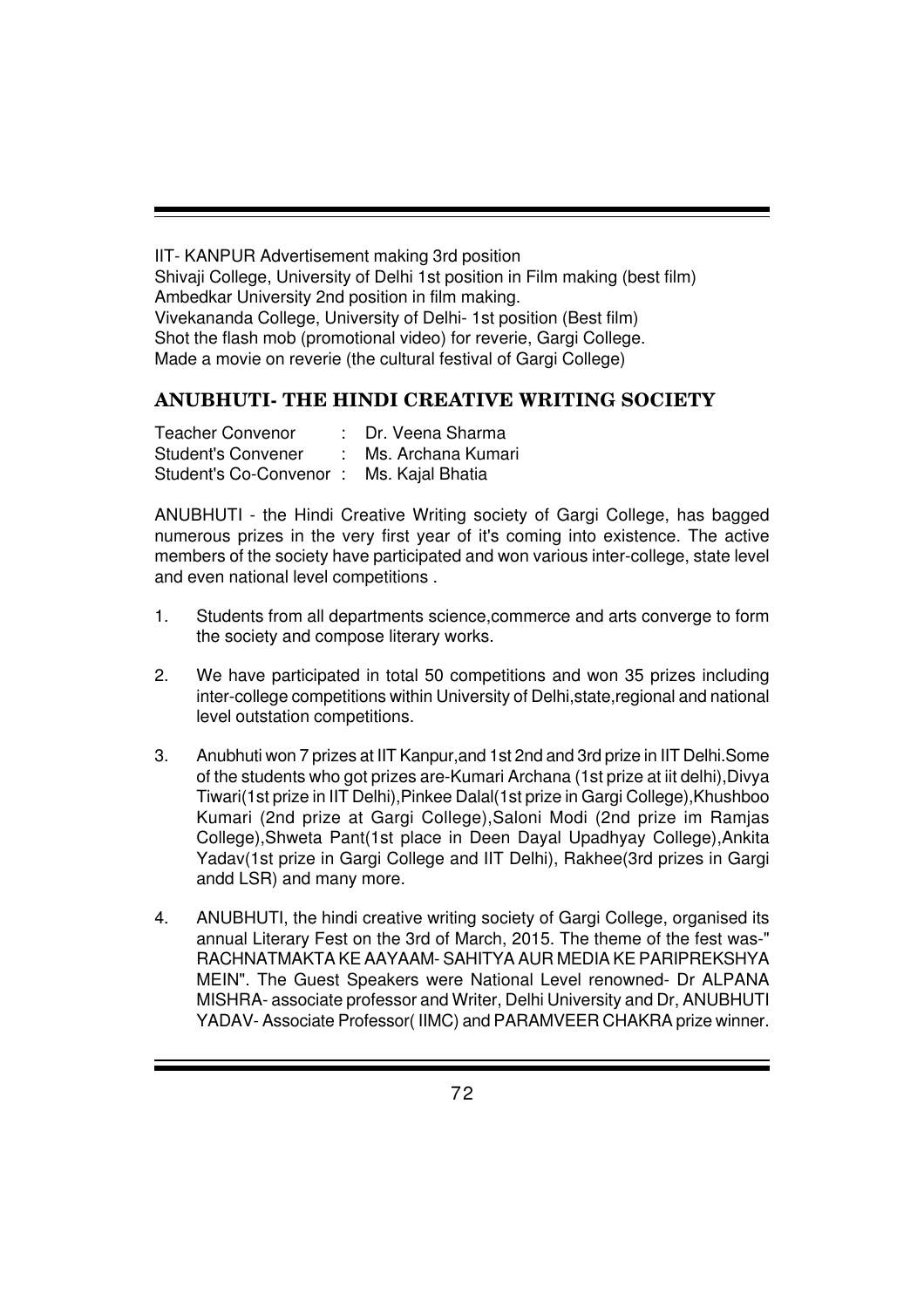The above mentioned are the highlighted and some of the worth mentioning achievements of the society.

# **समीक्षा-हिन्दी वाद-विवाद समिति**

| संयोजक          | : डॉ. श्रीनिवास त्यागी               |
|-----------------|--------------------------------------|
| छात्रा संयोतिका | : कु. अनुप्रिया राणा                 |
|                 | छात्रा सह-संयोतिका : कु. खुशमीन बरार |

शैक्षिक सत्र 2014-15 हिन्दी वाद-विवाद समिति-समीक्षा के लिए काफी अत्यंत सुखद रहा। इस सत्र में हिन्दी वाद-विवाद समिति-समीक्षा ने कई प्रतियोगिताऐं आयोजित की, कॉलेज के वार्षिकोत्सव रेवरी के अवसर पर भी समीक्षा ने वाद-विवाद और आशु भाषण प्रतियोगिता का आयोजन भी किया तथा समीक्षा के सदस्यों ने विभिन्न प्रतियोगिताओं में भाग लेकर कई पुरस्कार भी प्राप्त किए।

उपलब्धियाँ : दिल्ली विश्वविद्यालय के विभिन्न कॉलेजों में प्रथम, द्वितीया और तृतीया पुरस्कार प्राप्त fकए। शैक्षिक सत्र 2014-15 में हिन्दी वाद-विवाद समिति-समीक्षा ने लगभग 30 पुरस्कार प्राप्त किए। इनमें से कुछ प्रमुख पुरस्कार इस प्रकार हैं :-

- प्रथम पुरस्कार, वाद-विवाद प्रतियोगिता दयाल सिंह कॉलेज में दीपंशी को मिला
- प्रथम पुरस्कार, वाद-विवाद प्रतियोगिता ज़ाकिर हुसैन कॉलेज में खुशमीन को मिला
- प्रथम पुरस्कार, सामुहिक वाद-विवाद प्रतियोगिता गार्गी कॉलेज में सिमरन को मिला
- द्वितीय पुरस्कार, वाद-विवाद प्रतियोगिता गार्गी कॉलेज में मानसी मल्होत्रा को मिला
- हितीय पुरस्कार, वाद-विवाद प्रतियोगिता सत्यवती कॉलेज में अनुप्रिया राणा को मिला
- हितीय पुरस्कार, आशु–भाषण प्रतियोगिता गार्गी कॉलेज में ताजवर बानो को मिला
- द्वितीय पुरस्कार, आशु-भाषण प्रतियोगिता कमला नेहरु कॉलेज में खुशमीन को मिला
- सर्वोत्तम टीम पुरस्कार, वाद-विवाद प्रतियोगिता ज़ाकिर हुसैन कॉलेज में खुशमीन और अनप्रिया को मिला
- सर्वोत्तम टीम पुरस्कार, वाद-विवाद प्रतियोगिता गार्गी कॉलेज में दिव्या और रिमझिम को मिला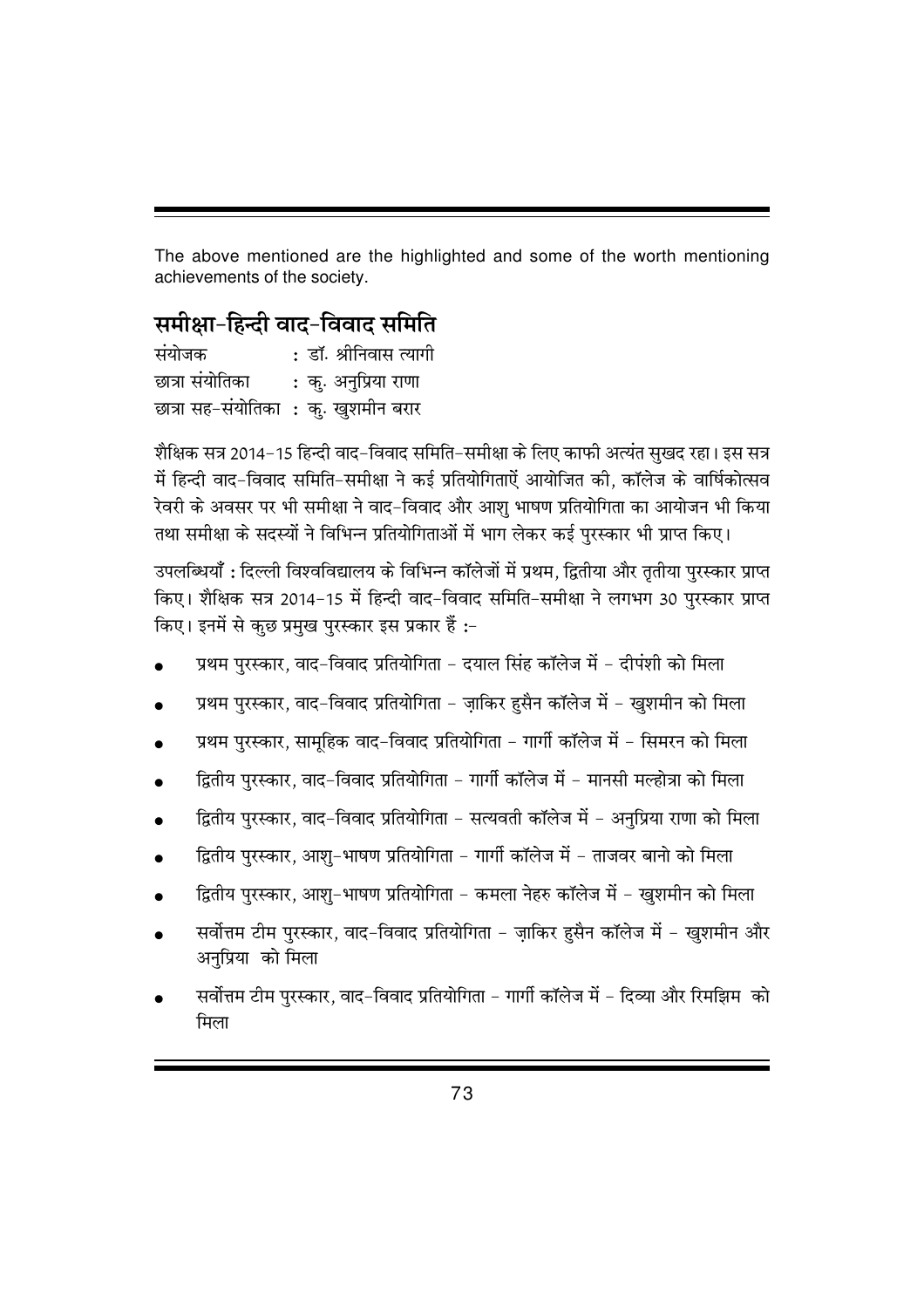इन पुरस्कारों के अलावा हिन्दी वाद-विवाद समिति-समीक्षा के सदस्यों ने आई.आई.टी कानपुर के वाषिक सांस्कतिक महोत्सव में भाग लिया तथा एन.डी.टी.वी. और राज्य सभा टी.वी. पर faभिन्न लाईव और अभिलिखित कार्यक्रमों में भाग लिया। तीन संसदीय वाद-विवाद प्रतियोगिताओं में क्वार्टर फाइनल स्थान बनाया। हिन्दी वाद-विवाद समिति-समीक्षा ने पहली बार संसदीय वाद-विवाद प्रतियोगिता का आयोजन भी गार्गी कॉलेज में किया।

### **NAZAAKAT : INDIAN DANCE SOCIETY**

| <b>Teacher Convenor</b>               | : Dr. Rashmi Bhardwaj |
|---------------------------------------|-----------------------|
| <b>Student's Convenor</b>             | : Ms. Kriti Venkat    |
| Student's Convenor : Ms. Sachi Chopra |                       |

This year Nazaakat has tried to make an attempt to bring forward an exceptional form of Indian folk dance which is not so popular amongst the youth but holds an eminent position when we talk about Indian dance and culture.

Badhai - The folk dance of Madhya Pradesh was taken up as their annual production and was choreographed by Mr. Aditya Namdeo,a well-known Badhai dancer and choreographer who runs his own dance institute, Lok Kala Academy.

A Rashtrapati award winner for his dancing, Mr. Namdeo made us aware about the minutest details of their culture.

Badhai as the name suggest is a dance symbolising celebration on happy occasions be it child birth,harvesting,marriage.

The dance showcases the lifestyle of the people like the tradition of worshiping Lord Krishna,usage of musical instruments. Both men and women perform Badhai with joy and happiness.

List of Achievements for the year 2014-2015 :

#### **SOLO:**

#### **First at-**

Janki Devi Memorial College and Gargi College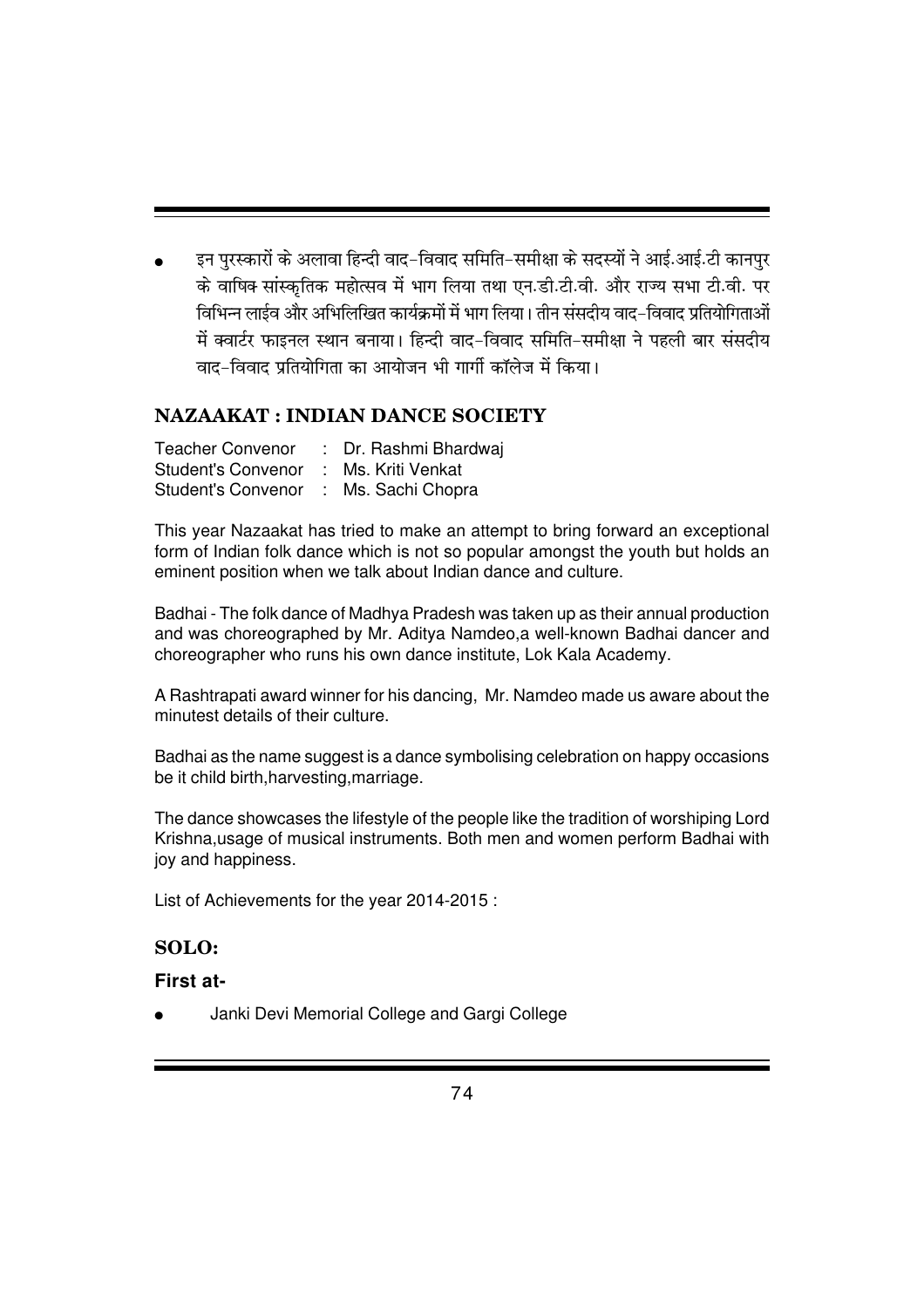## **Second at-**

Kamla Nehru College, Lady Shri Ram College, Janki Devi Memorial College and Mata Sundri College.

## **Third at-**

St. Stephens and Deen Dayal Upadhyaya College

# **DUET :**

## **First at-**

● AIIMS and Gargi College

## **Second at-**

AIIMS and Gargi College

## **Third at-**

**IIT Kanpur** 

# **GROUP FOLK:**

### **First at-**

● Maitreyi College, Sri Guru Nanak Dev Khalsa College, Amity University, Kamla Nehru College and Gargi College

### **Second at-**

● AIIMS, Antardhvani, Sri Venkateshwara College, Hindu College, Sri Guru Tegh Bahadur Khalsa College and Miranda Housekshi

# **Third at-**

St. Stephens College and Mata Sundri College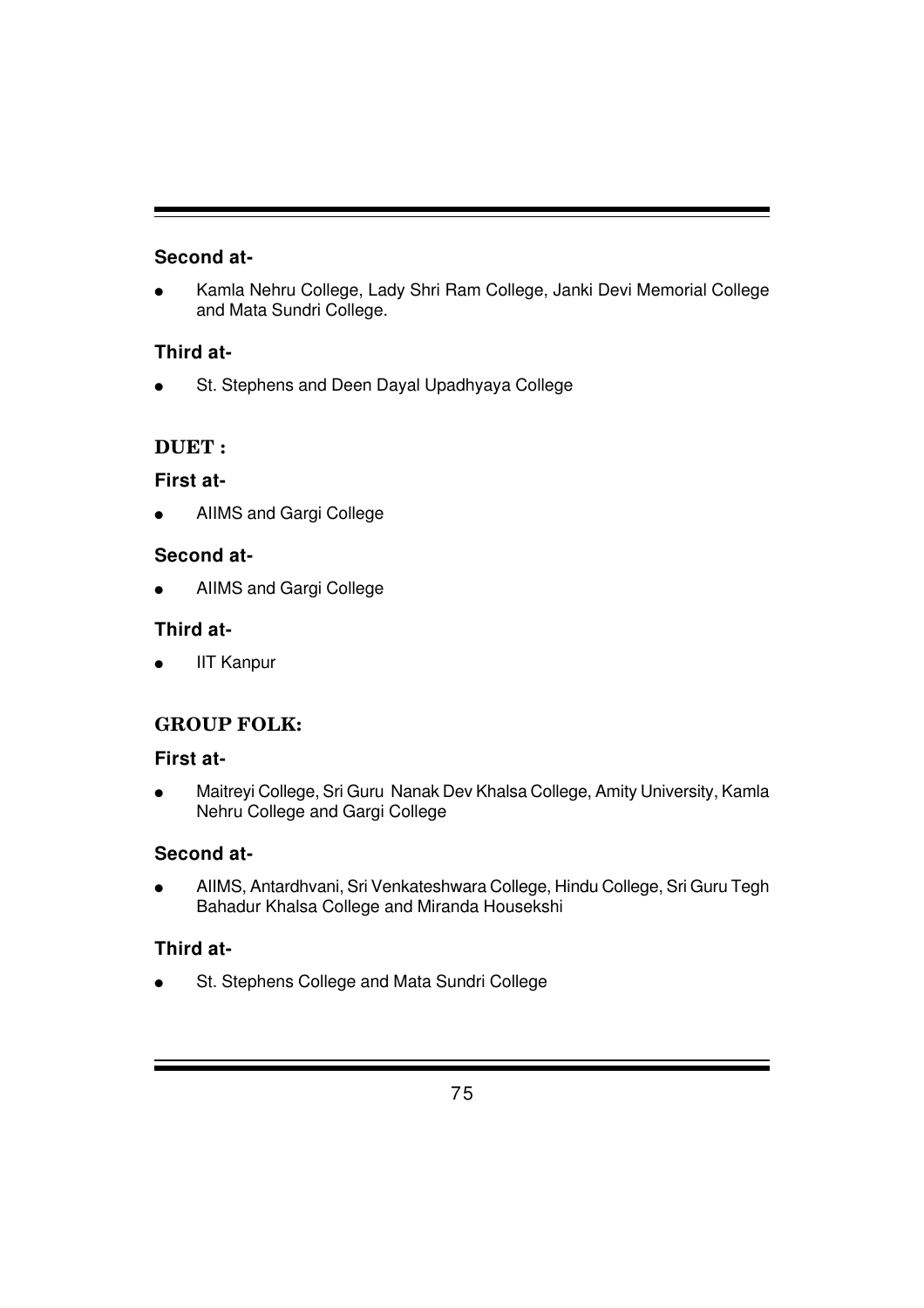#### **SAMRANJINI : THE INDIAN MUSIC SOCIETY**

| <b>Teacher Convenor</b>      | : Dr. Deepika Chatterjee |
|------------------------------|--------------------------|
| <b>Teacher Co- Convener</b>  | : Dr. Joya Bhattacharya  |
| <b>Student's Convenor</b>    | : Ms. Sahishnuta Barua   |
| <b>Student's Co-Convener</b> | : Ms. Arundhati Ray      |

Currently, Samranjini - The Indian Music Society of Gargi College consists of 12 talented singers, who composed the current annual production all by themselves. Last year, that is 2013-14, Samranjini was rewarded with being the Best Indian Music Society in and around Delhi University. Samranjini is a group of Classical Music singers whose annual production is also a pure classical composition and has won laurels in DU colleges. Amongst all the colleges till now, Samranjini has been awarded with the 2nd position at Maitreyi College and 3rd position at Miranda House at the Eastern Choir event. Also, the Vice- President and President of the society secured the 1st and 2nd positions respectively at Mecca Idol 2015, Light Solo Singing competition at Hindu College.

However, the competitions are not over yet, there are more to go.

#### **IRIS: THE PHOTOGRAPHY SOCIETY**

| <b>Teacher Convenor</b>                    | : Dr. Neera Pant    |
|--------------------------------------------|---------------------|
| <b>Student's Convenor</b>                  | : Ms. Vani Rijhwani |
| Student's Co-Convenor: Ms. Harshleen Lamba |                     |

Since the beginning Iris - the Photography Society - has always been one of the most active societies of Gargi College.

2014-2015, being the tenth year of IRIS, has been a very special year for the society and its members.

This year, the Society began the year with an intensely packed schedule and a series of consistently timed workshops, wherein professional photographer Ms. Sukhman Dhillon shared her experiences and gave important lessons regarding different technique in photography.

Every year, the society has actively organized multiple Photo-walks, exhibitions and trips to encourage the budding Gargi cohort of photographers. Iris organized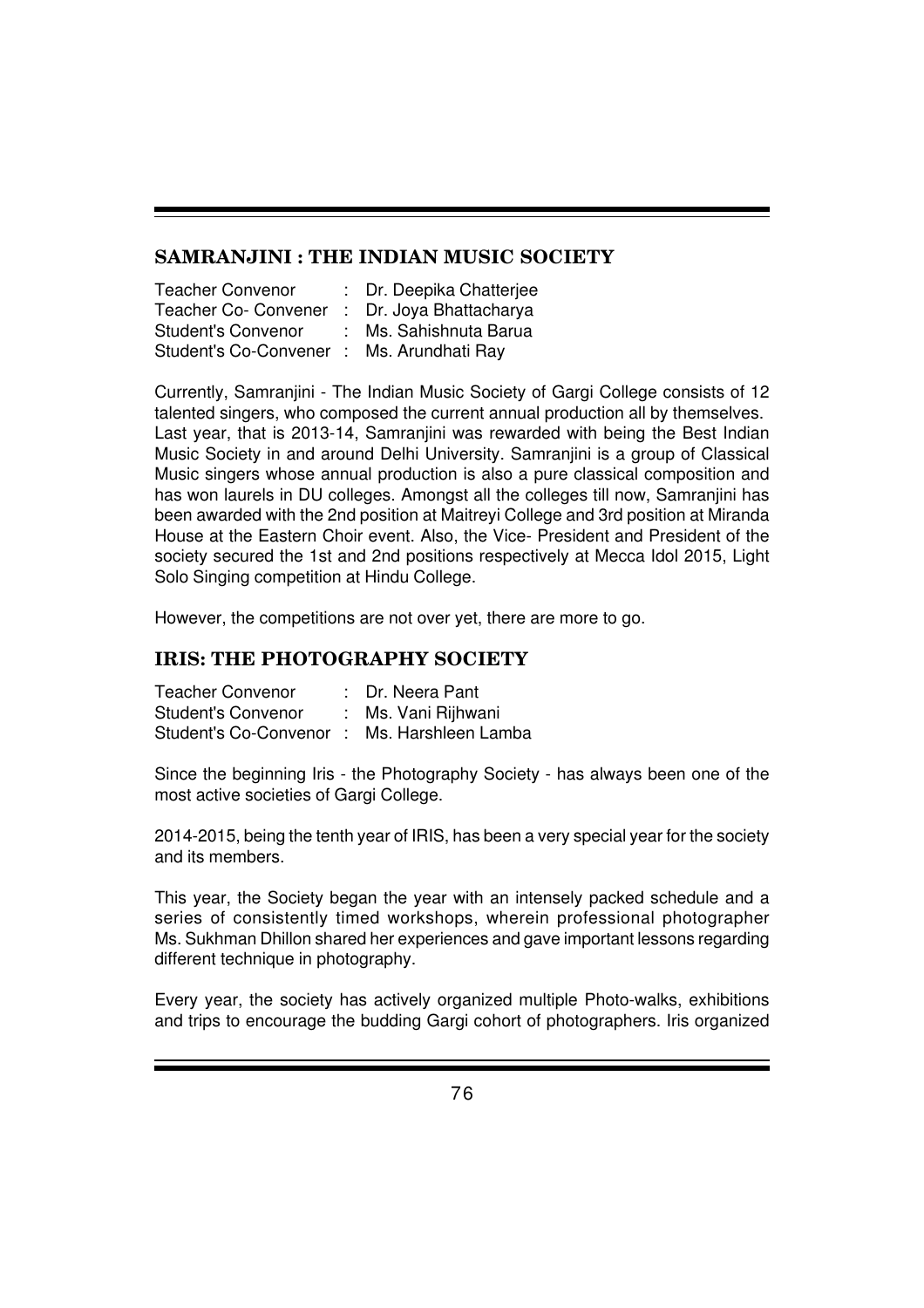various local trips throughout the year to places such as Chandni Chowk, Delhi war cemetery, Dilli Hat, Delhi zoo, etc.-walks where the society initiated several theme-based projects.

This year members of iris also did an indoor studio photography shoot to understand the different types of lighting techniques. Iris did a concept based dance shoot using sand depicting different shades of a woman, which largely formed the body of the work they presented at the Reverie.

Each year, Iris participates in the Annual Cultural College Festival - Reverie and displays the massive corpus of work it produces annually. On its tenth annual exhibition iris displayed 25 canvas and 450 pictures covering 19 photo series on topics like portraits with stories, double exposure, from where I stand, urban landscapes etc. Moreover, IRIS also organized a photography competition during the College Festival which witnessed an overwhelming participation from students all over the University. With nearly 57 entrants clicking around the themes provided, the spirit of clicking photographs seemed to have engulfed everybody as the stall. The competitions at Reverie were judged by Miss. Prachikalra who congratulated the team for exhibiting a wonderfully spirited show with a diverse array of photographs.

This year the IRIS Facebook page 'Photography with Iris' served as a platform where the undergraduate students got a chance to showcase their work based on themes every fortnight. Iris also started its own instragram feed "pwi\_insta" wherein featuring theme based entries from all over the world.

In our endeavor to promote photography, we made constant efforts to display our work twice a month on the designated "IRIS BOARD" allotted to us.

This year Iris also participated in various photography competitions and brought home a lot of laurels which include:

JMC - Fotographia '15, Framed-SRCC, NIFT-Spectrum, Zakir Hussain Evening college, Shutter Dreams, Sri Venkateswara college, KMC, Women's Development cell of Hindu college, Khalsa college, Delhi college of Commerce and Arts, Hansraj - Plickture, NIIT-Ingenuity fest, DTU-Karyon, Hansraj Commerce society fest, Xavier's college of Commerce- Insignia, Psyfiesta-Gargi college, Antargini, IIT-K, Round 1 (Bhokali through the lens) (Online)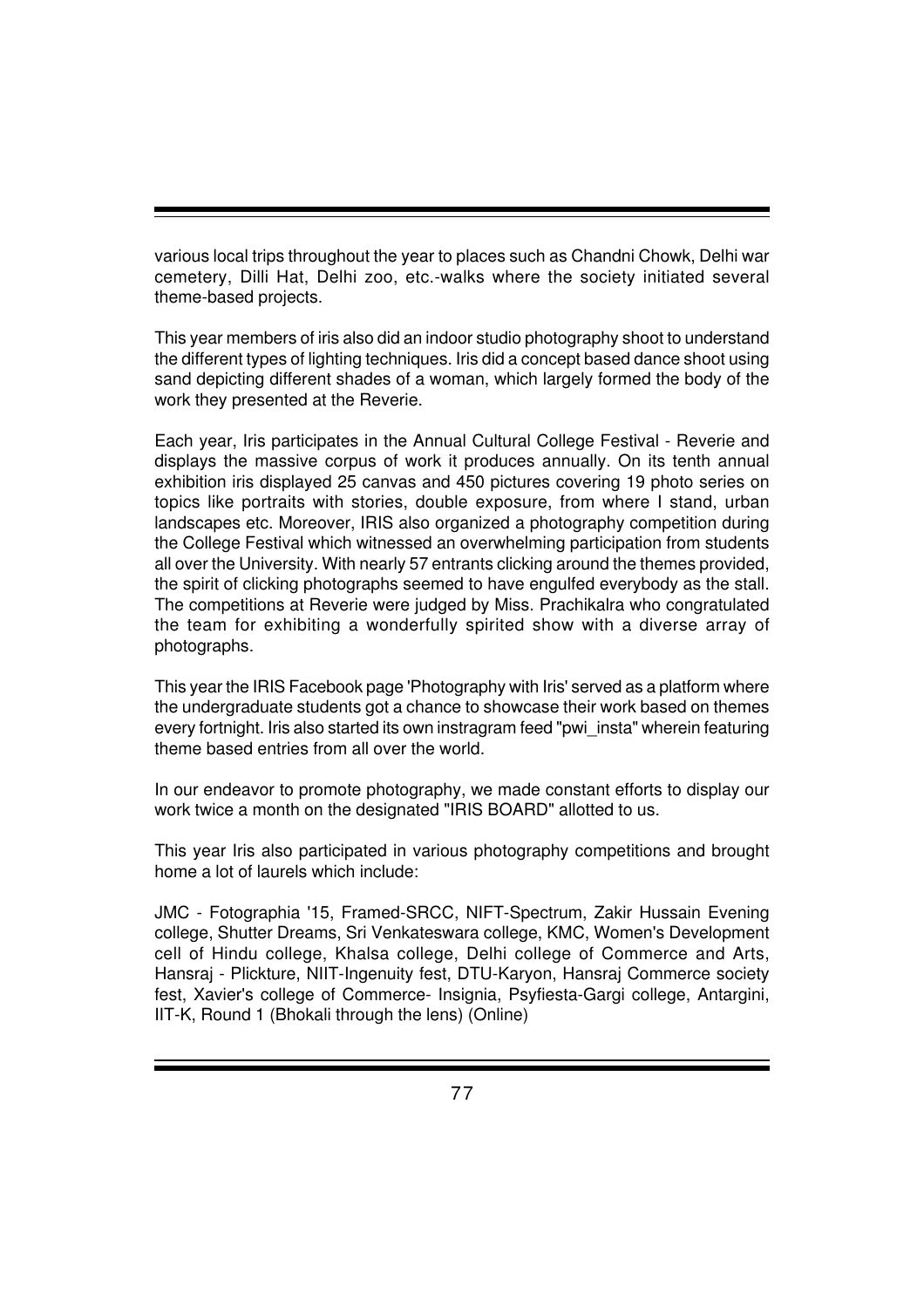Almafiesta, IIT- Bhubaneshwar (Online), Antargini, IIT-K, Round 2 (Candid) (Online), Juxtapose, Dept of Journalism, LSR (Online) (Work selected for exhibition), Cinedrome, Shivaji College (Online), International Photography Competition by universitas21.com (Online), Girls Count by girlscount.in (Online), journoJunction, KNC (On the spot), Xposed, Aud@City, Ambedkar University (Online) Shortlisted, Expressions, Department of History, JMC (Online), Tasveer-e-dastaan, LSR (Online), Lenscape, LSR (Online), Spot on, Tarang 2015, LSR (On the spot), Symphony, JDM (Online), Framed, Maitreyi (Online),NIT Kurukshetra, Shutterbug (Online), Shutterbugs, Shivaji College (Online), Perceptions, Kirori Mal College (Online), Tasveer, DCAC (Online), Impressions, NIT Kurukshetra (Online), Clickomath 2015 (Online).

#### **QUILLUMINATI-ENGLISH CREATIVE WRITING SOCIETY**

| <b>Teacher Convenor</b>                   | : Ms. Pragya Gupta      |
|-------------------------------------------|-------------------------|
| <b>Student's Convenor</b>                 | : Ms. Shruti Maheshwari |
| Student's Co-Convenor: Ms. Lakshita Joshi |                         |

Formed just a year ago in 2013, Quilluminati is the society which celebrates and hones writing. Employing the various creative styles of writing our members have participated and won positions at many inter and intra college competitions. Our members have achieved special mentions, positions and prizes at renowned colleges of Delhi University and other prestigious institutions. Our members were a part of many workshops, on the spot and online creative writing competitions at St. Stephens College, Ramjas, Hindu, Miranda House, Shri Ram College of Commerce, Lady Shri Ram College, Jesus and Mary College, Kamla Nehru College, Sri Venkateshwara College, Dayal Singh College, Motilal Nehru College, Sri Aurobindo College and College of Vocational Studies. Our members also participated in IIT-Delhi, Kanpur and Bombay in their creative writing competitions and workshops.

Our Prominent achievements so far:

| 1. | Aayushi Rastogi        |     | 2nd prize - Sript Writing (Ramjas) |
|----|------------------------|-----|------------------------------------|
|    | 2. Pragya Gandhi       |     | 1st prize - Comascent (Gargi)      |
|    |                        |     | 1st prize - Pictionary (SRCC)      |
|    | 3. M. Megha            |     | 3rd prize - Rhetorica (Gargi)      |
|    | 4. Indrani Chakraborty | 1st | - Rhetorica (Gargi)                |
|    | 5. Lakshita Joshi      | 1st | - Story Writing (Sri Aurobindo)    |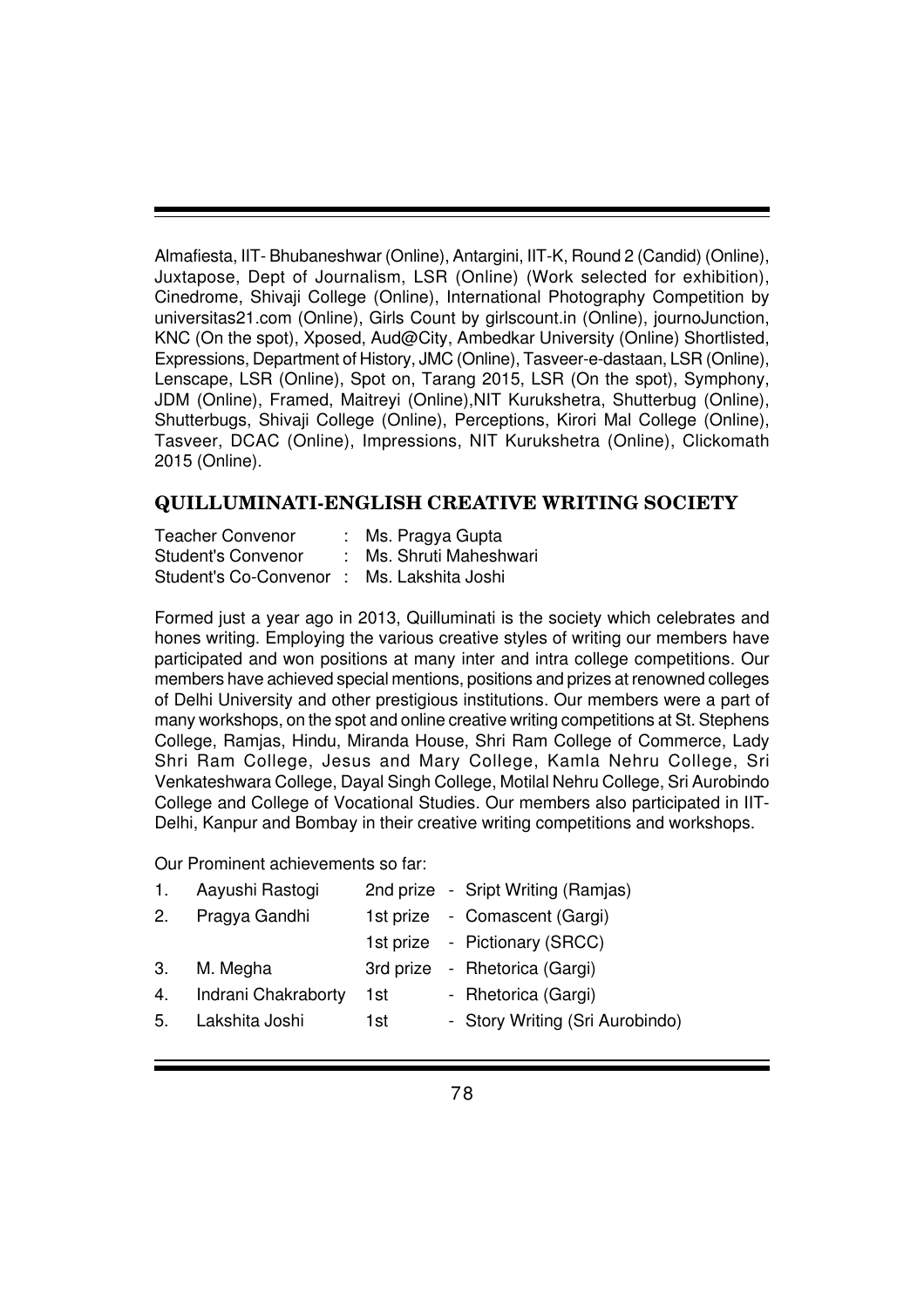Apart from these, we also conducted an inter-college creative writing competition and held a workshop. We also have an active blog called "Cursive Sparks".

### **QUIZZITO: THE QUIZ SOCIETY**

Teacher Convenor : Dr. Diksha Bhardwai Student's Convenor : Ms. Akansha Bansal Student's Co-Convenor : Ms. Avantika Manu

The academic year 2014-15 has been very productive for the quiz society of Gargi College. The student members successfully organized 9 quizzes across the year, which saw massive participation from across the university, and other colleges in Delhi-NCR.

The year started off with the society organizing a Literature Quiz in September 2014, with the Quiz prepared by the members of the society. The quiz saw good participation with about 20 teams for the preliminary round. In the same semester (July-Dec 2014), a team from the society ranked first in the General Quiz organized by the department of Economics as a part of their annual departmental fest.

In the spring semester - Jan-May 2015 - the society for the first time successfully organized a two day Quiz-fest titled High Q in February 2015, in which we conducted 6 quizzes- General, Literature, India, Business, Entertainment and Music; all prepared and conducted by the student members of the society. The quizzes saw overwhelming participation from across Delhi-NCR, with the highest touching 50 teams for the entertainment and India quizzes. High Q was followed by Reverie 2015, the annual cultural festival of the college in which the society organized two quizzes- India and General, where we played hosts to an external Quiz Master for the General Quiz.

Other achievements of the society include a team winning an India quiz at Janki Devi Memorial College, Delhi University; one team winning and another qualifying for the Literature Quiz at Hansraj College, Delhi University; two teams from the society qualifying for the India Quiz organized by the History Department of Gargi College; two teams qualifying for the MELA quiz organized by Navdrishti Association, Gargi College; and one team qualifying in the quiz organized by the Commerce department at Jesus and Mary College, Delhi University.

All in all, it has been a successful year for the society; and we hope do better next year!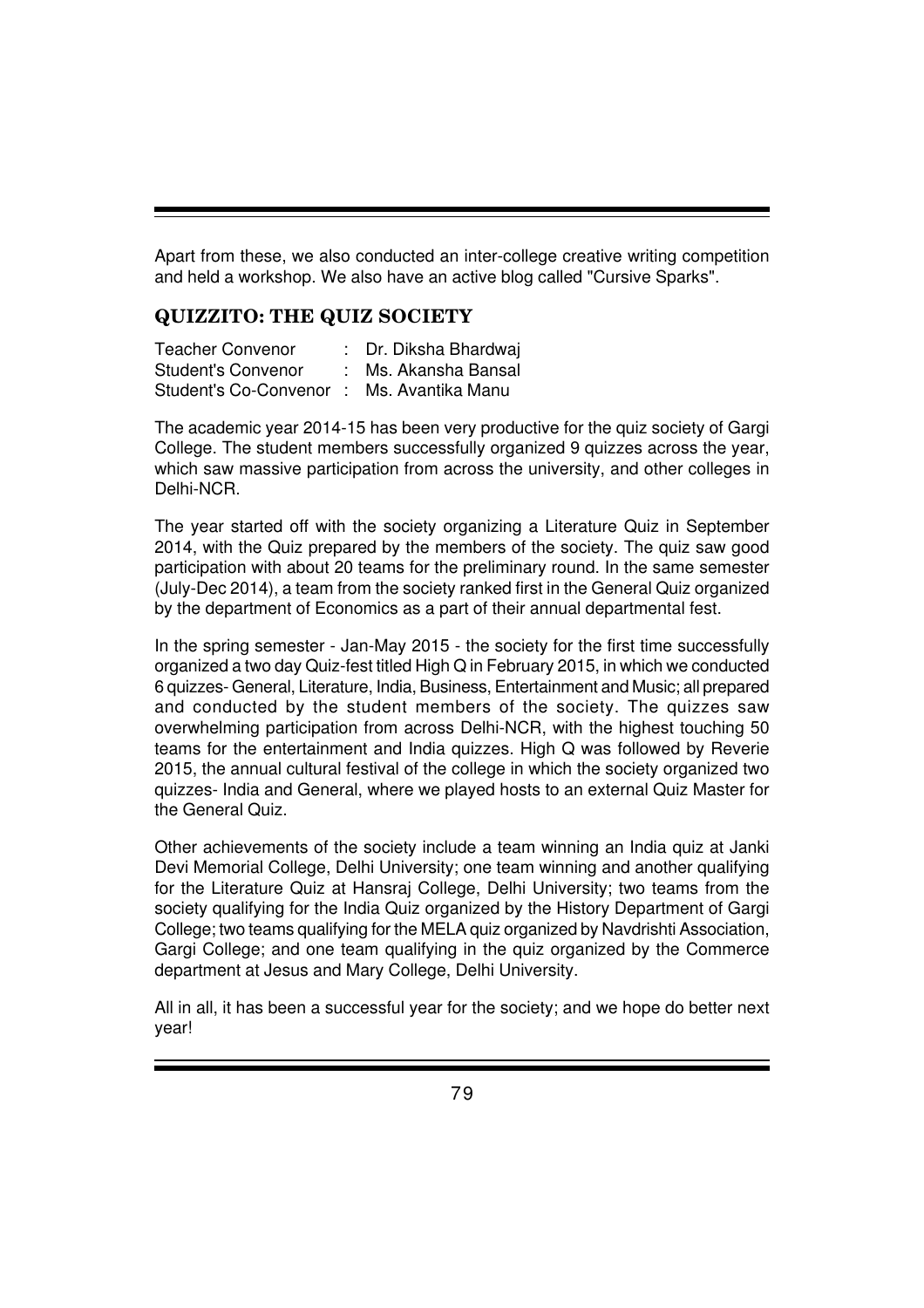#### **KSHITJI: THE STREET PLAY SOCIETY**

| <b>Teacher Convenor</b>   | : Dr. Chhaya Sawhney                         |
|---------------------------|----------------------------------------------|
| <b>Student's Convenor</b> | : Ms. Shefali Vyas                           |
|                           | Student's Co-Convenor: Ms. Ananya Vashishtha |

Being counted among the top 5 street theatre societies of Delhi University last year, Kshitij set the bar higher this year, with its production 'Chacha Chaudhary Aur Dina Nath Ki Waapsi', a play probing educational terrorism, censorship of academic freedom and cultural hegemony. Within existing political status quo, using "Chacha Chaudhary", the character of legendary cartoonist Pran, interspersed with music, the production examines the nature of education as 'political agenda' on one hand and the hidden agenda of the hindutva politics on the other.

This play has been awarded with several laurels including Best play, Best Script, Best Actor and several special mentions.

Kshitji won first prize in Indian Institute of Technology, Kanpur, Antaragni, Ambedkar University, Audacity, Hindu College, Mecca and won Shefali Vyas-Best Actor in Shivaji College, Vibrations. Second position in Miranda House, Tempest and third position in Lady Shri Ram College, Tarang. Society also got position as Best Actor-Shefali Vyas in PGDAV College, Aaghaaz, Best Actor- Nimisha Rajendran in Sri Venkateswara College, Nexus and Best script at SGTB Khalsa College, Pratyaksh. The production was also performed at National School of Drama, as a part of the international theatre festival.

KSHITIJ performed at the orientation to promote the ragging-free zone policy of the college. A spoof on 'Harry Potter and the Goblet of Fire' was performed by KSHITIJ as a part of the Fresher's party that was themed on Fairytales.

### **ENLIVEN: THE WESTERN DANCE SOCIETY**

| Teacher Convenor           | : Ms. Rima Chauhan |
|----------------------------|--------------------|
| Student's Convener         | Ms. Anusheela      |
| <b>Student Co-Convenor</b> | Ms. Harleen Kaur   |

"Dance is a way to find yourself and to lose yourself to ". Started off our year based on this very famous motivational quote for dancers across the world. Enliven, the western dance society of Gargi College, has made its mark with the courage to get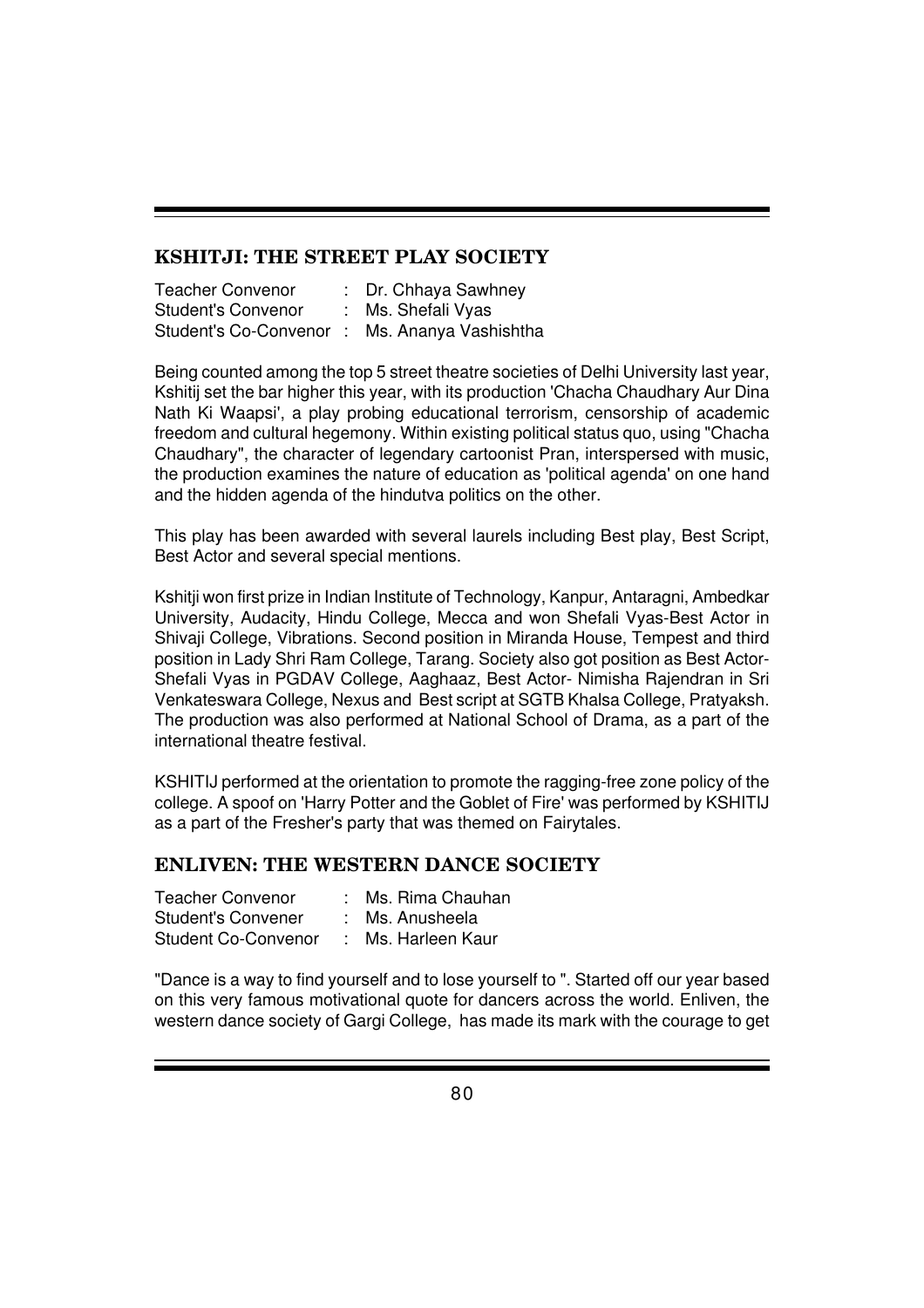there way past all the conventional ways of entertainment. It has built itself through the years, stumbling and floundering through mistakes and blunders, but has come to find a strong and unflinching footing in the Delhi University Dance circuit. The year 2013-14 was undoubtedly a very large step towards building a respectable name in the University for this society. At the end, it can be safely said that Enliven is one of the most respected Western dance societies.

This year the society was choreographed by VinayKhandelwal, an ex company member of the reputed ShiamakDavar Dance Academy, who has now started his own academy. He has more than 8 years of experience in the field of performance arts and specializes in styles like Hip Hop, Funk, House, Urban and Popping/Locking. He has various laurels and credentials to his name and is a famed name in the DU Dance circuit. His inputs, ideas and guidance are to be hugely credited for Enliven's success this year.

The year began with the society's participation in the cultural fest of IIT Kanpur, Anataragni, where it cleared the prelims with brilliant comments.

The society also takes immense pride in announcing that they secured 5 positions this year - 2nd in Reverie - The annual cultural fest of Gargi College, 1st in Ansal University, 2nd in Pgdav, 3rd in DCAC, 3rd in Satyawati and consultation in Shri Aurobindo

Finally, Enliven takes it's strength from it's relentless and tremendously hard working team members, be it the new members who put in everything they had into the team to the senior members who have been working extremely hard for many years now. Every single member is an invaluable asset to this team. None of their achievements would have been possible if even one member was not present. Special mention to this year's team of Convenor & Co-convenor - Anusheela Gohain and HarleenKaur respectively.Also the core members of the society Garima Gambhir,Shivani Sharma and Srishti Negi. LTheir solid partnership has proven to be nothing but beneficial for the society. They started out as a team and remained a team throughout the year despite all the hiccups. They are the ones who held the team together and did not let go.

Here's wishing Enliven good luck for it's future endeavours, and may it see many more successful years.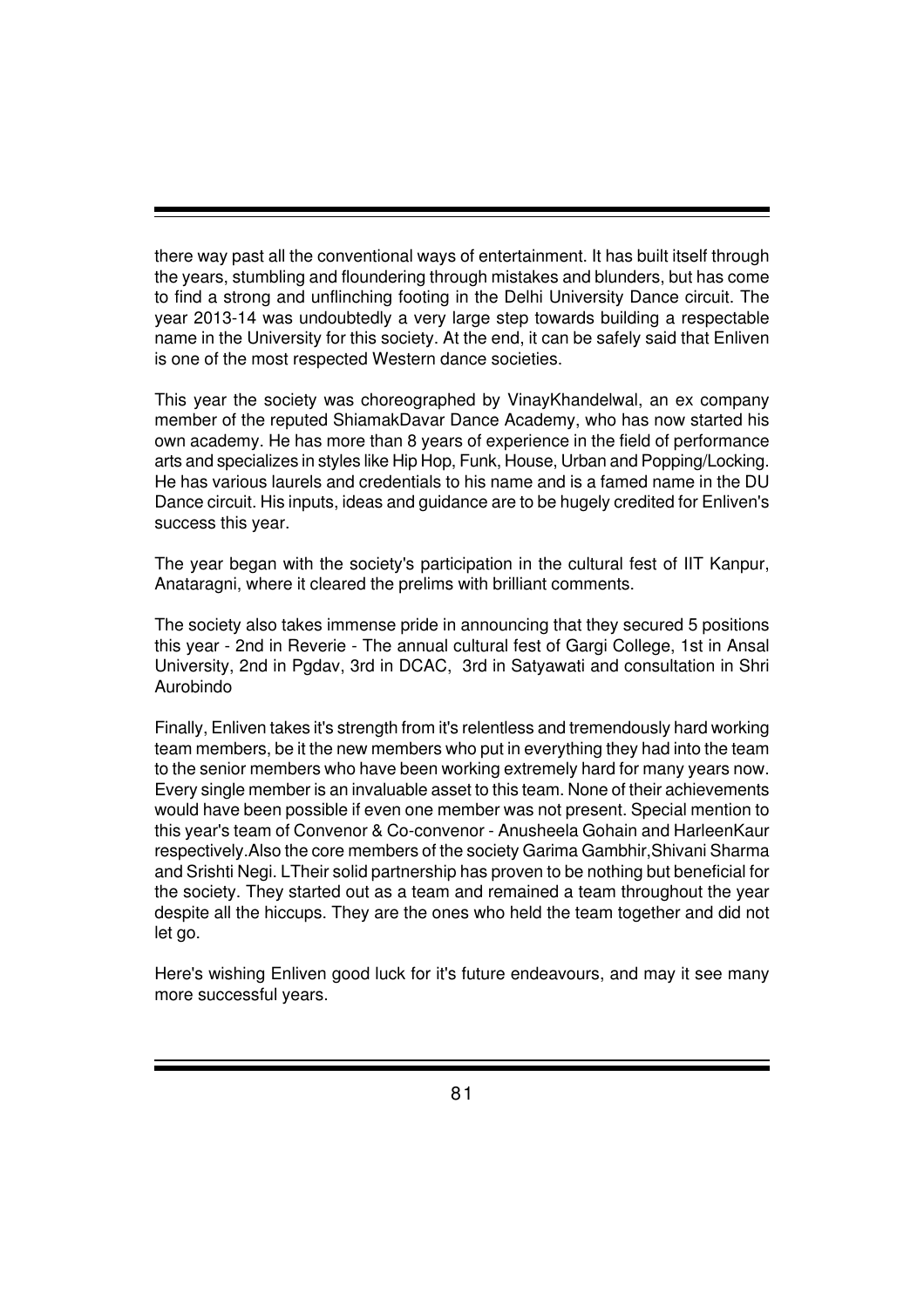#### **EUPHONY: THE WESTERN MUSIC SOCIETY**

| <b>Teacher Convenor</b>             | : Ms. Pemala Bhutia  |
|-------------------------------------|----------------------|
| <b>Student's Convenor</b>           | : Ms. Pranita Narang |
| Student's Co-Convenor: Ms. Hiba Beg |                      |

Euphony, the Western Music Society comprises of an enthusiastic bunch of versatile singers, each with her own unique style of singing and musical interests, creating an eclectic mix of rock, pop, indie, jazz, grunge and rap -lovers who unite in their passion for producing inspiring music.

The year started off on a memorable note on the occasion of Orientation Day when the society members performed their own acapella rendition of 'All Of Me' by John Legend, which immediately enkindled the interests of the incoming batch of aspiring performers. And since then, there has been no looking back. In their unrelenting efforts to constantly experiment with different kinds of singing, the members have covered popular songs like 'You Raise Me Up', 'Que Sara Sara' and 'All About that Bass' while was performing at college functions and events, winning praise and appreciation from all.

Being active participators in all fests around Delhi, the team managed to win accolades and show off their talents. They won the third prize for solos at AIIMS, while the trios won the first prize at Sri Venkateshwara College and the third prize at LSR College. Apart from these, the soloists also performed at IIT Delhi and IIT Kanpur, participating in both Western and Classical singing. But perhaps the most commendable accomplishment was attempting to perform The Real Group's hauntingly beautiful piece titled 'Pass Me The Jazz'. Though a mighty challenging song it was, Euphony was resolute in their decision of mastering the piece. After weeks and months of practice, the group performed the song at Lady Shri Ram College, Gargi College, Sri Venkateshwara College and Hindu College, winning the third prize at LSR. The society's constant efforts of working towards perfecting the piece continue as other DU fests approach.

Walk into the Principal's Bungalow on any day, and you'll stumble upon this vivacious lot, immersed in their singing. Their passion, laughter and frenzy is contagious!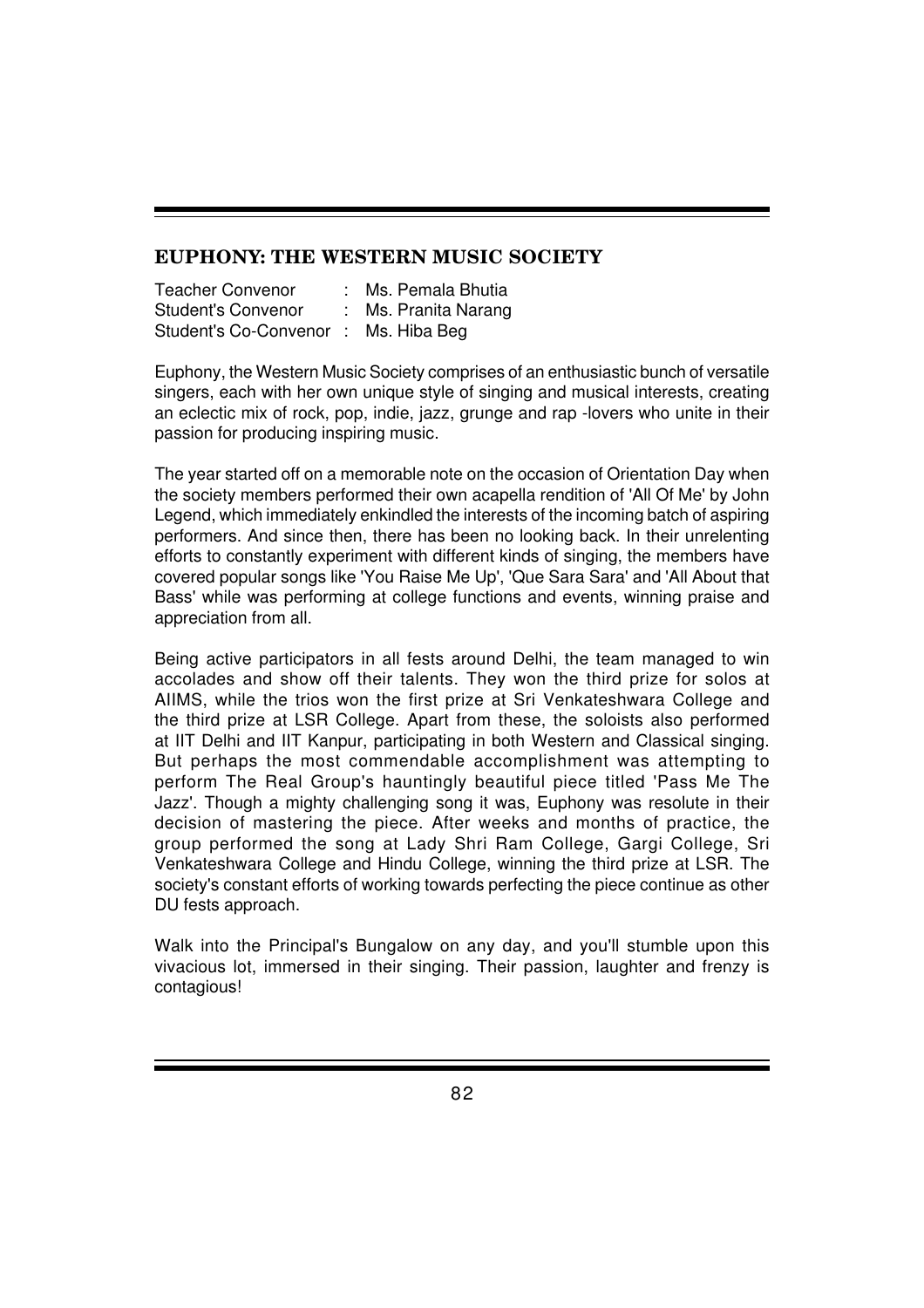## **HUES**

| <b>Teacher Convenor</b>                  | : Dr. Alka Saikia  |
|------------------------------------------|--------------------|
| <b>Student's Convenor</b>                | : Ms. Isha Banerji |
| Student's Co-Convenor: Ms. Raashika Sood |                    |

The year 2014-15 has been a staggering success for the The Fine Arts Society of our college. We began our year with a bang by painting a mundane wall of our canteen and bringing it back to life. August was a busy time combined with the auditions for new members and the Freshers Party which was wholly decorated by us. We earned praise from the University based papers such as "DU Beat" and "University Express" for that too. Rangoli being a major domain for our talented member, they made beautiful ones for seminars by Spic-Macay etc. In October, six of our members went along to IIT-Kanpur and participated in competitions there. Next was the college Annual Diwali Mela where we made beautiful origami fillers for the entire college area.

The winter semester is when we all geared up for a lot of toil and hard work for REVERIE-the college Annual Festival where we displayed all our energies and creative ideas to make our college look breath-taking to the on-lookers. During Reverie, we put up paintings and decorations according to the theme of the Fest. This year was-Labyrinth of Life and Illusions. Our work ranged from five feet-long canvas paintings to illusive fillers to mosaic painting which were appreciated by one and all.

We organised three competitions during Reverie such as-

- Paper-cut Designing
- Doodling (which had over 50 participants)
- Chalk pastel competition

Since February is the season of Festivals, our members have been trotting all over the town to participate in various competitions winning lots of prizes and laurels for the college as well as the society.

The entire society participated in a workshop on Glass Painting organised to help the members nurture and polish their glass painting skills. It was a great success with brilliant works being produced by the members.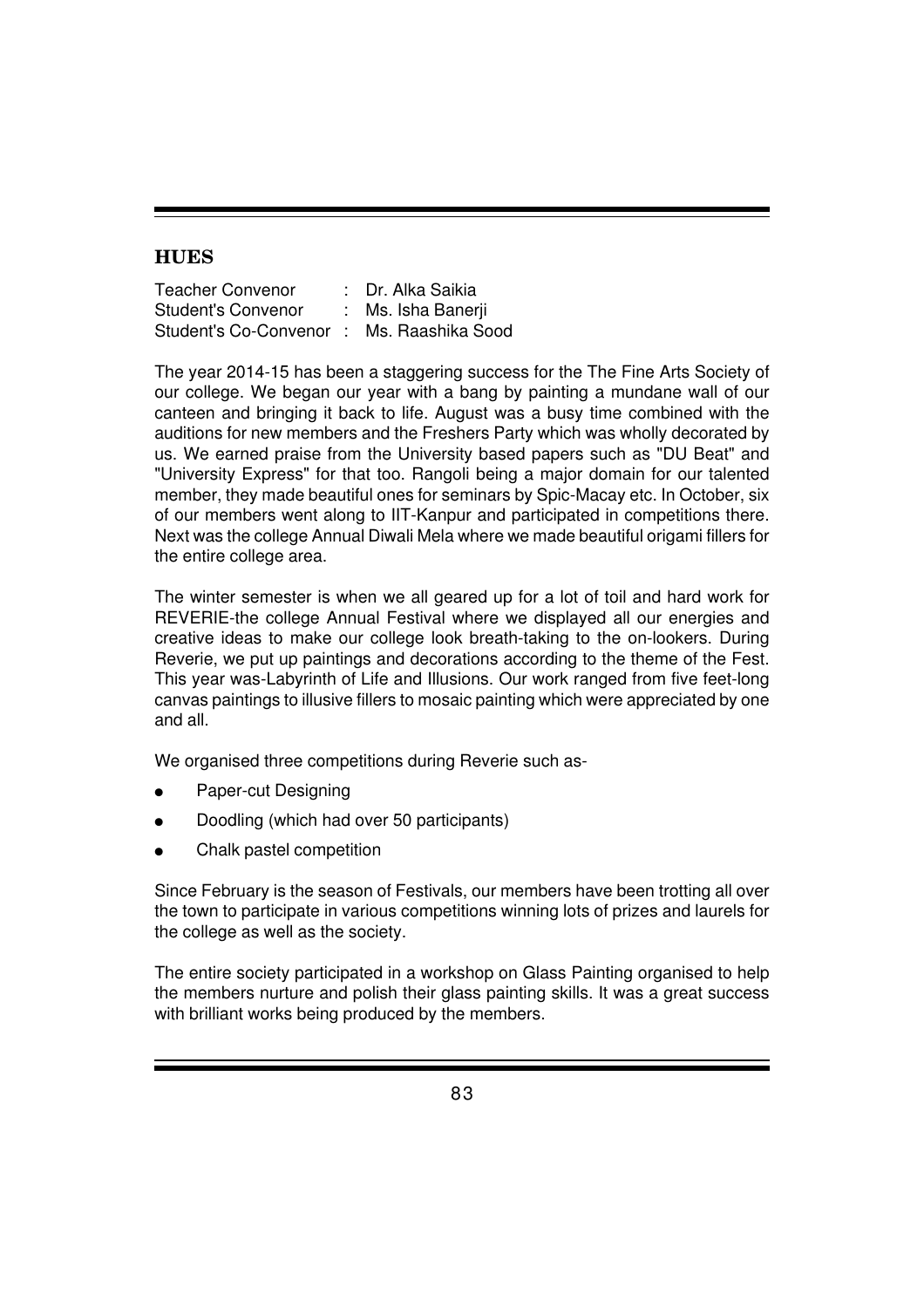On 24 February, some of us went down to an Interactive workshop in the Indira Gandhi Centre for Arts. Collected by two British Artists, it was done to provide an interface between British and Indian art. The final 20 minutes of the workshop was amazing with our members making an artwork of their own inspired by the exhibition. It has been a great year and we hope we end with a bang too!

# **VALUE BUILDING**

### **ECO-CLUB**

| Teacher Convenor (s) | Dr. Shreeniwas Tyagi |
|----------------------|----------------------|
| Student Convener (s) | Ms. Tazver Bano      |

GREEN GARGI CLEAN GARGI, with these few words ECO-CLUB GARGI COLLEGE started off another year. Though the words are few they succeed in explaining our aim, our path, our motive and our thinking. We are a group of students who understand our responsibility towards our environment and are passionate and driven to do our part.

We all came together led by our Convener Dr. Shreeniwas Tyagi with one goal to spread the message of clean and green Gargi. We all though divided into various teams, Poster making team, Energy savers, Debating team, Seminar Organizing team, work together trying to achieve our goal.

The orientation held in the month of August gave us all who care for the environment an opportunity to come together and plan to work towards spreading the message of clean and green Gargi. The talks given by the teacher members were a great source of motivation for us all. This was followed by weekly meetings which saw us all getting together brainstorming ideas and learning more about the environment and our responsibility towards it. It was our sense of duty and love for environment which made us all collectively take part in the SWACCH GARGI ABHIYAN in the month of October.

Throughout the year we collectively worked towards raising the awareness about environment among us and among our fellow college students. Screening of the documentary The 11th Hour was a step towards creating this awareness. We organized competitions like Best out of Waste and Poster Making with the goal of creating awareness through fun activities.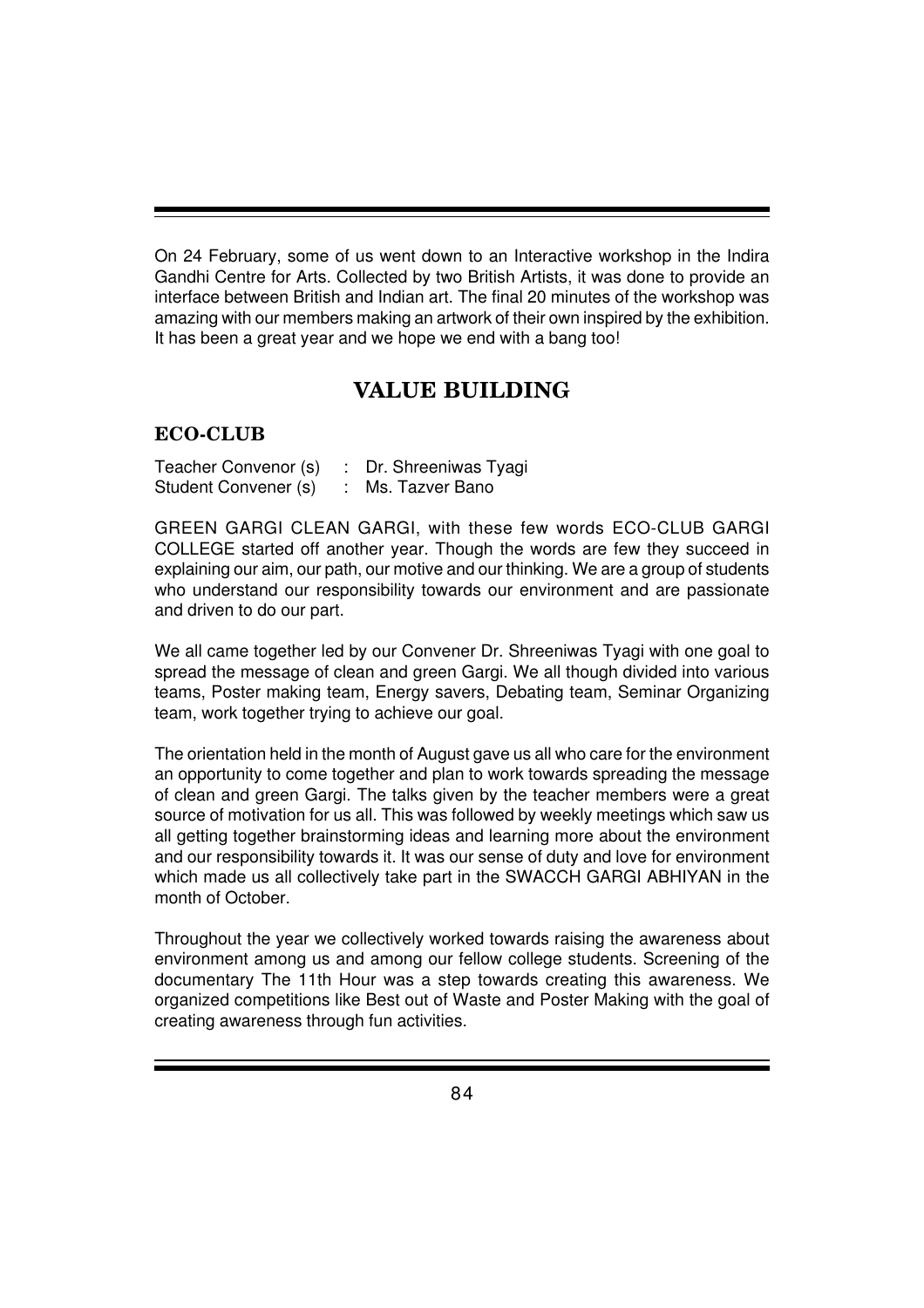As the year comes to an end we hope we made some headway towards achieving the goal of GREEN AND CLEAN GARGI and be ready to welcome new members in the new session with same passion and same goal.

### **EQUAL OPPORTUNITY CELL**

Teacher Convenor : Ms. Suman Lata

Equal Opportunity Cell of the college organizes a UGC sponsored course on Positive Discrimination every year since its inception. The course engages with the concepts of affirmative action, equity, justice, exclusion, disability and marginalization. This year too, the Cell organized the course beginning with the inaugural session by Prof. Vivek Kumar from Jawaharlal Nehru University who spoke on Epistemolgy of Social Exclusion. Other speakers included Prof. Ashok Acharya from Delhi University, Dr. Renu Malviya from Lady Irwin College, Dr. Manindra Thakur from JNU, Prof. Sri Prakash Singh from IIPA. Prof. Sadhna Saxena from Central Institute of Education, chaired the valedictory section. The Cell provided active support to the differently abled students of the college in terms of dissemination of relevant information from the University and other institutes, assistance in arranging writers for the examination and coordination with University Equal Opportunity Cell etc.

### **GANDHI STUDY CIRCLE**

| Teacher Convenor | : Dr. Sweta Mishra                        |
|------------------|-------------------------------------------|
|                  | Student's Convenor : Ms. Drishti Rongpipi |

The Gandhi Study Circle chapter of Gargi College has been committed in its endeavour to understand and implement the work and philosophies of Mohandas K. Gandhi. It aims to educate students of the impact and importance of Gandhian ideologies and their relevance in contemporary time.

Various efforts - both academic and extra-curricular - were undertaken to help students adopt his vision as well as raise awareness on issues that concern societal welfare. The academic calendar of GSS was laden with scholastic lectures; intra and inter college events like poster making and slogan writing competitions, as well as a cleanliness drive.

The first event this year was a guest lecture on 30th September, 2014 by the extremely prolific, Prof. Ashok Vohra, to commemorate Gandhi Jayanti. He spoke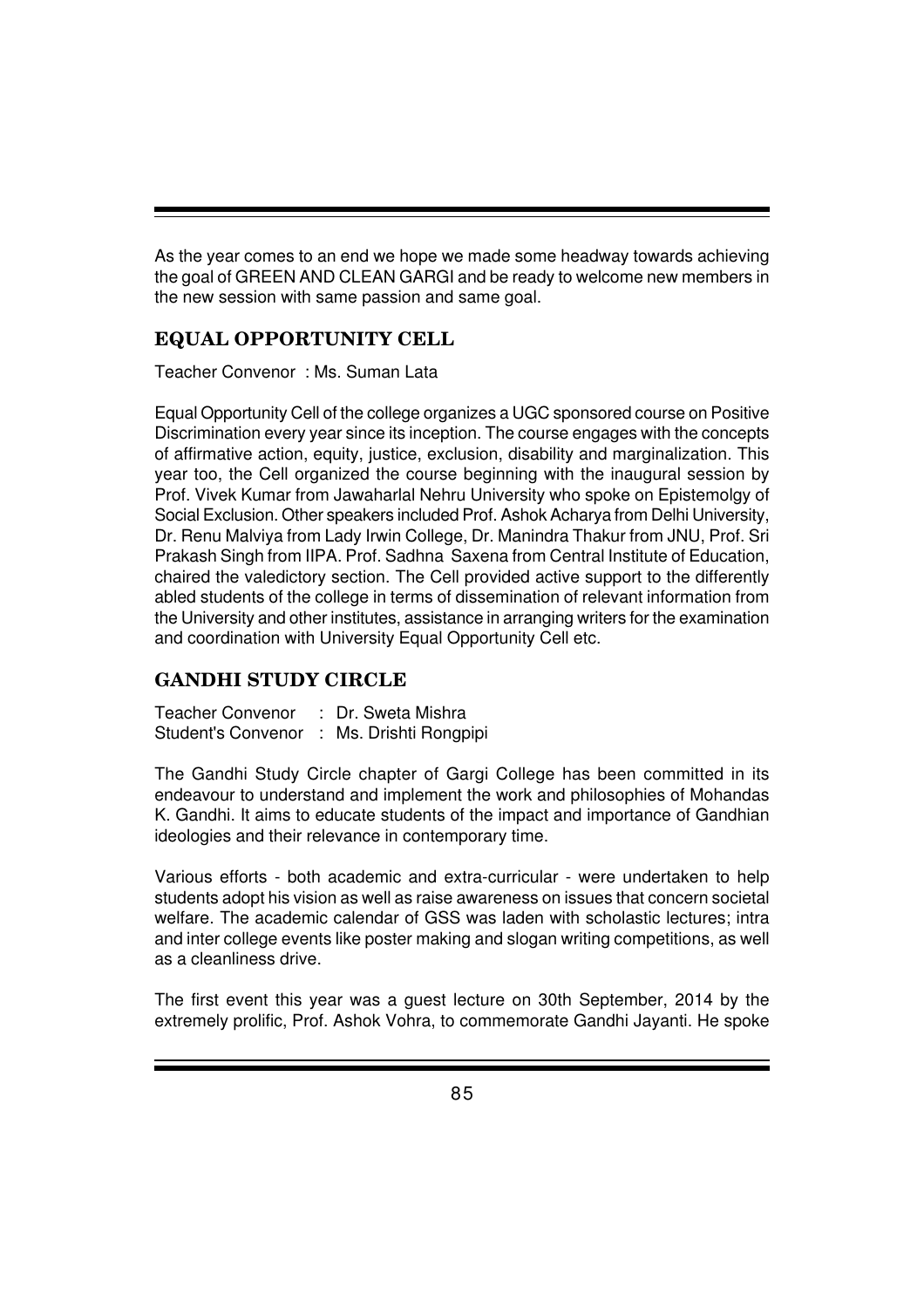on the concept of 'Swadeshi' and its importance to the economy during the British Raj, post-independence India and present times. The following day i.e. 1st September, 2014, witnessed the participation of students from the various departments of the college in slogan writing and poster making competitions to celebrate the life and legacy of Gandhi to mark his birth anniversary. The theme for the competitions was 'Swachh Bharat'. This was an initiative to raise awareness on the cleanliness campaign undertaken by the Modi government.

A study visit to National Gandhi Museum and Gandhi's Samadhi at Rajghat, New Delhi was organised in the second week of November, 2014 for the students of 'Gandhi and Contemporary World'. 20 students and 4 faculty members visited the Gandhi Museum and Rajghat located in the heart of our city for an interactive learning experience on life and times of Mahatma Gandhi, the 'Father of Nation'. The trip began with a guided tour inside the Museum that provided useful historical information to all, followed by a Charkha-Spinning Session in the Campus. After this, students were taken inside a model of a Gandhi Ashram. Later, a short film on the life and political struggles of Gandhi was screened in the auditorium. The next half of the day marked a visit inside the Rajghat. Students and Faculty benefited from this short trip as it helped in building the gap between theory and practice of the said course.

The Gandhi Study Circle held its annual fest on 11th March, 2015. The programme included a lecture by guest speaker, Prof. Salil Mishra, who spoke on 'Gandhi's relevance today'. The fest saw a large participation of students in various events from across colleges in Delhi. The theme for the slogan writing and poster making competitions was the same as the guest lecture, so as to gauge the reception of students to Gandhian philosophies. A conventional bilingual debate competition was also conducted. The topic for the debate was, "This house regrets the deification of Gandhi", which was greatly insightful in assessing the youth's perception of Gandhi's idolized status.

All events organized this year were warmly received and successful. All the events were possible only because of the participation of all of this society's members and kind students, who agreed to volunteer. The society is driven by the vision and encouragement of teacher-members who guide students in implementing Gandhi's ideals. The college's support also plays a vital role in keeping the Study Circle active.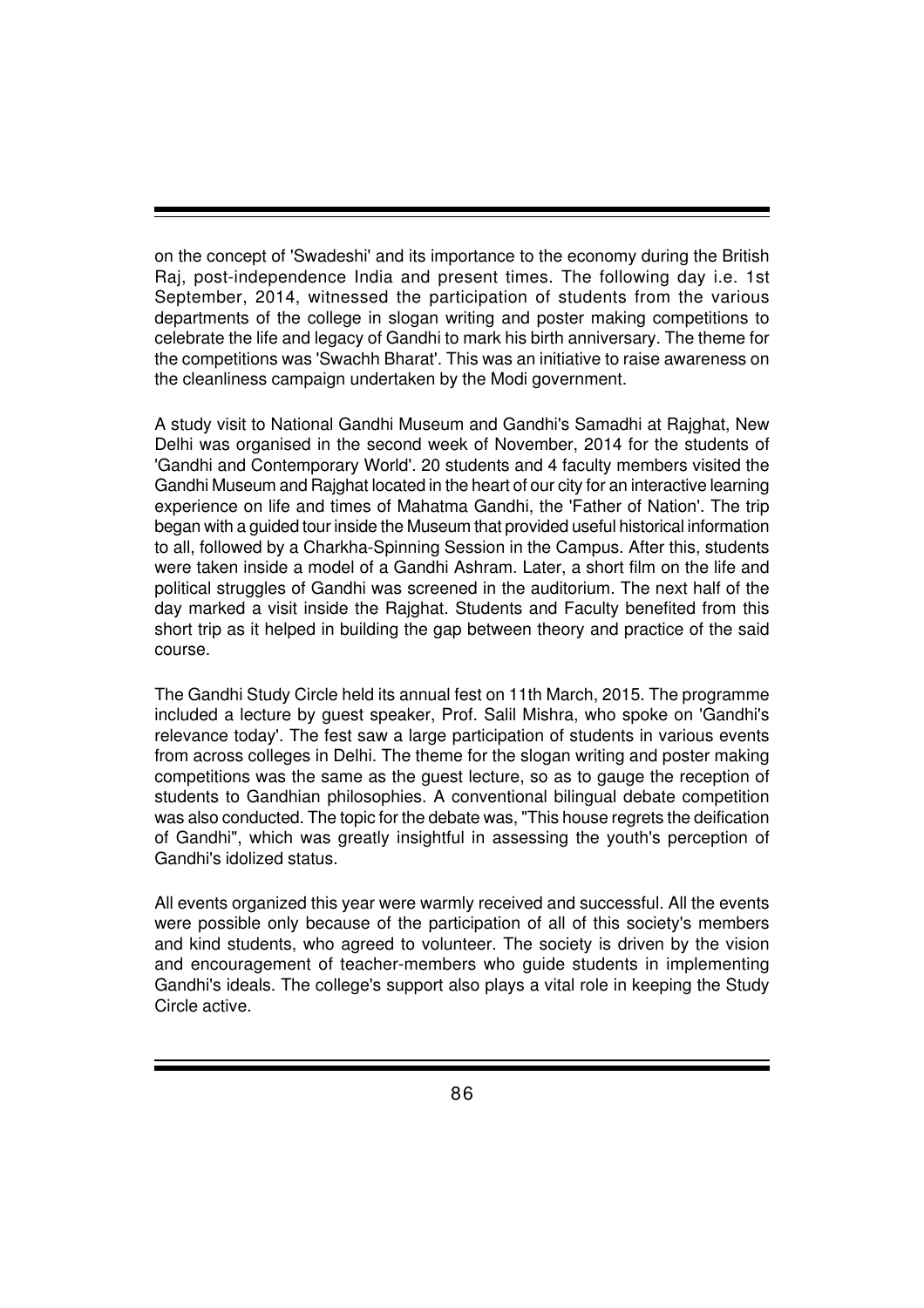#### **NATIONAL CADET CORPS (NCC)**

| Associate NCC Officer                          | Lt. (Dr.) Purnima Agrawal |
|------------------------------------------------|---------------------------|
| Associate NCC Officer (SUO) : Ms. Pooja Sharma |                           |

The NCC wingof Gargi College is attached to 4 Delhi Girls Battalion of army wing. In the academic year 2014-2015, 57 students were enrolled to NCC in addition to 50 cadets in second year. Year began with a knowledgeable and motivational lecture by an eminent retired Army personalin college auditorium in the month of August.Cadets actively participated in various camps and NCC activities throughout the year. 26 cadets participated in CATC held at Delhi Cantonment in June 2014. Cadets won many prizes during this camp such as 1st prize in Group Dance and 2nd prize in Kho-kho games. Sgt. Manisha Lohan, JUO Ankesh Meena and Cadet Sonam won top positions in shooting competition in consecutive CATCs. Cdt. P.Susma won several prizes in solo folk dance competitions. A number of cadets took part in pre-Thal Sainik Camp where Sgt. Manisha Lohan was selected for 4 consecutive Thal Sainik Camps during Sep-Oct 2014 and brought laurels to the college by coming back as one of the top shooters of the prestigious TSC.Acknowledging the importance of an integrated mind, body and soul, a large number of cadets went for the Yoga Camp in Oct 2014. Many cadets participated in prestigious NCC Games in Oct-2014 held at JLN Stadium. SUO Pooja Sharma was selected for the main position in the wreaths laying ceremony of Amar Jawan Jyoti in Jan-2015. SUO Pooja Sharma, JUO Ankesh Meena, JUO Kavita, JUO Arti, Sgt. MAnisha Lohan and Cdt. P.Susma participated in the National Integration Camp-2015 at Gadag, Karnataka. This group achieved 1st prize in the prestigious National Integration Awareness Presentation for Delhi State.Cadet P.Susma Devi received gold medals in individual folk dance as well as debate competition. She was also awarded another prestigious title, "Most Polite & Obedient" cadet. Participants received rigorous yet enjoyable training in all the camps thus helping them to develop qualities like social service,team spirit, discipline,self-defence and leadership.The cadetswere part of social service activitiesalso. They visited an Old Age Home where they interacted with old people living there. A Tree Plantation programme was organised in college premises. Several tree saplings were planted in the surrounding.Also, NCC cadets associated themselves with the nationwide campaign of Swachch Bharat Abhiyan and carried out a cleanliness drive at their unit, college and surrounding areas. There was active participation in adventure activities too. Cdt. Monu has been selected for Mountaineering held at Darjeeling in Jan 2015. She has also beenselected forSnow Skiing held at Kashmir in March 2015.The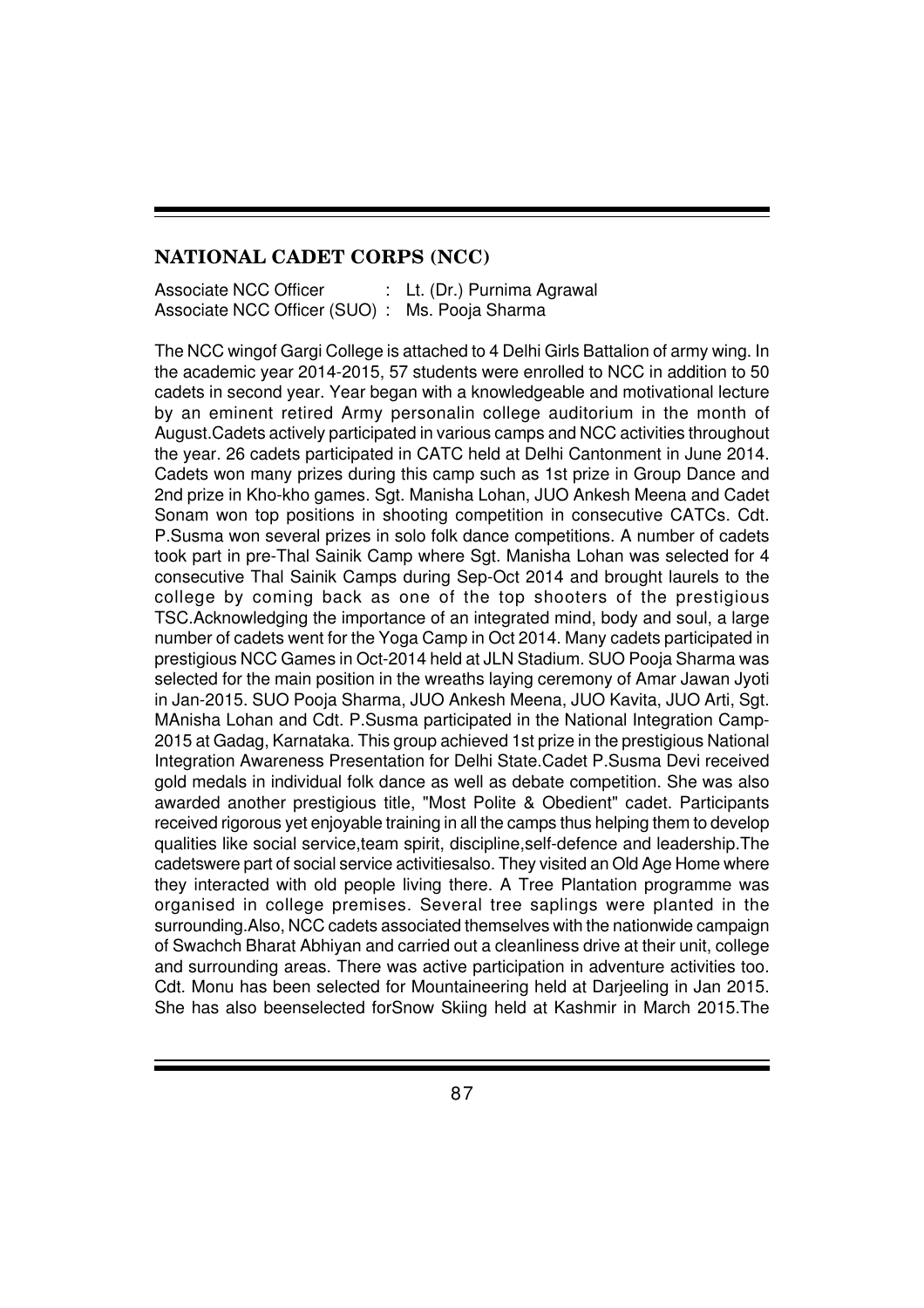Cadets participated in various inter-college competitions and won several prices such as second price in Drill Competition, second price in Treasure Hunt, first price in Poster-making and Solo Dance competition won by SUO Pooja Sharma and P.Susma Devi respectively, special prize for group dance held at Kamla Nehru College, PGDAV college, Shaheed Bhagat Singh College, Jamia Milia Islamia, Kirori Mal College, Zakir Hussain College.

To Conclude the year round activities of NCC we organised an annual inter-college NCC Festival cum Valedictory function, 'SAHAS' on 25th March, 2015. The festival began with intercollege competitions for 'Guard of Honour, Drill, Best Cadet followed by Group Dance, Group Song, Solo Dance and Solo Song Competitions.We are very proud to say that cadets of Gargi college truly epitomised the name of their NCC fest " Sahas " wherein for the first time they presented the grandeur display of velour & bravery by not only learning but also displaying the prestigious military activity of section attack in college ground. 'Guard of Honour' team is also first ever in our college. It was a proud moment for our cadets to create history by being the first ever batch to have displayed this immaculate show. Weapon display was another centre of attraction which was well appreciated & enjoyed by everyone. It is first time in the history of Delhi University that military weapons like 7.62 mm DSR , 5.56mm INSAS LMG, 30mm AGL, 7.56 MMG, 81 Mortar, 51 Mortar were displayed for viewers. Moreover, various aero models of fighter planes were displayed and their flying show was enough to create excitement amongst viewers.Besides, our cadets won first prize in Solo Dance Competition, second prize in Drill Competition and second prize in Group Song Competition. Finally our cadets were felicitated for their outstanding performances, achievements and hard word.

# **NATIONAL SERVICE SCHEME (NSS) ACTIVITIES**

#### Teacher Convenor : Dr. Aparna Joshi

The year saw an overwhelming response of 600students who wanted to be a member of NSS. The session started with general NSS Orientation followed by series of orientation by various NGOs across Delhi-NCR region working on different issues prevalent in the society ranging from working for specially privileged children to environment to women safety to blood donation and a lot more relevant topics.

The first event of the society was the commencement of "HOLISTIC LIFE DEVELOPMENT WORKSHOPS" in collaboration with Sri Sathya Sai Organisation in August. 75 NSS members were given a chance to be a part of this workshop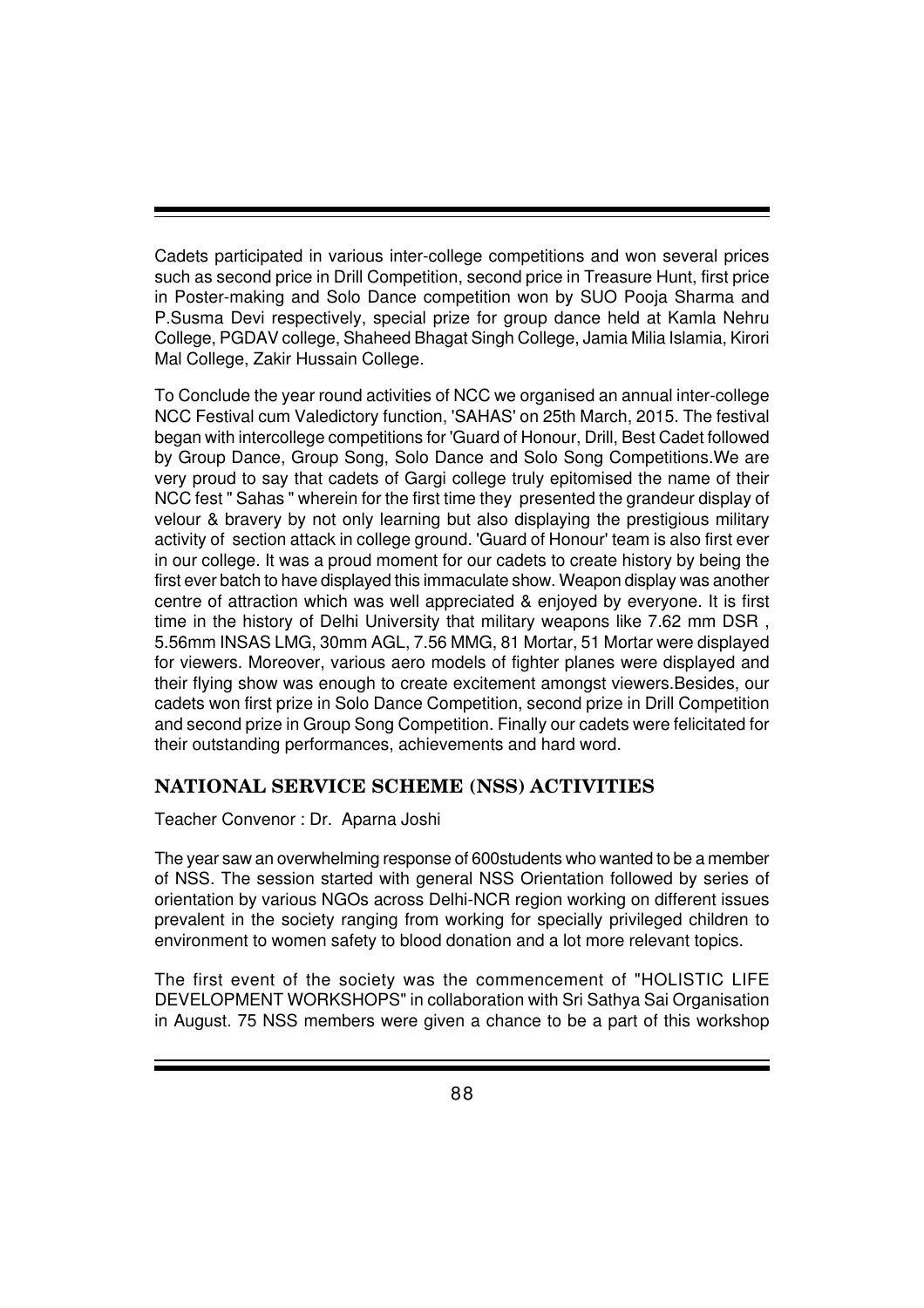series which will end in April. The second major event of the society was "BLOOD DONATION CAMP" which was organized in collaboration with AIIMS and Blood connect. There were 115 successful donations which included donation from students, teachers, as well as non-academic staff.

We organized Poster Making and slogan writing competition on "Swacchh Bharat Abhiyan". "NSS DIWALI MELA" was the next event which the society organized in collaboration with college union. The fourth flagship event of the society was "NSS FRIENDHIP DAY" where elderly people from two old age homes, ARADHNA and SANDHYA were invited. For "NSS CHILDREN'S DAY", children from TAMANA special school were invited to college. Apart from this NSS members have been donating newspapers and clothes on a regular basis which are sent to Family of Disabled. Weekly cleanliness drives were also carried on within the campus by NSS members.

We also collaborated with Indian Cancer Society for spreading awareness about Breast Cancer. NSS members also participated enthusiastically in 39th National Blood Donation Rally organized by Ministry of Health in October. Five of our members got selected for YUVA meet organized by TERI which was a national level meet. From there one of our members got selected for attending Delhi Sustainable Development Summit, 2015. NSS Gargi is active at University level as well. 52 NSS members volunteered for ANTARDHWANI and 10 of our members performed a street play on "YOUTH POWER" during the fest representing NSS Gargi in Antardhwani.

Thus, our members are not only active inside college but also at university level. They carry forward our aim of "Love All, Serve All". The year was an eventful one for the society.

#### **THE WOMEN'S DEVELOPMENT CENTRE**

| <b>Teacher Convenor</b>    | : Dr. Aneeta Rajendran |
|----------------------------|------------------------|
| <b>Teacher Co-Convenor</b> | Ms. R. Smejita Devi    |

The Women's Development Center in 2014-15 conducted a variety of awarenessraising and sensitisation activities through the year. Through the month of September, the WDC in collaboration with the college's Internal Complaints Committee (against Sexual Harassment, ICC-GC) conducted a series of approximately thirty workshops to orient the entire student body of the college on the latest laws on the prevention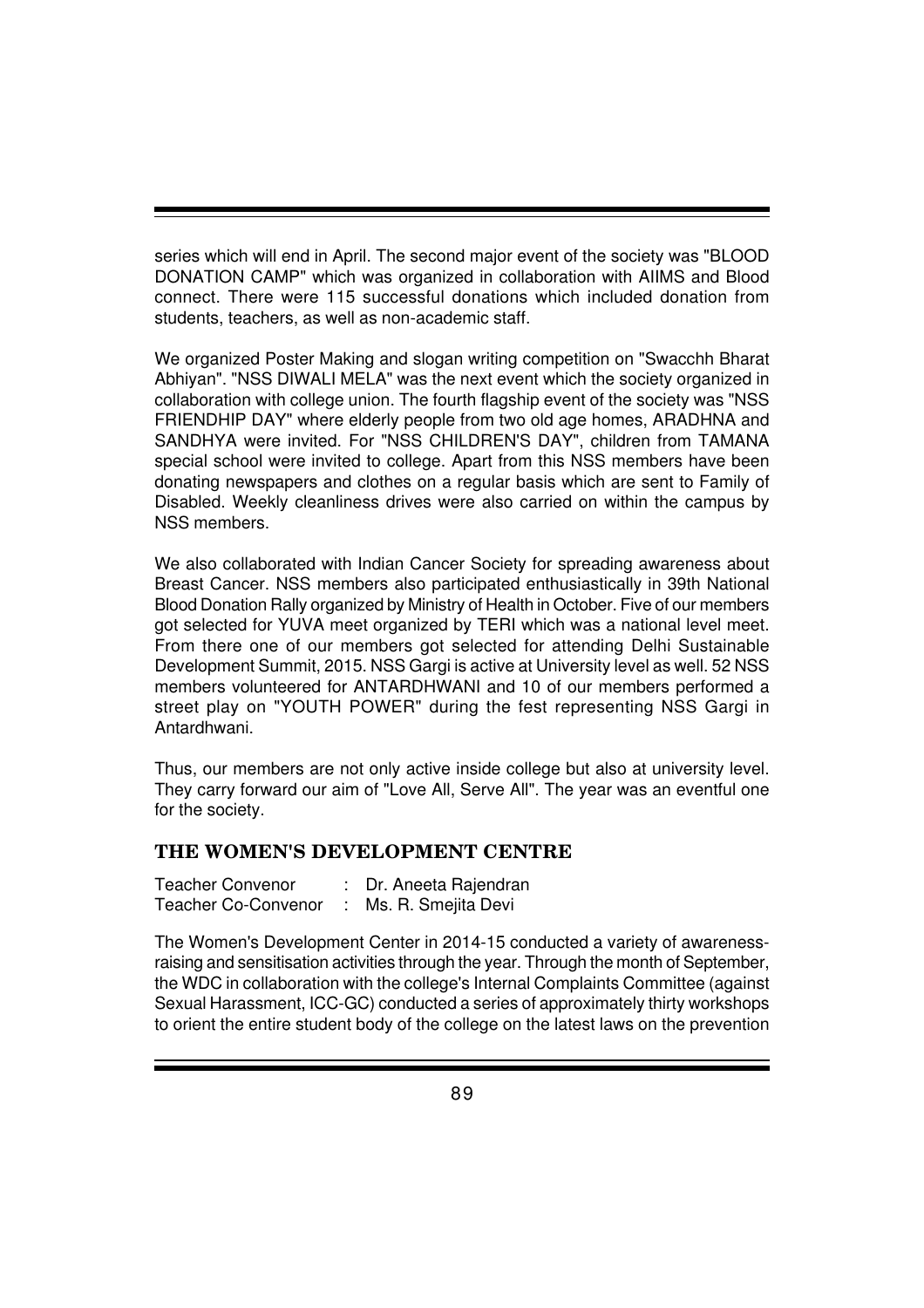of sexual harassment, particularly the Sexual Harassment of Women at the Workplace (Prevention, Prohibition and Redressal) Act of 2013. The College Union was also given a charter of responsibilities and duties to put those in need speedily in touch with the ICC-GC.

Our contribution to the community continues via skill-building programs, discussions, seminars and festivals to create new knowledge and help find new ways to tackle gender violence and bias. The welfare and safety of women in Delhi, both at home and outside, has been the focus of much of our labour this year. Our safety audit of the college and its environs continued, with audit walks this year examining women's experience on the roads around college. These findings will be published and distributed to raise awareness and improve safety. Our in-house audit in the previous year is now supplemented by a partnership with SafetiPin, which makes available this data via an App.

Our activities include initiatives to tackle different other kinds of gender bias: our screening and discussion of the documentary film Blood on my Hands was attended, as most of our film screenings are, by scores of students, whose active participation in the discussion showed the struggle to fight taboos around menstruation and the difficult access to hygiene for women in our country is still very relevant.

The WDC has added its mite to reducing these disparities: Our purchase of a sanitary napkin vending machine, run on a cost-to-cost basis by the WDC, will go a long way in providing cost-effective yet hygienic sanitary napkins to the college's very heterogenous community. We are in the process of setting up a day-care centre (operational from April 2015) for any members of the Gargi community who need child-care services. Once again, this not-for-profit initiative will go a long way in creating a gender-sensitive workspace and will be rank Gargi College as one the very few in Delhi University as offering such service. The services that the WDC provides in the form of interfaces and referrals for students/colleagues facing genderbased violence or bias are sensitive and crafted to give the college community the confidence that gender justice is for all.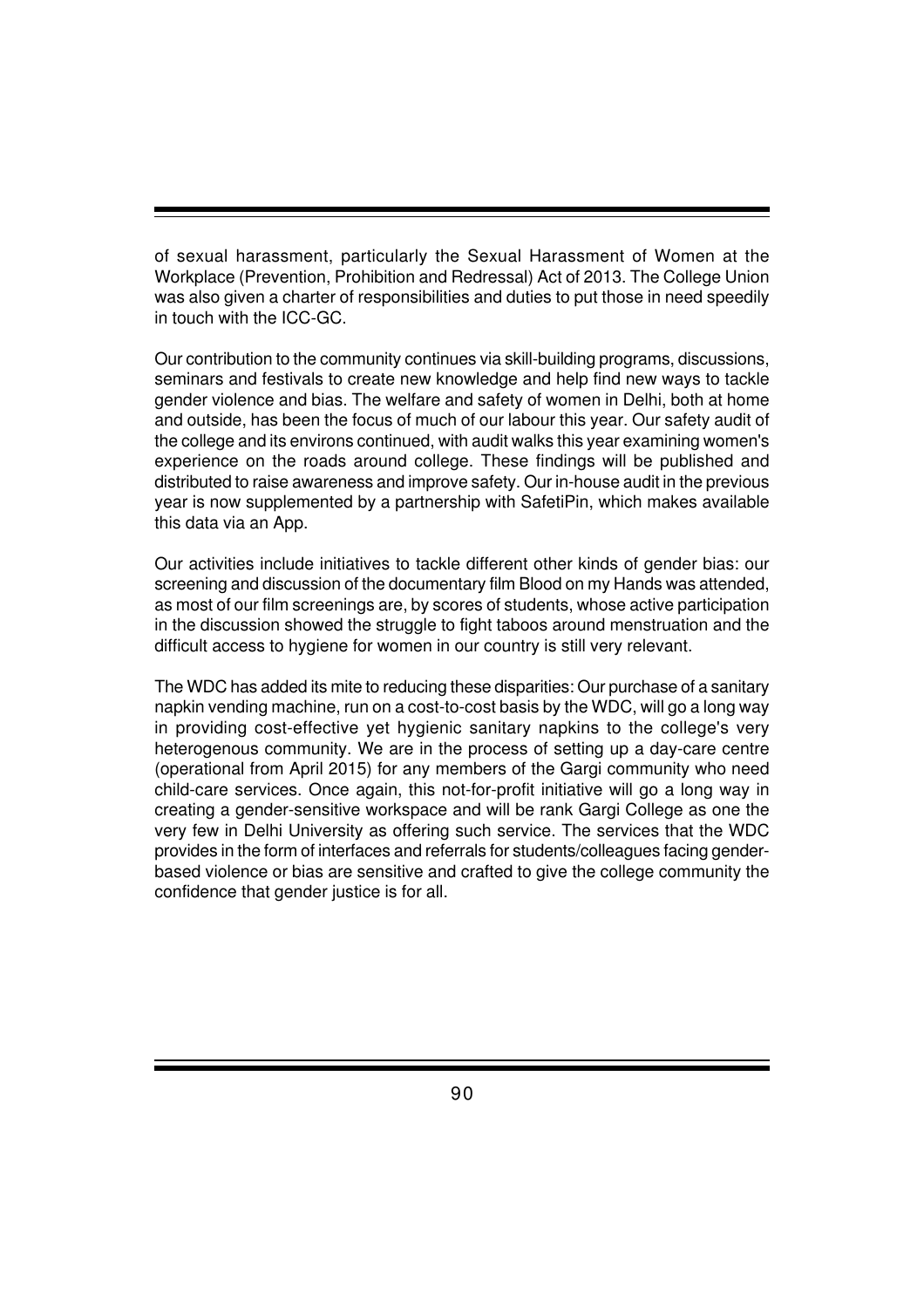# **ADD-ON-COURSES**

#### **Advertising and Marketing Communication**

Teacher Convenor : Dr Geeta Kichlu **Banking & Financial Services**

Teacher Convenor: Dr Manju Sahai

# **PLACEMENT CELL**

Teacher Convenor (s) : Dr. Geeta Mehta Student's Convenor (s) : Ms. Divya Mittal

Keeping the three major objectives of Gargi Placement Cell - support for placements and internships, career guidance and higher education options- in sight, GPC conducted the following activities.

- For the first time, registration process for all activities was completely done online.
- Career talks on opportunities for higher education after graduation in the field of finance and other domains were organised.
- Internship opportunities for first, second and third year students in the field of advertising, marketing and social work were provided.
- Grooming sessions organised in the core areas of resume development, group discussions and personal interviews.

Recruitment in the following corporate houses as assurance, analysts, content designers, research associate, assistant manager, data analyst, moderator, curator, etc: E&Y, KPMG, NIIT, Evalueserve, S&P Capital IQ, Smartican, IACT Global, Discovery Kids, Info edge, Quiz Craft Global,

Following are a few schools where some of the 4th yr B EL ED students are selected and a few are in the pipeline: Prakriti, Noida, Gyan Bharti School, Saket, Amity International School, Noida, K R Mangalam Birla School, The Presidium, New State Academy, Ashoka Vihar, Mount Carmel School, Dwarka, In Open, Mumbai.

Grooming sessions by the following institutions: TIME, SOIL and CHOPRA'S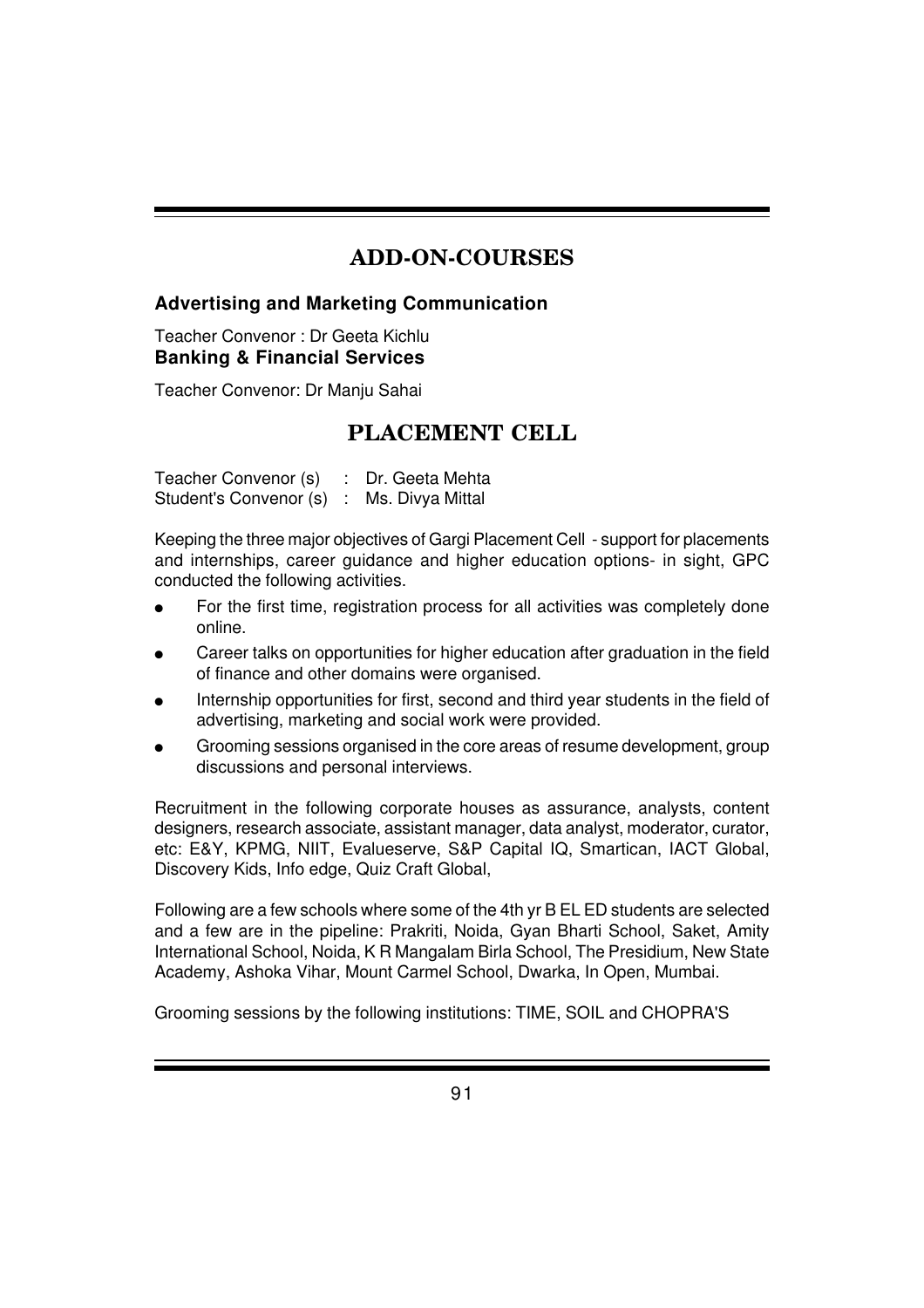INTERNSHIPS: Some of the organizations - Deloitte Asmat, Gandhi Fellowship, Oberoi, Igmat.com, Young India, Eminent Society, School of life and Barter Bazaar

| <b>Speakers</b>                                                                                  | <b>Topic</b>                                                                         | <b>Organisation / Profession</b>                                                                       |
|--------------------------------------------------------------------------------------------------|--------------------------------------------------------------------------------------|--------------------------------------------------------------------------------------------------------|
| Prof. J.P Khurana                                                                                | Phytochromes, Cryptochromes<br>and Phototropins Provide Insight<br>into Plant Vision | Department of Plant Molecular<br>Biology, Delhi University                                             |
| Dr. Rajendra Gupta                                                                               | DNA of Words                                                                         | University of Delhi                                                                                    |
| Prof. Abhishek Kumar                                                                             | Research Methodology                                                                 | Shivaji College                                                                                        |
| Prof. Pavan Mathur                                                                               | Oxygen evolving complex of<br>Photosystem II                                         | Department of Chemistry,<br>University of Delhi                                                        |
| Prof. M.A. Wahab                                                                                 | Basic concepts of crystallography                                                    | Jamia Millia Islamia                                                                                   |
| Prof. J P Sharma                                                                                 | Companies Act 2013                                                                   | Department of Commerce, Delhi University                                                               |
| Ms. Meenakshi Lekhi                                                                              | Digital India - Empowering<br><b>Banking and Business</b>                            | <b>Member Parliament</b>                                                                               |
| Mr. Gaurav Aggarwal                                                                              | Digital India - Empowering<br><b>Banking and Business</b>                            | <b>CISCO</b>                                                                                           |
| Ms. Rasika Mathur                                                                                | Digital India - Empowering<br>Banking and Business                                   | Snapdeal                                                                                               |
| Ms. Rachna Dixit                                                                                 | Digital India- Empowering<br><b>Banking and Business</b>                             | <b>RBI</b>                                                                                             |
| Mr. Rajesh Bansal                                                                                | Digital India- Empowering<br><b>Banking and Business</b>                             | <b>UIDAI</b>                                                                                           |
| Dr. Rohit Azad<br>Macroeconomic challenges of the<br>economy and their implications<br>for youth |                                                                                      | Centre for Economic Studies and Planning,<br>School of Social Sciences, Jawaharlal Nehru<br>University |
| Paro Anand                                                                                       | Panelist                                                                             |                                                                                                        |
| Navina Jaffa                                                                                     | Panelist                                                                             |                                                                                                        |
| Kamal Pruthi                                                                                     | Panelist                                                                             | Storyteller                                                                                            |
| Prachi Kalra                                                                                     | Panelist                                                                             | University of Delhi                                                                                    |
| Deepti Chawla                                                                                    | Panelist                                                                             |                                                                                                        |
| Mr. Keval Arora                                                                                  | Panelist                                                                             | Kirori Mal College                                                                                     |
| Mr. Paranjoy Guha Thakurta                                                                       | Panelist                                                                             | Media &print journalist                                                                                |

## **SOME OF THE INVITED SPEAKERS OF EMINENCE**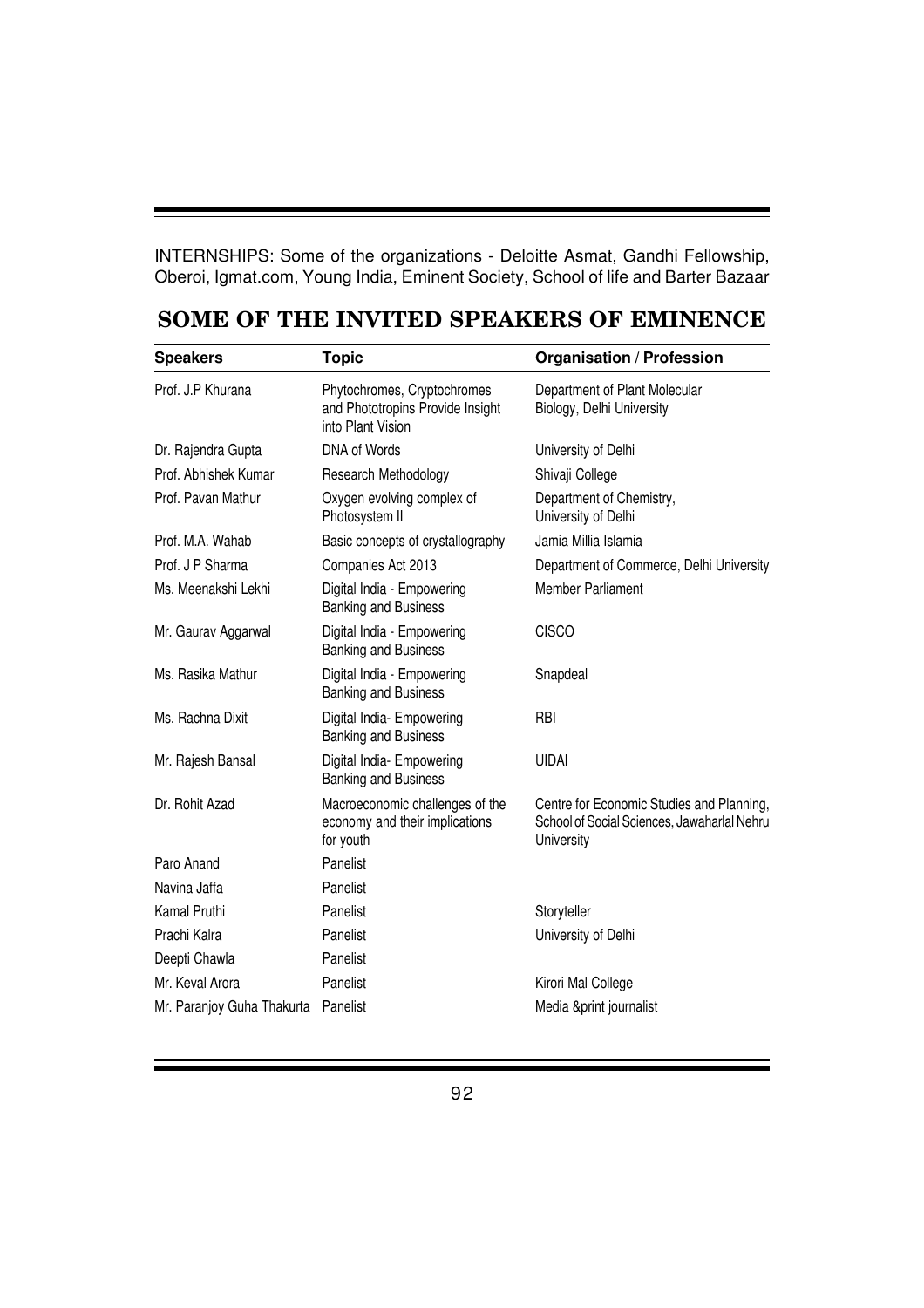| <b>Speakers</b>          | <b>Topic</b>                                                                              | <b>Organisation / Profession</b>                                                                                                   |
|--------------------------|-------------------------------------------------------------------------------------------|------------------------------------------------------------------------------------------------------------------------------------|
| Ms. Shubhra Gupta        | Panelist                                                                                  | <b>Print Journalist</b>                                                                                                            |
| Dr. Brinda Bose          | Panelist                                                                                  | Jawaharlal Nehru University                                                                                                        |
| Mr. Shammi Narang        | Panelist- Media, us and employment                                                        | <b>TV Anchor</b>                                                                                                                   |
| Mr. Ashok Srivastav      | Panelist- Media, us and employment                                                        | <b>TV Anchor</b>                                                                                                                   |
| Mr. Manish Azad          | Panelist- Media, us and employment                                                        | Radio Jockey                                                                                                                       |
| Dr. Jamal Hasan          | Panelist, Problems of<br>conservation in Uttarakhand                                      | ASI                                                                                                                                |
| Dr. Indivar Kamtekar     | Panelist, Nationalism and<br>Modern India                                                 | JNU                                                                                                                                |
| Dr. Veena Kakkar         | Panelist, Impact of Gender on<br>career choices                                           | <b>NGO</b>                                                                                                                         |
| Ms Monica Tiwari         | Panelist, Impact of Gender on<br>career choices                                           | Photojournalist, The Hindu                                                                                                         |
| Dr. Rupamanjari Ghosh    | Atoms & Photons - Quantum<br>Dreams & Challenges                                          | Jawaharlal Nehru University                                                                                                        |
| Prof. T.K.V Subramaniam  | Panelist-Celebrating Intangible<br>Heritage: Performative traditions<br>in Indian History | University of Delhi                                                                                                                |
| Ms. Geeta Chandran       | Panelist-Celebrating Intangible<br>Heritage: Performative traditions<br>in Indian History | Bharatnatyam dancer                                                                                                                |
| Dr. Shatendra K Sharma   | X-ray Fluorescence Spectroscopy                                                           | Jawaharlal Nehru University                                                                                                        |
| Prof. Madhulika Banerjee | Panelist, Impact of Gender on<br>career choices                                           | University of Delhi                                                                                                                |
| Prof. P.R. Kumaraswamy   | Contemporary West Asia:<br>Implication on world politics                                  | Centre for West Asian Studies, School of<br>International Studies, School of International<br>Studies, Jawaharlal Nehru University |
| Dr. Col. Rajeev Agarwal  | Emerging trends in West Asia:<br>Challenges and Opportunities<br>for India                | Institute for Defence Studies and<br>Analyses                                                                                      |
| Prof. Zoya Hassan        | Revisiting Indian Politics:<br>The Road Ahead                                             | Jawaharlal Nehru University                                                                                                        |
| Prof. Gurpreet Mahajan   | Thinking about Justice: Some<br>Dilemmas                                                  | Jawaharlal Nehru University                                                                                                        |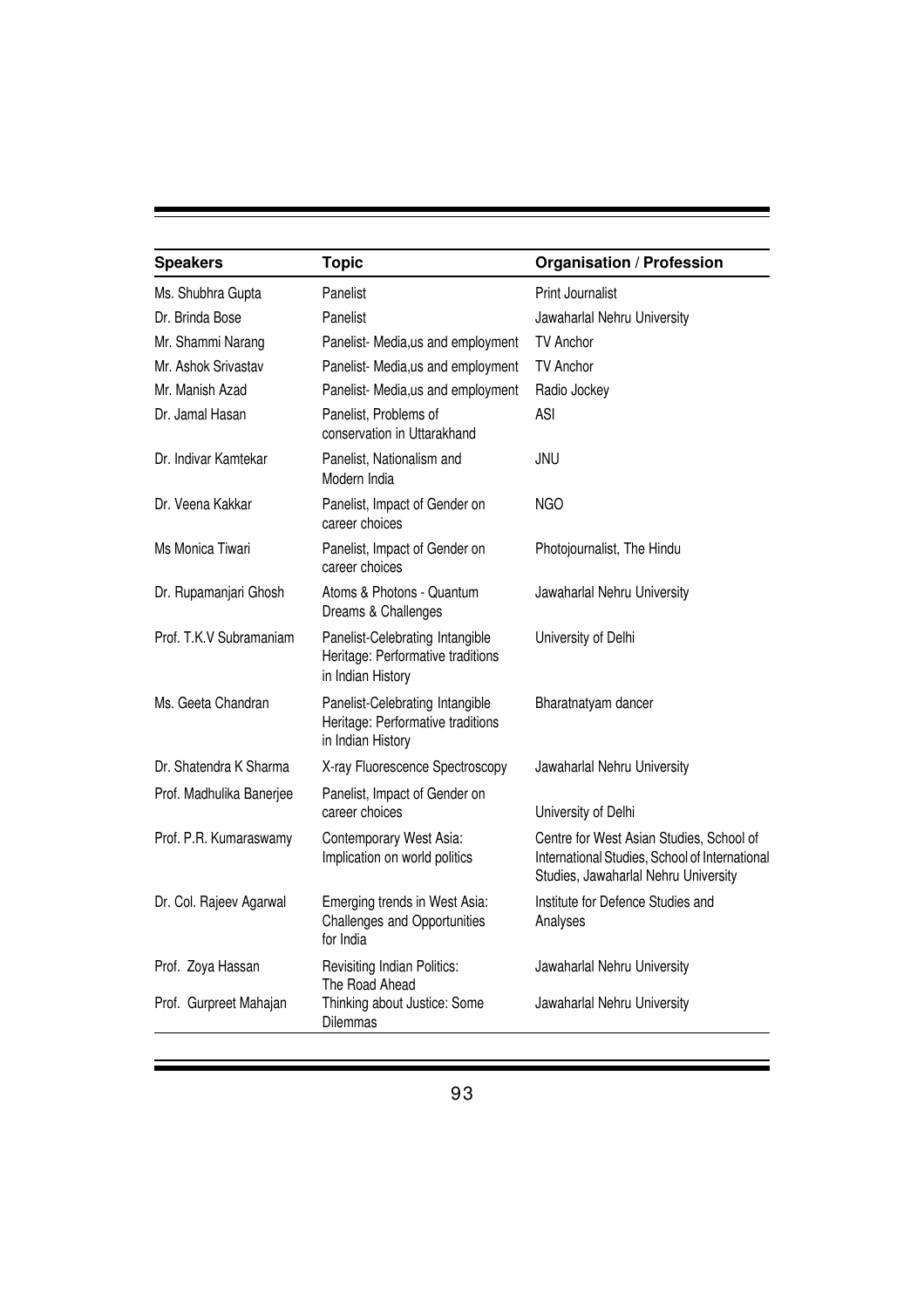| <b>Speakers</b>                  | <b>Topic</b>                                                       | <b>Organisation / Profession</b>                                                                                                                              |
|----------------------------------|--------------------------------------------------------------------|---------------------------------------------------------------------------------------------------------------------------------------------------------------|
| Prof. Maushumi Basu              | The United Nations Security<br><b>Council and Global Conflicts</b> | Jawaharlal Nehru University                                                                                                                                   |
| Prof. Ajay Gudavarthy            | Indian Democracy: Politics<br>without Opposition?                  | Jawaharlal Nehru University                                                                                                                                   |
| Prof. SunitVerma                 | Man-Nature Relation                                                | Delhi University                                                                                                                                              |
| Mr. Madhu Sudan Solanki          | Panelist                                                           | Psychiatrist, Saket City Hospital                                                                                                                             |
| Ms. Kanika Batra                 | Panelist- Music therapy                                            |                                                                                                                                                               |
| Prof. O.P. Pandey                | Panelist                                                           | Formerly in Calcutta University                                                                                                                               |
| Dr. Punita Sharma                | Panelist                                                           | Sri Venkateswara college                                                                                                                                      |
| Dr. T.V. Vijay Kumar             | Bio-Inspired Research in<br><b>Computer Science</b>                | School of Computer Science, JNU                                                                                                                               |
| Prof. S.K. Brahmachari           | Are Life Scientists Trying to Play God                             | Academy Professor of Academy of Scientific<br>and Innovative Research and Former<br>Director-General of Council of Scientific &<br>Industrial Research (CSIR) |
| Padma Shri<br>Prof. V.S. Chauhan | Science and Society                                                | Visiting Scientist International Centre for<br>Genetic Engineering and Biotechnology<br>(ICGEB), New Delhi                                                    |
| Dr. Sujata Mohanty               | A Scientist can look like me                                       | Additional Professor Centre of Excellence<br>for Stem Cell Research, AlIMS                                                                                    |
| Mr. Sandeep Vaswani              | Panelist-No guts, no glory                                         | <b>AOL</b>                                                                                                                                                    |
| Mr. Rahul Yadav                  | Panelist -No guts, no glory                                        | NGO for cancer patients                                                                                                                                       |
| Mr. Pawan Hora                   | Panelist-No guts, no glory-No<br>guts, no glory                    | Wish box Studio                                                                                                                                               |
| Prof. Vivek Kumar                | Epistemolgy of Social Exclusion                                    | Jawaharlal Nehru University                                                                                                                                   |
| Prof. Salil Mishra               | Panelist                                                           | Jawaharlal Nehru University                                                                                                                                   |
| Dr. Renu Malviya                 | Panelist                                                           | Lady Irwin College                                                                                                                                            |
| Dr. Manindra Thakur              | Panelist                                                           | Jawaharlal Nehru University                                                                                                                                   |
| Prof. Sri Prakash Singh          | Panelist                                                           | <b>IIPA</b>                                                                                                                                                   |
| Prof. Sadhna Saxena              | Panelist                                                           | Central Institute of Education                                                                                                                                |
| Prof. Ashok Vohra                | Panelist                                                           | Dept. Of Philosophy, DU                                                                                                                                       |
| Prof. Ashok Acharya              | Panelist                                                           | Delhi University                                                                                                                                              |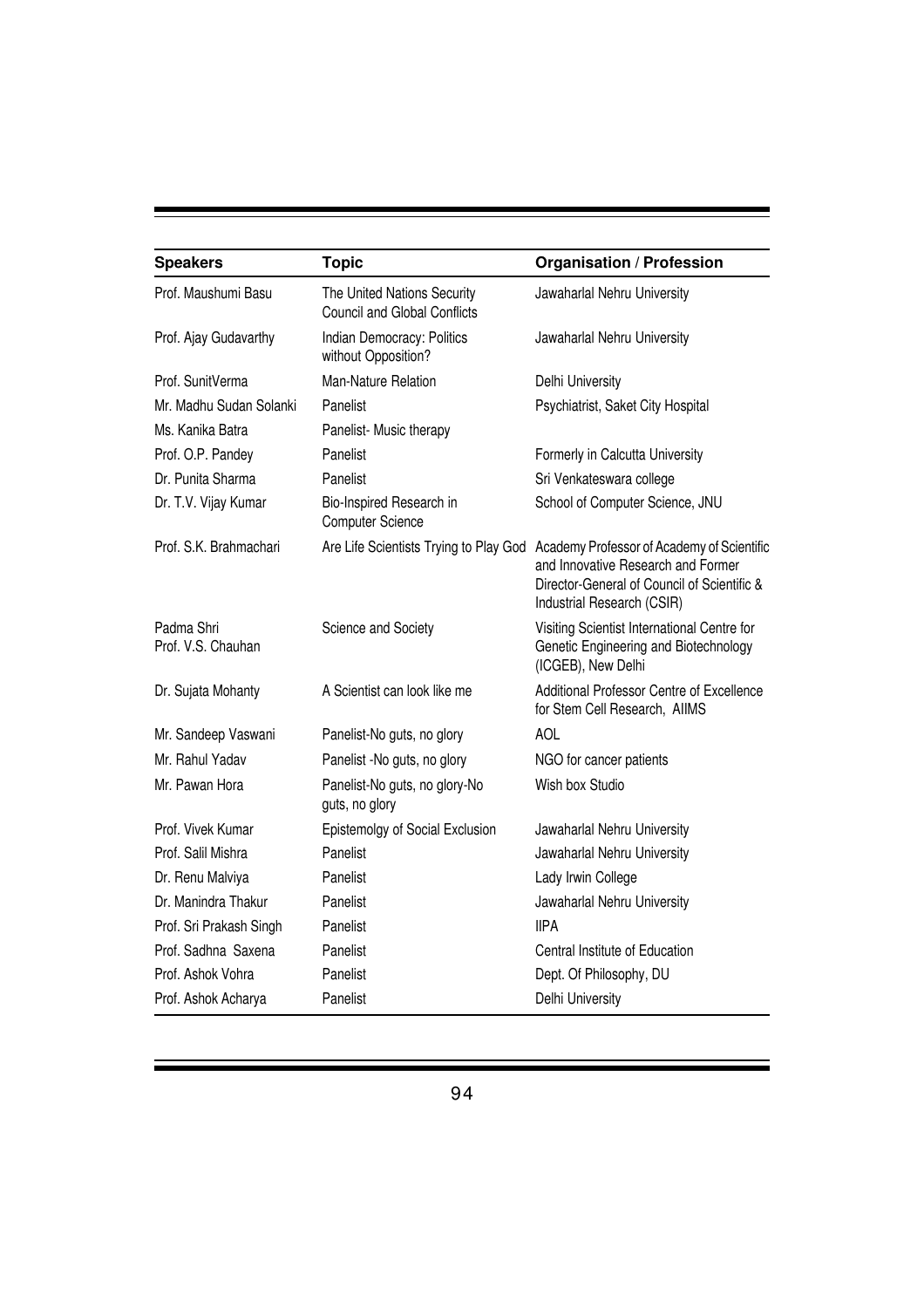# **SPORTS ROUND UP**

#### **Department of Physical Education & Sports Sciences Achievers and Participants in Various Tournaments 2014-15**

| <b>NAME</b>                            | <b>COURSE</b>              | <b>POSITION</b>                                                                                                          | <b>TOURNAMENT</b>                                                                                                                                                         |
|----------------------------------------|----------------------------|--------------------------------------------------------------------------------------------------------------------------|---------------------------------------------------------------------------------------------------------------------------------------------------------------------------|
| <b>ATHLETICS</b><br><b>Ruchi Bhatt</b> | B.EI.Ed.<br>3rd Yr.        | Participation in 800 mts. + 1500 mts<br>Participation in 800 mts + 1500 mts.<br>Participation in 800 mts. + 1500 mts.    | Delhi State Women Festival<br>Delhi State Athletics Championship<br>Delhi University Inter College<br><b>Athletics Championship</b>                                       |
| Shrestha<br>Subramaniam                | B.Sc. Life Sci.<br>3rd Yr. | Participation in 1500 mts. +3000 mts.<br>Participation in 1500 mts. +3000 mts.<br>Participation in 1500 mts. +3000 mts.  | Delhi State Women Festival<br>Delhi State Athletics Championship<br>Delhi University Inter College<br><b>Athletics Championship</b>                                       |
| Dishti Mehra                           | App. Psycho. H<br>3rd yr.  | Participation in 3000 mts.<br>Participation in 5000 mts.                                                                 | Delhi State Women's Festival<br>Delhi University Inter College<br><b>Athletics Championship</b>                                                                           |
| Seema Rawat                            | B.Com. P<br>3rd yr.        | 3rd in Javelin Throw<br>Participation in Javelin Throw<br>Participation in Javelin Throw                                 | Delhi State Athletics Championship<br>Delhi State Women's Festival<br>Delhi University Inter College<br>Athletics Championship                                            |
| Preeti                                 | B.A. Hindi H<br>3rd yr.    | Participation in 5000 mts.                                                                                               | Delhi State Athletics Championship                                                                                                                                        |
| Rinku Narwal                           | B.Com. P<br>3rd yr.        | Participation in 5 kms. Walk                                                                                             | Delhi University Inter College<br>Athletics Championship                                                                                                                  |
| Tanushri<br>Khandelwal                 | B.Com. H<br>2nd yr.        | 2nd in Discus Throw<br>Participation in 100 mts. H &<br>4X100 Mts Relay<br>1st in Discus Throw                           | Delhi State Athletics Championship<br>Delhi University Inter College<br>Athletics Championship<br>Delhi University Inter College<br><b>Athletics Championship</b>         |
| Kritika Pahwa                          | B.Com. H<br>2nd yr.        | Participation in 100 mts.<br>Participation in 100 mts.<br>Participation in 100 mts. +<br>200 mts + 4X100 Mts Relay       | Delhi State Women Festival<br>Delhi State Athletics Championship<br>Delhi University Inter College<br>Athletics Championship                                              |
| Alka                                   | B.Sc. Zoology<br>H 2nd yr. | Participation in 200 mts.+400 mts<br>Participation in 200 mts.<br>3rd in 400 mts.<br>Participation in 400 mts. + 800 mts | Delhi State Women Festival<br>Delhi State Athletics Championship<br>Delhi State Athletics Championship<br>Delhi University Inter College<br><b>Athletics Championship</b> |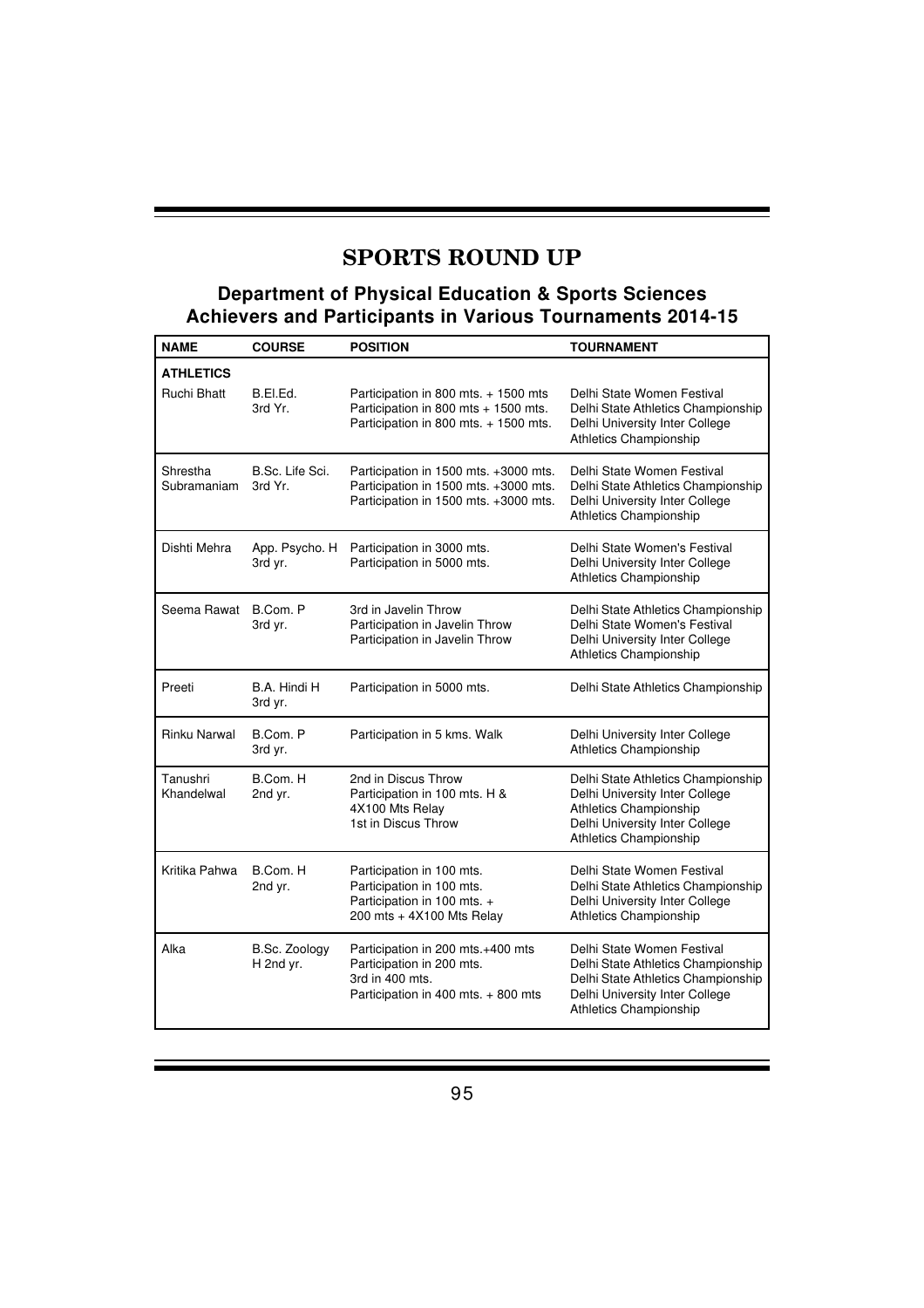| <b>NAME</b>                    | <b>COURSE</b>                  | <b>POSITION</b>                                                                     | <b>TOURNAMENT</b>                                                                                                            |
|--------------------------------|--------------------------------|-------------------------------------------------------------------------------------|------------------------------------------------------------------------------------------------------------------------------|
| Mamta Giri                     | B.A. Hindi H<br>2nd yr.        | Participation in 800 mts.<br>Participation in 800 mts.                              | Delhi State Women's Festival<br>Delhi State Athletics Championship                                                           |
| Priya Kumari                   | B.A. Hindi H<br>2nd yr.        | Participation in 200 mts.<br>Participation in 200 mts.<br>Participation in 200 mts. | Delhi State Women Festival<br>Delhi State Athletics Championship<br>Delhi University Inter College<br>Athletics Championship |
| Pooja Goyal                    | B.Com. H<br>2nd yr.            | Participated in 5000 mts.<br>Participated in 400 mts. H                             | Delhi State Athletics Championship<br>Delhi University Inter College<br><b>Athletics Championship</b>                        |
| Sonal Alagh                    | Pol. Sci. H<br>2nd yr.         | Participated in Shot Put +<br><b>Hammer Throw</b>                                   | Delhi University Inter College<br>Athletics Championship                                                                     |
| Aishwarya<br>Patel             | Pol. Sci. H<br>2nd yr.         | Participated in 100 mts.                                                            | Delhi University Inter College<br><b>Athletics Championship</b>                                                              |
| Lakshmi                        | Botany H<br>2nd yr.            | Participated in High Jump +<br>Heptathlon                                           | Delhi University Inter College<br>Athletics Championship                                                                     |
| Geetanjali<br>Joshi            | Psychology H<br>1st yr.        | Participated in 400 mts. +<br>400 mts Hurdle                                        | Delhi University Inter College<br>Athletics Championship                                                                     |
| Monu                           | <b>B.A.P. 1st yr.</b>          | Participated in 400 mts.<br>Participated in 400 mts.                                | Delhi State Women Festival<br>Delhi State Athletics Championship                                                             |
| Lovely Tewatia B.Sc. Life sci. | 1st yr.                        | Participated in Long Jump +<br>Heptathlon                                           | Delhi University Inter College<br><b>Athletics Championship</b>                                                              |
| Anupriya                       | Botany H<br>2nd Yr.            | 3rd in Shot Put                                                                     | Delhi State Athletics Championship                                                                                           |
| Jyoti Sangwan                  | Pol. Sci. H                    | 1st in Javelin Throw                                                                | Delhi State Women's Festival                                                                                                 |
|                                | 1st yr.                        | 1st in Javelin Throw                                                                | Delhi State Athletics Championship                                                                                           |
|                                |                                | 2nd in Shot Put                                                                     | Delhi State Athletics Championship                                                                                           |
|                                |                                | 1st in Javelin Throw                                                                | Delhi University Inter College<br><b>Athletics Championship</b>                                                              |
|                                |                                | 1st in Shot Put                                                                     | Delhi University Inter College<br><b>Athletics Championship</b>                                                              |
|                                |                                | 3rd Position                                                                        | <b>Junior National Athletics</b><br>Championship                                                                             |
|                                |                                | Selected                                                                            | All India Inter University Athletics<br>Championship                                                                         |
| Himanshi                       | B.El.Ed. 4th Yr. Participation |                                                                                     | Delhi State Athletics Championship                                                                                           |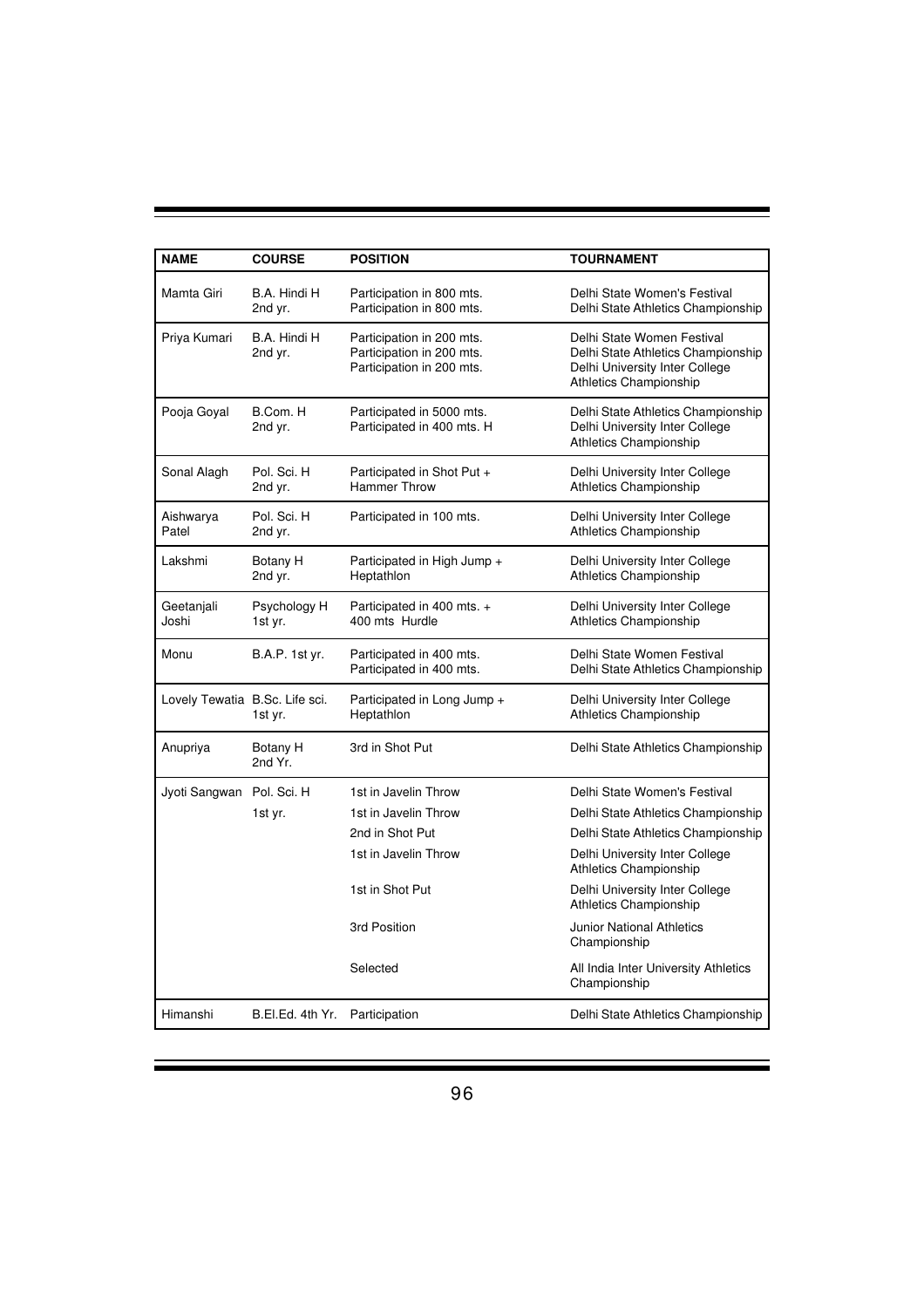| <b>NAME</b>                  | <b>COURSE</b>                                | <b>POSITION</b>                                                                                                                                                                                                      | <b>TOURNAMENT</b>                                                    |
|------------------------------|----------------------------------------------|----------------------------------------------------------------------------------------------------------------------------------------------------------------------------------------------------------------------|----------------------------------------------------------------------|
| <b>BALL BADMINTON</b>        |                                              | <b>3RD POSITION IN DELHI UNIVERSITY INTER-COLLEGE BALL</b><br><b>BADMINTON CHAMPIONSHIP</b><br><b>3RD POSITION IN MIRANDA HOUSE INTER-COLLEGE BALL</b><br><b>BADMINTON CHAMPIONSHIP</b>                              |                                                                      |
| Laxmi                        | B.A.P. 1st Yr.                               | 3rd Position                                                                                                                                                                                                         | Delhi University Inter College Ball<br><b>Badminton Championship</b> |
|                              |                                              | Participation                                                                                                                                                                                                        | All India Inter University Ball<br><b>Badminton Championship</b>     |
|                              |                                              | Participation                                                                                                                                                                                                        | Senior National Ball Badminton<br>Championship                       |
| Priyanka                     | B.A.P. 1st Yr.                               | 3rd Position                                                                                                                                                                                                         | Delhi University Inter College Ball<br><b>Badminton Championship</b> |
|                              |                                              | Selected                                                                                                                                                                                                             | All India Inter University Ball<br>Badminton Championship Camp.      |
|                              |                                              | Participation                                                                                                                                                                                                        | Senior National Ball Badminton<br>Championship                       |
|                              | Sonia Sharma B.Sc. Physical<br>Sc. H 3rd Yr. | 3rd Position                                                                                                                                                                                                         | Delhi University Inter College Ball<br><b>Badminton Championship</b> |
| Laxmi Gurjar                 | Botany H<br>2nd Yr.                          | 3rd Position                                                                                                                                                                                                         | Delhi University Inter College Ball<br>Badminton Championship        |
| Anshul                       | B.EI.Ed.<br>2nd Yr.                          | 3rd Position                                                                                                                                                                                                         | Delhi University Inter College Ball<br><b>Badminton Championship</b> |
| Likitha shetty               | English H<br>3rd Yr.                         | 3rd Position                                                                                                                                                                                                         | Delhi University Inter College Ball<br><b>Badminton Championship</b> |
| Dipti Rana                   | Psy. H 2nd Yr.                               | 3rd Position                                                                                                                                                                                                         | Delhi University Inter College Ball<br><b>Badminton Championship</b> |
| Shubh Gulati                 | App. Psy. 1st Yr. 3rd Position               |                                                                                                                                                                                                                      | Delhi University Inter College Ball<br><b>Badminton Championship</b> |
| Shubhlata                    | Physics H<br>2nd Yr.                         | 3rd Position                                                                                                                                                                                                         | Delhi University Inter College Ball<br><b>Badminton Championship</b> |
|                              |                                              | <b>BASKETBALL Participated in Delhi State Women Festival</b><br><b>Participated in YMCA Basketball Tournament</b><br>Participated in Royal Club Basketball Tournament<br>Participated in DU Inter college Tournament |                                                                      |
| Riya Sinha                   | B.A.P. 3rd yr.                               | Participation                                                                                                                                                                                                        | National Games, Kerala                                               |
| Radha Meena                  | B.A.P. 3rd yr.                               |                                                                                                                                                                                                                      | All Basketball Tournaments                                           |
| Chayanika Sah B.A.P. 3rd yr. |                                              |                                                                                                                                                                                                                      |                                                                      |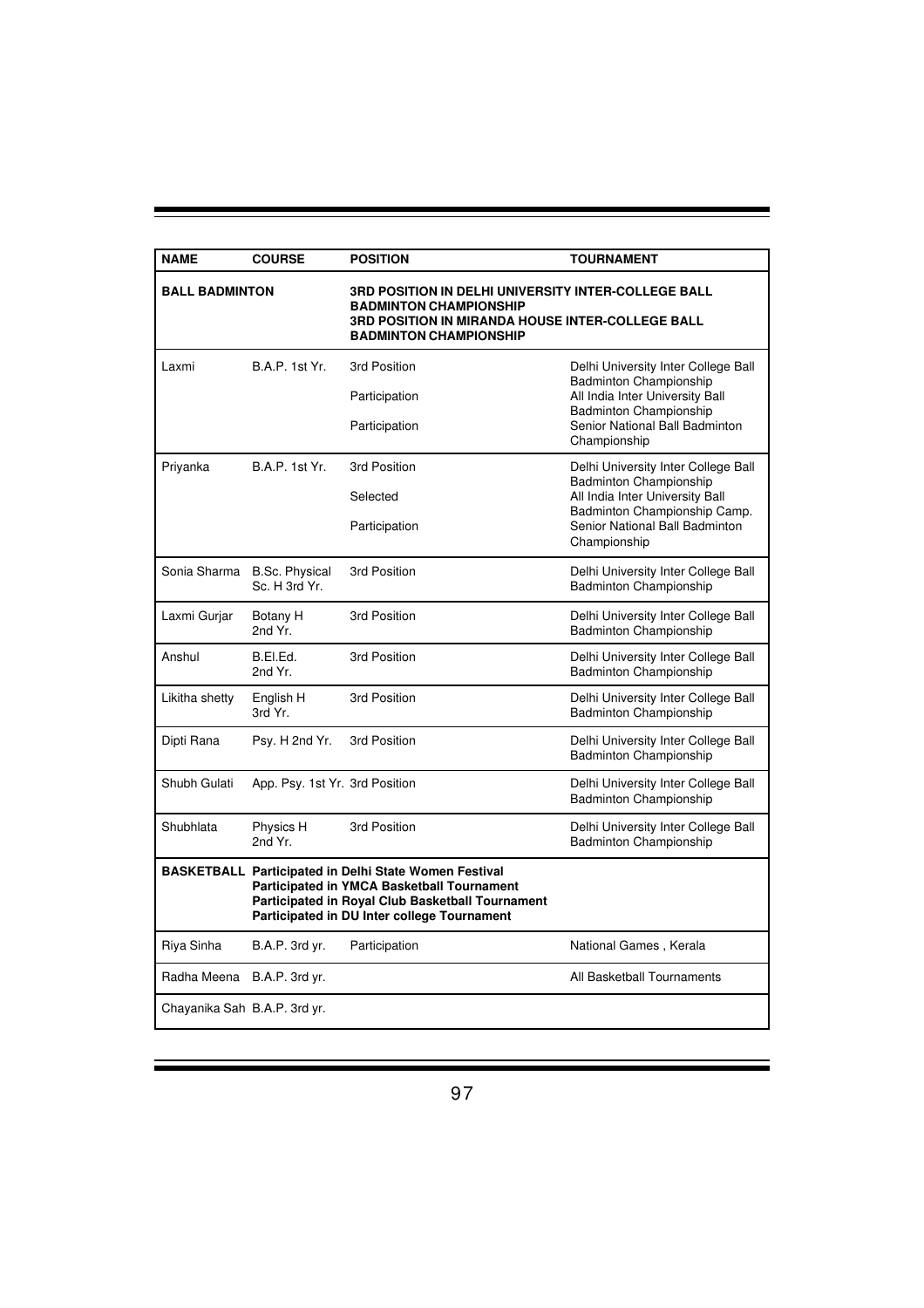| <b>NAME</b>        | <b>COURSE</b>                                                      | <b>POSITION</b>                                |                                               | <b>TOURNAMENT</b>                                                                         |
|--------------------|--------------------------------------------------------------------|------------------------------------------------|-----------------------------------------------|-------------------------------------------------------------------------------------------|
| Yukti Datta        | Pol. Sci. H<br>3rd yr.                                             |                                                |                                               |                                                                                           |
| Urvashi            | B.Com. H<br>2nd yr.                                                |                                                |                                               |                                                                                           |
| Varsha Gupta       | B.Com. H<br>2nd yr.                                                |                                                |                                               |                                                                                           |
|                    | Ridhima Singh Eco. H 2nd yr.                                       |                                                |                                               |                                                                                           |
| Saloni Jain        | B.A. History H<br>2nd yr.                                          |                                                |                                               |                                                                                           |
| Prachi Jain        | B.Com. H<br>2nd yr.                                                |                                                |                                               |                                                                                           |
| Neelam Bisht       | Physics H<br>2nd Yr.                                               |                                                |                                               |                                                                                           |
| Yuki Fonia         | Psychology H<br>2nd yr.                                            |                                                |                                               |                                                                                           |
| Pooja Negi         | B.A.P. 1st yr.                                                     | Participation                                  |                                               | Women National Competition                                                                |
| Neha Verma         | B.A.P. 1st yr.                                                     |                                                |                                               |                                                                                           |
| <b>CHESS</b>       | 3RD POSITION IN LSR SPORTS FESTIVAL<br><b>4TH POSITION IN SRCC</b> |                                                | 5TH POSITION IN MIRANDA HOUSE SPORTS FESTIVAL | 2ND POSITION IN DELHI UNIVERSITY INTER-COLLEGE CHESS CHAMPIONSHIP                         |
| Satakshi<br>Shorya | B.Com. H<br>2nd yr.                                                | Participation<br>1st position<br>Participation |                                               | <b>IIIT</b> Chess Tournament<br><b>LSR FESTIVAL</b><br>All India Inter- University Trials |
| Anjali Malik       | B.Sc. Chem.<br>H 1st yr.                                           | Participation                                  |                                               | <b>IIIT</b> Chess Tournament                                                              |
| Prerna             | B.Com. H<br>2nd yr.                                                |                                                | Participation                                 | All India Inter- University Trials                                                        |
| Namini Malik       | B.El.Ed. 3rd yr.                                                   |                                                | Participation                                 | All India Inter- University Trials                                                        |
| Jyoti              |                                                                    | B.Sc. Zoo. H 2nd yr.                           | Participation                                 | All India Inter-University Trials                                                         |
| Komal              |                                                                    | B.A. Hindi H 2nd yr.                           | Participation                                 | All India Inter- University Trials                                                        |
| <b>CRICKET</b>     |                                                                    |                                                |                                               | 2ND POSITION IN DELHI UNIVERSITY INTERCOLLEGE COMPETITION                                 |
| Shashi Mathur      | B.A.P. 3rd yr.                                                     |                                                | 3rd Position                                  | 2nd Inter State Cricket Championship                                                      |
|                    |                                                                    |                                                | Participation                                 | Senior National Cricket Championship<br>from U.P. State                                   |
|                    |                                                                    |                                                | Selected                                      | North Zone Inter University Cricket<br><b>Tournament Camp</b>                             |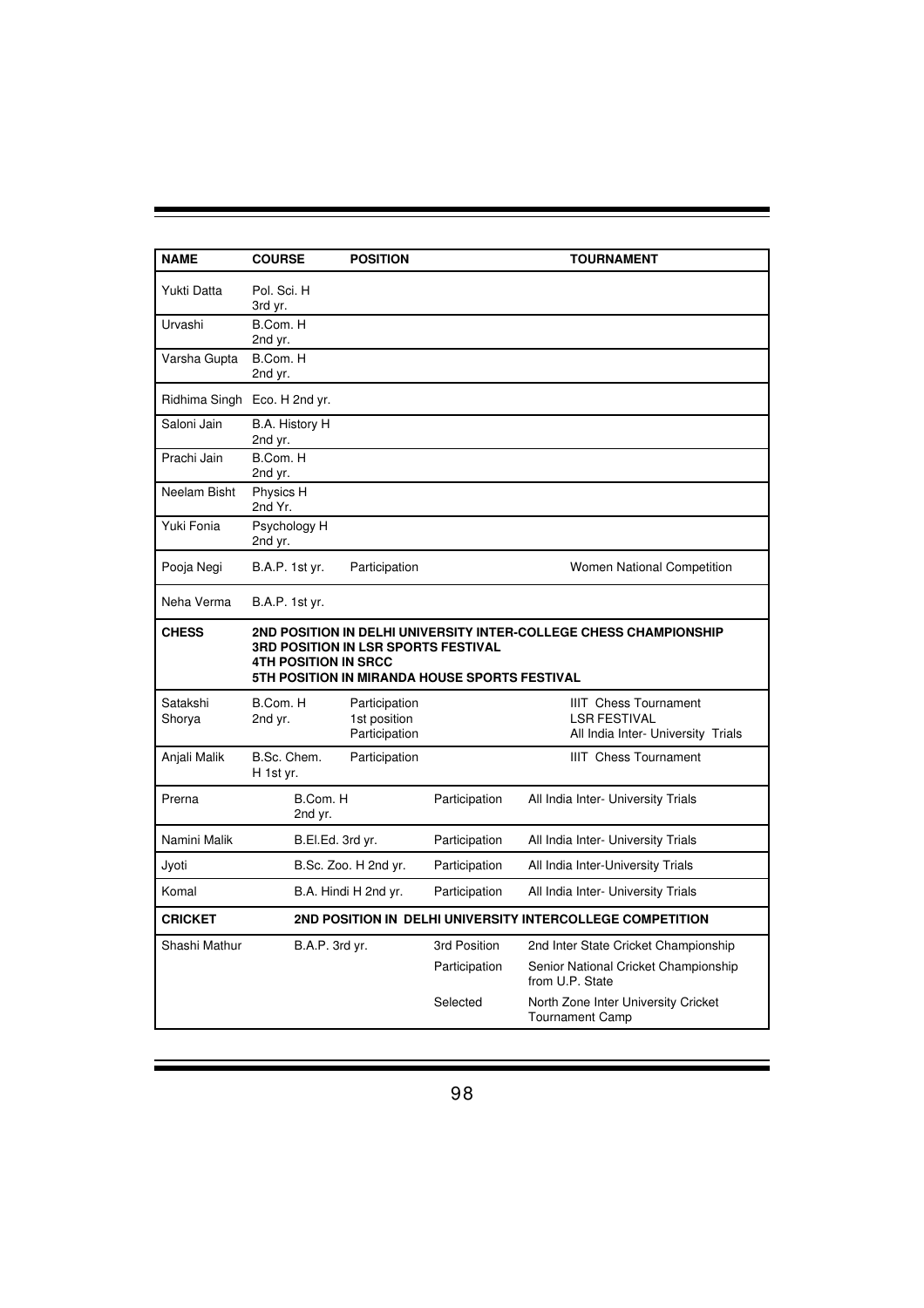| <b>NAME</b>        | <b>COURSE</b>         | <b>POSITION</b>          | <b>TOURNAMENT</b>                                                                                          |
|--------------------|-----------------------|--------------------------|------------------------------------------------------------------------------------------------------------|
| Sadhvi Bhadauria   | B.Com. P 3rd yr.      | 1st Position<br>Selected | JP Atray Cricket Tournament at Chandigarh<br>North Zone Inter University Cricket<br><b>Tournament Camp</b> |
| Anuradha Kalkhande | B.A.P. 3rd yr.        | 3rd Position             | Represented UP senior team in one day and<br>T 20 Cricket Tournament                                       |
|                    |                       | Participation            | Senior National Cricket Championship from<br>U.P. State                                                    |
|                    |                       | Selected                 | North Zone Inter University Cricket<br><b>Tournament Camp</b>                                              |
| Anjali Sharma      | <b>B.A.P. 1st yr.</b> | 1st Position             | Parvati Nagpal Cricket Tournament                                                                          |
|                    |                       | 2nd Position             | T 20 Shah Cricket Tournament at Dehradun                                                                   |
|                    |                       | 1st Position             | Jamia Milia Islamia Cricket Tournament                                                                     |
|                    |                       | 3rd Position             | Haryana Inter State Girls Cricket<br>Tournament                                                            |
| Ahmeda Sayeda      | <b>B.A.P. 1st Yr.</b> | 3rd Position             | North Zone Inter University Cricket<br>Tournament                                                          |
| Nazma              | B.Com. P 1st H yr.    | 3rd Position             | North Zone Inter University Cricket<br>Tournament                                                          |
|                    |                       | Participation            | U-19 Junior National Cricket Championship                                                                  |
| Arti Dhama         | <b>B.A.P. 1st Yr.</b> | 3rd Position             | North Zone Inter University Cricket<br>Tournament                                                          |
|                    |                       | Participation            | U-19 Junior National Cricket Championship                                                                  |
| Neha Rajawat       | <b>B.A.P. 1st Yr.</b> | 3rd Position             | North Zone Inter University Cricket<br>Tournament                                                          |
| <b>FENCING</b>     |                       |                          |                                                                                                            |
| Swati Khanna       | B.A. Eco. H.          | 2nd Position             | Junior State Fencing Championship                                                                          |
|                    | 2nd Yr.               | 4th Position             | Senior State Fencing Championship                                                                          |
|                    |                       | Selected                 | Senior National Fencing Championship                                                                       |
|                    |                       | Selected                 | Junior Nationals Fencing Championship                                                                      |
| <b>GYMNASTICS</b>  |                       |                          |                                                                                                            |
| Simran Kaur        | B.Sc. Life Sci. H     | 3rd Position             | Senior National Gymnastics Championship                                                                    |
| Mudhar             | 3rd Yr.               | Participation            | Delhi State Gymnastics Championship                                                                        |
|                    |                       | Participation            | National Games, Kerala                                                                                     |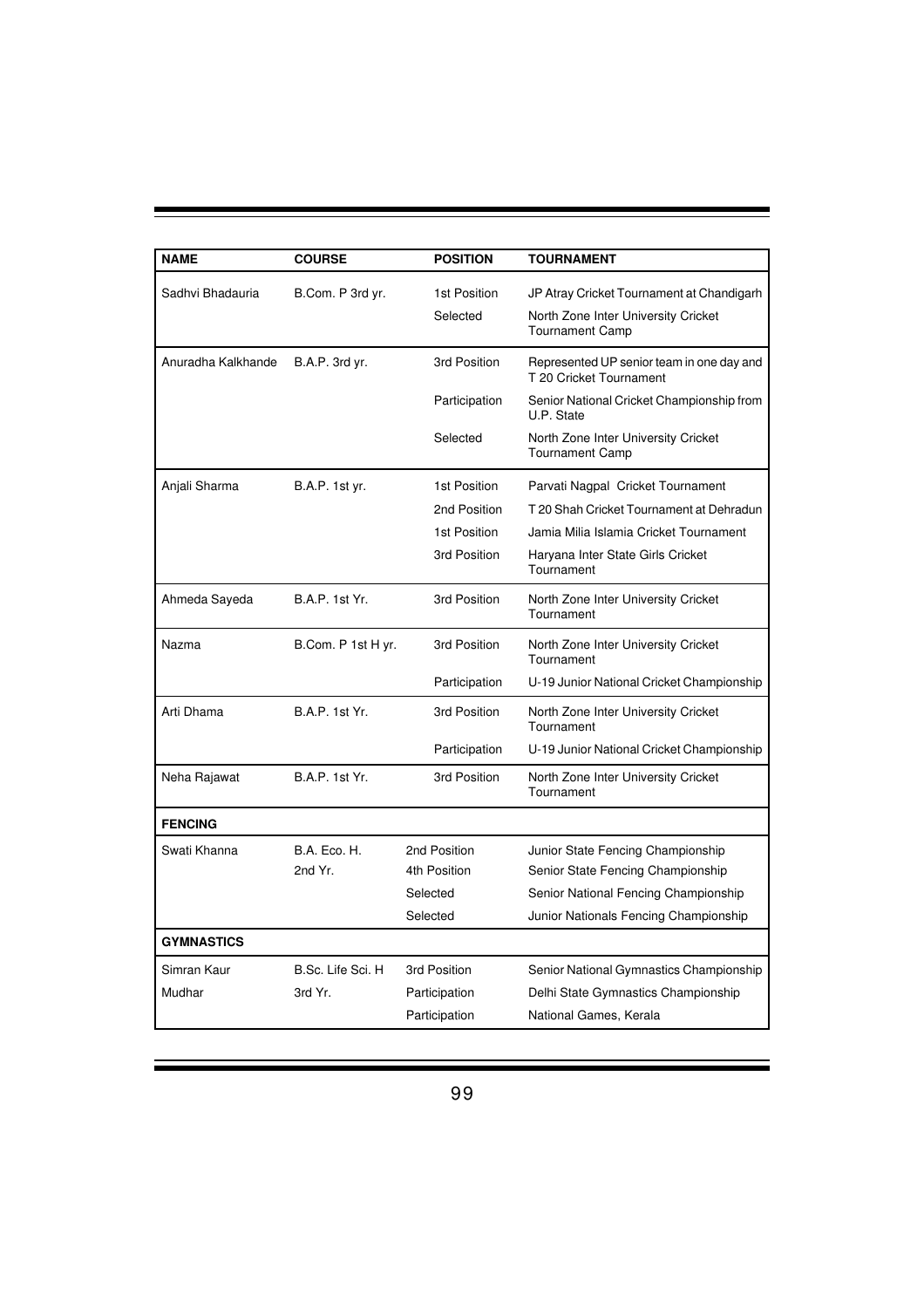| <b>NAME</b>            | <b>COURSE</b>                                                                                                                                                                 | <b>POSITION</b>                                                                                                      | <b>TOURNAMENT</b>                                                                                                                                                                                                                                                |
|------------------------|-------------------------------------------------------------------------------------------------------------------------------------------------------------------------------|----------------------------------------------------------------------------------------------------------------------|------------------------------------------------------------------------------------------------------------------------------------------------------------------------------------------------------------------------------------------------------------------|
| <b>JUDO/ WRESTLING</b> | <b>Overall Team Judo Championship</b><br><b>Overall Judo Championship</b><br>2nd Position<br><b>Team Championship</b><br><b>Team Championship</b><br><b>Team Championship</b> |                                                                                                                      | <b>NSUI Sports Festival</b><br>Dada Dev Judo Championship<br><b>Delhi University Inter College</b><br><b>Wrestling Championship</b><br>Delhi State Judo Championship<br><b>Delhi University Inter College</b><br>Judo Championship                               |
| Meenakshi Gahlot       | B.Com. P<br>3rd yr.                                                                                                                                                           | <b>Bronze Below</b><br>63 kg<br>Gold in 63 Kg<br>Participation                                                       | Delhi University Inter College Wrestling<br>Championship<br>Delhi University Inter College Judo<br>Championship<br>All India Inter University Judo Championship                                                                                                  |
| Gaganpreet Kaur        | B.Com P 3rd Yr.                                                                                                                                                               | Gold in 44 kg/<br>Best Player Award<br>Gold Medal in<br>48 Kg<br>Bronze in 44 Kg                                     | <b>NSUI Sports Festival</b><br>Delhi University Inter College Wrestling<br>Championship<br>Delhi University Inter College Judo<br>Championship                                                                                                                   |
| Sonia Sehrawat         | B.Com P 3rd Yr.                                                                                                                                                               | Bronze in 63 kg                                                                                                      | <b>NSUI Sports Festival</b>                                                                                                                                                                                                                                      |
| Dolly Sharma           | Hindi H 2nd Yr.                                                                                                                                                               | Gold in 48 kg<br>Gold in 48 kg<br>Participated<br>Gold in 48 kg<br>Bronze in 48 kg<br>Gold in 48 kg<br>Participation | <b>NSUI Sports Festival</b><br>Dada Dev Judo Championship<br>Senior National Judo Championship<br>Delhi University Inter College Judo<br>Championship<br>All India Inter University Judo Championship<br>Delhi State Judo Championship<br>National Games, Kerala |
| Amrit Kaur             | B.Com H 2nd Yr.                                                                                                                                                               | Silver in 52 kg<br>Gold in 52 Kg<br>Gold in 52 Kg<br>Silver in 52 kg<br>Participation                                | NSUI Sports Festival<br>Delhi University Inter College Judo<br>Championship<br>Delhi State Judo Championship<br>Delhi University Inter College Wrestling<br>Championship<br>All India Inter University Judo Championship                                         |
| Neha Bisht             | B.Com H 2nd Yr.                                                                                                                                                               | Bronze in 52 kg<br>Silver 57 Kg<br>Silver 57 Kg<br>Silver in 55kg                                                    | <b>NSUI Sports Festival</b><br>Delhi University Inter College Judo<br>Championship<br>Delhi State Judo Championship<br>Delhi University Inter College Wrestling<br>Championship                                                                                  |
| Ena Zafar              | Pol. Sci. H 1st yr.                                                                                                                                                           | Bronze in 63 kg                                                                                                      | <b>NSUI Sports Festival</b>                                                                                                                                                                                                                                      |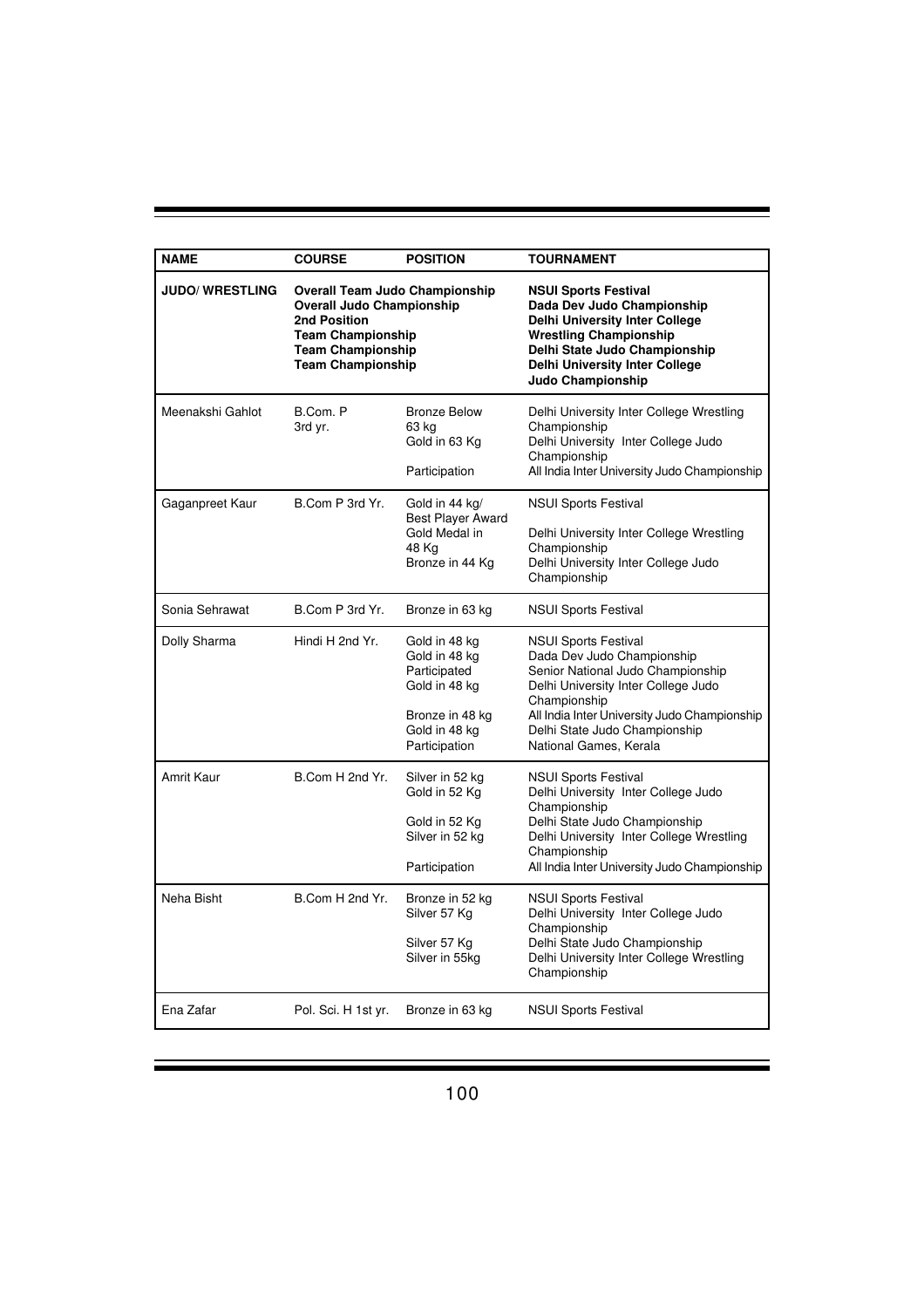| <b>NAME</b>         | <b>COURSE</b>         | <b>POSITION</b>                                                                                                                                                                                              | <b>TOURNAMENT</b>                                                                                                                                                                                                                                                                                                                                                            |
|---------------------|-----------------------|--------------------------------------------------------------------------------------------------------------------------------------------------------------------------------------------------------------|------------------------------------------------------------------------------------------------------------------------------------------------------------------------------------------------------------------------------------------------------------------------------------------------------------------------------------------------------------------------------|
| Vinita              | <b>B.A.P. 1st yr.</b> | Gold in 70 kg $+$<br>Gold in 70 kg + $\&$<br>Open<br>Participation<br>Participation<br>Gold in Open Weight<br>Gold in 70 kg<br>Gold in $70$ Kg +<br>Gold in 78 kg &<br>Silver in Open Weight<br>Silver Medal | <b>NSUI Sports Festival</b><br>Dada Dev Judo Championship<br>Asian Cadet and Asian Junior Judo<br>Championship<br>Senior National Judo Championship<br>Delhi University Inter College Judo<br>Championship<br>Delhi University Inter College Judo<br>Championship<br>Delhi State Judo Championship<br>All India Inter University Judo Championship<br>National Games, Kerala |
| Ruby                | B.A.P. 1st yr.        | Silver in 52 kg<br>Silver in 52 kg<br>Bronze in 52 kg                                                                                                                                                        | Dada Dev Judo Championship<br>Delhi State Judo Championship<br>Mata Sundari Judo Championship                                                                                                                                                                                                                                                                                |
| Sonal Mudgal        | Pol. Sci. H 1st yr.   | Bronze in 70 kg +<br>Bronze in 70 kg<br>Silver in 70 kg<br>Silver in 78 kg                                                                                                                                   | Dada Dev Judo Championship<br>Delhi State Judo Championship<br>Delhi University Inter College Wrestling<br>Championship<br>Mata Sundari Judo Championship                                                                                                                                                                                                                    |
| Vaishali            | <b>B.A.P. 1st Yr.</b> | Bronze in 58 kg                                                                                                                                                                                              | Delhi University Inter College Wrestling<br>Championship<br>Bronze Medal in 57 kg Mata Sundari Judo Championship                                                                                                                                                                                                                                                             |
| Kirti               | B.A.P. 1st yr.        |                                                                                                                                                                                                              | Bronze in Open Weight Mata Sundari Judo Championship                                                                                                                                                                                                                                                                                                                         |
| <b>TABLE TENNIS</b> |                       | 1st Position in Team Event at All India Fest IMS Ghaziabad<br>2nd Position in LSR Sports Festival                                                                                                            | Played Quarterfinals in Delhi University Inter College Tournament                                                                                                                                                                                                                                                                                                            |
| Shweta Lamba        | B.Com. H 3rd yr.      | Participation<br><b>Played Pre Quarter</b><br>Lost in Semi Final<br>Lost in Group Stage                                                                                                                      | <b>Inter-University Trials</b><br>Delhi State Women's Festival<br><b>B R Ambedkar Open Table Tennis</b><br>Tournament<br>All India Fest IMS Ghaziabad                                                                                                                                                                                                                        |
| Sanchita Makkar     | B.Com. P 3rd yr.      | Participation<br>Played First Round<br>Lost in Group Stage<br>Lost in Group Stage                                                                                                                            | <b>Inter-University Trials</b><br>Delhi State Women's Festival<br>B R Ambedkar Open Table Tennis<br>Tournament<br>All India Fest IMS Ghaziabad                                                                                                                                                                                                                               |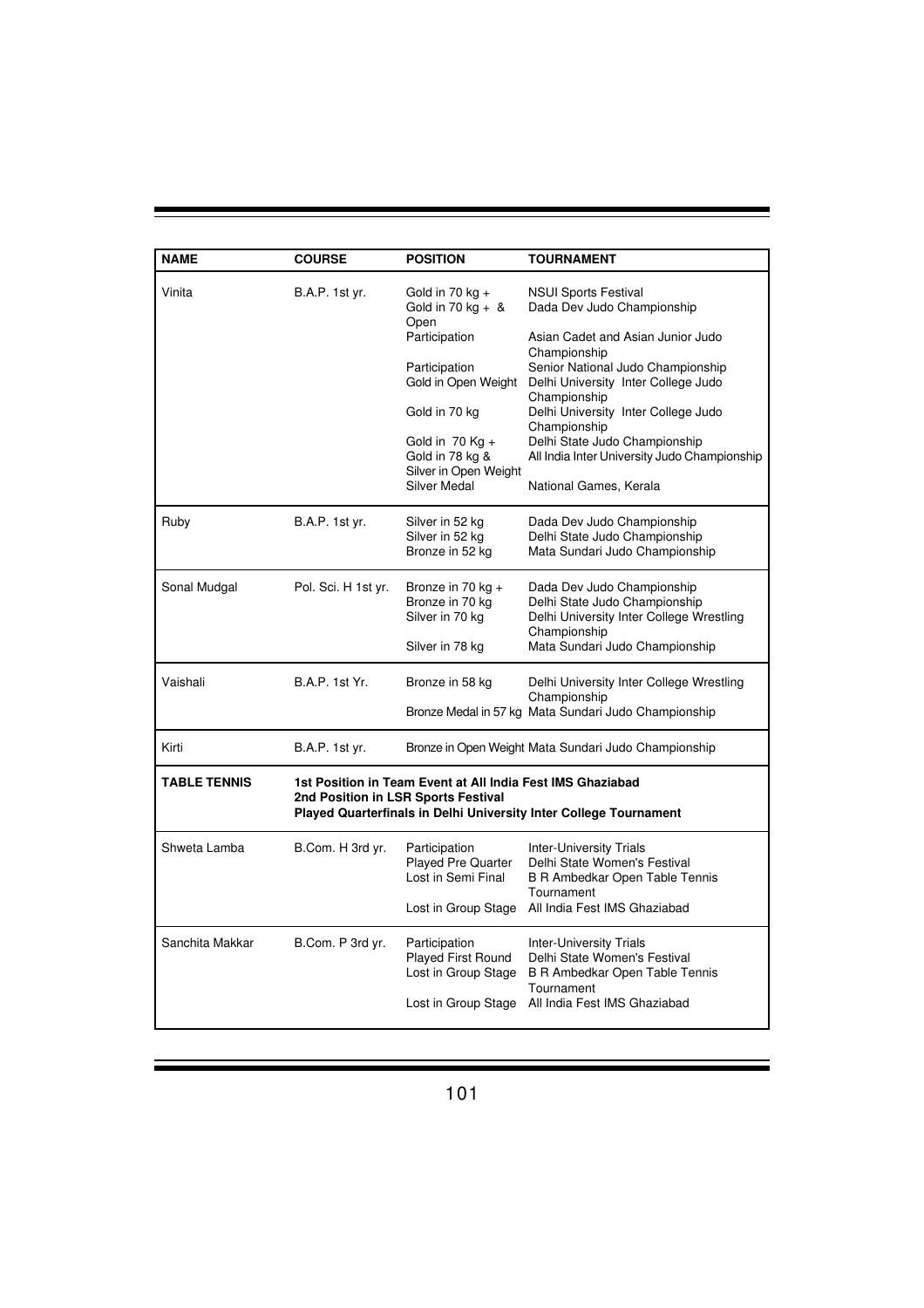| <b>NAME</b>       | <b>COURSE</b>            | <b>POSITION</b>                                                                                                                             | <b>TOURNAMENT</b>                                                                                                                                                                                                                                               |
|-------------------|--------------------------|---------------------------------------------------------------------------------------------------------------------------------------------|-----------------------------------------------------------------------------------------------------------------------------------------------------------------------------------------------------------------------------------------------------------------|
| Pragati Choudhary | B.Com. P 3rd yr.         | Participation<br><b>Played Pre-Quarter</b><br>Round<br>Lost in Group Stage<br>Lost in Group Stage                                           | <b>Inter-University Trials</b><br>Delhi State Women's Festival<br>B R Ambedkar Open Table Tennis<br>Tournament<br>All India Fest IMS Ghaziabad                                                                                                                  |
| Arushi Middha     | B.Com. H 2nd yr.         | Lost in 2nd Round<br>Participation<br><b>Played Pre-Quarter</b><br>round<br>1st Position<br>1st Position<br>lost in 2nd round               | Delhi State Ranking Tournament<br><b>Inter-University Trials</b><br>Delhi State Women's Festival<br>B R Ambedkar Open Table Tennis<br>Tournament<br>All India Fest IMS Ghaziabad<br>Delhi State Ranking Tournament                                              |
| Priyanka Bailwal  | B.Sc. Chem.<br>H 2nd yr. | lost in 1st round<br>Participation<br><b>Played First Round</b><br>Lost in 2nd Round<br>2nd Position<br>3rd Position<br>1st Position        | Delhi State Ranking Tournament<br><b>Inter-University Trials</b><br>Delhi State Women's Festival<br>Delhi State Ranking Tournament<br>B R Ambedkar Open Table Tennis<br>Tournament<br>All India Fest IMS Ghaziabad<br><b>JKG School Table Tennis Tournament</b> |
| Yachika Tyagi     | B.Sc. Chem.<br>H 1st yr. | Lost in 1st Round<br>Participation<br><b>Played Pre-Quarter</b><br>Round<br>Lost in 1st Round<br>Lost in Group Stage<br>Lost in Group Stage | Delhi State Ranking Tournament<br><b>Inter-University Trials</b><br>Delhi State Women's Festival<br>Delhi State Ranking Tournament<br><b>B R Ambedkar Open Table Tennis</b><br>Tournament<br>All India Fest IMS Ghaziabad                                       |
| Kamakshi Vaish    | Pol. Sci. H 1st yr.      | Lost in 1st Round                                                                                                                           | Delhi State Ranking Tournament                                                                                                                                                                                                                                  |
| <b>TENNIS</b>     |                          | 3rd Position                                                                                                                                | <b>Delhi University Inter College</b><br><b>Tennis Championship</b>                                                                                                                                                                                             |
| Likitha Shetty    | English H 3rd Yr.        | 3rd Position<br>3rd Position<br>1st Position                                                                                                | Delhi University Inter College Tennis<br>Championship<br>All India Inter University Tennis<br>Championship<br>North Zone Inter University Tennis<br>Tournament                                                                                                  |
| Stuti Punjani     | B.Com P 3rd Yr.          | 3rd Position                                                                                                                                | Delhi University Inter College Tennis<br>Championship                                                                                                                                                                                                           |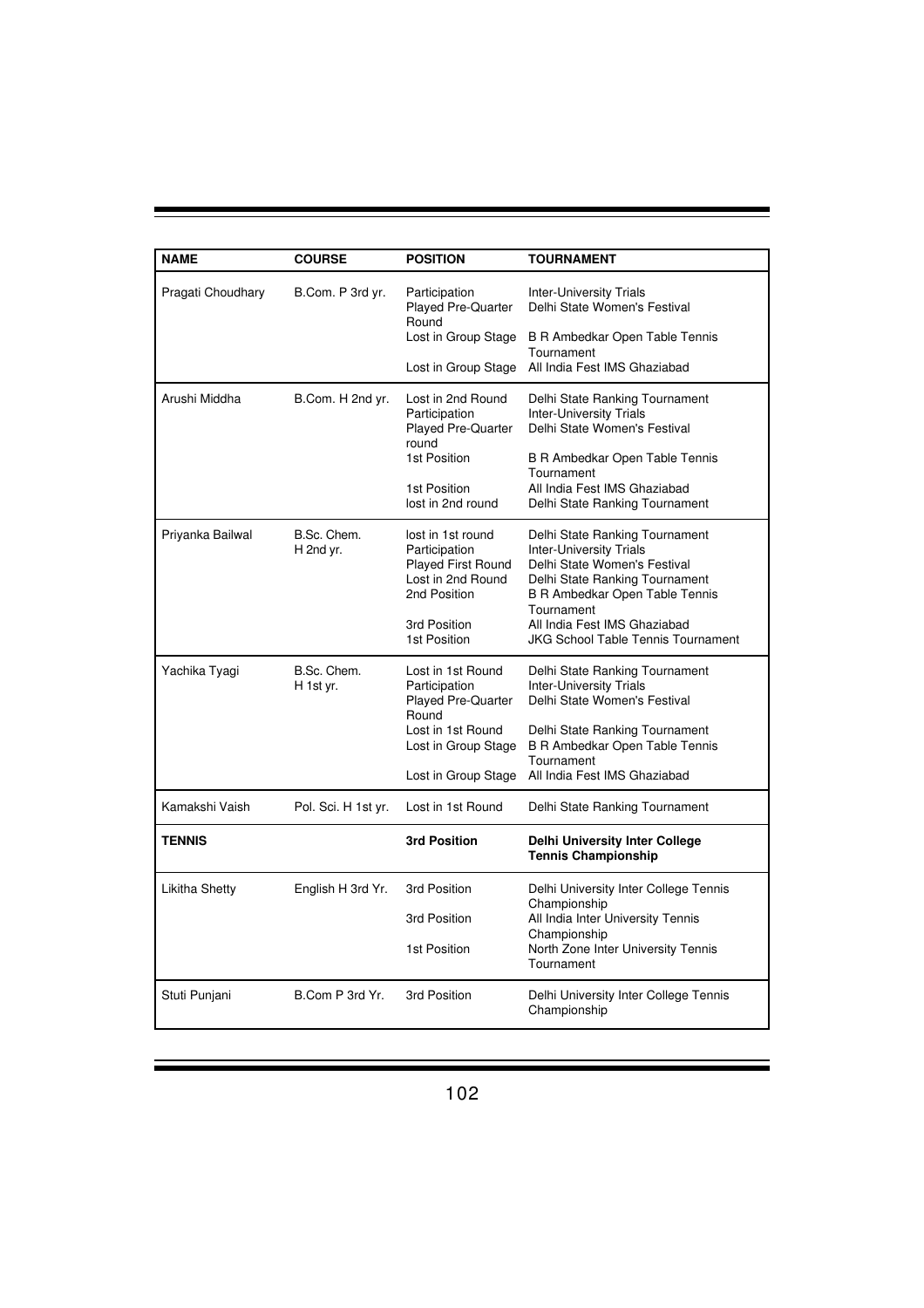| <b>NAME</b>       | <b>COURSE</b>                                                                                                                                                                                  | <b>POSITION</b> | <b>TOURNAMENT</b>                                     |  |  |
|-------------------|------------------------------------------------------------------------------------------------------------------------------------------------------------------------------------------------|-----------------|-------------------------------------------------------|--|--|
| Anuskha Rajkumar  | B.Com. H 2nd yr.                                                                                                                                                                               | 3rd Position    | Delhi University Inter College Tennis<br>Championship |  |  |
| Dipti Rana        | Psychology<br>2nd Yr.                                                                                                                                                                          | 3rd Position    | Delhi University Inter College Tennis<br>Championship |  |  |
| Marisha Dutta     | Psychology<br>2nd Yr.                                                                                                                                                                          | 3rd Position    | Delhi University Inter College Tennis<br>Championship |  |  |
| Shubh Gulati      | App. Psychology<br>1st Yr.                                                                                                                                                                     | 3rd Position    | Delhi University Inter College<br>Tennis Championship |  |  |
|                   |                                                                                                                                                                                                | Participation   | Korean Cup Soft Tennis Tournament                     |  |  |
|                   |                                                                                                                                                                                                | Participation   | World Junior Soft Tennis Tournament                   |  |  |
|                   |                                                                                                                                                                                                | 2nd Position    | Senior National Soft Tennis Tournament                |  |  |
| <b>VOLLEYBALL</b> | <b>Participated in NSUI Sports Festival</b><br>Participated in Delhi State Women Festival<br><b>Participated in YMCA Volleyball Tournament</b><br>4th Position in DU Inter College Competition |                 |                                                       |  |  |
| Pooja Rana        | B.Com. P 3rd yr.                                                                                                                                                                               | Participation   | All Volleyball Tournaments                            |  |  |
| Kavita Sharma     | B.A. Hindi H<br>3rd yr.                                                                                                                                                                        | Participation   | All Volleyball Tournaments                            |  |  |
| Deepika Sharma    | B.Sc. Microbio.<br>H 3rd yr.                                                                                                                                                                   | Participation   | All Volleyball Tournaments                            |  |  |
| Garima Chhabra    | B.Sc. Phy. Sci.<br>3rd yr.                                                                                                                                                                     | Participation   | All Volleyball Tournaments                            |  |  |
| Shilpa Ahuja      | B.Sc. Chem. H<br>3rd yr.                                                                                                                                                                       | Participation   | All Volleyball Tournaments                            |  |  |
| Binita Soreng     | B.A. Eng. H<br>3rd yr.                                                                                                                                                                         | Participation   | All Volleyball Tournaments                            |  |  |
| Megha Bhadola     | Pol. Sci.H 2nd yr.                                                                                                                                                                             | Participation   | All Volleyball Tournaments                            |  |  |
| Sana Malik        | Pol. Sci.H 2nd yr.                                                                                                                                                                             | Participation   | All Volleyball Tournaments                            |  |  |
| Bakkul Middha     | B.Com.H 2nd yr.                                                                                                                                                                                | Participation   | All Volleyball Tournaments                            |  |  |